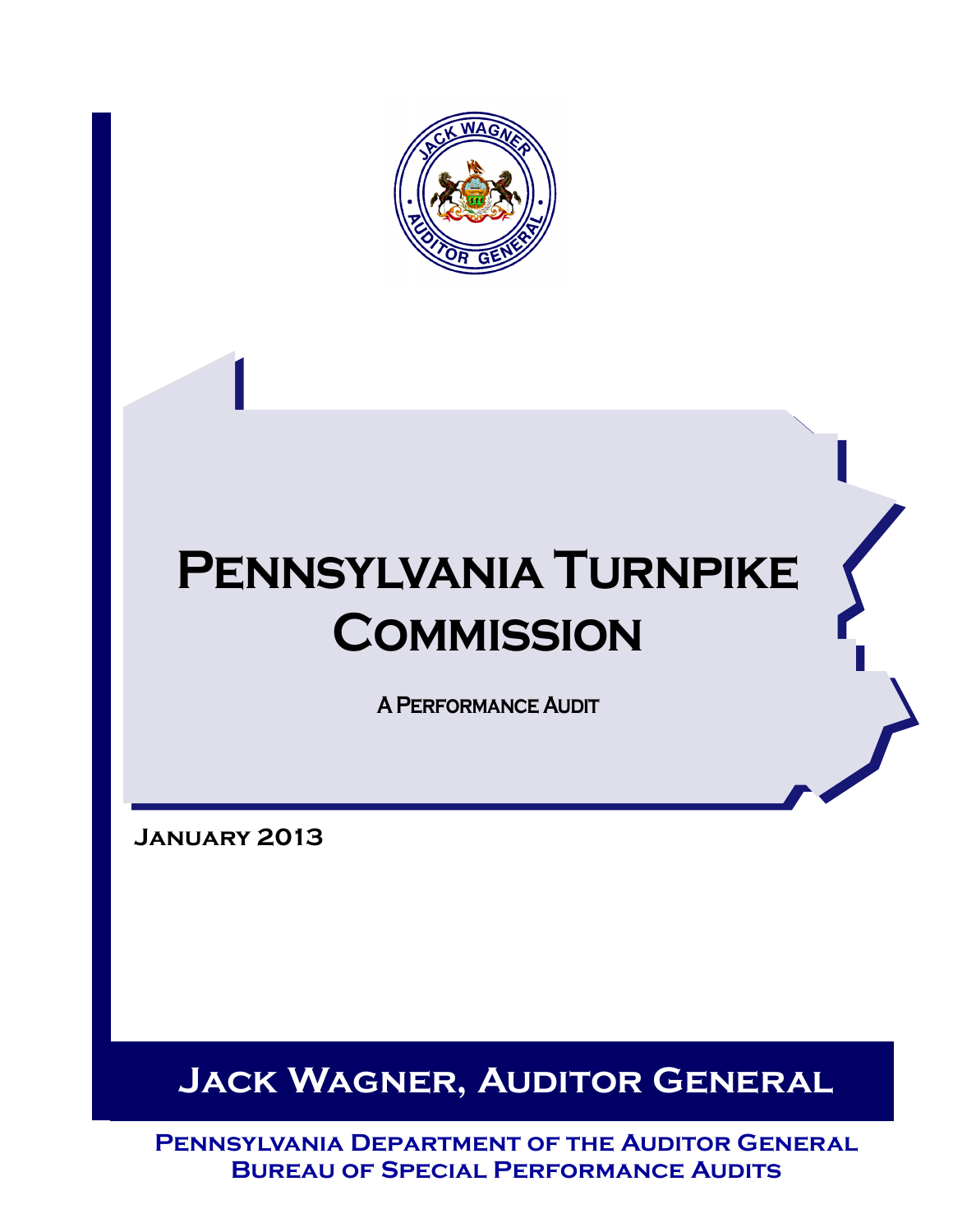Mr. William K. Lieberman, Chairman Mr. Craig R. Shuey, Acting CEO Pennsylvania Turnpike Commission Post Office Box 67676 Harrisburg, Pennsylvania 17106-7676

Dear Messrs. Lieberman and Shuey:

Enclosed is our report that presents the results of our performance audit of the Pennsylvania Turnpike Commission. This audit is required under state law, specifically Section 706(b) of the Administrative Code of 1929, added by Section 1 of the Act of October 23, 1988 (P.L. 1059, No.122). Specifically, the law requires the Department of the Auditor General to conduct, on a quadrennial basis, a financial audit and a compliance audit (i.e., a type of performance audit) of the affairs and activities of the Commission.

Our performance audit covers the period of January 1, 2007, through August 31, 2011, unless otherwise indicated, and was conducted in accordance with generally accepted government auditing standards as issued by the Comptroller General of the United States.

With regard to the financial audit requirements, we have followed the same practice that my predecessors have followed since Act 122 went into effect, meaning that we did not conduct our own multi-year financial audit and instead reviewed audits and supporting documentation of the independent firm who annually audits the Commission's financial statements. Accordingly, we have reviewed those financial audits and the applicable working papers for the five fiscal years ending May 31, 2006, through May 31, 2010. My legal staff has advised me that this practice is sufficient to satisfy the audit mandate in Act 122.

In Finding One, we detail how the Turnpike Commission is losing money by allowing its employees to have unlimited toll-free access to the turnpike. We assert that the policy of allowing employees to have toll-free personal travel is in violation of the Trust Indenture, and we recommend that the Commission immediately cease the practice of toll-free personal travel for its employees.

In Finding Two, we highlight the Commission's inadequate oversight of its toll-free travel policies for contractors, consultants, and other state government officials, including the State Police, we recommend greater accountability and transparency related to tollfree travel.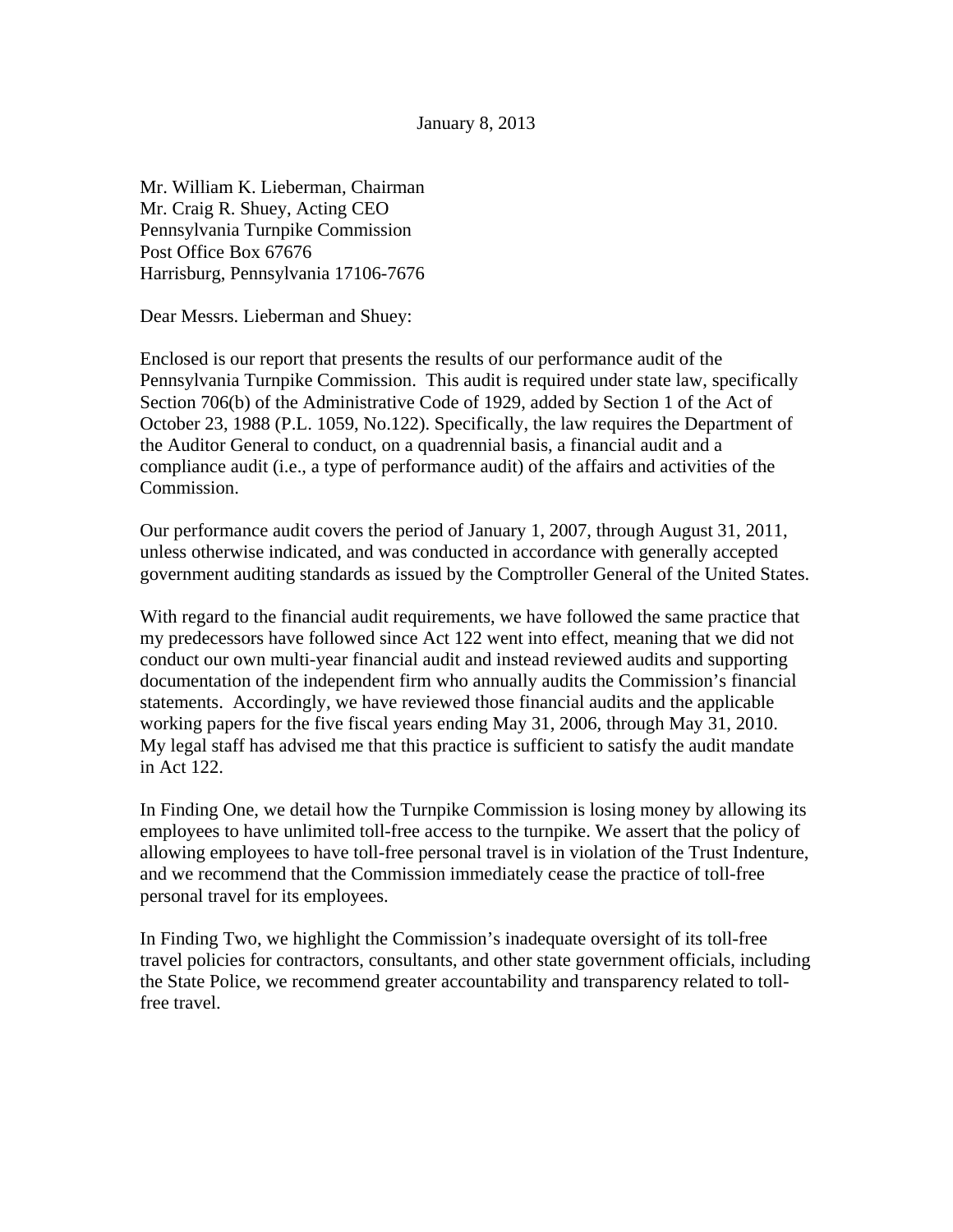Finding Three gives credit to the Commission for actively monitoring the E-ZPass system while Finding Four credits the Commission for monitoring, maintaining, and inspecting the turnpike tunnels yet highlights areas where we believe the Commission can do more to ensure safety.

In Finding Five, the report states that the Commission lacked transparency and accountability with regard to the commissioners travel expenses and we offer several recommendations to assist the Commission in reducing these expenses and providing improved transparency and accountability.

Finally, in Finding Six, we explain how the Turnpike Commission's use of interest-rate "swaps" cost \$108 million more than if the Commission had instead financed with fixed rate bonds. We reiterate my position that government entities should not gamble with taxpayer's monies and, therefore "swaps" should not be used as an instrument for financing debt.

The Department of the Auditor General previously reported in our Comprehensive Annual Financial Report that the Turnpike Commission is facing a worsening financial picture due to the burden placed on it with the passage of Act 44 of 2007. Although discussion about the burden of Act 44 is not specifically part of this audit, the burden relates to several findings in this report. The Commission has stated that it will raise tolls on its customers annually as a way to continue to finance the debt incurred in order to meet the required annual payment to PennDOT. The Commission is raising tolls at the same time that it continues to provide unlimited toll-free travel to its own employees, consultants, contractors and others. Additionally, because the Commission must issue bonds each year to cover its payment to PennDOT, we continue to assert that the Turnpike should not enter into any more swap transactions and further expose the Turnpike Commission to unnecessary risk.

In closing, we are pleased by the Turnpike Commission's positive response to many of our recommendations and we encourage the Commission to implement all the recommendations contained in this report.

Sincerely,

## **JACK WAGNER**  Auditor General

cc: The Honorable Tom Corbett, Governor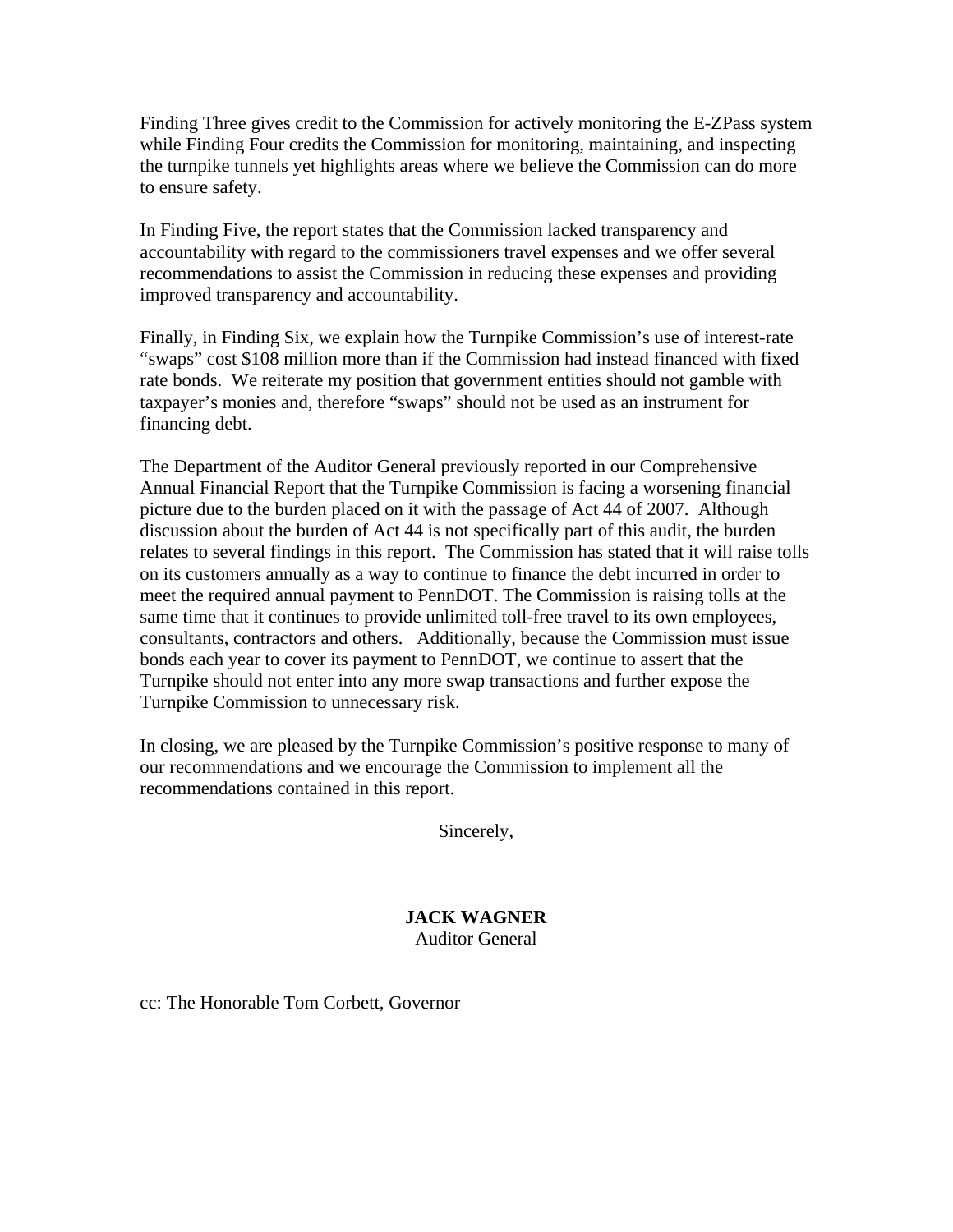*Table of Contents*

# **Pennsylvania Turnpike Commission**

*Pennsylvania Department of the Auditor General Jack Wagner, Auditor General January 2013* 

| <b>Table</b>    | <b>Results in Brief</b>                                                                                                                                                                                                                                                                                                                                     | iii          |
|-----------------|-------------------------------------------------------------------------------------------------------------------------------------------------------------------------------------------------------------------------------------------------------------------------------------------------------------------------------------------------------------|--------------|
| of              | <b>Introduction and Background</b>                                                                                                                                                                                                                                                                                                                          | $\mathbf{1}$ |
| <b>Contents</b> | <b>Finding One</b> – The Turnpike Commission lets its<br>employees ride the turnpike toll-free, even for personal<br>travel, costing the Turnpike millions of dollars in lost<br>revenue. This generous perk continues with little<br>oversight at a time when the Turnpike raises tolls for<br>other travelers in its struggle with mounting debt.         | 9            |
|                 | <b>Recommendations</b>                                                                                                                                                                                                                                                                                                                                      | 17           |
|                 | <b>Finding Two</b> – The Turnpike Commission provided<br>more than \$4.1 million of toll-free travel to nearly<br>5,000 consultants, contractors, and other state<br>government officials. With little supervision over toll-<br>free travel usage, the Turnpike could not ensure<br>taxpayers that toll-free travel was limited to authorized<br>use only. | 19           |
|                 | <b>Recommendations</b>                                                                                                                                                                                                                                                                                                                                      | 30           |
|                 | <b>Finding Three – The Turnpike Commission actively</b><br>monitors the E-ZPass system to ensure correct fares are<br>charged. Additionally, the Turnpike Commission<br>conducts its own audits of the E-ZPass vendor.                                                                                                                                      | 31           |
|                 | <b>Recommendations</b>                                                                                                                                                                                                                                                                                                                                      | 39           |
|                 | <b>Finding Four</b> – While the Turnpike Commission<br>monitored, maintained, and inspected its tunnels, it has<br>not implemented critical project management practices<br>that would ensure recommendations resulting from<br>tunnel inspections are not overlooked.                                                                                      | 40           |
|                 | <b>Recommendations</b>                                                                                                                                                                                                                                                                                                                                      | 53           |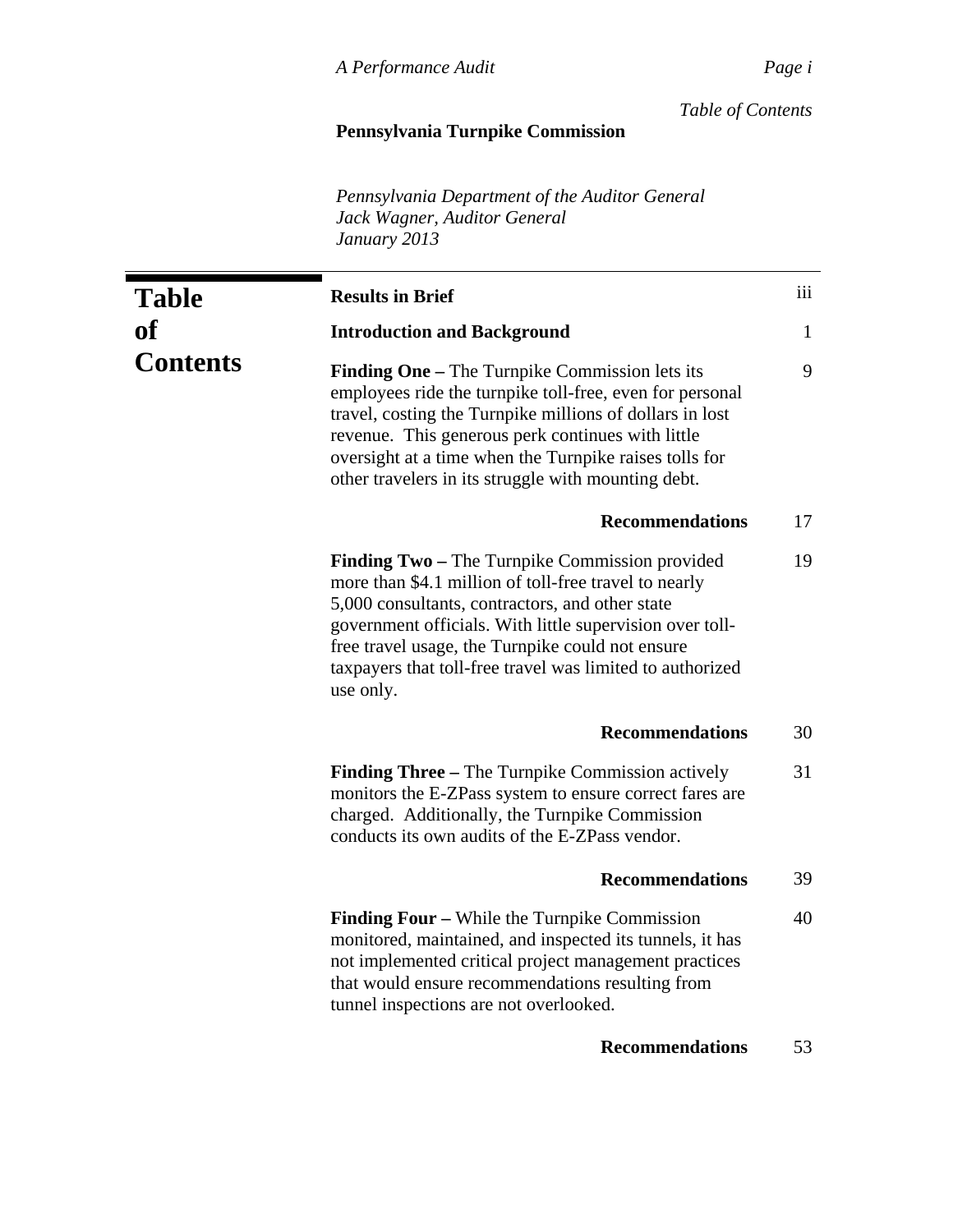*Page ii A Performance Audit*

| Table of Contents | <b>Pennsylvania Turnpike Commission</b>                                                                                                                                                                                                                           |     |
|-------------------|-------------------------------------------------------------------------------------------------------------------------------------------------------------------------------------------------------------------------------------------------------------------|-----|
|                   | Pennsylvania Department of the Auditor General<br>Jack Wagner, Auditor General<br>January 2013                                                                                                                                                                    |     |
|                   | <b>Finding Five – The Turnpike Commission is overly</b><br>generous and permissive when reimbursing<br>commissioners for expenses. Further, the Turnpike<br>lacks transparency and accountability with regard to<br>these expenses.                               | 55  |
|                   | <b>Recommendations</b>                                                                                                                                                                                                                                            | 64  |
|                   | <b>Finding Six</b> – The Turnpike Commission's use of<br>interest rate "swaps" has cost the taxpayers and its toll-<br>paying customers at least \$108.9 million dollars more<br>than if the Turnpike had instead financed with<br>conventional fixed rate bonds. | 65  |
|                   | <b>Recommendations</b>                                                                                                                                                                                                                                            | 70  |
|                   | <b>Status of Prior Audit Findings</b>                                                                                                                                                                                                                             | 72  |
|                   | <b>Appendix A</b> – Objectives, Scope, and Methodology                                                                                                                                                                                                            | 84  |
|                   | <b>Appendix B</b> - Pennsylvania Turnpike Commission<br>Organization Chart as of May 31, 2012                                                                                                                                                                     | 90  |
|                   | <b>Audit Response from the Turnpike Commission</b><br>with evaluation from the Department of the Auditor<br><b>General</b>                                                                                                                                        | 91  |
|                   | <b>Audit Report Distribution List</b>                                                                                                                                                                                                                             | 103 |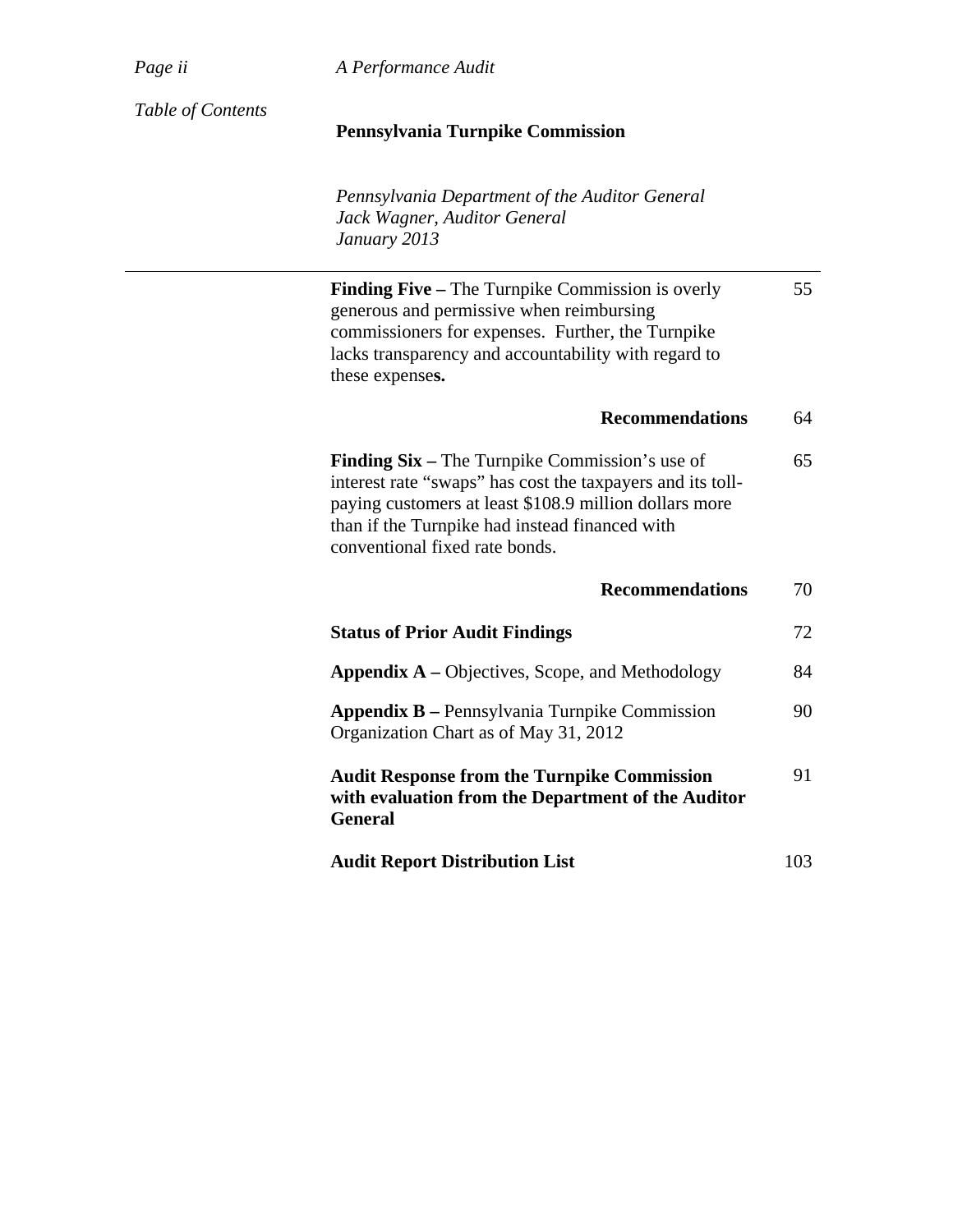*Results in Brief*

## **Pennsylvania Turnpike Commission**

*Pennsylvania Department of the Auditor General Jack Wagner, Auditor General January 2013* 

**Results in** 

**Brief**

In this special performance audit of the Pennsylvania Turnpike Commission (which we refer to as the Turnpike Commission or Turnpike), we found that the Turnpike Commission gave its employees and others (including consultants, contractors, and other state government officials) toll-free travel on the turnpike with little oversight over this usage. Further, we found that the Turnpike Commission incurred losses of \$108.9 million from its use of swap agreements. We reviewed the Turnpike commissioner expenses and found that travel reimbursement policies existed which were overly generous and permissive. We also found that while the Turnpike Commission monitored, maintained and inspected its tunnels, it has not implemented critical project management practices that would ensure tunnel inspection recommendations are implemented. Finally, and to the Turnpike's credit, we found that it has actively monitored the E-ZPass system to ensure correct fares are charged to Turnpike customers.

Our performance audit covers the period January 1, 2007, through August 31, 2011, unless otherwise noted. We conducted this audit in accordance with generally accepted government auditing standards as issued by the Comptroller General of the United States. Included in this audit report is an update to the recommendations we made in June 2008 when we last conducted a performance audit of the Turnpike Commission. Act 122 of 1988 requires us to audit the Turnpike Commission on a quadrennial basis.

Overall, we developed six findings and present 20 recommendations, summarized as follows:

Finding One: *The Turnpike Commission lets its employees ride the turnpike toll-free, even for personal travel, costing the Turnpike millions of dollars in lost revenue. This generous perk continues with little oversight at a time when the Turnpike raises tolls for other travelers in its struggle with mounting debt.*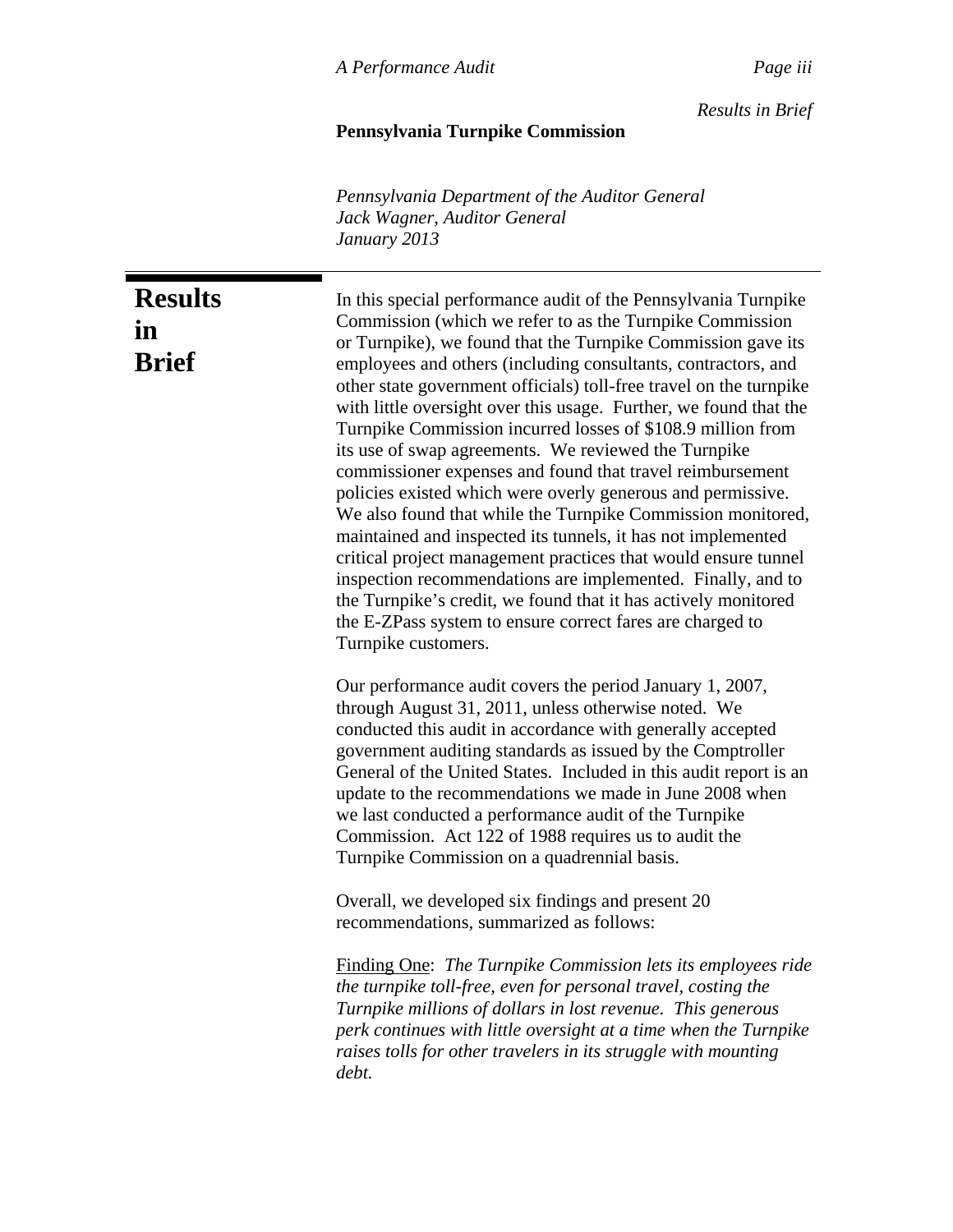*Page iv A Performance Audit* 

*Results in Brief* 

## **Pennsylvania Turnpike Commission**

*Pennsylvania Department of the Auditor General Jack Wagner, Auditor General January 2013* 

This finding discusses the Turnpike Commission's policy of allowing its employees toll-free access to the turnpike, whether the employee is on business or personal travel status. The Turnpike Commission concedes that it makes no distinction between personal or business toll-free travel, and therefore does not track employee personal toll-free usage. We believe this policy violates the Trust Indenture, which states that tollfree travel is to be for official use only. Additionally, the Turnpike Commission has little control over the devices used for granting toll-free travel, which could lead to possible cases of abuse.

To address Finding One, we recommend that the Turnpike Commission should (1) immediately stop granting personal toll-free travel to its employees. In addition, the Turnpike should adhere to the Trust Indenture provision that allows tollfree travel to employees in the "discharge of official duties" only. Accordingly, the Turnpike must rescind the policies that were implemented that violated the spirit of the Trust Indenture by decreeing that employees were on duty anytime they traveled the turnpike; and (2) aggressively and accurately monitor toll-free business travel to verify it indeed occurs in the actual "discharge of official duties" as per the Trust Indenture.

Finding Two: *The Turnpike Commission provided more than \$4.1 million of toll-free travel to nearly 5,000 consultants, contractors, and other state government officials. With little supervision over toll-free travel usage, the Turnpike could not ensure taxpayers that toll-free travel was limited to authorized use only.* 

This finding discusses the Turnpike Commission's lack of oversight regarding the toll-free travel provided to nonemployees. The Turnpike Commission issues an unlimited number of non-revenue cards to the contractors and consultants it hires without monitoring the toll-free travel usage. The Turnpike also issues highly mobile hybrid E-ZPass Transponders to the Pennsylvania State Police and other state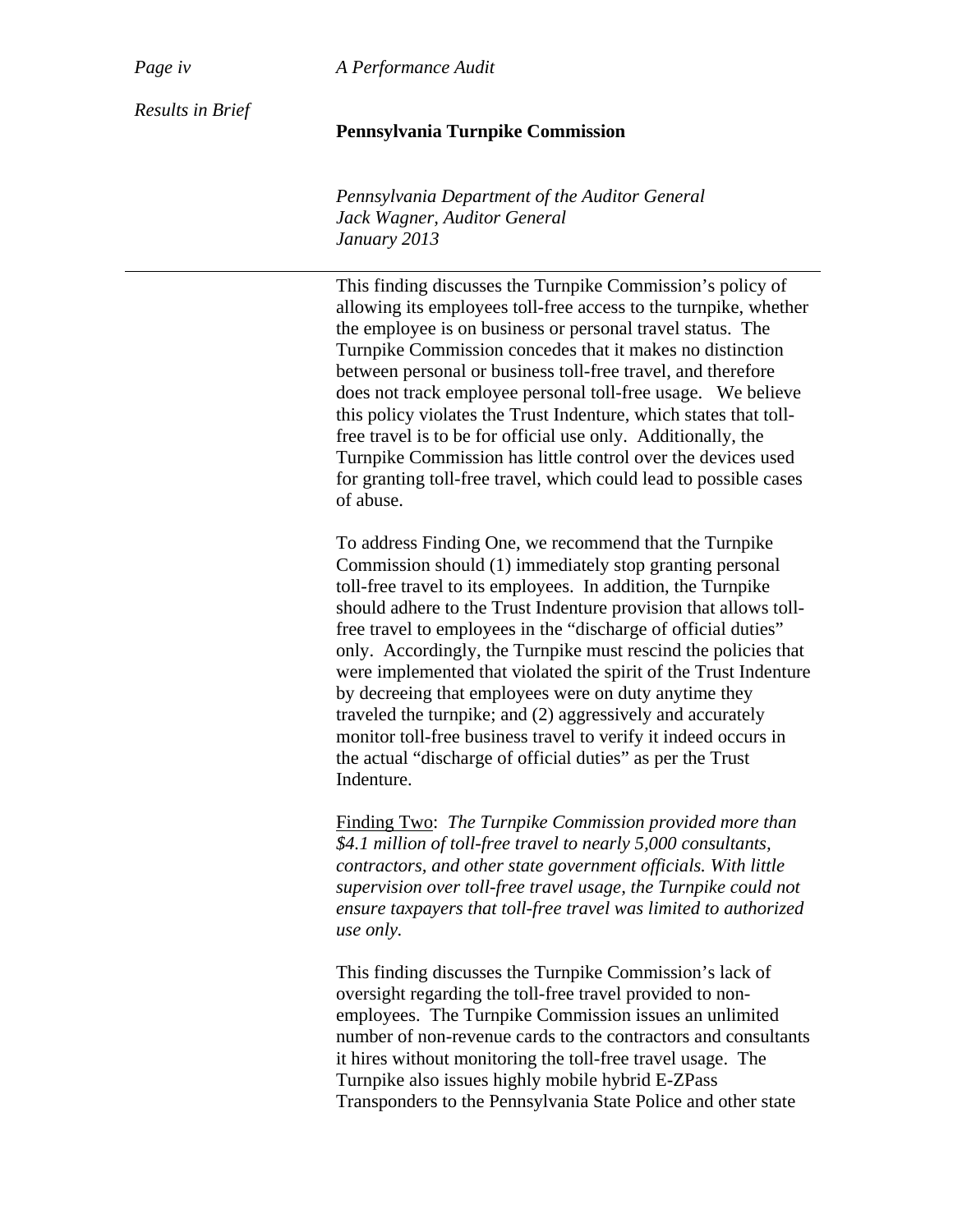*Results in Brief*

## **Pennsylvania Turnpike Commission**

*Pennsylvania Department of the Auditor General Jack Wagner, Auditor General January 2013* 

officials for toll-free travel and relies on those agencies to ensure the usage is appropriate.

To address Finding Two, we recommend that the Turnpike Commission should (1) reexamine its practice of distributing toll-free travel privileges to an unlimited number of nonemployees and take steps to reduce the number of persons given that privilege as soon as possible; (2) improve its oversight of non-employee toll-free usage by, at a minimum, including a photo on its non-revenue cards and requiring Turnpike Commission staff to monitor non-employee toll-free travel; and (3) be transparent about the toll-free travel it grants to all parties, including its own employees, state officials, and other non-employees, by posting monthly usage reports on its website.

Finding Three: *The Turnpike Commission actively monitors the E-ZPass system to ensure correct fares are charged. Additionally, the Turnpike Commission conducts its own audits of the E-ZPass vendor.* 

This finding details the Turnpike Commission's process for monitoring its E-ZPass system. We found that the Turnpike Commission actively monitors the E-ZPass system by: conducting audits of TransCore (the E-ZPass administrator), testing of the E-ZPass system, testing new technologies at the Turnpike's test lanes, and using the Turnpike's alert monitoring system.

To address Finding Three, we recommend that the Turnpike Commission should (1) consider testing vehicles that exceed passenger vehicle specifications when conducting its random testing of the E-ZPass system; and (2) require TransCore to extend its E-ZPass customer service center phone hours beyond normal work hours. At a minimum, the E-ZPass customer service center should have extended evening hours on at least one day of the week.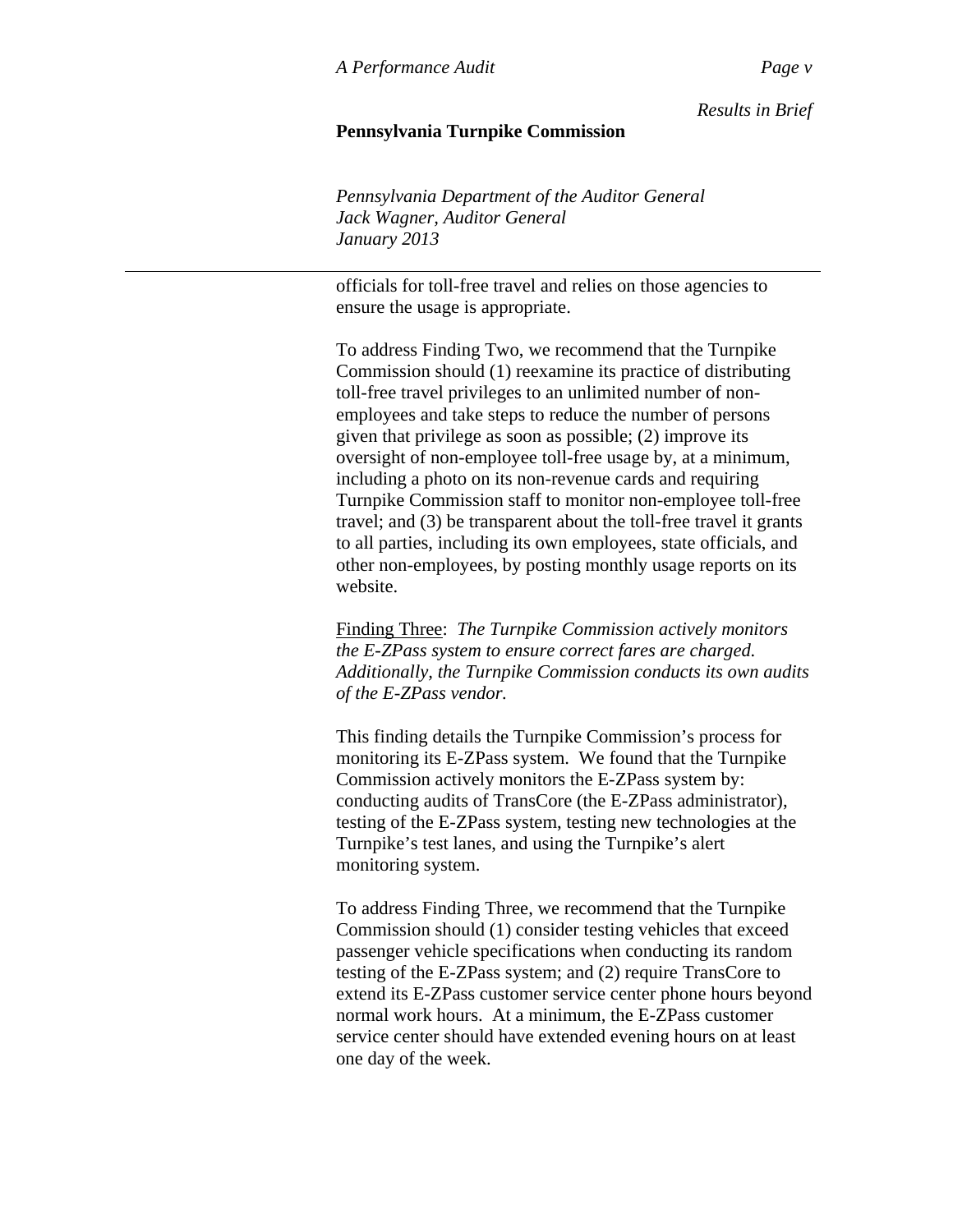*Page vi A Performance Audit* 

*Results in Brief* 

## **Pennsylvania Turnpike Commission**

*Pennsylvania Department of the Auditor General Jack Wagner, Auditor General January 2013* 

Finding Four: *While the Turnpike Commission monitored, maintained, and inspected its tunnels, it has not implemented critical project management practices that would ensure recommendations resulting from tunnel inspections are not overlooked.* 

In Finding Four we discuss the Turnpike Commission's lack of safety-related devices including tunnels that do not have video cameras, fire detection systems, and suppression systems. The Turnpike Commission also lacks key project management components including an inspection database system that tracks tunnel inspections activities, and a single administrator who solely coordinates the tunnel work.

To address Finding Four, we recommend that the Turnpike Commission should (1) install video cameras in tunnels that do not already have video monitoring capability as soon as possible; (2) install fire detection and suppression systems in the tunnels that do not already have such detection systems as soon as possible; (3) ensure that each tunnel undergoes a routine inspection at least once every two years in accordance with its own guidelines and the pending FHWA regulations; (4) immediately expand the development and deployment of the OneDOT tunnel management tracking system so that all tunnel inspection recommendations and their implementation status are captured; (5) assign a person to be solely responsible for tunnel management. This person should coordinate all engineering, maintenance, inspection, and safety issues related to the turnpike's five tunnels; and (6) maintain its meeting schedule to ensure tunnel issues are addressed timely if the Turnpike Commission is going to continue to use a tunnel management committee as a monitoring tool.

Finding Five: *The Turnpike Commission is overly generous and permissive when reimbursing commissioners for expenses. Further, the Turnpike lacks transparency and accountability with regard to these expenses.*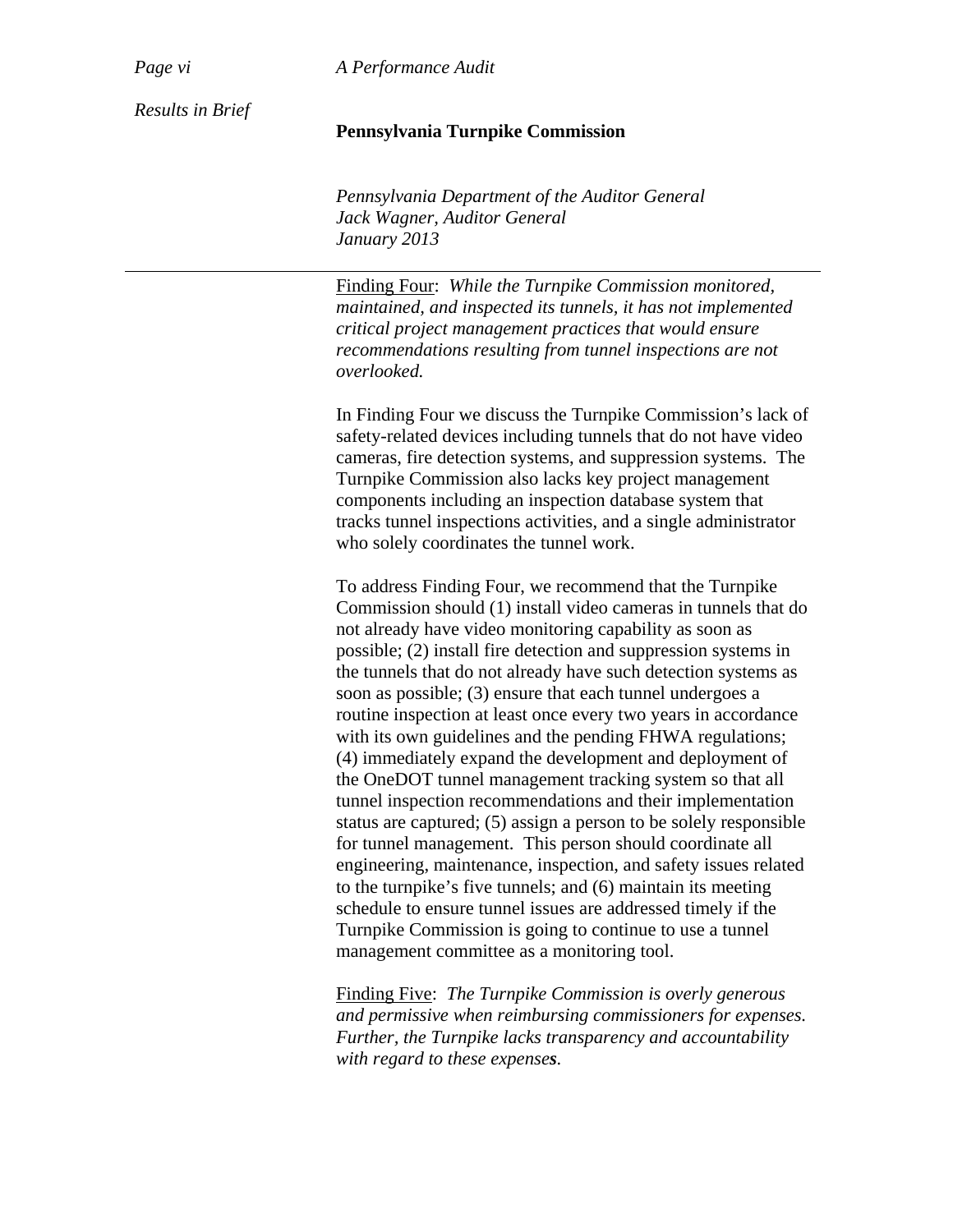*Results in Brief*

## **Pennsylvania Turnpike Commission**

*Pennsylvania Department of the Auditor General Jack Wagner, Auditor General January 2013* 

This finding details the excessive charges incurred by the Turnpike Commission on behalf of its commissioners, including Turnpike owned vehicle usage. The Turnpike Commission placed no monetary limitations on travel expenses of commissioners and reimbursed them for all claimed expenses without adequate supporting documentation.

To address Finding Five, we recommend that the Turnpike Commission should (1) place monetary limits on commissioners travel expenses. Commissioners should lead by example and abide by the monetary limits of any other Turnpike Commission employee; (2) require the commissioners to submit proper documentation (e.g., itemized receipts and appropriate justifications) for any expenses that exceed the monetary limits. Further, the Turnpike should not reimburse travel expenses that lack appropriate receipts; (3) discontinue the practice of providing personal vehicles for the commissioners and instead should reimburse commissioners for vehicle mileage incurred for business use only at current Internal Revenue Service rates; (4) not use the travel expense voucher process to pay for commissioner purchased cellular devices and other electronic equipment. Instead, the Turnpike's purchasing office should purchase these items to ensure the items are necessary and obtained at the most competitive price; and (5) post monthly expenses for its commissioners on its website in order to provide more accountability and transparency.

Finding Six: *The Turnpike Commission's use of interest rate "swaps" has cost the taxpayers and its toll-paying customers at least \$108.9 million dollars more than if the Turnpike had instead financed with conventional fixed rate bonds.* 

In Finding Six we detail the problems inherent in the Turnpike's use of swap agreements. In our opinion, these highly complicated financial instruments are too risky and should never be used to finance public debt. Although disputed by the Turnpike Commission, we calculated that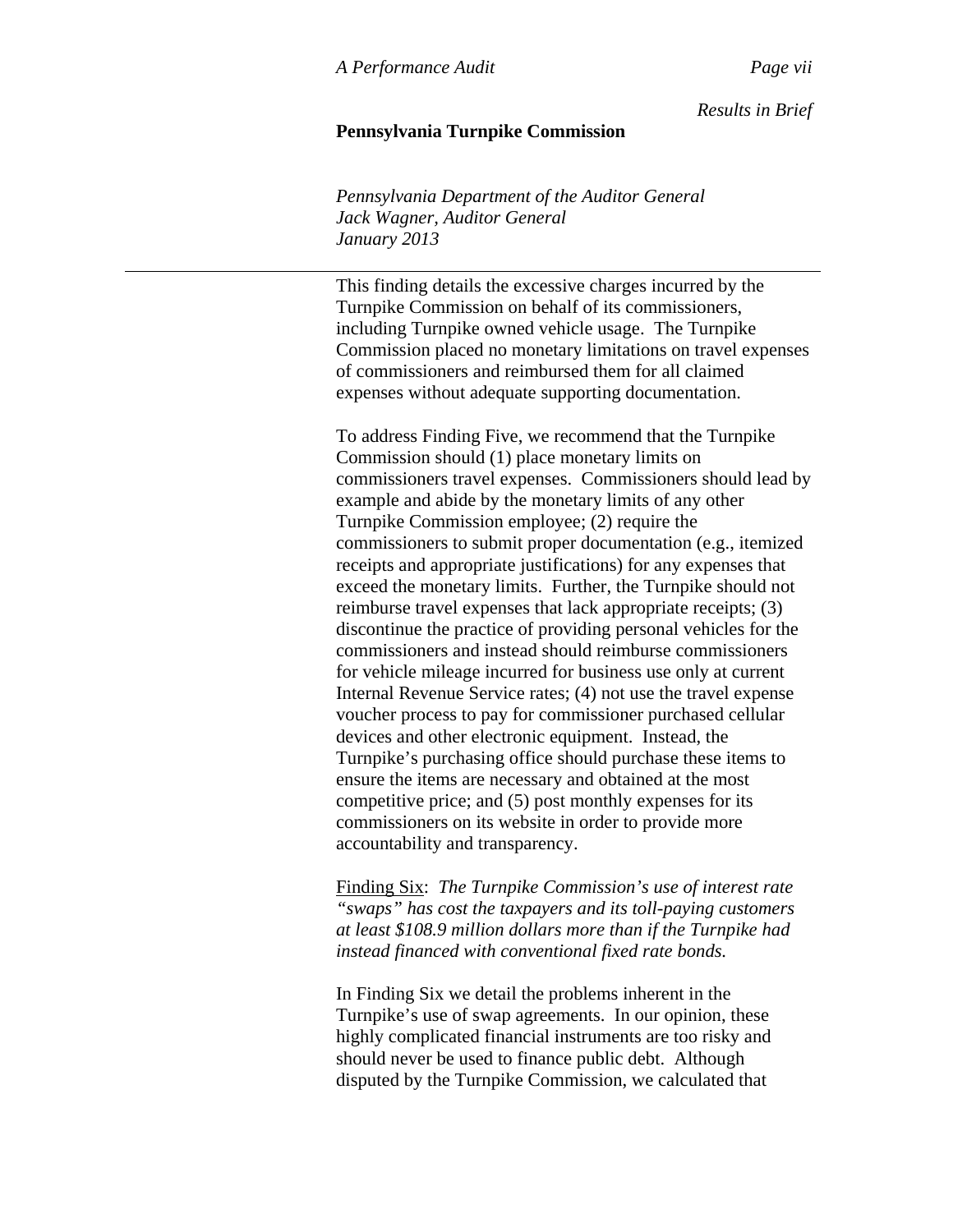*Page viii A Performance Audit* 

*Results in Brief* 

# **Pennsylvania Turnpike Commission**

*Pennsylvania Department of the Auditor General Jack Wagner, Auditor General January 2013* 

\$108.9 million has been lost through the Turnpike's use of swaps.

To address Finding Six, we recommend that the Turnpike Commission should, (1) terminate all remaining swaps as soon as it is fiscally responsible to do so and refinance, if necessary, with conventional fixed-rate bonds; and (2) promptly adopt a resolution unequivocally and permanently prohibiting the use of swaps in the future.

# **Response from the Turnpike Commission**

The Turnpike Commission's response to our findings and recommendations and our evaluation of that response are presented on pages 91-102.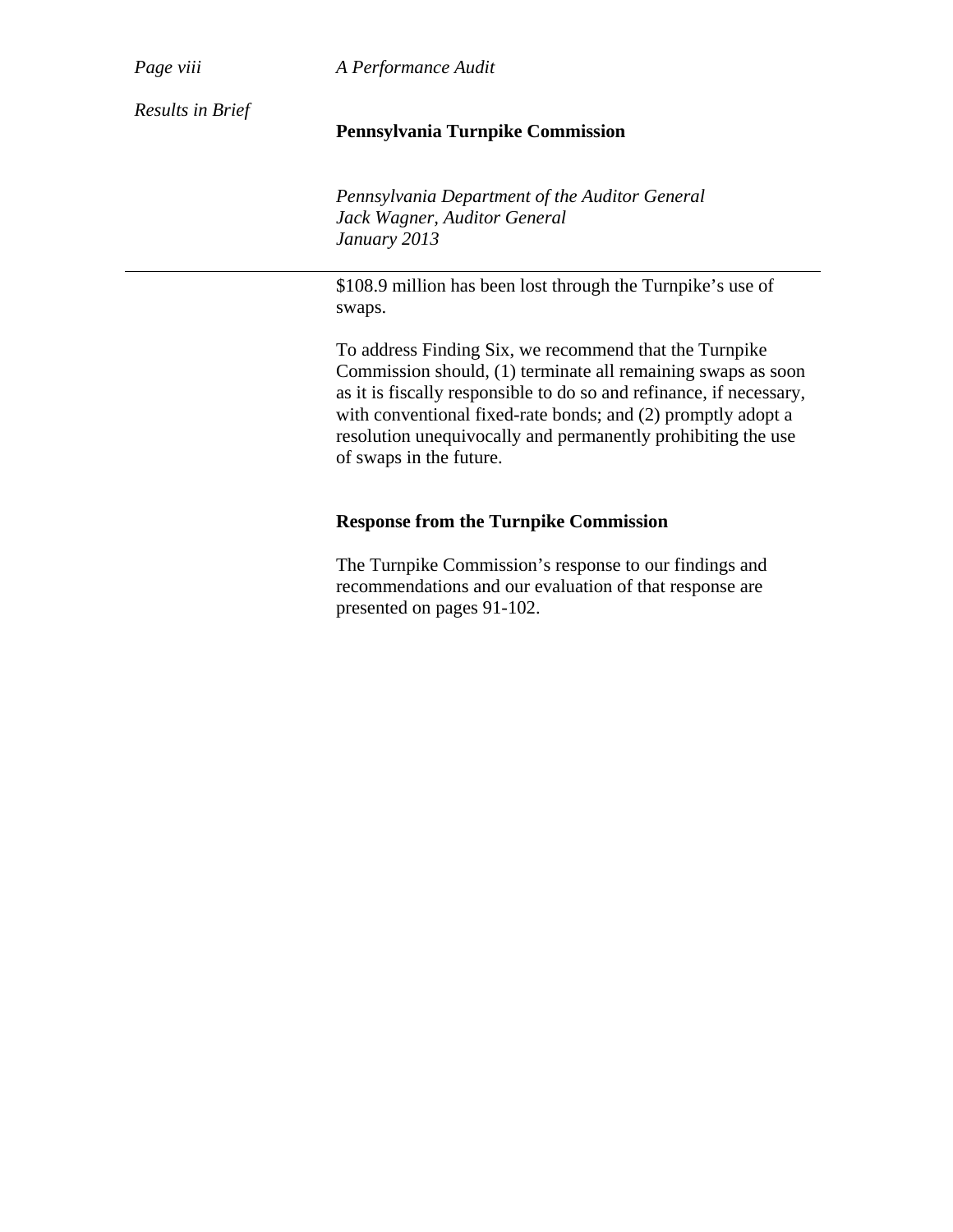# **Pennsylvania Turnpike Commission** *and Background*

*Introduction*

*Pennsylvania Department of the Auditor General Jack Wagner, Auditor General January 2013* 

**Introduction and Background** This report by the Department of the Auditor General presents the results of a performance audit of the Pennsylvania Turnpike Commission (which we refer to as the Turnpike Commission or Turnpike), which operates and maintains the Pennsylvania turnpike. Listed below is general background information on the Turnpike Commission. This information provides a context for our audit. **Enabling legislation and amendments**  The Turnpike Commission was established as an instrumentality of the Commonwealth by Act 1937-211, 36 P.S. §652a et seq. The Turnpike was given the power to construct, maintain, and operate a turnpike at locations approved by the Pennsylvania Department of Transportation (PennDOT). The law also gave the Turnpike authority to issue revenue bonds, to pay construction costs, and to collect tolls for the payment of the bonds, among other powers and duties. Act 1985-61, the "Turnpike Organization, Extension and Toll Road Conversion Act," expanded and modified earlier legislation and granted additional powers to the Turnpike.<sup>1</sup> Specifically, Act 61 authorized and empowered the Turnpike to undertake a program of capital improvements, as well as other construction projects, and authorized the issuance of revenue bonds to pay for the cost of such projects. Act 44 of  $2007<sup>2</sup>$  continued the Turnpike Organization, Extension and Toll Road Conversion Act. On July 18, 2007, the Governor signed Act 44 into law, creating a "public-public partnership" between the Turnpike and PennDOT to provide funding for roads, bridges, and transit throughout the Commonwealth. Under Act 44, a Lease and Funding Agreement was entered into by the Turnpike and PennDOT on

 $\frac{1}{1}$  36 P.S. §651.1 <u>et seq</u>.

 $2$  74 Pa C.S.A. §8101 et seq. and 8201 et seq.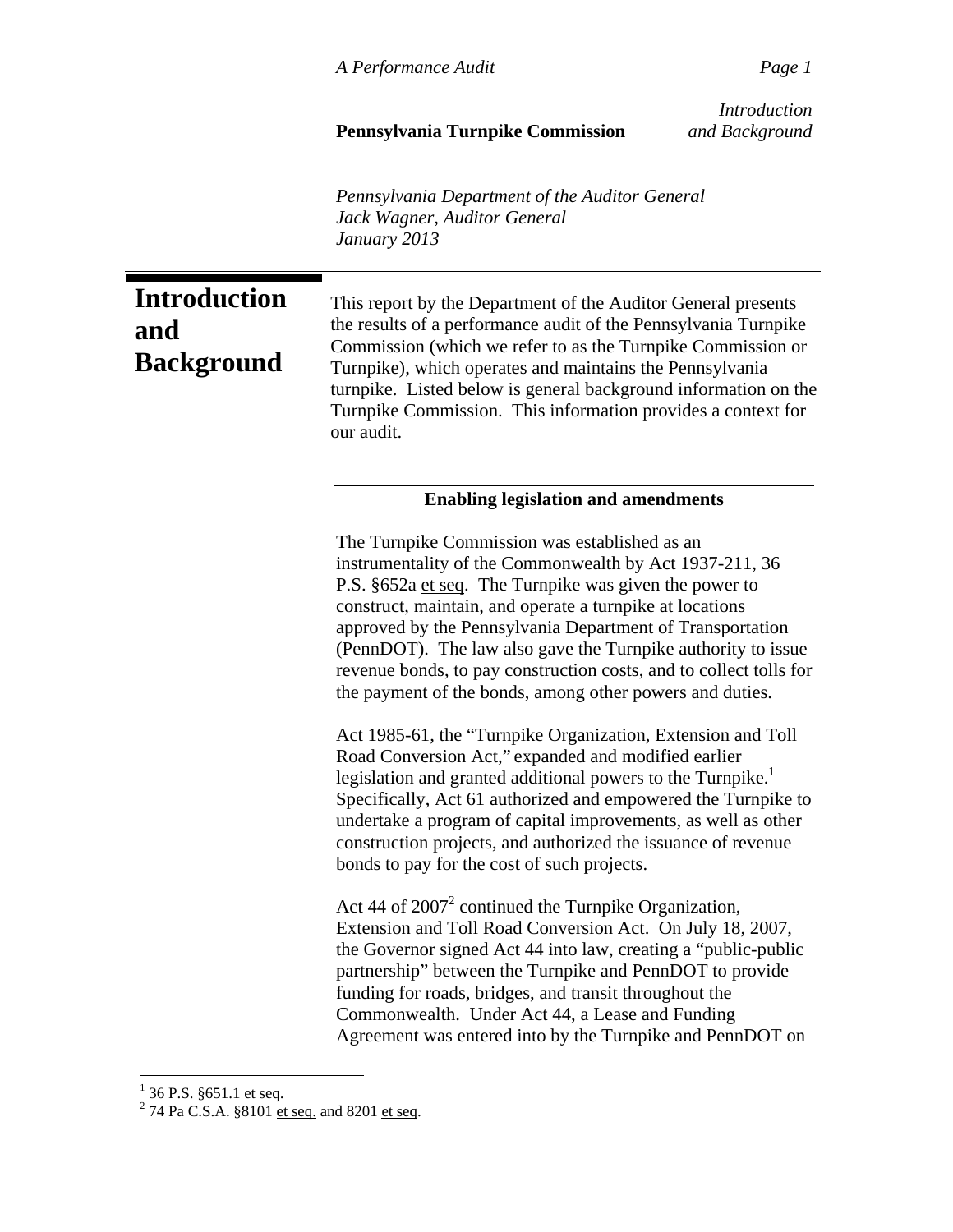*Page 2 A Performance Audit* 

*Introduction* 

#### *and Background* **Pennsylvania Turnpike Commission**

*Pennsylvania Department of the Auditor General Jack Wagner, Auditor General January 2013* 

October 14, 2007, for a period of 50 years. In accordance with the agreement, the Turnpike paid the following amounts to PennDOT:

| FY 2007-08 | \$750 million |
|------------|---------------|
| FY 2008-09 | \$850 million |
| FY 2009-10 | \$900 million |
| FY 2010-11 | \$450 million |
| FY 2011-12 | \$450 million |

The Turnpike must continue to pay PennDOT \$450 million each year until 2057. By the end of the 50-year lease period outlined in the agreement, the Turnpike will have provided nearly \$24 billion in supplemental funding to non-turnpike projects.

# **Turnpike Commission composition**

The Turnpike is governed by a commission which consists of five members, one of whom is the Pennsylvania Secretary of Transportation serving as an ex-officio member. The other four commissioners are appointed by the Governor with the advice and consent of two-thirds of the members of the Senate. The Secretary of Transportation may authorize the deputy secretary for highway administration to act and vote on his/her behalf. Each of the members serves four-year terms.

The Turnpike paid an annual salary of \$28,500 to the chairman of the commission, while the three other voting commissioners each received annual salaries of \$26,000 during the audit period covered by this report.<sup>3</sup> Each member of the commission is also reimbursed for necessary expenses incurred in the performance of his/her duties.

 $\overline{a}$ 

<sup>&</sup>lt;sup>3</sup> These salaries have been in effect since December 21, 1988.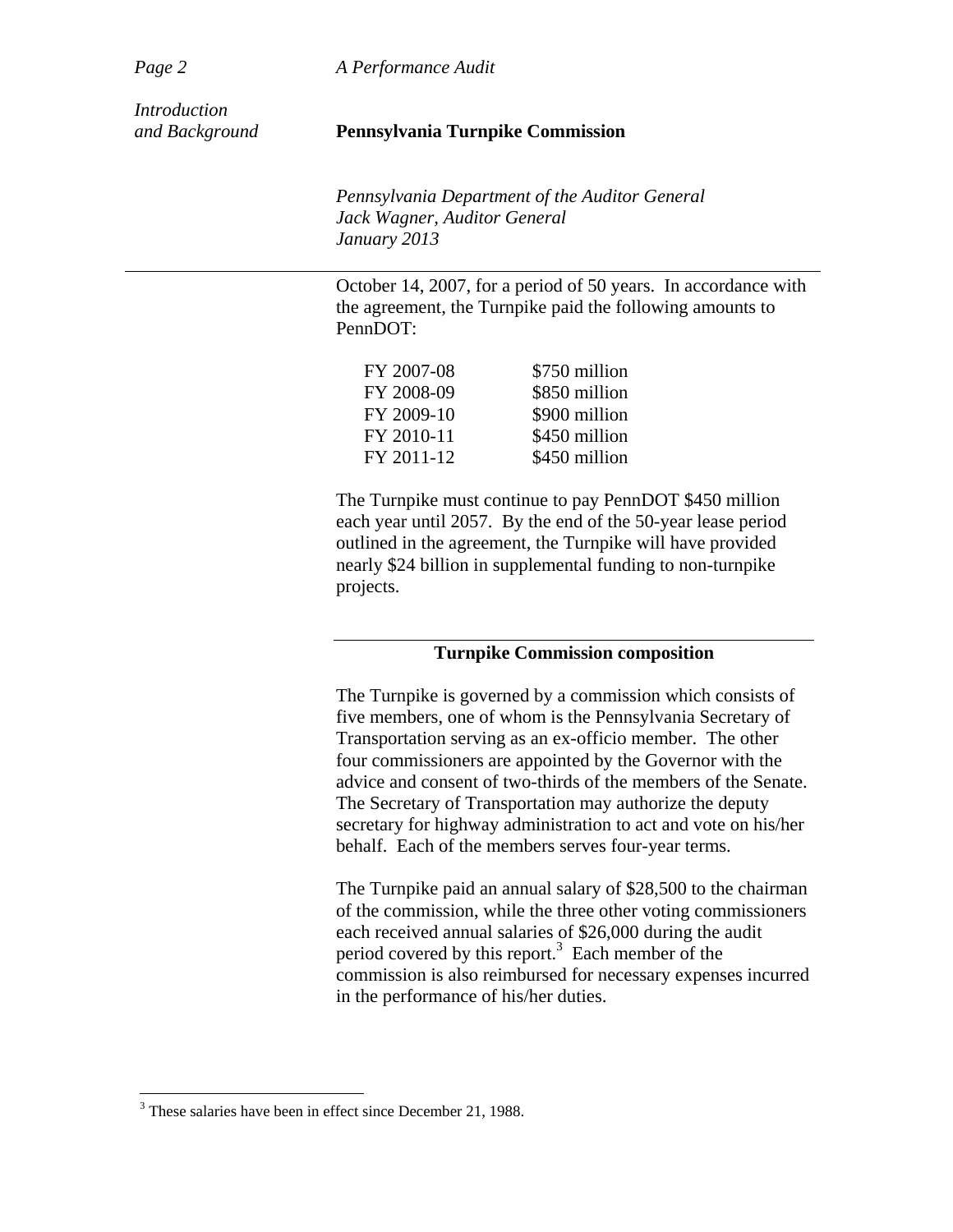*Introduction*

# **Pennsylvania Turnpike Commission** *and Background*

*Pennsylvania Department of the Auditor General Jack Wagner, Auditor General January 2013* 

# **Turnpike Commission powers and duties**

The Turnpike has a broad mandate to oversee the entire Pennsylvania turnpike system. More specifically, the Turnpike has the following powers and duties:

- Maintain a principal office at a place designated by the commission
- Contract and be contracted within its own name
- Sue and be sued, plead and be impleaded
- Promulgate rules and regulations
- Acquire, hold, accept, own, use, hire, lease, exchange, operate, and dispose of personal property, real property, and interests in real property
- Make and enter into all contracts and agreements necessary or incidental to the performance of its duties and the execution of its powers
- Employ engineering, traffic, architectural, and construction experts and inspectors, attorneys, and other employees as necessary, and fix their compensation
- Negotiate and enter into interest rate swaps and other interest rate hedges to assist the Turnpike in managing interest cost and rate risk in connection with its debt
- Provide for the policing of the turnpike
- Control the maintenance and repair of the turnpike
- Fix tolls and borrow money to provide preliminary or interim financing, but not exceeding the estimated cost of the turnpike and the toll road conversions

## **Turnpike description and operational data**

Opened on October 1, 1940, with a 160-mile stretch of limited access roadway, the Pennsylvania turnpike is known as America's first modern toll highway. During the 1950's, four major extension projects expanded the turnpike from the Ohio State line to the New Jersey border and from Norristown to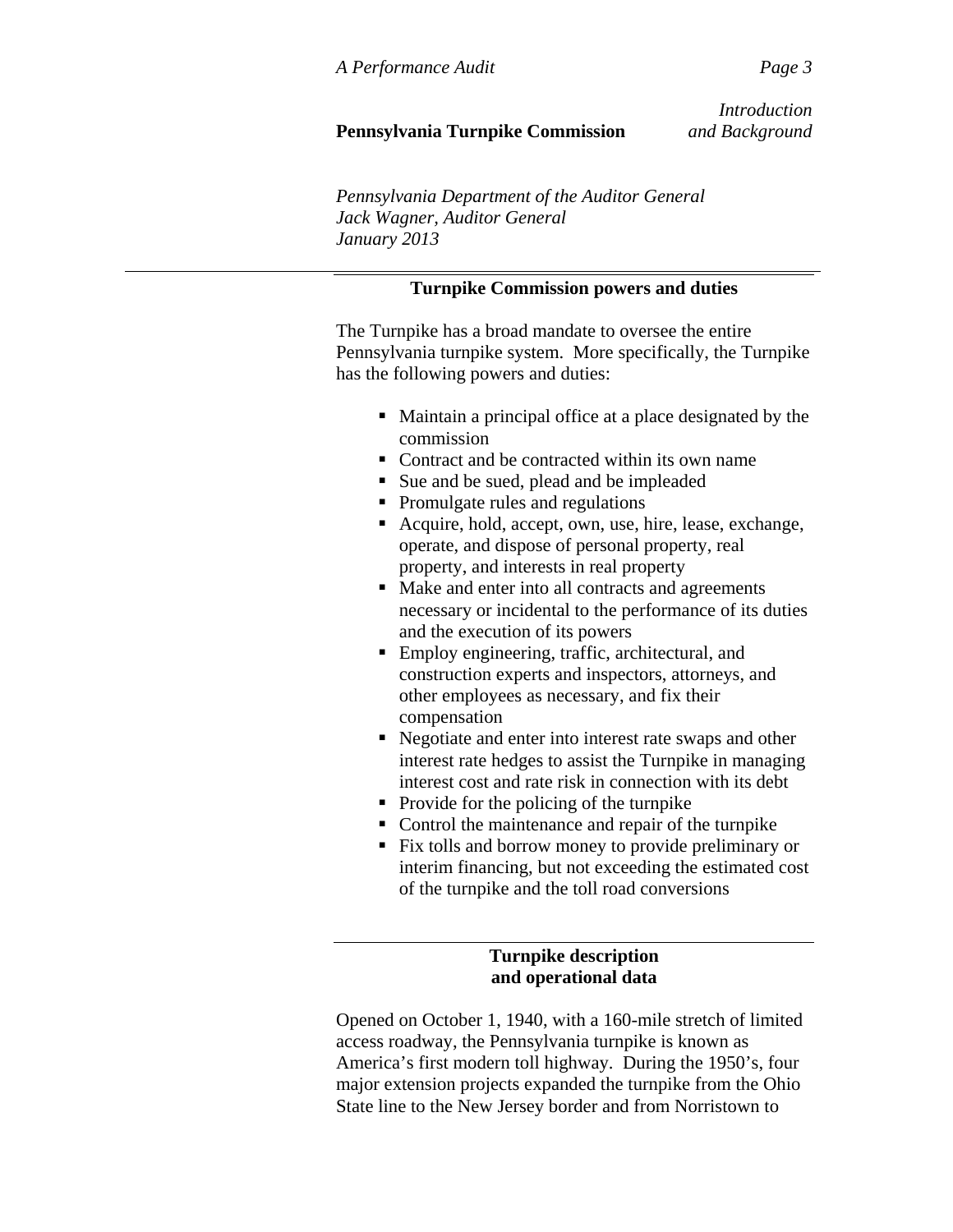*Page 4 A Performance Audit* 

*Introduction* 

### *and Background* **Pennsylvania Turnpike Commission**

*Pennsylvania Department of the Auditor General Jack Wagner, Auditor General January 2013* 

Scranton. Since 1990, three major expansions have occurred on the turnpike, creating the James J. Manderino Highway, the James E. Ross Highway, and the Amos K. Hutchinson Bypass.

As of May 31, 2011, the Turnpike controlled a total of 546 roadway miles. The Pennsylvania turnpike system includes an east-west mainline section (about 359 miles) traversing the southern portion of Pennsylvania and connecting with the Ohio turnpike at its western terminus and the New Jersey turnpike at its eastern terminus. Connecting with the mainline section is the northeast extension (111 miles). The southwestern expansion projects added an additional 76 miles.

The Turnpike manages 21 maintenance facilities, and 64 toll interchanges (31 on the mainline, 10 on the northeast extension, and 23 on the western expansion). The Turnpike also oversees the operation of 17 service plazas (15 on the mainline, and two on the northeast extension). Prominent features of the Pennsylvania turnpike include five tunnels (each about one mile in length) and 13 bridges.

During fiscal year 2010-11, traffic volume on the Pennsylvania turnpike totaled over 189 million vehicles, including 165 million passenger vehicles (87 percent) and 24 million commercial vehicles (13 percent). The total net revenue generated from tolls in fiscal year 2010-11 was \$763 million (\$436 million or 57 percent from passenger vehicles, and \$328 million or 43 percent from commercial vehicles).

## **Turnpike staffing and organizational structure**

As of May 31, 2011, the Turnpike's workforce included 2,104 employees. Approximately 25 percent of the complement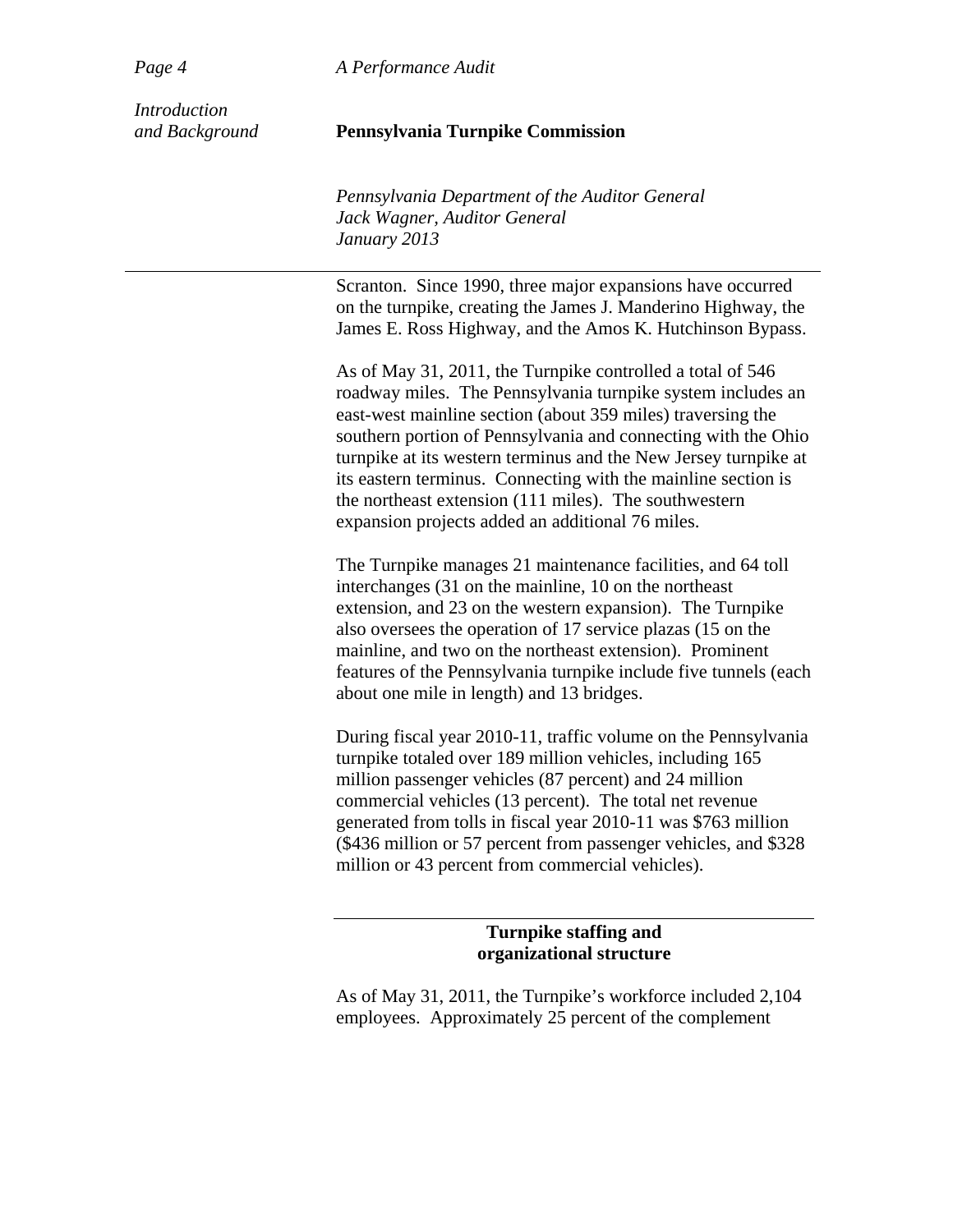# **Pennsylvania Turnpike Commission** *and Background*

*Introduction*

*Pennsylvania Department of the Auditor General Jack Wagner, Auditor General January 2013* 

(or 530) is considered central office staff. $4$  The balance of the employees (852 in fare collection, and 722 in turnpike maintenance) are located at various toll plazas, maintenance facilities, and other field locations throughout the turnpike system.

A chief executive officer and a chief operating officer, administratively head the Turnpike. The Turnpike is divided into 12 divisions and five specialized offices as depicted in the organizational chart shown in Appendix B.

The Turnpike's headquarters are in the administration building located at the Harrisburg-East interchange of the turnpike. This building provides offices for the commissioners and their administrative staff, the Turnpike's engineering staff, as well as offices for the Pennsylvania State Police (Troop T), and the Turnpike's consulting engineer.

The Turnpike also maintains eastern and western regional offices, which are located near Philadelphia and Pittsburgh, respectively. Each regional office includes personnel from the engineering and maintenance departments, who oversee projects in their respective districts of the roadway.

# **The Turnpike's consulting engineer – Michael Baker, Jr., Inc.**

The Trust Indenture between the Turnpike and First Union National Bank, Trustee, dated July 1, 1986, requires the Turnpike to have a consulting engineer. Section 706 of that agreement states:

> The Commission covenants that, until the Bonds secured hereby and the interest thereon shall

 $\overline{a}$ 

<sup>&</sup>lt;sup>4</sup> Turnpike officials noted that the majority of the 530 "other" staff work in offices that are located in the Harrisburg central office such as information technology, engineering, and legal; however, there are a small number of "other" employees that work in the regional offices.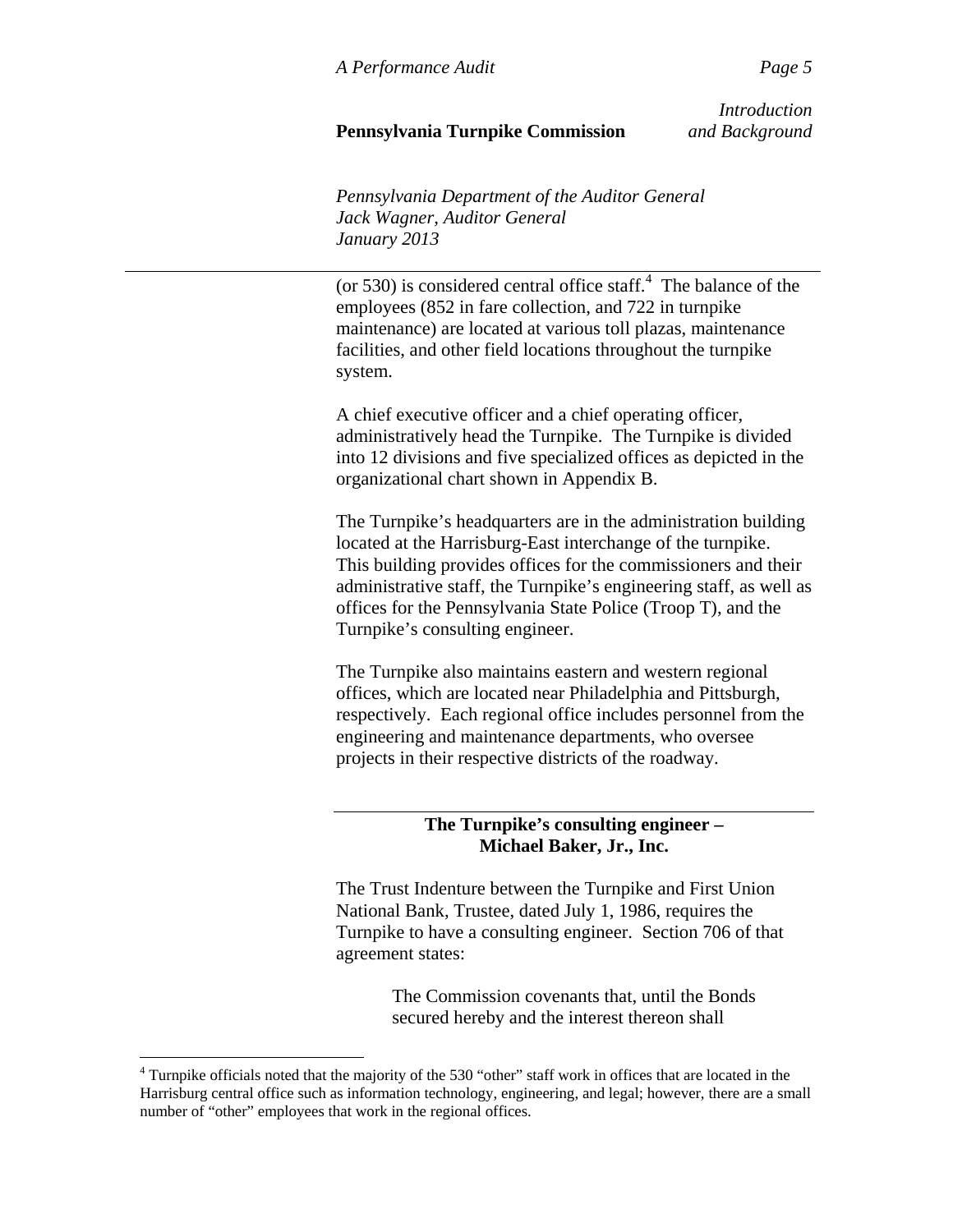*Page 6 A Performance Audit* 

*Introduction* 

## *and Background* **Pennsylvania Turnpike Commission**

*Pennsylvania Department of the Auditor General Jack Wagner, Auditor General January 2013* 

> have been paid or provision for such payment shall have been made, it will, for the purpose of performing and carrying out the duties imposed on the consulting engineer by this Indenture, employ an independent engineer or engineering firm or corporation having a nationwide and favorable repute for skill and experience in such work.

Since 1956, Michael Baker, Jr., Inc., an engineering consulting and construction firm based in Pittsburgh, Pennsylvania, has served as the Turnpike's consulting engineer.

The services to be provided by Michael Baker, Jr., Inc., in its capacity as consulting engineer, are stated in the 1986 and 1994 Trust Indentures. These services include duties related to the issuance of revenue bonds, budget development, financial administration, and toll setting. The consulting engineer is also required to conduct the following:

- Review and approve all plans and specifications for construction
- **Prepare progress reports on Turnpike construction** projects and approve payments
- Make an annual inspection and report on the maintenance, repair, and operation of the turnpike system.

The Trust Indenture places additional responsibilities on the consulting engineer in such areas as insurance; the sale, lease, or encumbrance of property; and inspection of records. The Turnpike may also impose other duties on the consulting engineer by contract.

## **E-ZPass system**

The Turnpike uses two toll collection systems on the Pennsylvania turnpike. The first of these systems is the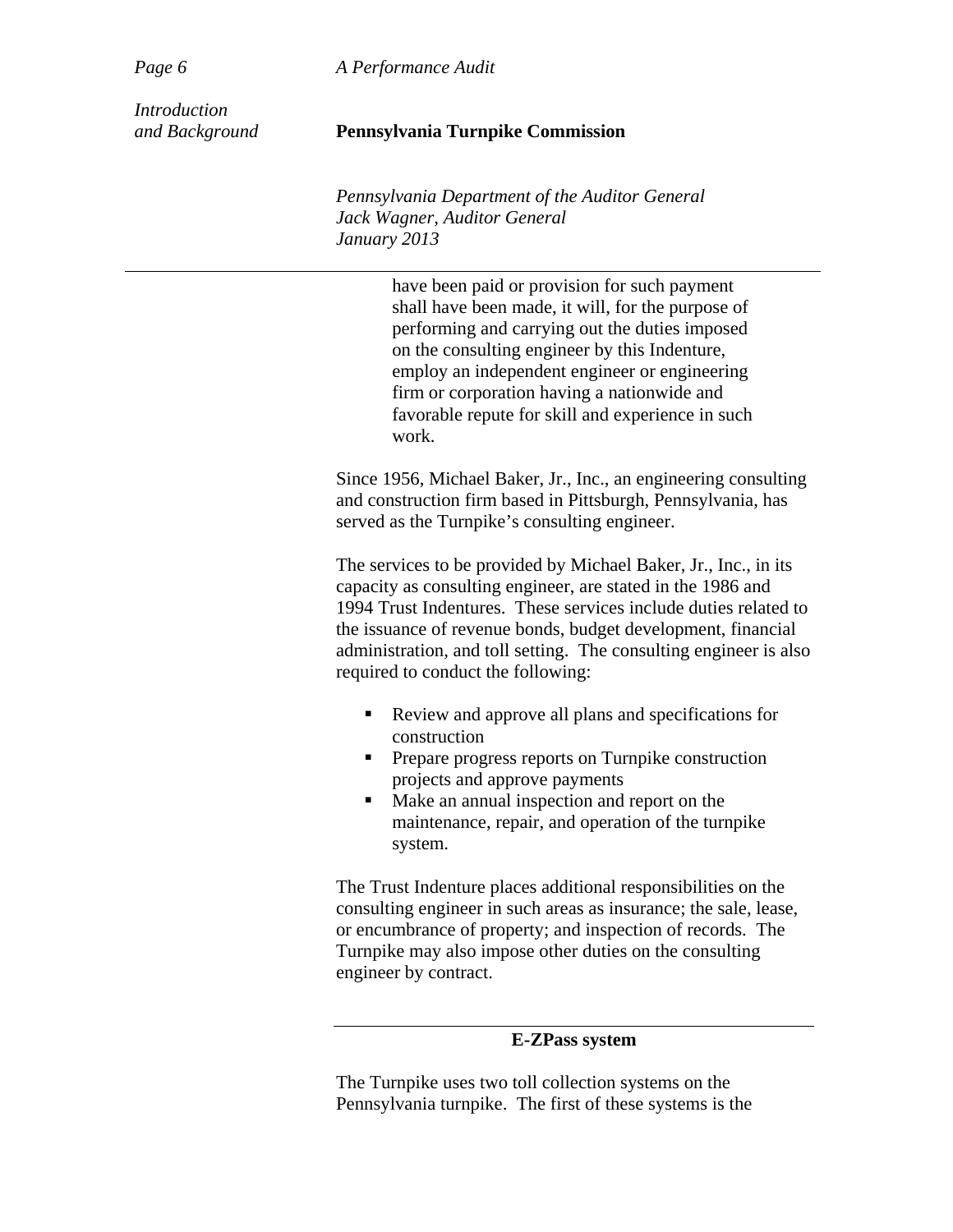# **Pennsylvania Turnpike Commission** *and Background*

*Introduction*

*Pennsylvania Department of the Auditor General Jack Wagner, Auditor General January 2013* 

traditional cash collection system, whereby turnpike customers stop and pay a cash toll to a toll collector.<sup>5</sup> The other system is the E-ZPass system, which allows E-ZPass account holders to pass through designated E-ZPass toll lanes and pay for their tolls electronically.

The Turnpike opened E-ZPass for passenger vehicles on December 2, 2000, in southeastern and south central Pennsylvania. A little more than two years later on December 15, 2002, E-ZPass was available to all vehicles (including passenger cars, trucks, and buses) on the entire turnpike.

The Turnpike opened its first "express" E-ZPass lane at the Warrendale interchange in June 2004, and a second interchange, Mid-County, in October 2005. The express lanes are similar to the E-ZPass lanes in that customers do not stop or pay cash; however, unlike the E-ZPass lanes which require the traveler to slow down through the toll plaza interchange, the express lanes allow traffic to travel at normal speeds (55 mph) through the toll plaza. As of July 26, 2012, the Turnpike offers express lanes at six interchanges on the Pennsylvania turnpike.

The E-ZPass system has increased significantly since its inception in December 2000. In 2001, E-ZPass accounted for only 3 percent of the Turnpike's total revenue. As of May 31, 2011, E-ZPass accounted for nearly 65 percent of the Turnpike's total revenue.

According to the Turnpike, collecting tolls electronically is not only safer, faster and more convenient for customers, but it is better for the environment because it helps diminish idling at the toll plazas and also reduces the Turnpike's operating costs.<sup>6</sup> In an effort to increase E-ZPass participation, the Turnpike

1

<sup>&</sup>lt;sup>5</sup> No credit or debit cards are accepted at cash toll lanes. However, if a customer is unable to pay the incurred toll with cash, the Turnpike will issue an invoice to the traveler. For a \$1.00 transaction fee, the customer may then pay the invoice online using a credit or debit card. To avoid the added transaction fee, customers may mail a check or money order to the Turnpike Commission.

<sup>&</sup>lt;sup>6</sup> Pennsylvania Turnpike Commission, "Pa. Turnpike Reminds Motorists of 10% Cash-Only Toll Increase Next Year," December 16, 2011.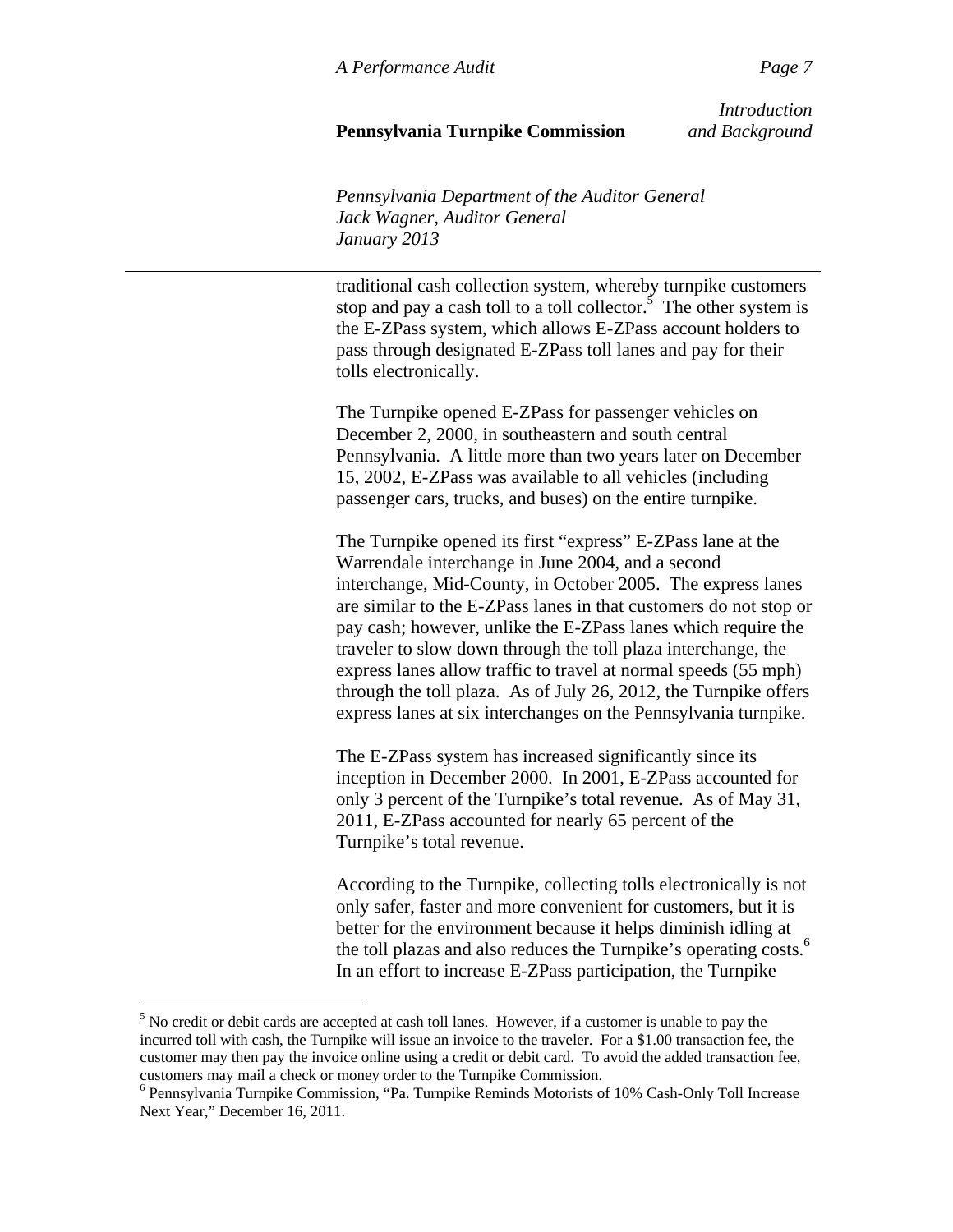<u>.</u>

*Page 8 A Performance Audit* 

*Introduction* 

## *and Background* **Pennsylvania Turnpike Commission**

*Pennsylvania Department of the Auditor General Jack Wagner, Auditor General January 2013* 

offers E-ZPass users a 17 percent savings over cash paying customers on the Pennsylvania turnpike. This savings over cash paying customers will increase to 25 percent starting January 6, 2013, when the Turnpike institutes new higher toll fares.

## **The Turnpike is moving towards an all-electronic tolling system**

On July 18, 2012, the Turnpike selected a program management firm to lead the future implementation of a cashless, all-electronic (AET) toll collection system.<sup>7</sup>

The AET system would be much different from the combined electronic and cash collection system now used on the Pennsylvania turnpike. With an AET system, tolls would be assessed without customers ever having to stop at a tollbooth; thus, providing a continuous flow of traffic and avoiding long lines and delays associated with cash payments. Instead, tolls would be assessed as customers drive beneath overhead structures, called "gantries," that span travel lanes or ramps on the turnpike. Equipment mounted on the gantries would assess tolls via E-ZPass transponder or other electronic methods.<sup>8</sup> All turnpike entrances and exits would remain open, but traditional tollbooths would eventually be phased out.

Current feasibility studies contracted by the Turnpike have found that a switch to electronic tolling would reduce operational costs between \$28.7 million and \$47.2 million annually. Savings would primarily come from reduced personnel costs. Additional savings are possible since the Turnpike would not need to maintain toll plazas, booths, and other related facilities; print toll tickets; or count and secure money from toll collections.

<sup>8</sup> Digital cameras on the overhead gantries would capture an image of the license plate for those without E-ZPass. The image would be used to identify the vehicle's registered owner for billing purposes.

 $<sup>7</sup>$  According to the Turnpike's board meeting minutes, the commissioners voted unanimously to engage</sup> HNTB Corporation for program management services for all-electronic toll conversion.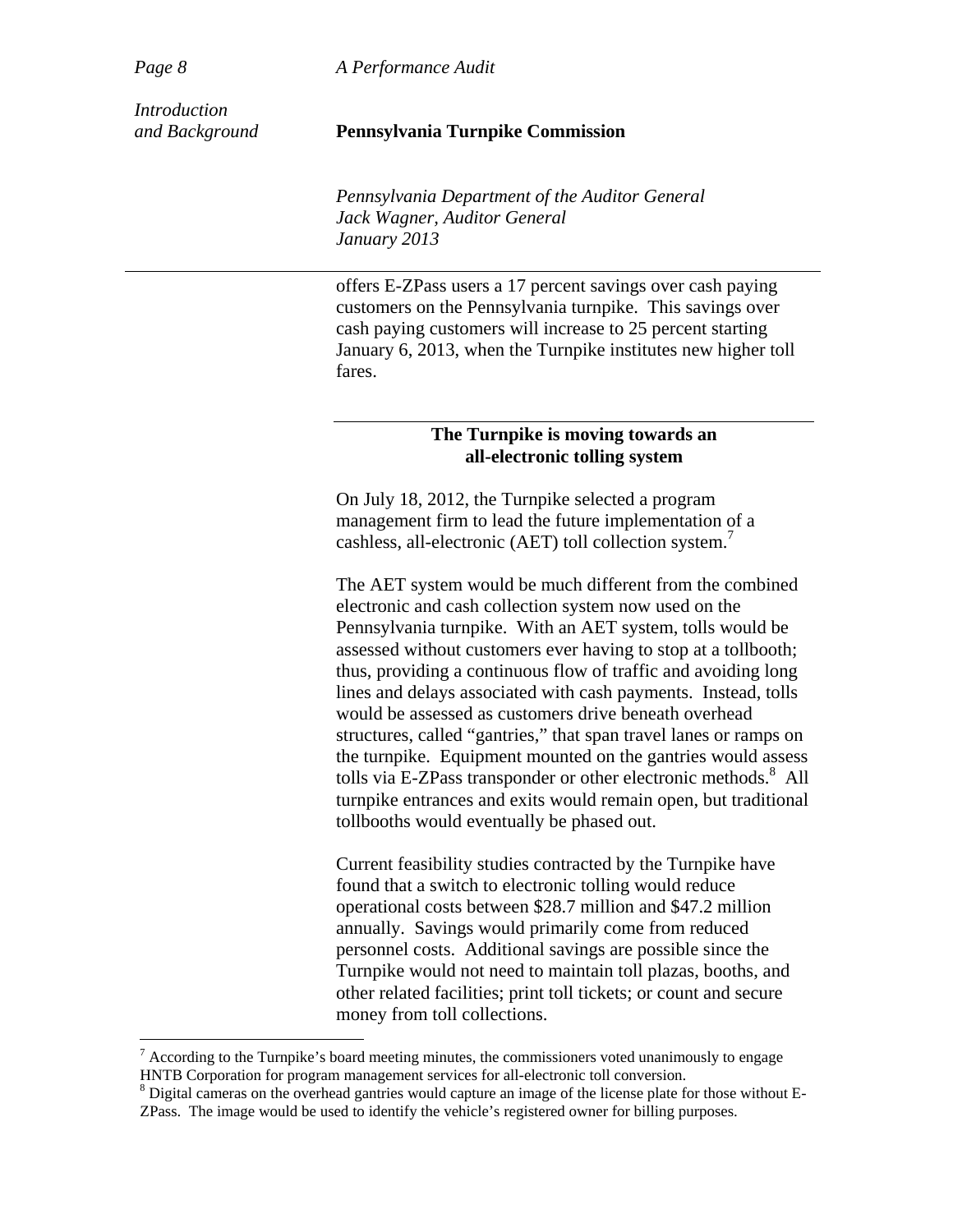*Finding One*

# **Pennsylvania Turnpike Commission**

*Pennsylvania Department of the Auditor General Jack Wagner, Auditor General January 2013* 

# **Finding One The Turnpike Commission lets its employees ride the turnpike toll-free, even for personal travel, costing the Turnpike millions of dollars in lost revenue. This generous perk continues with little oversight at a time when the Turnpike raises tolls for other travelers in its struggle with mounting debt.**

The Turnpike Commission has stated that its employees are the eyes and ears of its roadways and that, accordingly, they are always on the job when traveling the turnpike—even for personal travel. As a result of this always-on-duty status, every one of the 2,100+ Turnpike employees can travel the turnpike toll-free any time they want, either by presenting their employee identification cards or by using a special E-ZPass transponder.

This generous perk lacks little oversight and comes at a time when most other turnpike travelers face rising tolls, and when the Turnpike itself is faced with mounting debt.

> **To justify its policy of toll-free travel, the Turnpike says its employees are always on duty. But it cannot prove the value or the benefit of that policy.**

Toll-free travel on the turnpike for Turnpike employees has been a long-standing employee benefit. In a letter to us from the Turnpike Commission's former chief executive officer, he stated the following:

> The value to our customers and emergency response personnel by having trained, knowledgeable eyes on the roadway is immeasurable and serves as a well-founded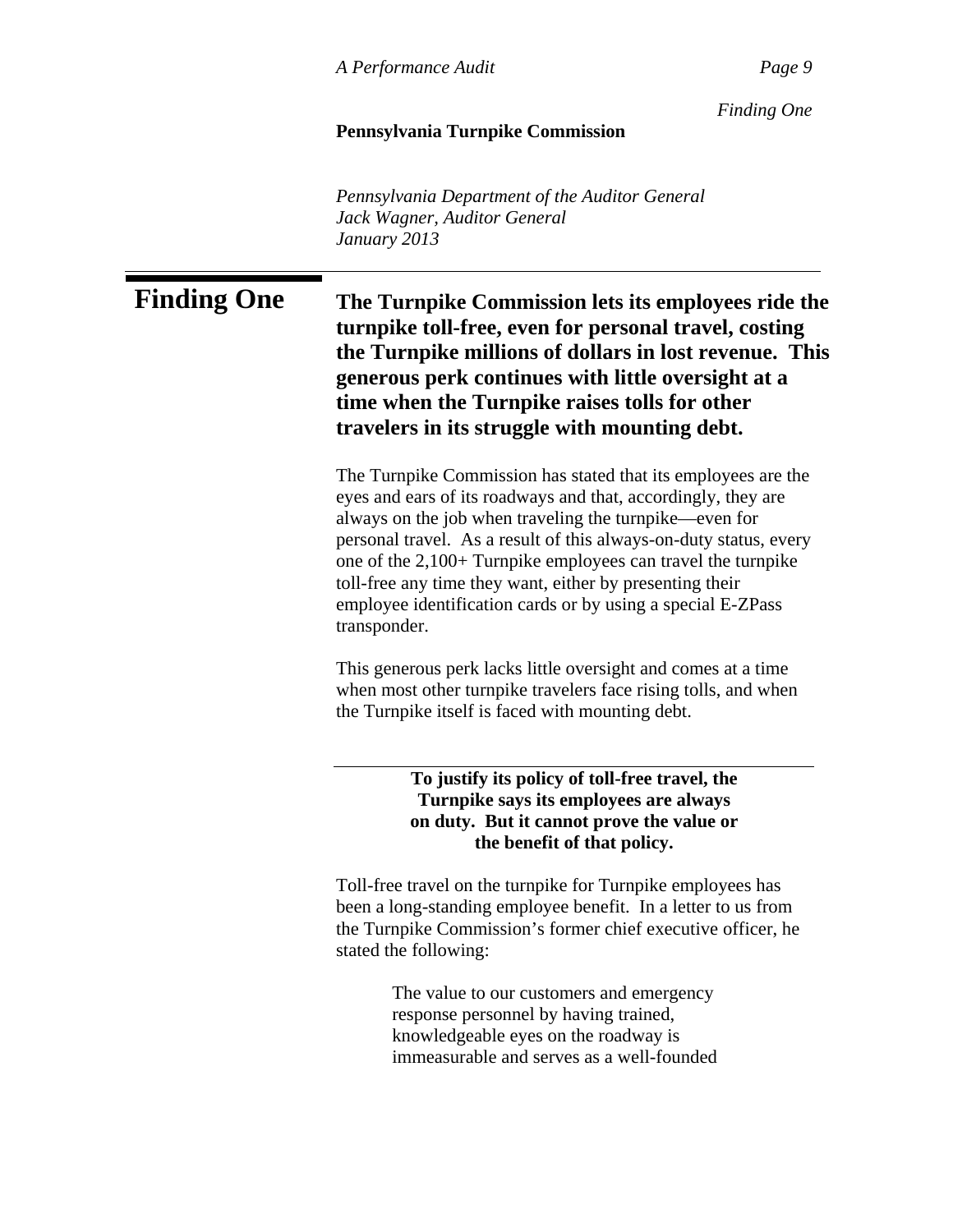$\overline{a}$ 

*Page 10 A Performance Audit*

*Finding One* 

## **Pennsylvania Turnpike Commission**

*Pennsylvania Department of the Auditor General Jack Wagner, Auditor General January 2013* 

> basis for granting our employees toll-free travel.<sup>9</sup>

When we discussed with Turnpike officials the specific basis for allowing employee toll-free travel, the Turnpike cited section 502 (b) of the 1986 Trust Indenture,<sup>10</sup> amended and restated as of March 1, 2001, which states the following:

> The Commission shall not grant free passage or reduced tolls within a class, except, in its discretion, it may do so… [t]o members, officers and employees of the Commission in the discharge of their official duties*.*

Readers will note that the Trust Indenture allows the Turnpike to offer its free passage to employees and others only "in the discharge of their official duties," not for personal travel. In an obvious move to circumvent the official-duty requirement, the Turnpike adopted two policies that seemingly ensure its employees will always be on duty when they travel the Turnpike's roadways.

1. Dated September 4, 1975, and revised January 29, 2001, the Turnpike's *Assistance by Turnpike Employees* policy says the following:

> …employees have a responsibility while traveling the Turnpike to render whatever assistance they can safely provide when requested by customers or other Turnpike employees providing their actions do not place their own, or any customer's, safety in jeopardy.

<sup>&</sup>lt;sup>9</sup> The former chief executive officer stated in this same letter that on average, an estimated 7,000 calls per year are made to the Turnpike Commission's traffic operations center by its employees; however, the Turnpike Commission could not provide evidence to fully support this claim.

<sup>&</sup>lt;sup>10</sup> The Trust Indenture is between the Turnpike Commission and First Union National Bank. A trust indenture is an agreement in a bond contract that represents the bondholders' interest by highlighting the rules and responsibilities to which both parties must adhere.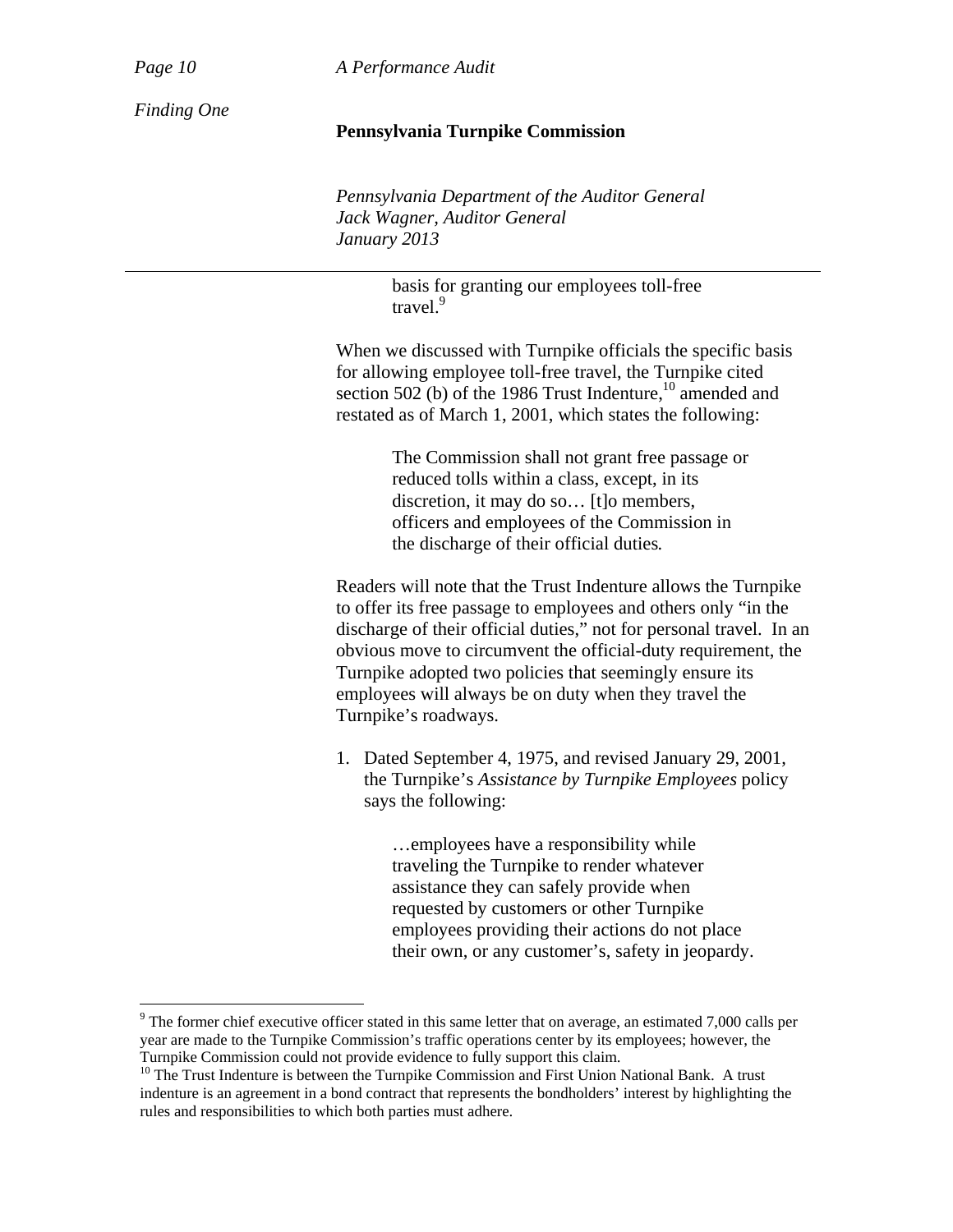*Finding One*

# **Pennsylvania Turnpike Commission**

*Pennsylvania Department of the Auditor General Jack Wagner, Auditor General January 2013* 

2. Dated September 27, 1976, and revised January 29, 2001, the *Turnpike Safety Responsibility* policy reaffirms the duty of employees to report vehicles that are being operated unsafely:

> …a reaffirmation of responsibility of each employee of the Pennsylvania Turnpike Commission, particularly those who travel the Turnpike either in their own vehicles or in assigned Turnpike vehicles, the procedure for reporting any vehicle they observe operating in a hazardous or reckless manner.

Readers will note that nowhere do these two referenced policies provide for Turnpike employees to receive toll-free travel simply because they report hazardous situations or otherwise provide traveler assistance. But the Turnpike uses these policies as a back-door way to grant the unlimited tollfree turnpike travel while still operating within the confines of the Trust Indenture.

In other words, these Turnpike policies put Turnpike employees on the job whenever and wherever they travel the Pennsylvania turnpike. If these policies did not exist, the Turnpike would be violating its Trust Indenture by granting employees free passage for personal travel.

# **Employees' toll-free travel cost a minimum of \$1.4 million during our audit period, but that Turnpike-supplied figure is clearly low and comes with no supporting evidence**

The Turnpike had 2,132 employees as of January 6, 2012, and granted each one unfettered access to the turnpike in one of two ways:

1. Generally, toll-free access is obtained via an employee's identification badge. The toll collector simply inserts the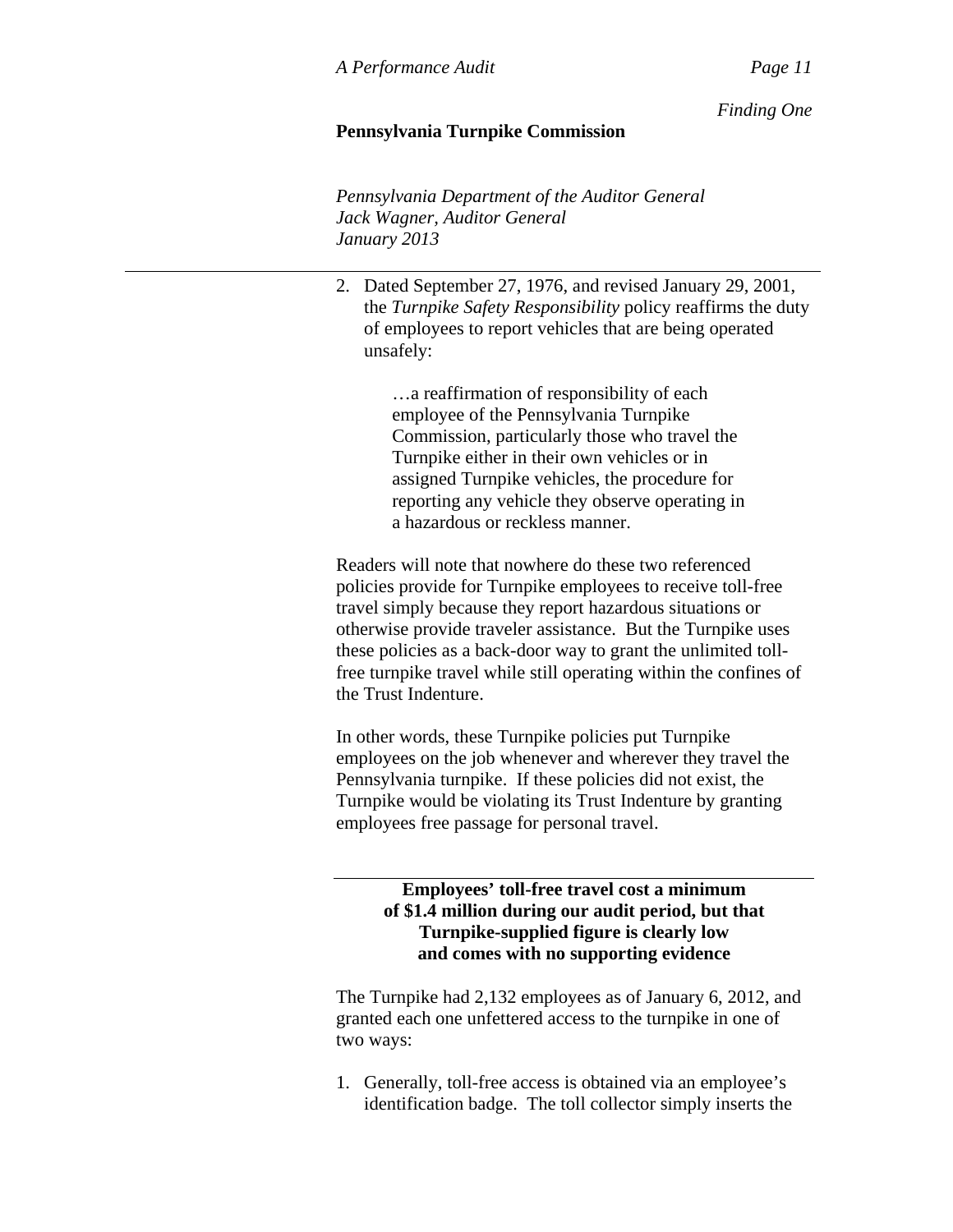*Page 12 A Performance Audit*

*Finding One* 

## **Pennsylvania Turnpike Commission**

*Pennsylvania Department of the Auditor General Jack Wagner, Auditor General January 2013* 

employee's badge into the card reader upon exit from the roadway and, in effect, waives the toll by registering it as zero. All 2,132 employees can travel toll-free using this option.

During the period January 1, 2007, through August 31, 2011, toll-free travel through the use of identification badges amounted to \$1,433,420 as shown below:

| <b>Employee toll-free travel reported by</b><br><b>Turnpike Commission for employees</b><br>using their identification badges     |             |  |
|-----------------------------------------------------------------------------------------------------------------------------------|-------------|--|
| Calendar year 2007                                                                                                                | \$330,574   |  |
| Calendar year 2008                                                                                                                | \$275,673   |  |
| Calendar year 2009                                                                                                                | \$323,449   |  |
| Calendar year 2010                                                                                                                | \$305,509   |  |
| January 1, 2011–August 31, 2011                                                                                                   | \$198,215   |  |
| <b>Total</b>                                                                                                                      | \$1,433,420 |  |
| Note: These are unaudited figures supplied by<br>the Turnpike Commission; no supporting<br>evidence accompanied this information. |             |  |

How much was spent for *personal* travel via the employeebadge access is anyone's guess because, inexplicably, the Turnpike has not deemed it necessary to distinguish between personal and business travel. It should be important for the Turnpike to track how often employees on personal travel actually do report incidents or otherwise render assistance to travelers. In that way, the Turnpike could support the benefit of this employee perk versus the costs, especially when the general public has to pay for its own travel—even when voluntarily reporting incidents or rendering assistance to fellow travelers.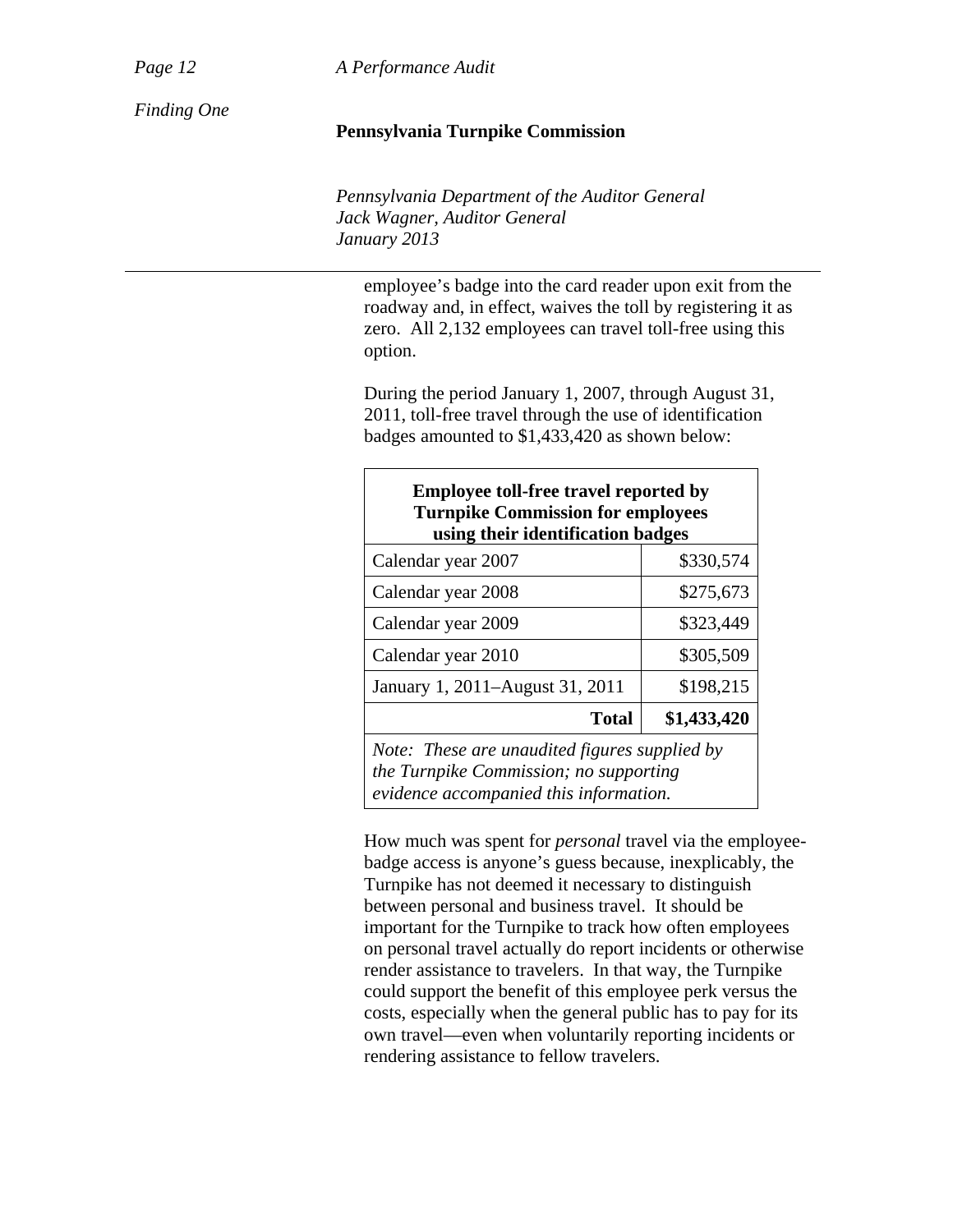*Finding One*

# **Pennsylvania Turnpike Commission**

*Pennsylvania Department of the Auditor General Jack Wagner, Auditor General January 2013* 

When we asked if the Turnpike could provide even an estimate of the cost for toll-free personal travel by employees using their ID badges, the former chief executive officer of the Turnpike told us that personal tollfree travel for employees represented "an insignificant portion" of the total employees' toll-free turnpike travel.

It is unclear how this amount can be deemed "insignificant" since the Turnpike doesn't know what the amount is.

2. A second option for employee toll-free travel is by use of a special E-ZPass transponder.<sup>11</sup> Unlike the transponders provided to members of the general public whose tolls are charged to their individual accounts, this special "hybrid" transponder results in no tolls being charged to the employees for their in-state turnpike travel, whether personal or business. As of January 30, 2012, 655 of the Turnpike's 2,132 employees had a special transponder to use for toll-free travel (in addition to their ID card if they so chose).

In addition to the Turnpike's inability to provide specific dollar amounts for personal-versus-business toll-free travel when employees use their ID cards, the Turnpike could not tell us how much free travel was provided to its 655 employees who used their special E-ZPass transponders.

This inability to quantify the employee free E-ZPass travel occurs because the Turnpike lumps together *all* the travel costs for *all* the holders of special E-ZPass transponders, of which there were 1,609 hybrid transponders in use during the audit period. We address this issue of the nonemployees and their special transponders in Finding Two; for now, however, we can say only that all 1,609 travelers with their special transponders enjoyed toll-free travel for

1

 $11$  Any individual with a hybrid transponder must maintain a minimum \$35 balance in the E-ZPass account to be used for travel on out-of-state toll roads.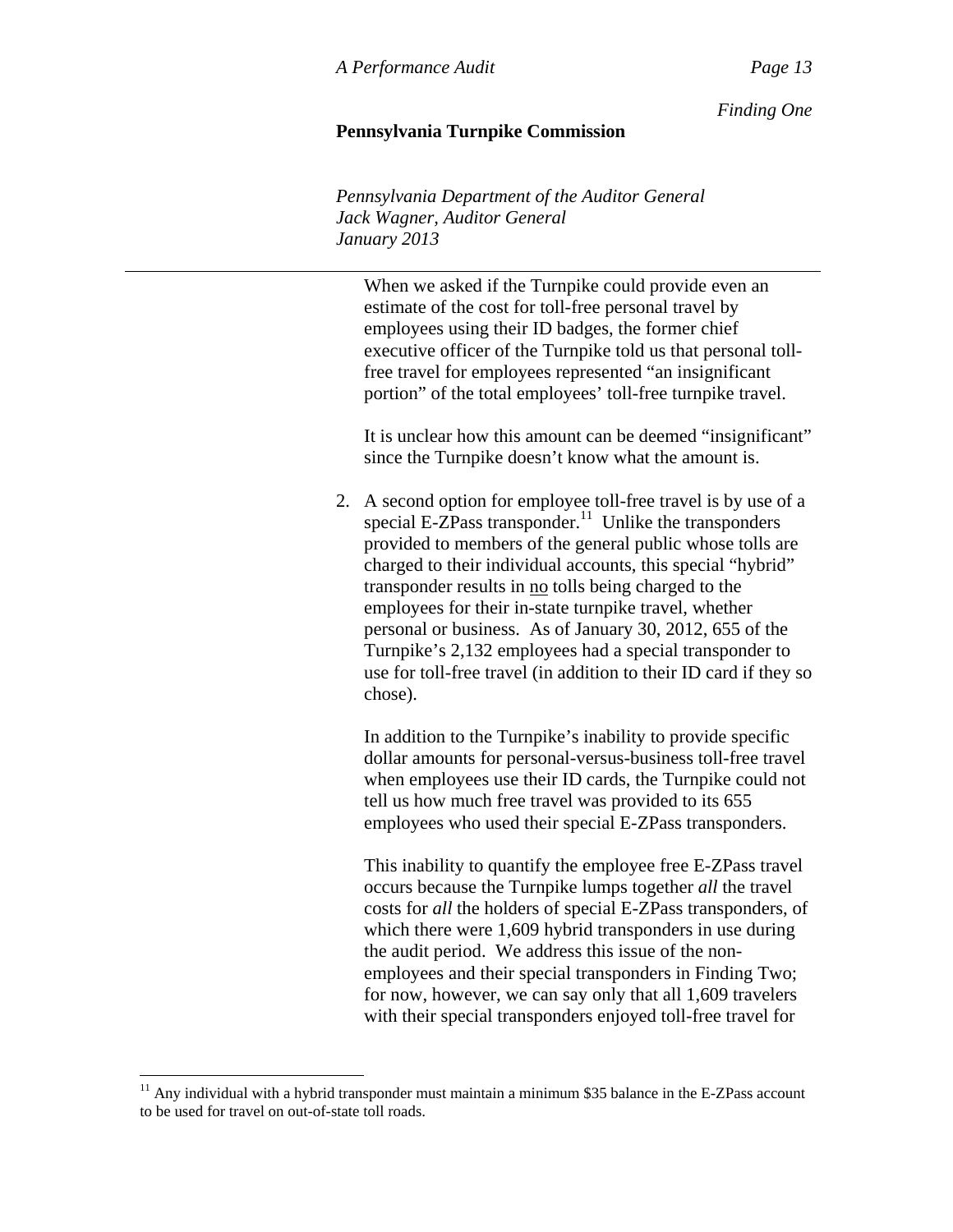*Page 14 A Performance Audit*

*Finding One* 

## **Pennsylvania Turnpike Commission**

*Pennsylvania Department of the Auditor General Jack Wagner, Auditor General January 2013* 

which the general public would have had to pay \$2,135,367 between January 1, 2007, and August 31, 2011.

# **Employee personal toll-free travel must stop. It is not tracked, it is an unnecessary perk, and it costs the Turnpike much-needed revenue.**

Granting unlimited employee travel under the guise of employees providing "eyes and ears" coverage to the Turnpike is wrong. Not only does it make a mockery of the previously mentioned indenture, but it is based on no tracking or support to show how often the employees *are* in reality the eyes and ears that the Turnpike says they are. In fact, *any* individual, employee or not, has a moral if not a legal responsibility to render aid if needed by another traveler.

Moreover, in our age of expansive cellular communication, seeking emergency assistance is easily available at one's fingertips. Further, and to the Turnpike's credit, it has established emergency call boxes at every milepost which, in the absence of a cellular phone, allows any motorist to immediately signal for aid.

Viewed from another perspective, the Turnpike Commission is a state agency and as such, its employees are public employees whose actions are accountable to taxpayers. We believe it is completely contrary to good governance for a state agency to on one hand charge the public for a service and yet on the other hand extend the same service as a paid benefit to its employees.

For example, the Pennsylvania Game Commission does not extend free hunting licenses to its employees as a means of enhancing its "eyes and ears" across the Commonwealth and the state game lands. Nor does the Pennsylvania Department of Transportation allow its employees to have free driver licenses or vehicle registrations.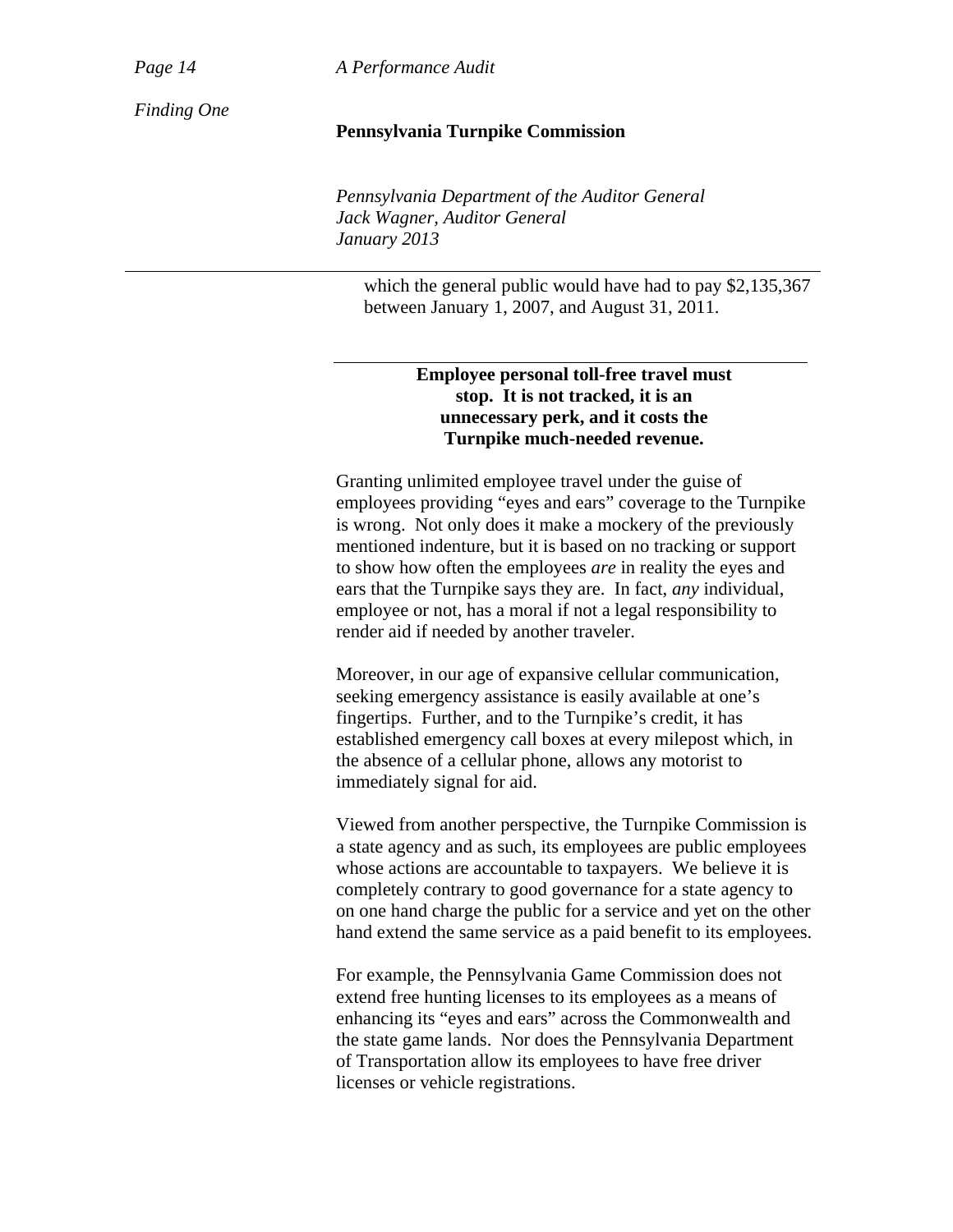*Finding One*

## **Pennsylvania Turnpike Commission**

*Pennsylvania Department of the Auditor General Jack Wagner, Auditor General January 2013* 

As stated previously, the Turnpike does not track the amount of toll-free travel extended to its employees for personal travel. We also determined that the Turnpike does not provide adequate oversight over the toll-free travel to ensure misuse does not occur.

For example, with the special E-ZPass transponders, the Turnpike has so little control over the devices that the Turnpike has created the equivalent of "free passes" on the turnpike to *anyone* who obtains the device from an employee.

Because the transponders are highly mobile (i.e., the devices can be moved freely from one vehicle to another), we asked Turnpike officials how they ensure that only employees use the transponders. The officials stated that each employee, whether using an identification badge or a hybrid transponder, must sign a user agreement.<sup>12</sup> The agreements state that toll-free travel is solely for employee use, and violations may subject employees to disciplinary action and loss of the privileges.

While we believe that trusting an employee to do the "right" thing" is reasonable, we also believe it is prudent for the Turnpike Commission to verify those actions. The mere act of signing a user agreement is not a foolproof means of preventing employee misuse.

At least with the use of identification badges, the Turnpike Commission has some means to verify that an employee is actually the appropriate person presenting the badge since the Turnpike Commission instructs toll collectors to compare the photograph on the badge to the occupant of the vehicle. However, with regard to the hybrid transponders, since the driver is using a non-manned turnpike lane, the Turnpike Commission has no way of knowing whether an employee is actually an occupant in the vehicle.

1

<sup>&</sup>lt;sup>12</sup> The Turnpike Commission began using the "Non-Revenue/Identification Card Use Rules (PTC employees)" effective March 1, 2011, and the "Non-Revenue Transponder Program Guidelines" (hybrid transponder) effective December 19, 2003.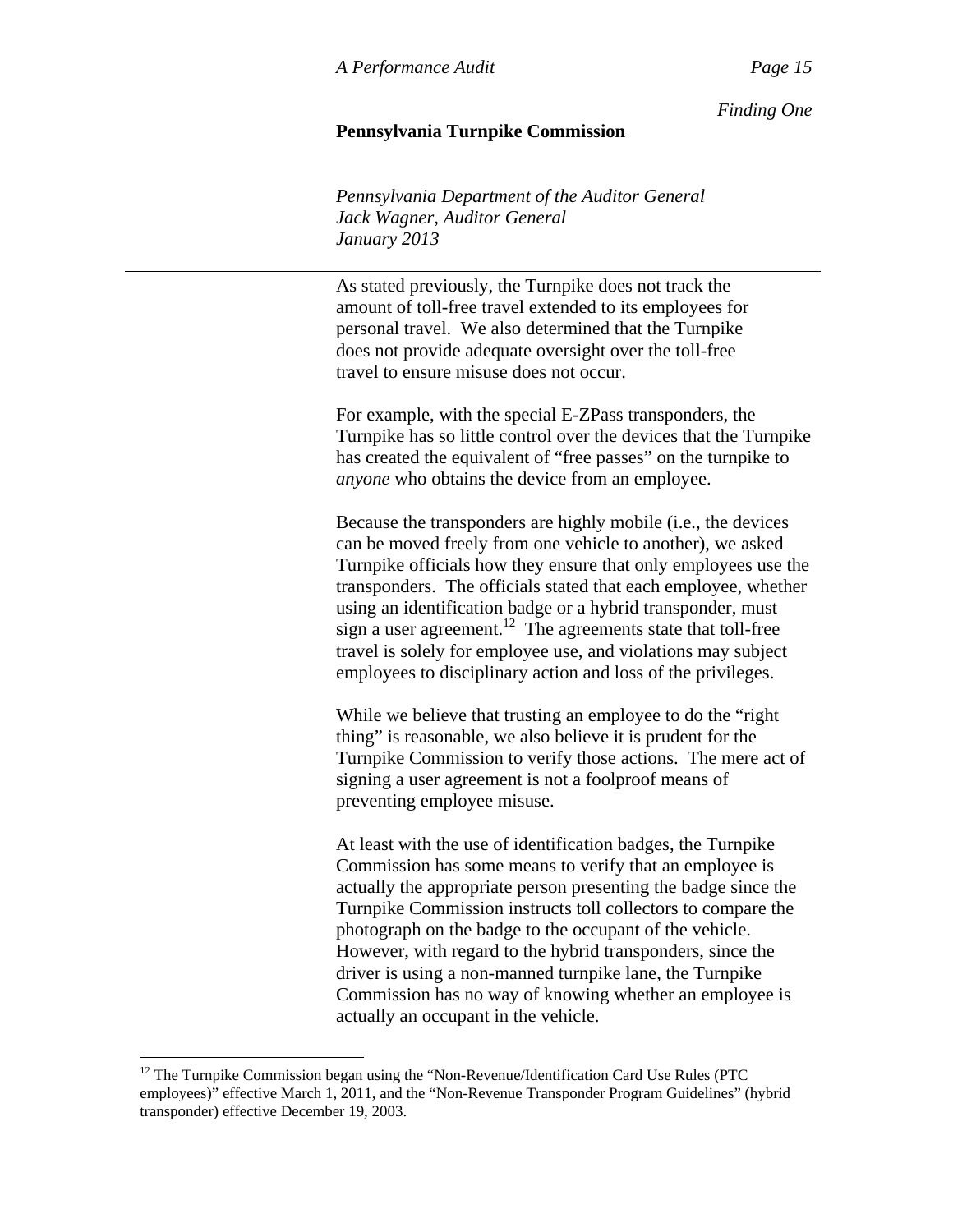$\overline{a}$ 

*Page 16 A Performance Audit*

*Finding One* 

## **Pennsylvania Turnpike Commission**

*Pennsylvania Department of the Auditor General Jack Wagner, Auditor General January 2013* 

We were also surprised to learn that the Turnpike does not routinely look at employee hybrid transponder accounts. Turnpike officials said that they may review an employees' account information if they get a tip about possible misuse of the transponder. At a minimum, we believe the Turnpike Commission should conduct periodic reviews of these accounts to highlight any unusual trends.

For example, because the Turnpike permits two methods for employees to obtain toll-free travel (employee identification badges and hybrid transponders), it is possible that an employee could use his or her badge for a daily commute, yet at the same time lend his or her transponder to someone else to use. Under the Turnpike's current control environment over special transponders, the Turnpike would never uncover such misuse, absent a tip from another person.

At least one other state, New Jersey, has completely eliminated employee toll-free passage on its roadways. Additionally, in November 2011, the Illinois Tollway sought to abandon its program of providing employees with toll-free (hybrid) transponders for commuting and official business use. (The Illinois Tollway already did not allow employees to have tollfree personal travel.) However, Illinois Tollway officials reported to us that its bargaining unit members have since filed an unfair labor practice over the action. Until that action is resolved, Illinois officials report the matter is on hold.

Illinois indicated that it was investigating at least five cases of abuse where the transponder was used for personal use. According to the Illinois Tollway, by eliminating the benefit it expected to save \$478,300 a year after new toll increases went into effect. Further, in discussing the decision to eliminate the benefit, one former Illinois Tollway official noted:  $13$ 

<sup>13</sup> Richard Wronski, "Tollway to drop free use for employees," *Chicago Tribune*, November 18, 2011, <http://articles.chicagotribune.com/2011-11-18/news/ct-met-tollway-free-rides-20111118.html>, accessed July 5, 2012.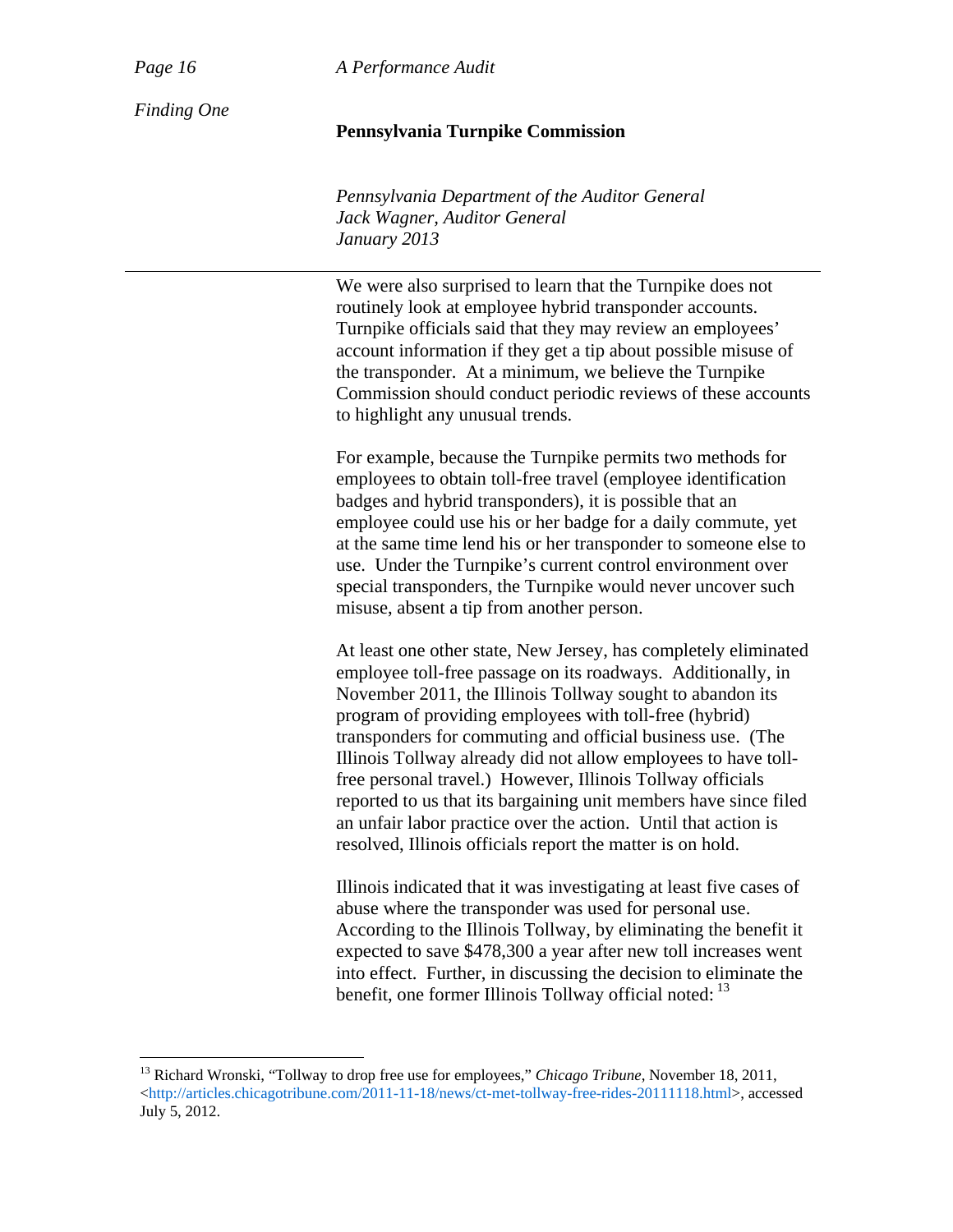*Finding One*

# **Pennsylvania Turnpike Commission**

*Pennsylvania Department of the Auditor General Jack Wagner, Auditor General January 2013* 

> The tollway has a contract with the public to run an efficient, fair operation. For everyone who puts money in a toll basket, to give free transponders to employees was not, in my mind, a fair shake [to the public].

This commonsense thinking should serve as an example to the Pennsylvania Turnpike Commission.

# **The Turnpike Commission should immediately terminate the overly generous employee perk of granting toll-free personal travel**

The Turnpike provided its 2,132 employees with unlimited toll-free travel which resulted in millions of lost toll revenue dollars from January 1, 2007, through August 31, 2011.

We can find no reasonable basis for granting Turnpike employees unlimited toll-free access to its roadways. While an argument could be made for allowing Turnpike employees to be granted toll-free *business* travel, no reasonable argument can be made for granting employees toll-free *personal* travel. Furthermore, it is hard to understand why the Turnpike believes it is acceptable to grant toll-free travel to its own employees while imposing annual toll increases on the traveling public.

# **Recommendations**

1. The Turnpike Commission should immediately stop granting personal toll-free travel to its employees. In addition, the Turnpike should adhere to its Trust Indenture provision that allows toll-free travel to employees in the "discharge of official duties" only. Accordingly, the Turnpike must rescind the policies that were implemented that violated the spirit of the Trust Indenture by decreeing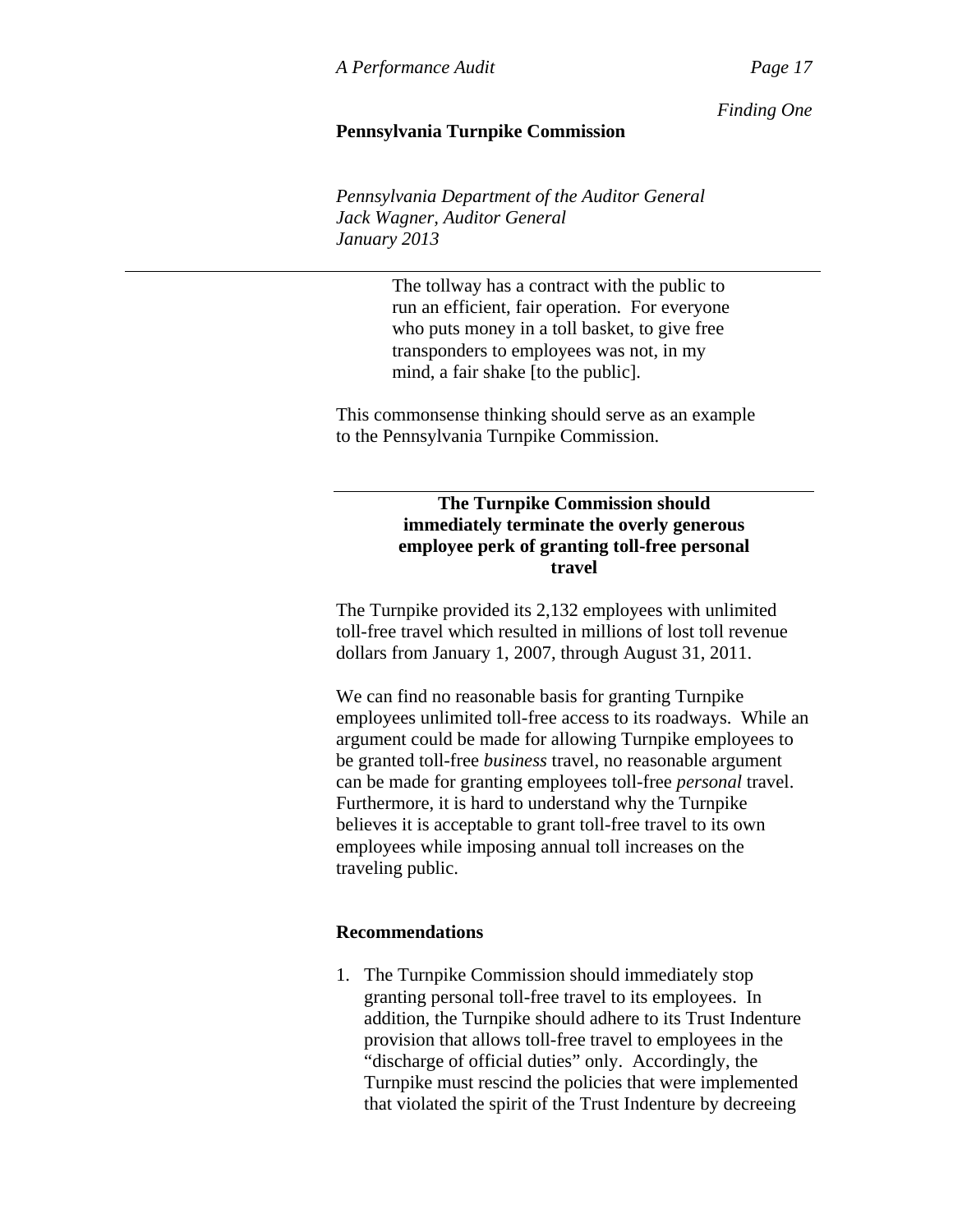| $\cdot$<br>αø |  |
|---------------|--|
|---------------|--|

*Page 18 A Performance Audit*

*Finding One* 

# **Pennsylvania Turnpike Commission**

*Pennsylvania Department of the Auditor General Jack Wagner, Auditor General January 2013* 

that employees were on duty anytime they traveled the turnpike.

2. No matter how the Turnpike provides its employees with toll-free business travel only, whether now or in the future with all-electronic tolling, the Turnpike should aggressively and accurately monitor this toll-free business travel to verify it indeed occurs in the actual "discharge of official duties" as per the Trust Indenture.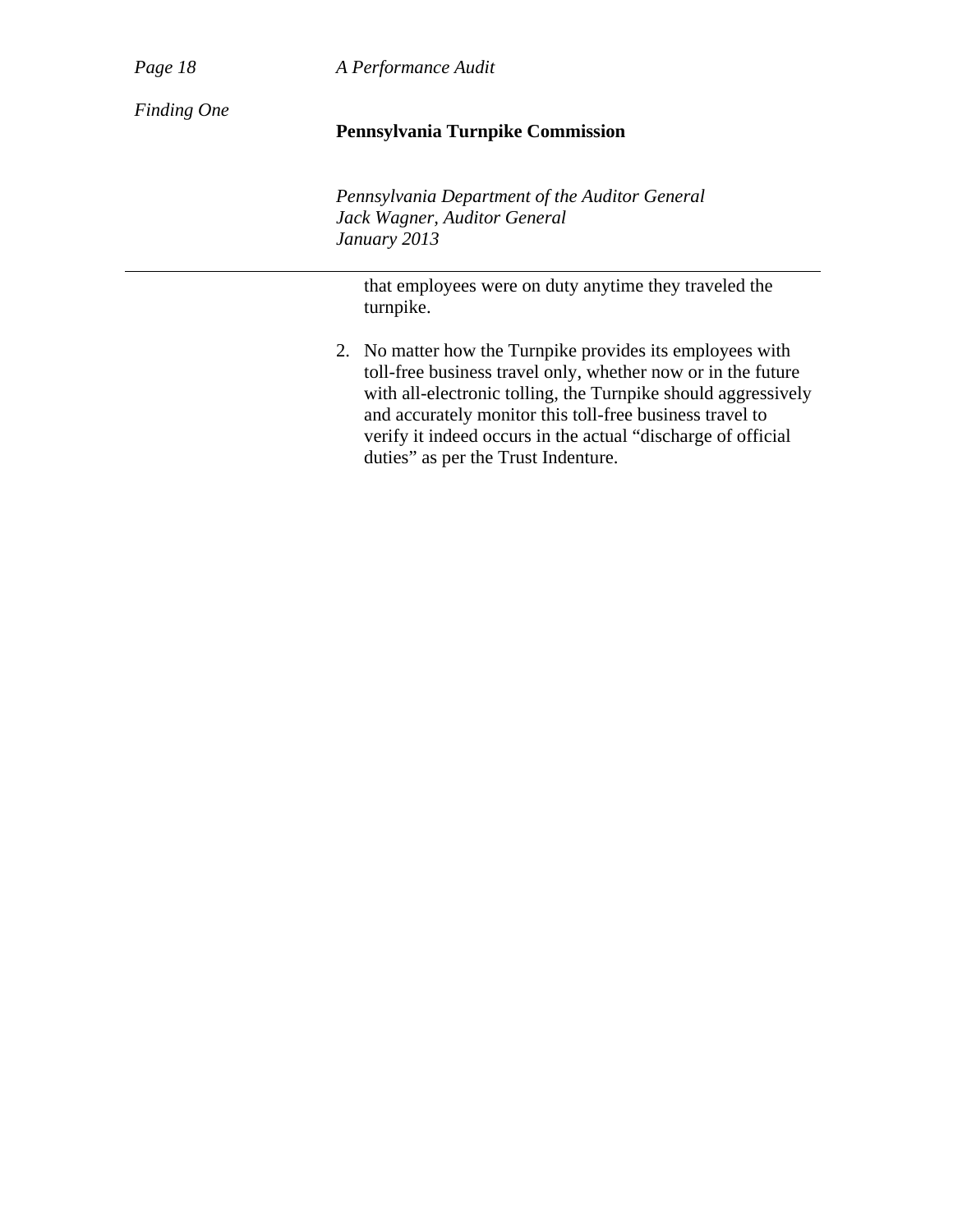*Finding Two*

## **Pennsylvania Turnpike Commission**

*Pennsylvania Department of the Auditor General Jack Wagner, Auditor General January 2013* 

**Finding Two The Turnpike Commission provided more than \$4.1 million of toll-free travel to nearly 5,000 consultants, contractors, and other state government officials. With little supervision over toll-free travel usage, the Turnpike could not ensure taxpayers that toll-free travel was limited to authorized use only.**

> As discussed in Finding One, the Turnpike Commission allows toll-free access to the turnpike for its employees. In addition to employees, we found that the Turnpike also routinely extended toll-free travel privileges to contractors, consultants, the Pennsylvania State Police, and to certain other state government officials.

The Turnpike reported that more than \$4.1 million worth of toll-free travel was granted during our audit period, January 1, 2007, through August 31, 2011. That amount was just for those individuals who used a Turnpike issued non-photo identification badge, also called a non-revenue card. Additional toll-free travel was provided to those government employees and others who used the special transponders. Just as was the case for its own employees, the Turnpike would not tell us how much of the \$2.1 million in hybrid E-ZPass transponder usage was related to toll-free travel by nonemployees.

In this finding, we explain the mechanics of how the Turnpike grants toll-free travel to non-employees. We also discuss the Turnpike's need to reevaluate the extent to which it provides toll-free travel to non-employees, and we show how the Turnpike Commission needs to improve its oversight of any toll-free travel it decides is prudent and reasonable to grant.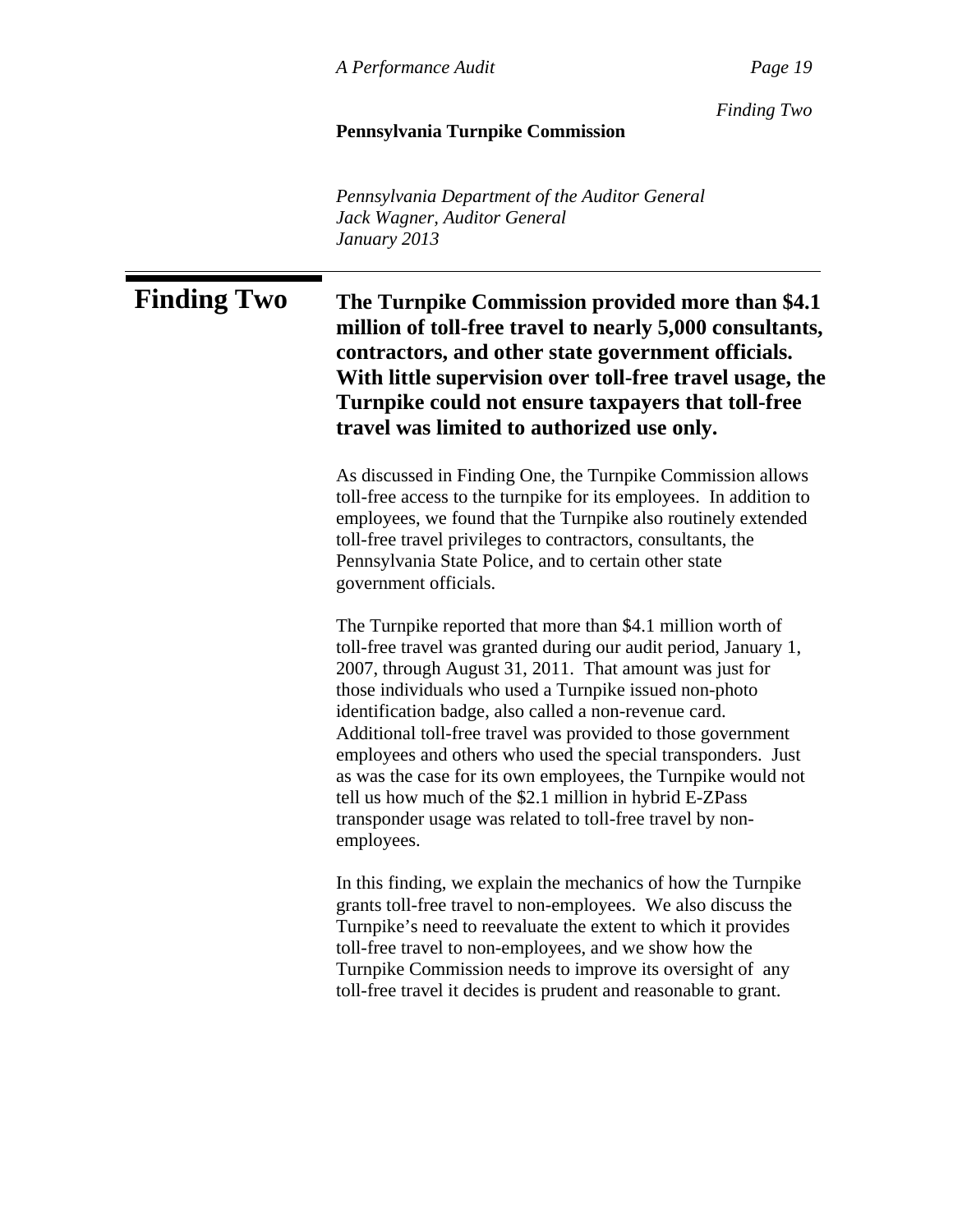$\overline{a}$ 

*Page 20 A Performance Audit*

*Finding Two* 

## **Pennsylvania Turnpike Commission**

*Pennsylvania Department of the Auditor General Jack Wagner, Auditor General January 2013* 

# **The Turnpike Commission allowed more than \$4 million in toll-free travel by non-employees during our audit period**

Toll-free travel for non-employees is granted using the same two methods described in Finding One. Non-employees use a non-photo identification card or a hybrid E-ZPass transponder. For non-employees, the identification card is an official Turnpike Commission non-revenue card.<sup>14</sup> (We refer to these cards as non-revenue cards or official cards.)

Just as was the case for employees, the Turnpike again stated that its Trust Indenture allows it to grant toll-free travel to nonemployees, citing the following passage:

> The Commission shall not grant free passage or reduced tolls within a class, except, in its discretion, it may do so…:

…. (5) For use by the Pennsylvania State Police or by consultants, contractors or agents of the Commission where the Toll ultimately will be repaid directly or indirectly by the Commission.

With this authority in mind, the Turnpike issues non-revenue cards to the contractors and consultants it hires to perform specialized work because employees of those contractors use the turnpike. The Turnpike's position is that instead of contractors and consultants building the cost of tolls into the price of contracts, the Turnpike simply extends toll-free travel privileges to the contractors through non-revenue cards or hybrid transponders, thus removing that cost element from the contract.

<sup>&</sup>lt;sup>14</sup> The Turnpike Commission defines a non-revenue card as "a card distributed to personnel who are not employees of the Turnpike, but are traveling the Pennsylvania turnpike to conduct official Turnpike business."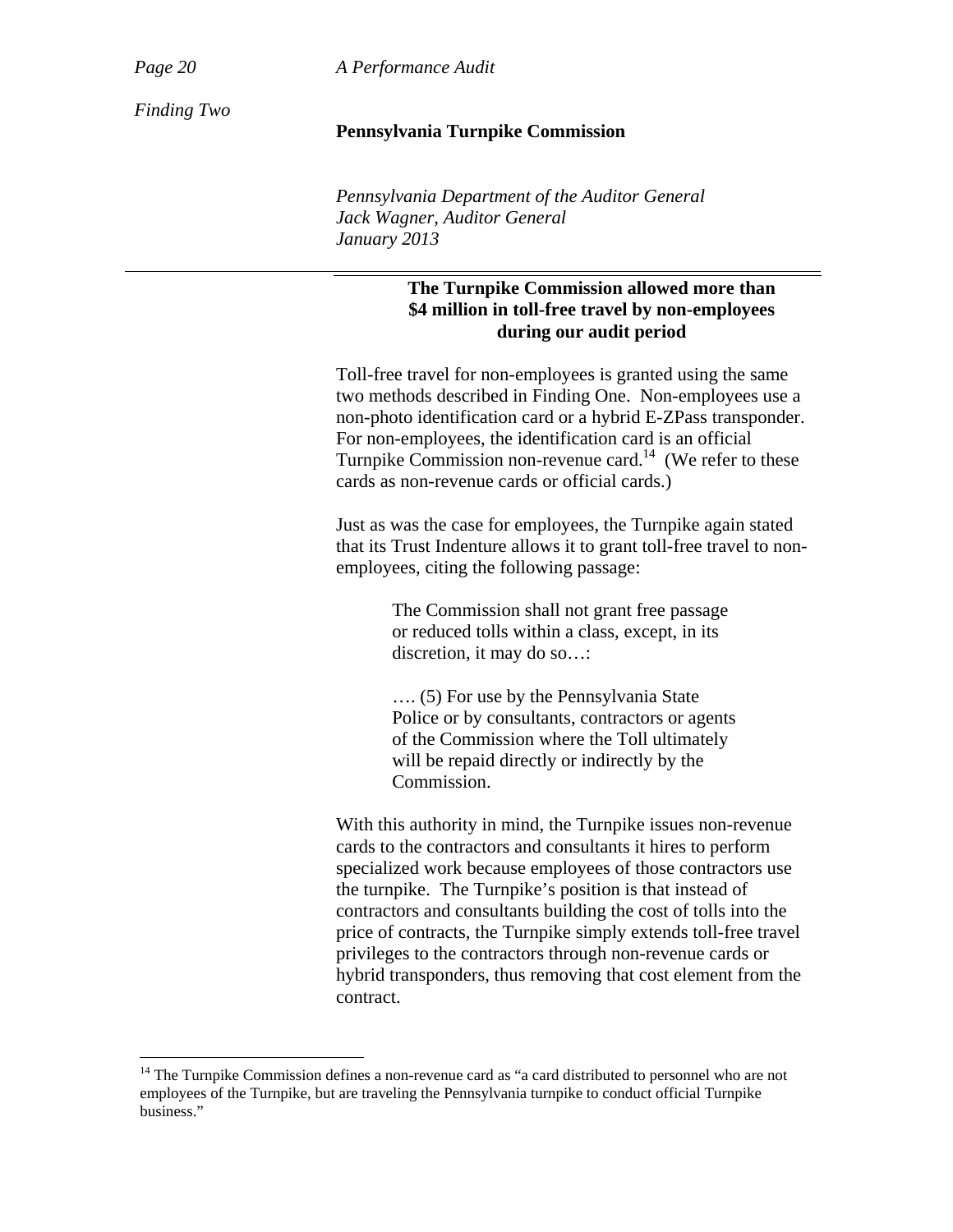*Finding Two*

# **Pennsylvania Turnpike Commission**

*Pennsylvania Department of the Auditor General Jack Wagner, Auditor General January 2013* 

For those vendors to whom the Turnpike Commission gives non-revenue cards, we found that from January 1, 2007, through August 31, 2011, toll-free travel with official nonrevenue cards amounted to more than \$4 million dollars. As shown in the table below, the majority of toll-free travel was used by 47 construction companies that held 2,453 official cards. Toll-free travel by these construction companies amounted to nearly \$2.9 million or 69 percent of toll-free travel by non-employees over the audit period. Other high users of non-revenue cards included consultants and authorized service providers, such as tow companies and service garages.

| <b>Non-Employee toll-free travel</b><br>for the period January 1, 2007, through August 31, 2011<br>(through non-revenue cards only) |                                                      |               |  |  |
|-------------------------------------------------------------------------------------------------------------------------------------|------------------------------------------------------|---------------|--|--|
| <b>User Category</b>                                                                                                                | <b>Number of Non-</b><br>Revenue Cards <sup>a/</sup> | <b>Amount</b> |  |  |
| Construction <sup>b/</sup>                                                                                                          | 2,453                                                | \$2,893,839   |  |  |
| Authorized Service Providers <sup>c/</sup>                                                                                          | 533                                                  | 324,833       |  |  |
|                                                                                                                                     |                                                      |               |  |  |
| Consultants                                                                                                                         | 382                                                  | 478,015       |  |  |
| State Police-Troop $T^{d/2}$                                                                                                        | 254                                                  | 197,821       |  |  |
| $TransCoree$ /                                                                                                                      | 102                                                  | 119,168       |  |  |
| <b>Service Plaza Operators</b>                                                                                                      | 90                                                   | 162,407       |  |  |
| PennDOT                                                                                                                             | 14                                                   | \$8,712       |  |  |
| Total <sup>g/</sup>                                                                                                                 | 3,828                                                | \$4,184,795   |  |  |

a/ As of November 9, 2011. The actual number of cards varied during the course of the audit period.

b/Includes a total of 47 different construction companies.

c/ Includes contractors who provide specialized service to the Turnpike, including garages, tow companies, and emergency medical service providers.

d/ The Turnpike Commission considers the Pennsylvania State Police to be a contractor since it provides law enforcement services at a cost to the Turnpike.

e/ TransCore is the vendor who maintains the E-ZPass system.

f/ The Turnpike Commission contracted with PennDOT to provide snow removal and grass mowing on a limited stretch of the turnpike while a certain segment was being rebuilt. As of January 2012, these cards are no longer active.

g/ These totals do not include contractors assigned hybrid E-ZPass transponders.

*Note: These are unaudited figures supplied by the Turnpike Commission; no supporting evidence accompanied this information.*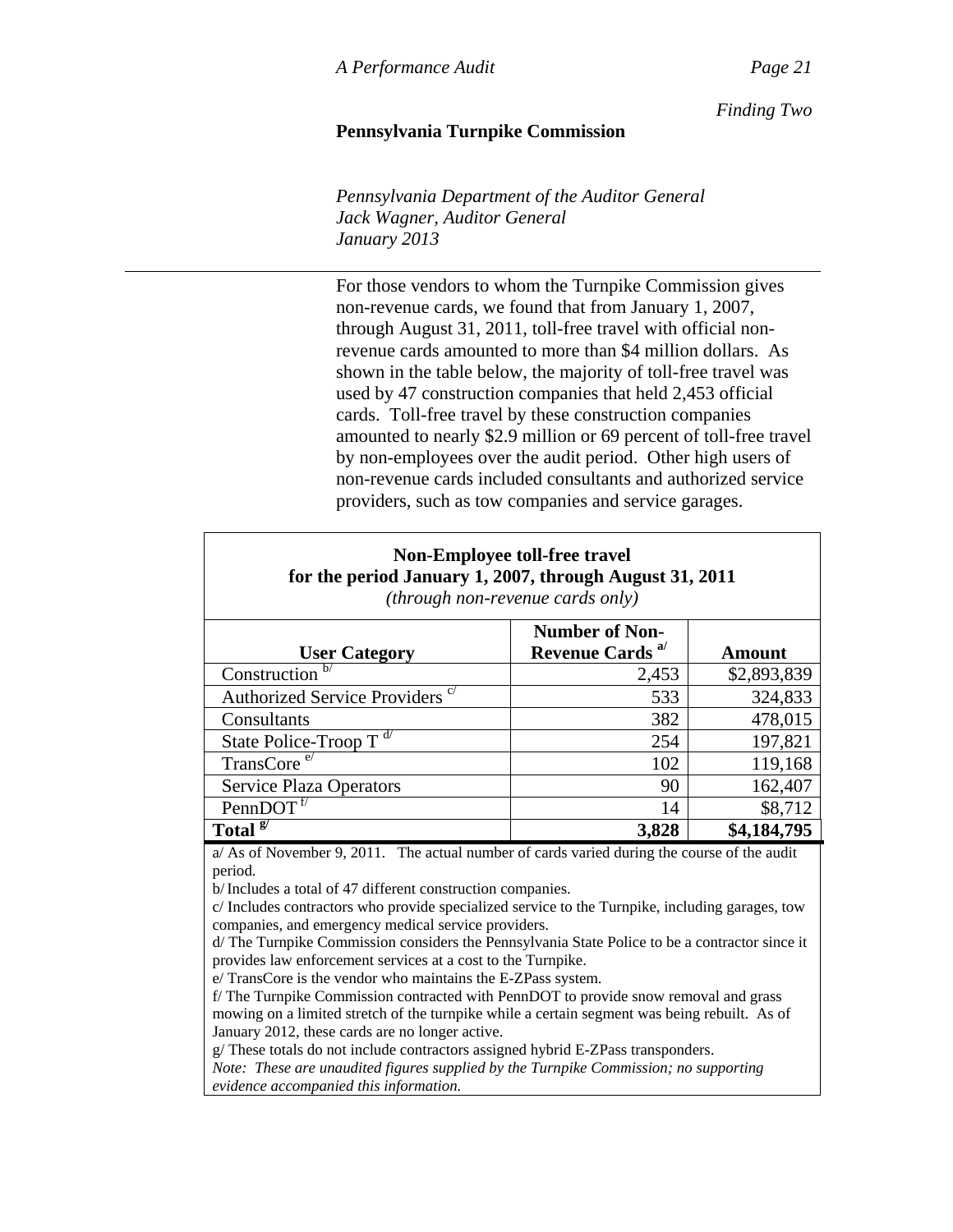$\overline{a}$ 

*Page 22 A Performance Audit*

*Finding Two* 

## **Pennsylvania Turnpike Commission**

*Pennsylvania Department of the Auditor General Jack Wagner, Auditor General January 2013* 

In addition to the 3,828 non-revenue cards the Turnpike distributed for toll-free travel to non-employees, it also issued 954 special E-ZPass transponders to non-employees as of January 30, 2012. These 954 transponders were provided as follows:

- **799—PA State Police off-pike (not Troop T)**<sup>15</sup>
- 106—PA State Police Troop T
- 19—Michael Baker Corporation, the Turnpike's consulting engineer
- 30—state officials, as follows:
	- o 13—Governor's detail
	- o 8—Governor's office
	- $o \quad 8$ —PennDOT<sup>16</sup>
	- o 1—Lieutenant Governor

As previously discussed in Finding One, the Turnpike Commission stated that \$2,135,367 of toll-free travel was provided to the users of the 1,609 hybrid transponders during the audit period. Again, what the Turnpike was unable to tell us is how much of the \$2.1 million specifically relates to the 954 hybrid transponders used by non-employees. As a result, the actual total benefit granted by the Turnpike to nonemployees is likely far greater than just the \$4.2 million shown in the previous table.

<sup>16</sup> Commission officials stated that these devices were initially assigned to deputy secretary positions within PennDOT but they may have been reassigned to different individuals under the current administration. The Commission provided us with an update on August 2012 stating that currently five of the eight transponders have been returned and the remaining three transponders have been assigned to deputy secretary positions.

<sup>&</sup>lt;sup>15</sup> The Turnpike Commission sold 800 hybrid transponders to the Pennsylvania State Police (PSP) headquarters for distribution to various barracks statewide. According to the contract the transponder fees were as follows: interior/exterior transponders \$25.00 each, and bumper/roof mount transponders \$30.00 each.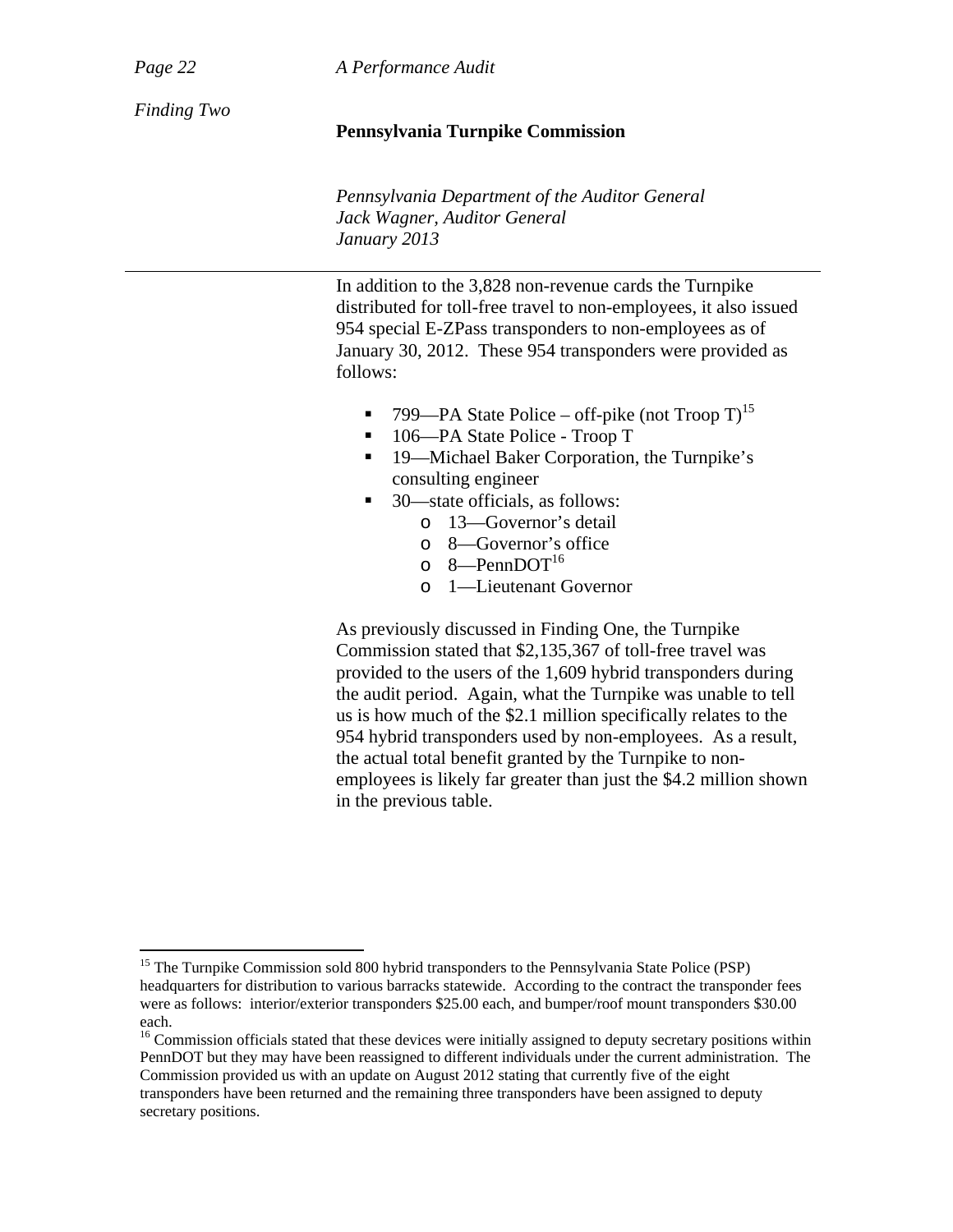*Finding Two*

## **Pennsylvania Turnpike Commission**

*Pennsylvania Department of the Auditor General Jack Wagner, Auditor General January 2013* 

# **Numerous problems exist with the Turnpike Commission granting toll-free travel to nonemployees and greater oversight is needed**

As we discussed in Finding One, the possibility for misuse with respect to allowing employee toll-free travel is significant. As we highlight in our discussion that follows, the Turnpike Commission needs to strengthen its oversight of non-employee toll-free travel because the potential for misuse is as great among non-employees as it is with employees.

**Non-Revenue Travel Continues to Expand**. We are particularly concerned with the number of parties that have been given toll-free travel privileges. In March 1997, the Turnpike Commission had issued 4,728 non-revenue cards.<sup>17</sup> At that time, hybrid E-ZPass transponders as a means of tollfree travel to employees or non-employees were not available.

As of November 2011, the number of devices handed out to allow toll-free travel had increased to 7,569—a more than 60 percent increase in fourteen years time,  $^{18}$  and an average of 4.3 percent per year since 1997.

Contributing to this increase is a contract that went into effect on February 2, 2006, between the Pennsylvania State Police (PSP) and the Turnpike Commission granting up to 800 hybrid transponders to off-pike troopers (non-Troop T). At the time of our audit, there were 799 active hybrid transponders on the State Police account that allowed for toll-free travel.

While the Turnpike's Trust Indenture specifically states that the Turnpike Commission is allowed to provide toll-free travel to the Pennsylvania State Police, we were alarmed that 799

 $\overline{a}$ 

<sup>17</sup> Pennsylvania Legislative Budget and Finance Committee, *PA Turnpike Commission Performance Audit*, released July 1997, p. 217.

<sup>&</sup>lt;sup>18</sup> Includes all forms of non-revenue travel: employee identification, non-revenue cards, and E-ZPass hybrid transponders.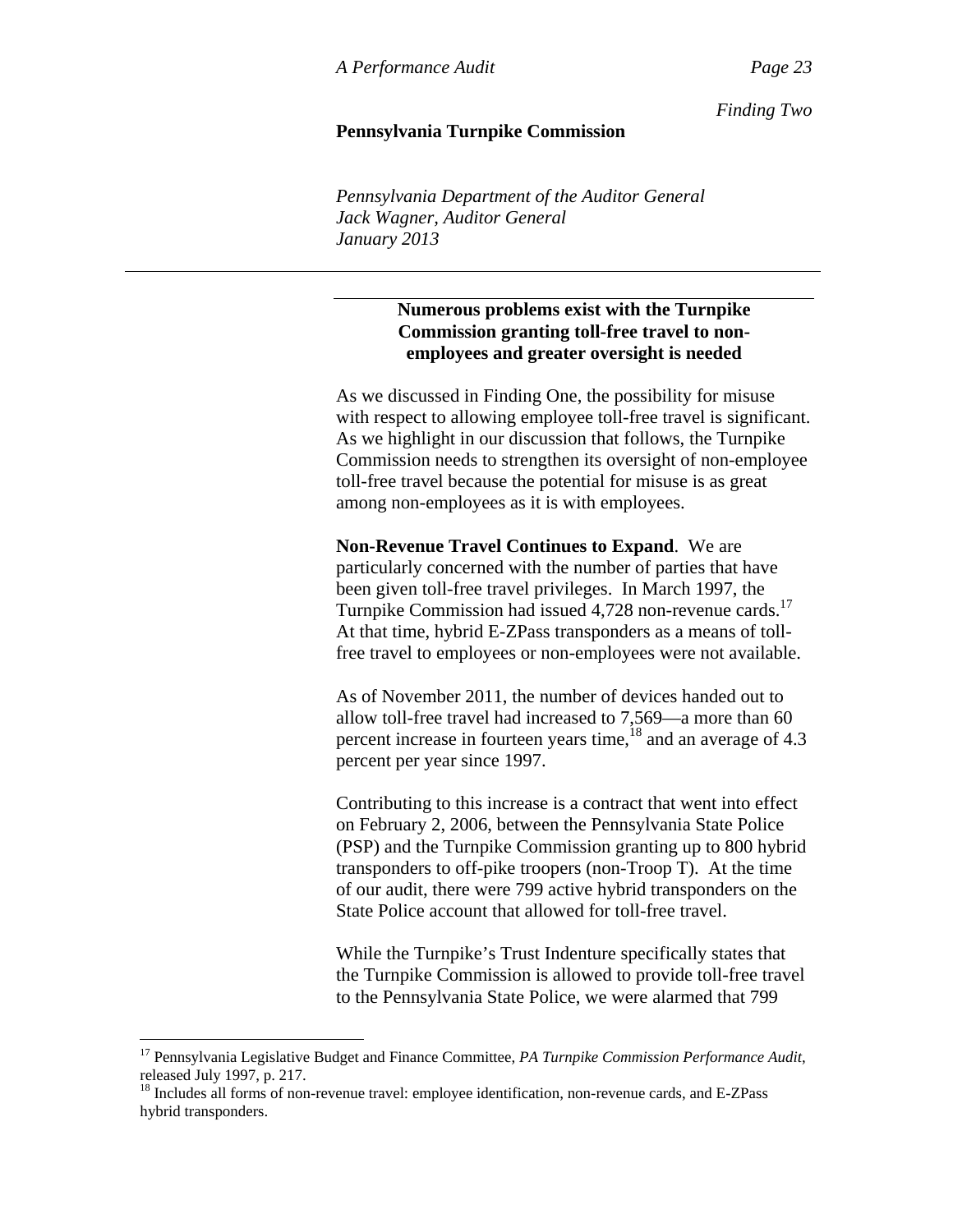$\overline{a}$ 

*Page 24 A Performance Audit*

*Finding Two* 

# **Pennsylvania Turnpike Commission**

*Pennsylvania Department of the Auditor General Jack Wagner, Auditor General January 2013* 

hybrid transponders were issued to police members who are not part of Troop T. We would expect that toll-free travel would be provided to those troopers responsible for securing the turnpike—Troop T. The Turnpike merely cited the 2006 agreement when we asked why off-pike police had toll-free travel, and this agreement states only that the State Police "desires to participate in the Commission's E-ZPass program."

**Hybrid E-ZPass Transponders are Highly Portable.** As we stated in Finding One, the Turnpike has so little control over the hybrid transponders that it, in essence, has handed out unlimited "free passes" to the turnpike to anyone who is issued a transponder. And because the hybrid transponders can easily be moved from one vehicle to another, the Turnpike Commission has created the opportunity for "free passes" to anyone who "borrows" the transponder from an authorized user.

Only employees of Michael Baker Corporation and PSP Troop T must sign a user agreement that lists the guidelines of the toll-free travel program. The Turnpike Commission stated that, in accordance with the non-revenue program guidelines, employees of the Michael Baker Corporation and (PSP) Troop T who have hybrid transponders are not charged for travel on the Pennsylvania turnpike. 19 In other words, non-employees who are issued a hybrid transponder are able to use the device for *both* business and personal toll-free travel.

The simple act of signing user agreements does not prevent the misuse of the hybrid transponders. And because the Turnpike Commission does not monitor the use of the devices, it has no way of knowing if the transponders are used by only those persons who sign the agreements.

<sup>&</sup>lt;sup>19</sup> On September 6, 2012, the Turnpike noted to us that it had looked at the operational value of issuing both non-revenue hybrid transponders and non-revenue cards to employees of Michael Baker. The Turnpike further noted that "it was currently in the process of withdrawing non-revenue card privileges and recalling all non-revenue hybrid transponders from employees at Michael Baker, with the exception of construction inspectors who will retain their non-revenue card privileges only."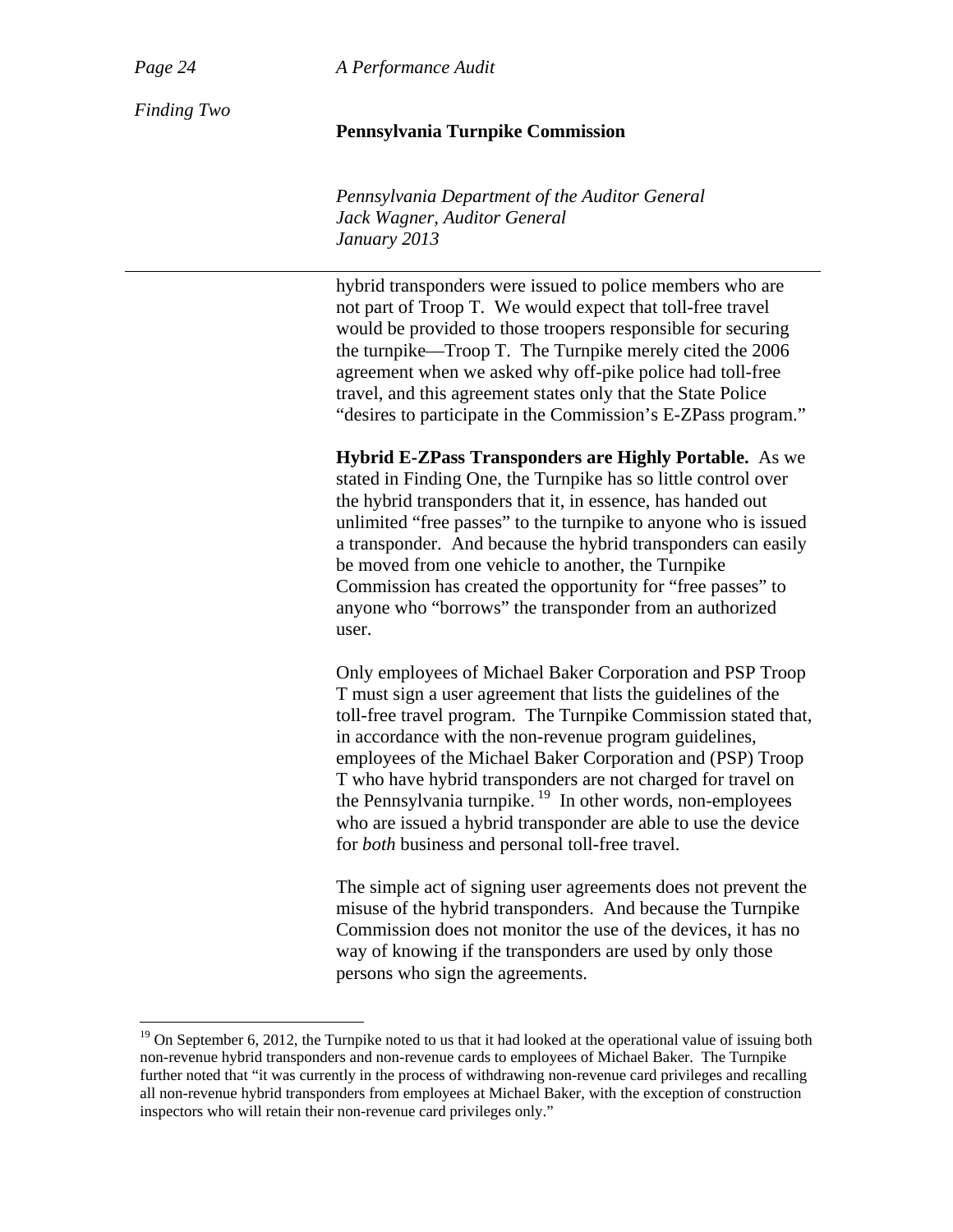*Finding Two*

## **Pennsylvania Turnpike Commission**

*Pennsylvania Department of the Auditor General Jack Wagner, Auditor General January 2013* 

With regard to the 30 state officials who are issued hybrid transponders, verbal requests were made by the agency's designee and approval was granted by the Turnpike's former chief executive officer and chief operating officer. In the case of the Governor's detail, the transponders are assigned to vehicles rather than to specific individuals. Therefore, individuals using the hybrid transponder may not be aware of the limitations placed on the type of travel permitted with the transponder.

With regard to the 799 hybrid transponders issued to off-pike State Police personnel, the Turnpike's 2006 agreement states that the transponders are to be used only in vehicles assigned to the State Police. According to the Turnpike Commission, the PSP incorporated "special orders" into the PSP *Operations Manual 7-17*, which contain provisions regarding the assignment of transponders and required documentation of usage.

The Turnpike Commission relies on the State Police to ensure that police employees follow the provisions. Because we did not audit the State Police, we do not know the extent to which the 799 individuals who benefit from the hybrid transponders are aware that the devices must be used in the police vehicle.

**Greater Oversight Needed in the Number of Non-Revenue Cards Requested**. The Turnpike Commission informed us that there are no limits to the number of non-revenue official cards a company may request. In fact, the Turnpike Commission informed us that it is possible for a construction company to request 100 or more cards. $^{20}$ 

The Turnpike Commission issued 2,453 non-revenue cards to 47 construction companies during our audit period, which equates to an average of 52 cards per company.

 $\overline{a}$ 

 $20$  Cards to construction companies are generally issued in the name of the company and not the individual employees of the company.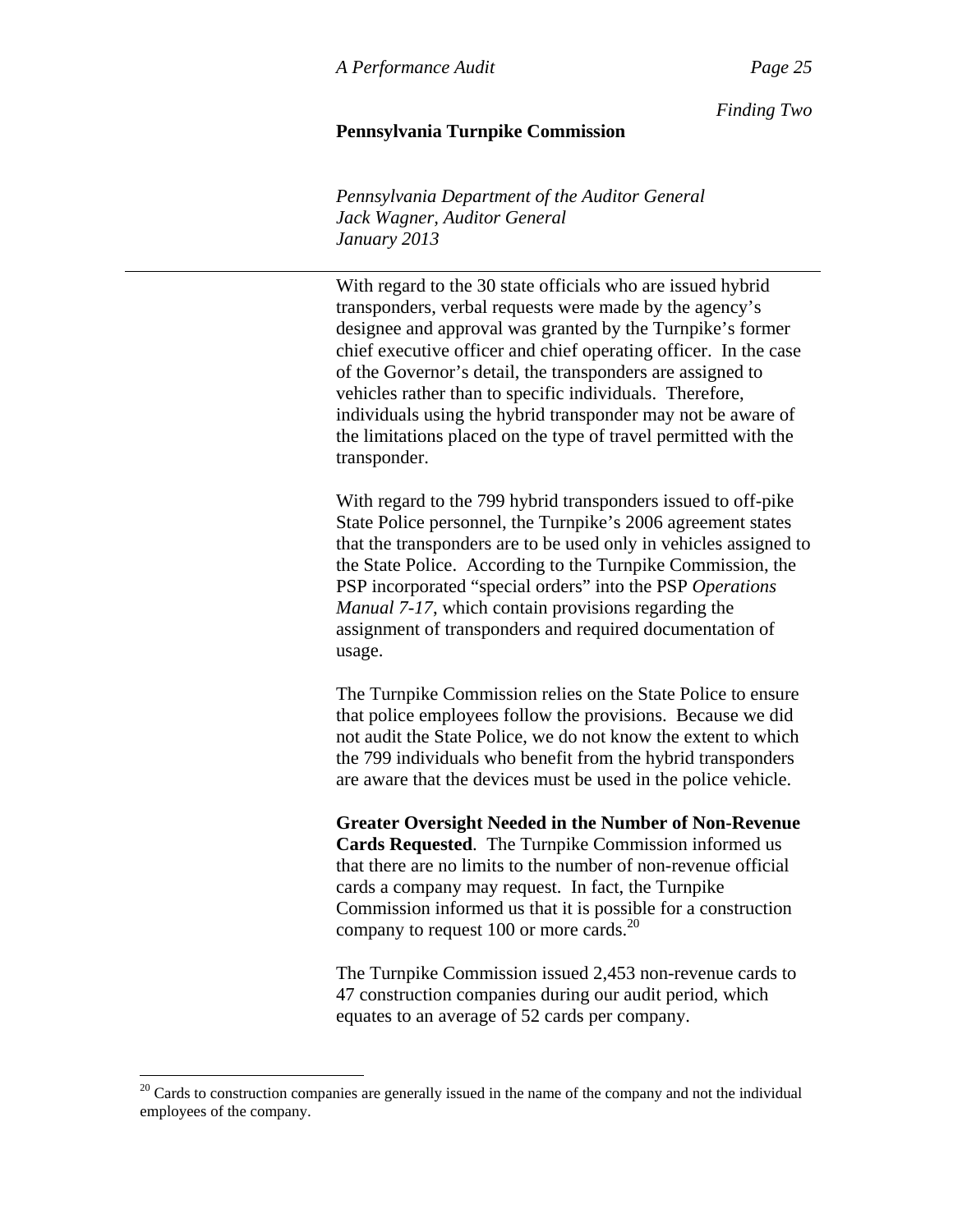1

*Page 26 A Performance Audit*

*Finding Two* 

# **Pennsylvania Turnpike Commission**

*Pennsylvania Department of the Auditor General Jack Wagner, Auditor General January 2013* 

Under existing Turnpike procedures, any vendor seeking to have toll-free privileges makes a request to the Turnpike for non-revenue cards. The vendor, upon approval, makes a \$50 deposit for *each* card requested, and this deposit will be reimbursed for all returned cards.<sup>21</sup> According to Turnpike officials, this deposit encourages the return of non-revenue cards, and the deposit or part of the deposit may be forfeited to cover usage that is not in accordance with the Turnpike's "Non-Revenue Non-Employee Card Agreement."

Through this application process, the Turnpike Commission claims it makes a determination as to the reasonableness of the number of non-revenue cards requested. However, our review of the contractor non-revenue card application showed that no justification is required to support the number of cards requested.

**Greater Oversight Needed by Toll Collectors**. The Turnpike's policy titled *Non-Revenue Cards for Individuals Who Are Not Turnpike Employees* sets forth the parameters for non-revenue travel. The policy states the following:

> Non-revenue cards will be issued for official turnpike business use only. Only the individual or company to whom they are issued may use the cards. Non-revenue cards are not transferable. Interchange restrictions and a two-year expiration date will apply to all cards issued unless otherwise specified. Cards may be renewed upon expiration when proper PTC approval has been given.

The Turnpike Commission's non-revenue cards are the approximate size of a credit card and contain a magnetic strip embedded with data. Printed on the front of each card is the

<sup>&</sup>lt;sup>21</sup> The Turnpike Commission began charging a \$50.00 deposit for all non-revenue cards effective March 2011.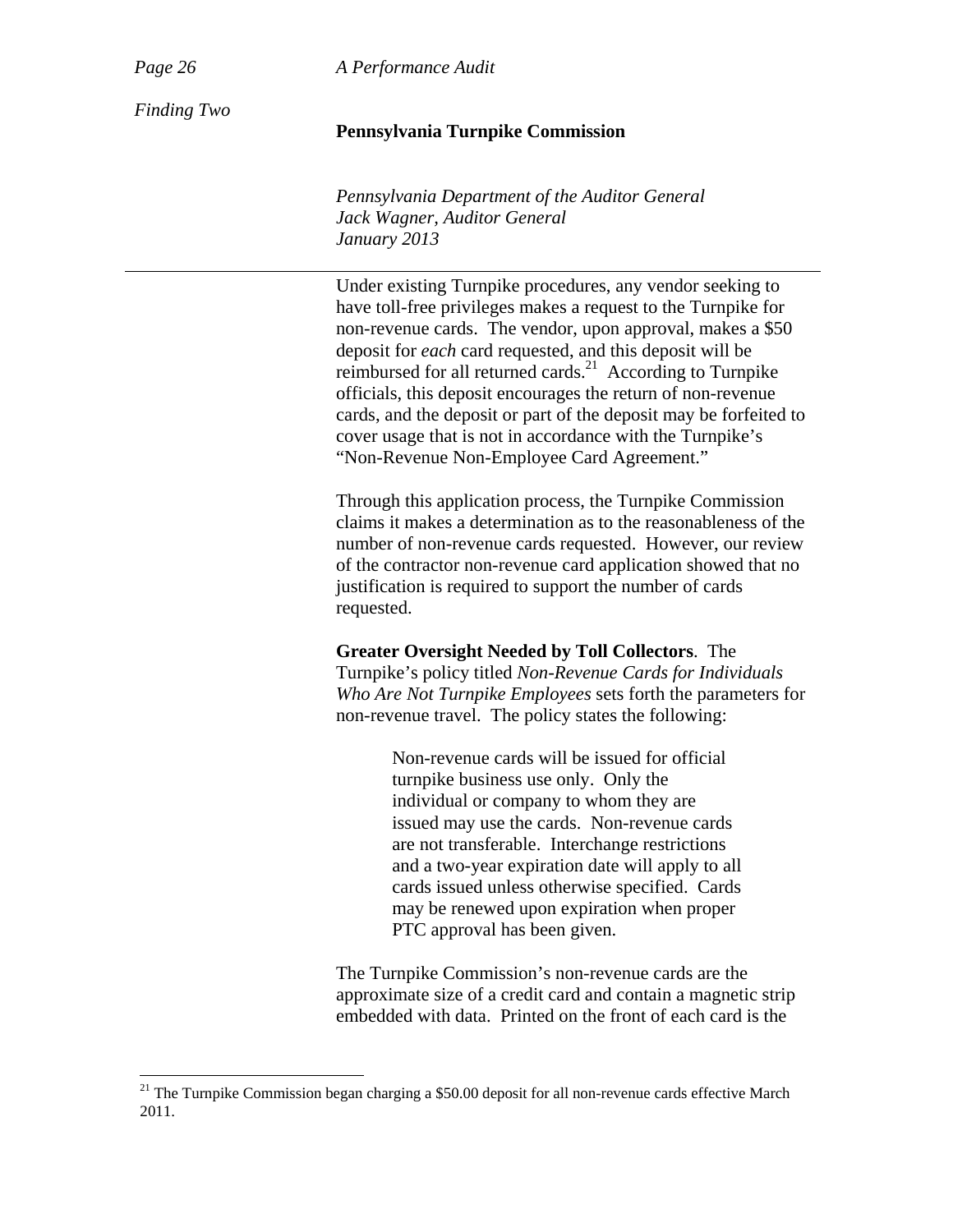*Finding Two*

# **Pennsylvania Turnpike Commission**

*Pennsylvania Department of the Auditor General Jack Wagner, Auditor General January 2013* 

expiration date, $^{22}$  the interchange restrictions, $^{23}$  and vehicle axle limits (e.g., a driver in a passenger sedan could not use a card issued for a dump truck).

In order to use a non-revenue card, the user must take a toll ticket when entering the turnpike. Upon exiting the turnpike, the user presents the toll ticket along with the user's authorized non-revenue card to the toll collector. The toll collector then visually inspects the card to ensure it is valid for use at that interchange and that the axle limitations are accurate.

If the card passes visual inspection, the toll collector inserts the non-revenue card into the card reader to determine if the card is valid.<sup>24</sup> A valid card warrants toll-free travel, but if the card is invalid, the toll collector is supposed to collect the pertinent toll from the driver.

While we are pleased that, at a minimum, the Turnpike places expiration dates and interchange restrictions on the cards, these features still fall short in ensuring that only authorized travel is permitted. Turnpike officials indicated to us that they instruct its toll collectors to verify that a non-revenue card is being used for official purposes by checking the card to the vehicle.

For example, if the card is issued to the XYZ Construction Company, toll collectors are expected to check that the person presenting the card is in a company vehicle marked XYZ Construction. While this may be a sensible approach for some vehicles (e.g., dump trucks), it is not practical in all cases, such as construction managers who may be operating a personal vehicle.

1

 $22$  According to Turnpike officials, when a non-revenue card expires, the card is automatically removed from the "positive list." Authorized service provider non-revenue cards expire every two years. The expiration dates for all other non-revenue cards vary, and those terms are stated in each contract.<br><sup>23</sup> According to Turnpike officials, each contract outlines certain interchanges that can be accessed.

<sup>&</sup>lt;sup>24</sup> A card is valid if it appears on the Turnpike's "positive list." Updated twice a week by the Turnpike's card control center, the positive list contains all valid non-revenue cards. If the card is on the positive list, a green light appears, and the individual may exit the interchange. If the card is invalid or is unreadable by the reader, a red light appears and then the driver must pay the toll.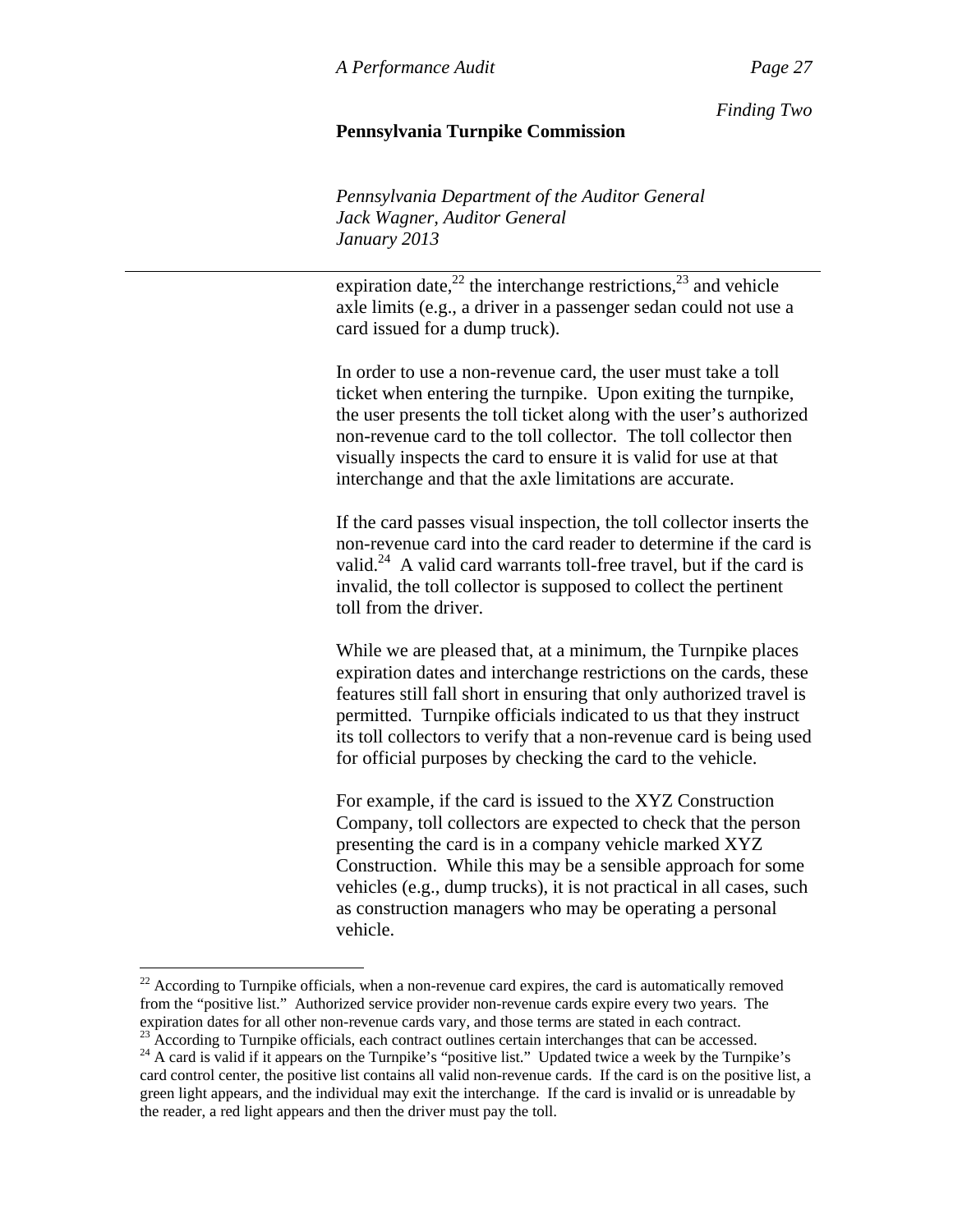*Page 28 A Performance Audit*

*Finding Two* 

#### **Pennsylvania Turnpike Commission**

*Pennsylvania Department of the Auditor General Jack Wagner, Auditor General January 2013* 

We think photo identification should be included on the nonrevenue cards, or at a minimum, the individuals presenting non-revenue cards to toll collectors should be required to also present company identification that identifies him or her to the card.

Instead, the Turnpike Commission relies on the toll collectors' discretion to request such information and to verify authorized use of the non-revenue cards.

Here again, the need for oversight is important because thousands of official cards have been issued, and the more cards issued, the greater the risk for misuse.

**Greater Oversight Needed by Project Managers**. Each contract representative must sign a *Non-Revenue Non-Employee Card Use Agreement*. The agreement sets forth the conditions for appropriate use of a non-revenue card and the penalties for inappropriate use, which include revoking the non-revenue card.

Turnpike officials informed us that it is up to the Turnpike Commission's project manager, contract manager, or project supervisor to ensure that a contractor's use of non-revenue cards is in accordance with the Turnpike's *Non-Revenue Non-Employee Card Use Agreement*. However, the Turnpike was unable to tell us explicitly the procedures used by Turnpike employees or the frequency in which such verification occurs.

The Turnpike assured us that there have been instances where a project manager requested a contractor's non-revenue official card usage records from the computer system. However, the Turnpike Commission could not provide documentation to support such project manager requests.

From our analysis, it seems that this important contract oversight function is up to the discretion of each project manager, contract manager, or project supervisor. Moreover, the Turnpike apparently recognizes that existing procedures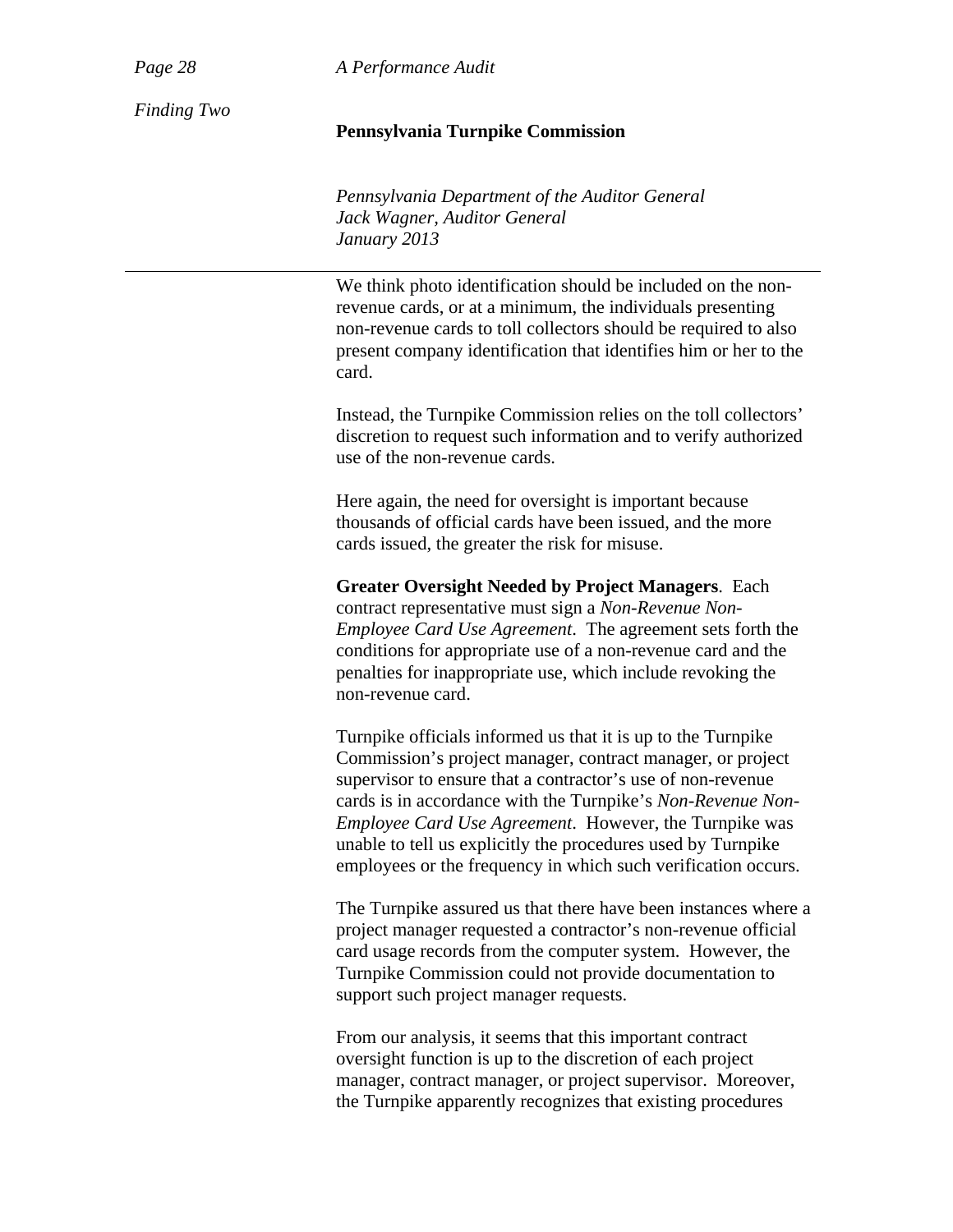*Finding Two*

#### **Pennsylvania Turnpike Commission**

*Pennsylvania Department of the Auditor General Jack Wagner, Auditor General January 2013* 

and technology are lacking in this area, as it indicated to us that a new monitoring system was planned, which would regularly supply non-revenue card usage reports. The Turnpike was unable to give us a timetable on when such a system would be completed.

**Greater Oversight Needed in Allowing Other State Officials Non-revenue Privileges**. As we stated earlier in this finding, the Turnpike Commission gave 30 hybrid E-ZPass transponders to other state officials in the Governor's office, the Governor's detail, PennDOT, and the Lieutenant Governor. The public has the right to full transparency with regard to expenses incurred by government officials. Unfortunately the Turnpike Commission could not provide the dollar value by group of hybrid transponders users, and therefore, we cannot state—and the public does not know—the amount of toll-free travel granted to these officials.

# **The Turnpike Commission needs to immediately reevaluate toll-free travel granted to non-employees**

The Turnpike has moved beyond what is sensible in granting toll-free travel privileges. While there are certainly legitimate parties and persons where it is reasonable to expect the Turnpike Commission might allow toll-free travel, such as construction vehicles, tow companies, emergency service providers, and Troop T, the Turnpike Commission must reevaluate the number of persons granted toll-free travel privileges and reduce that number as soon as possible.

In the case of contractors, we recognize that the Turnpike Commission might ultimately pay a contractor for toll fares, either through a stated provision in a contract or in increased contractor overhead. However, under the current system, Turnpike oversight is so minimal that we believe the Turnpike must move away from handing out official cards and hybrid transponders. Our analysis finds there are simply too many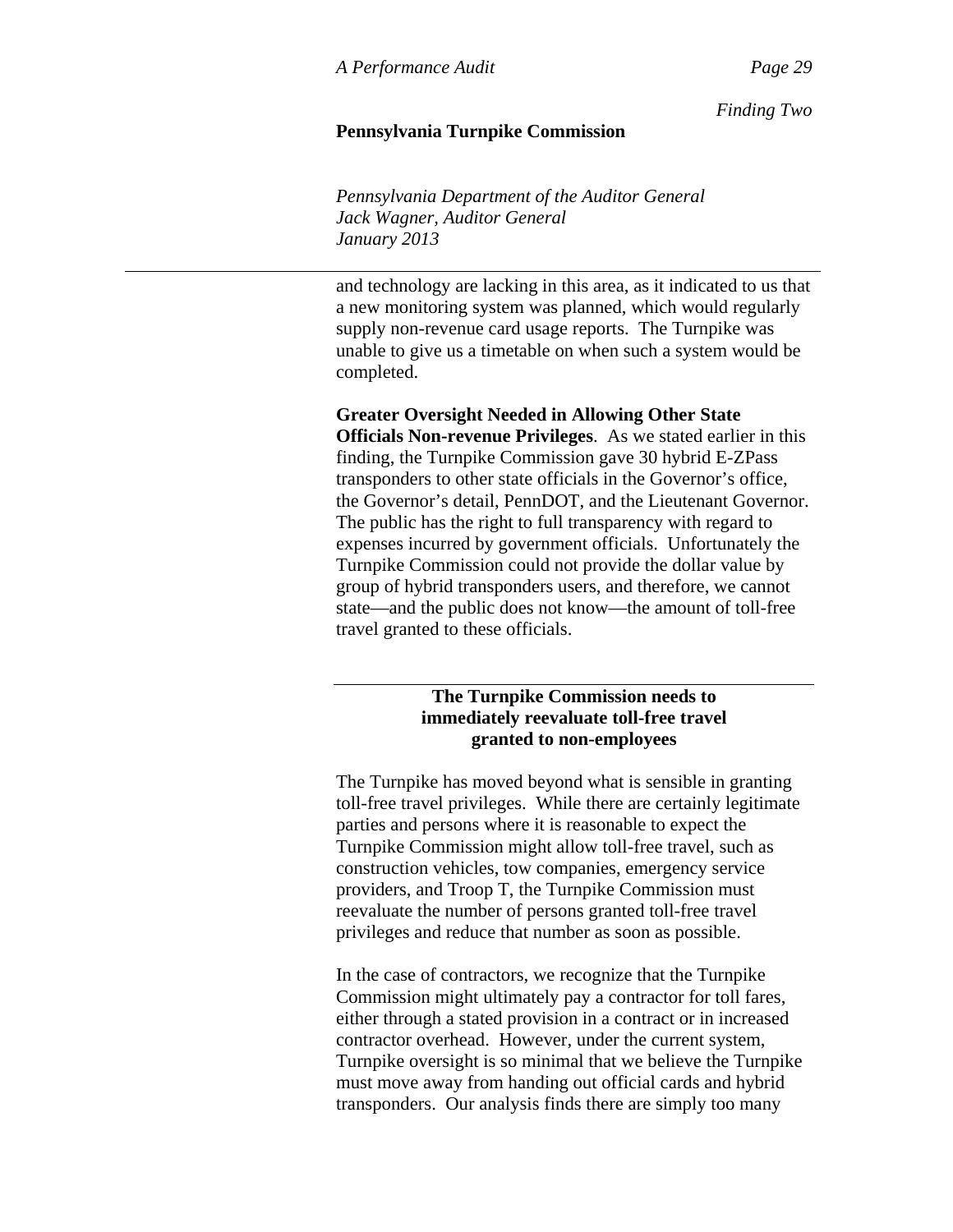*Page 30 A Performance Audit*

*Finding Two* 

#### **Pennsylvania Turnpike Commission**

*Pennsylvania Department of the Auditor General Jack Wagner, Auditor General January 2013* 

"loose ends" which create the potential for misuse of toll-free travel privileges by non-employees.

Further, as we stated in Finding One, we are especially concerned with the Turnpike's practice of granting toll-free travel through the use of hybrid E-ZPass transponders since the Turnpike lacks any meaningful ability to monitor the use of these devices. The Turnpike Commission should stop issuing hybrid transponders with a personal account and instead issue Turnpike-owned transponders so that the Turnpike can monitor the usage and provide transparency to the public.

# **Recommendations**

- 3. The Turnpike Commission should reexamine its practice of distributing toll-free travel privileges to an unlimited number of non-employees and take steps to reduce the number of persons given that privilege as soon as possible.
- 4. The Turnpike should improve its oversight of nonemployee toll-free usage by, at a minimum, including a photo on its non-revenue cards and requiring Turnpike staff to monitor non-employee toll-free travel.
- 5. The Turnpike Commission should be transparent about the toll-free travel it grants to all parties, including its own employees, state officials, and other non-employees, by posting monthly usage reports on its website.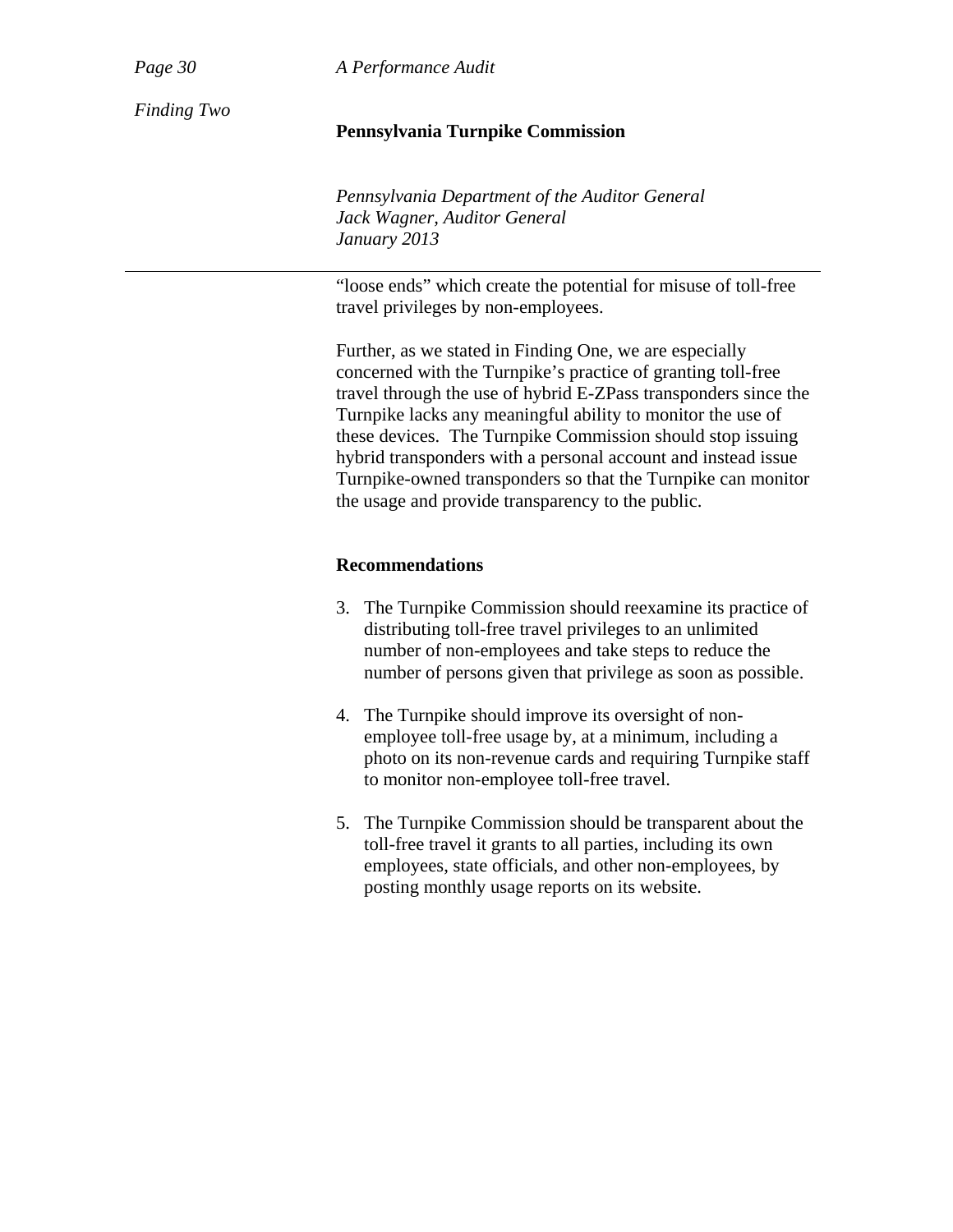*Finding Three*

# **Pennsylvania Turnpike Commission**

*Pennsylvania Department of the Auditor General Jack Wagner, Auditor General January 2013* 

# **Finding Three The Turnpike Commission actively monitors the E-ZPass system to ensure correct fares are charged. Additionally, the Turnpike Commission conducts its own audits of the E-ZPass vendor.**

During the period 2007 through 2011, the E-ZPass system has grown by approximately 16 percent. With nearly 65 percent of turnpike tolls now collected through the E-ZPass system, electronic toll collection has proven to be a popular endeavor for both the Turnpike Commission and its customers.<sup>25</sup> Part of this growth may be attributable to toll savings for those customers who do use E-ZPass. Turnpike customers who use E-ZPass currently receive a 17 percent discount on their tolls.

Given the increasing use of the E-ZPass system, we examined how the Turnpike Commission monitors the E-ZPass system and the E-ZPass system vendor. Further, we examined how the Turnpike ensures customers are charged the correct fare.

In this finding, we discuss the results of our examination, which found that, overall, the Turnpike has taken several measures to ensure the reliability of the E-ZPass system and the accuracy of fares charged to turnpike customer's E-ZPass accounts.

## **How does the E-ZPass system work?**

The E-ZPass system, also known as electronic tolling, allows customers to have the convenience of completing toll transactions without cash or tickets. By using an E-ZPass transponder, customers simply travel through designated E-ZPass lanes at turnpike interchanges to have their tolls electronically recorded to a separate pre-funded account.

 $\overline{a}$ 

 $25$  For fiscal year ended May 31, 2011.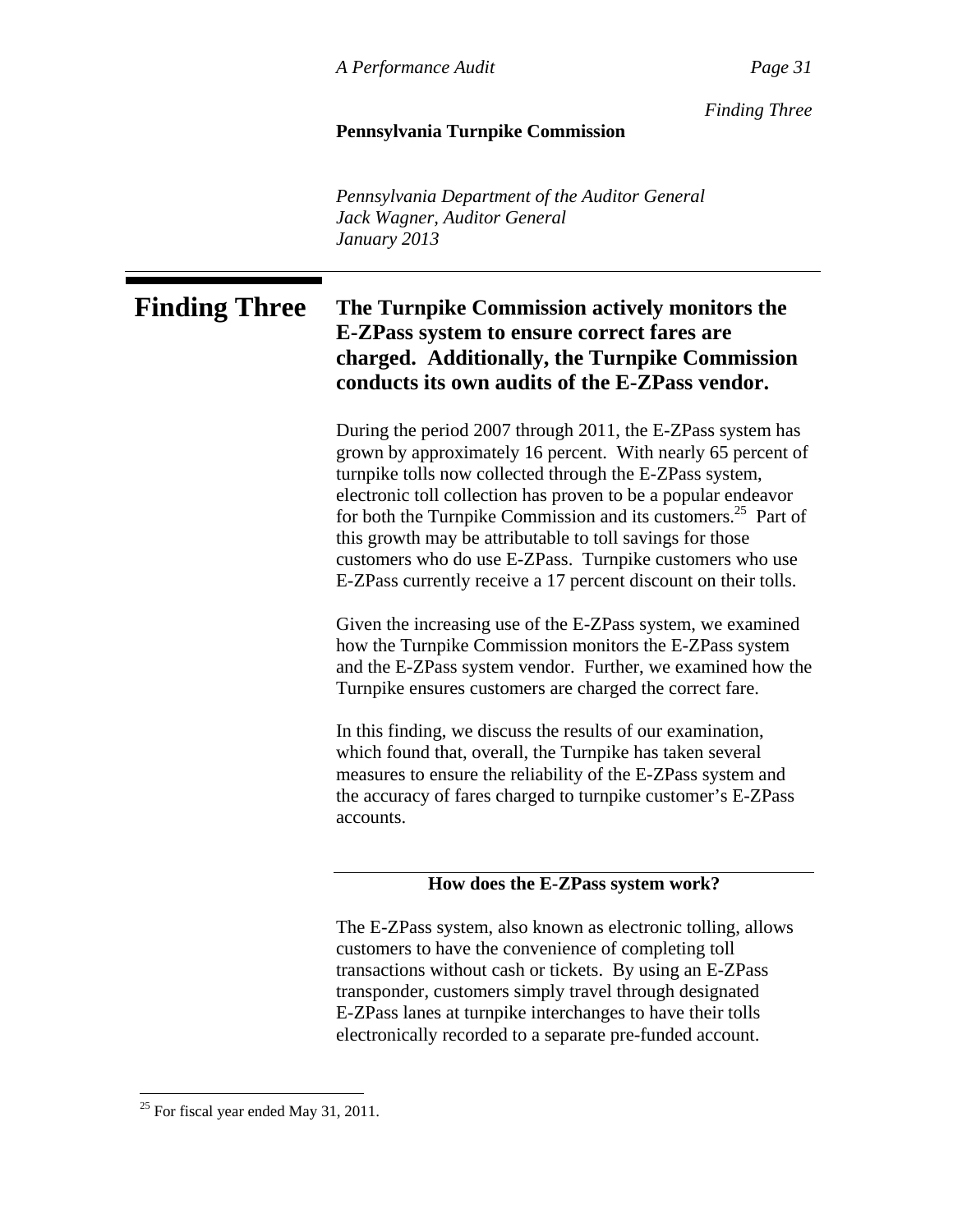*Page 32 A Performance Audit*

*Finding Three* 

#### **Pennsylvania Turnpike Commission**

*Pennsylvania Department of the Auditor General Jack Wagner, Auditor General January 2013* 

When entering the turnpike, instead of collecting a toll ticket, an E-ZPass customer enters a designated E-ZPass lane where an antenna reads the customer's unique E-ZPass transponder signal as an "entry" to the turnpike. When the customer exits the turnpike, again via a designated E-ZPass lane, an "exit" is recorded, and the appropriate turnpike fare is deducted from the customer's pre-funded E-ZPass account. Customers initially establish their E-ZPass account by depositing \$35 into the account.<sup>26</sup> The account is replenished by mailing additional deposits to the Turnpike, or the E-ZPass account can be linked to a credit or debit card for automatic replenishment.

# **Customer complaints over inaccurate E-ZPass toll charges appear to be minimal**

As we began our audit, we sought to identify information on the number of complaints filed by E-ZPass customers over inaccurate tolls charged to their accounts. However, as we researched the issue further, it became apparent to us that most of the complaints are the result of an error in which the system simply did not read the E-ZPass transponder, which may result in a V-toll charge to the user's E-ZPass account.<sup>27</sup>

Resolution of V-tolls and other disputed tolls emanating from the E-ZPass system require the customer to contact the customer service center based in Harrisburg. Alternatively, the customer may be able to resolve the issue electronically through email.

While the E-ZPass customer has an electronic means for quick resolution of toll issues, we noted that if the customer needed to actually telephone the customer service center, it is only possible to do so Monday through Friday from 8:30 a.m. to

1

 $26$  In addition to the \$35 balance, a \$3 annual fee is charged.

 $27$  The Turnpike Commission stated that in order to dispute an E-ZPass fare charge on the turnpike, customers must complete form 33-11B and forward the completed form to the E-ZPass customer service center for resolution. As discussed later in this finding, the Turnpike does periodically audit the resolution of these complaint forms as part of its oversight of TransCore, the E-ZPass system vendor.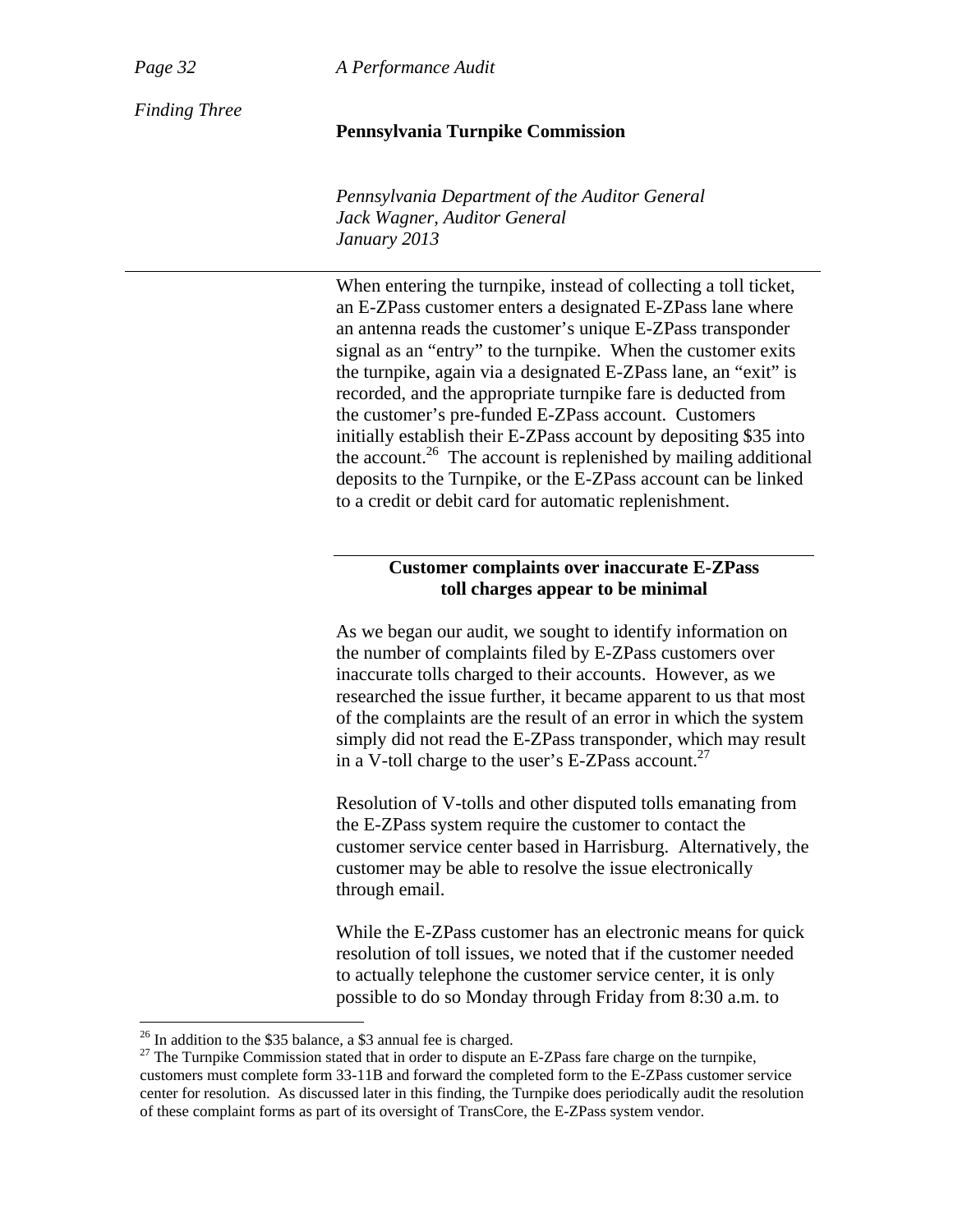*Finding Three*

#### **Pennsylvania Turnpike Commission**

*Pennsylvania Department of the Auditor General Jack Wagner, Auditor General January 2013* 

5:00 p.m., which can be limiting to customers who must work during those hours.

This observation was reaffirmed when we conducted an Internet-based search for customer complaints with the E-ZPass system on the turnpike. Our research found several instances where customers complained of the E-ZPass customer service center only having "banker hours."

# **How does the Turnpike ensure the E-ZPass system charges are accurate fares?**

The primary way the Turnpike ensures that its customers are accurately charged the correct toll from the E-ZPass system is through random testing by Turnpike Commission toll revenue auditors. As part of the Turnpike's oversight of the E-ZPass system, the Turnpike routinely has toll revenue auditors test the system through use of standard E-ZPass transponders assigned to toll revenue auditors. These transponders are not hybrid non-revenue transponders as discussed in Findings 1 and 2. Rather the toll revenue auditors' transponders are linked to their personal accounts like those of the motoring public.

Using these private E-ZPass accounts, toll revenue auditors routinely travel the turnpike testing various E-ZPass lanes. Auditors complete log sheets documenting the time of day, the lane used, and note any unusual occurrences. Auditors also test for V-toll charges to ensure the system is functioning as intended. The toll revenue auditors then reconcile their individual log sheets to their personal E-ZPass accounts to ensure the fares are accurate.

During the period January 1, 2007, through August 31, 2011, toll revenue auditors conducted 2,395 of these independent E-ZPass test transactions. The Turnpike reported that in all of these transactions there were no toll discrepancies noted, and the fare was accurately charged to the toll revenue auditors' accounts.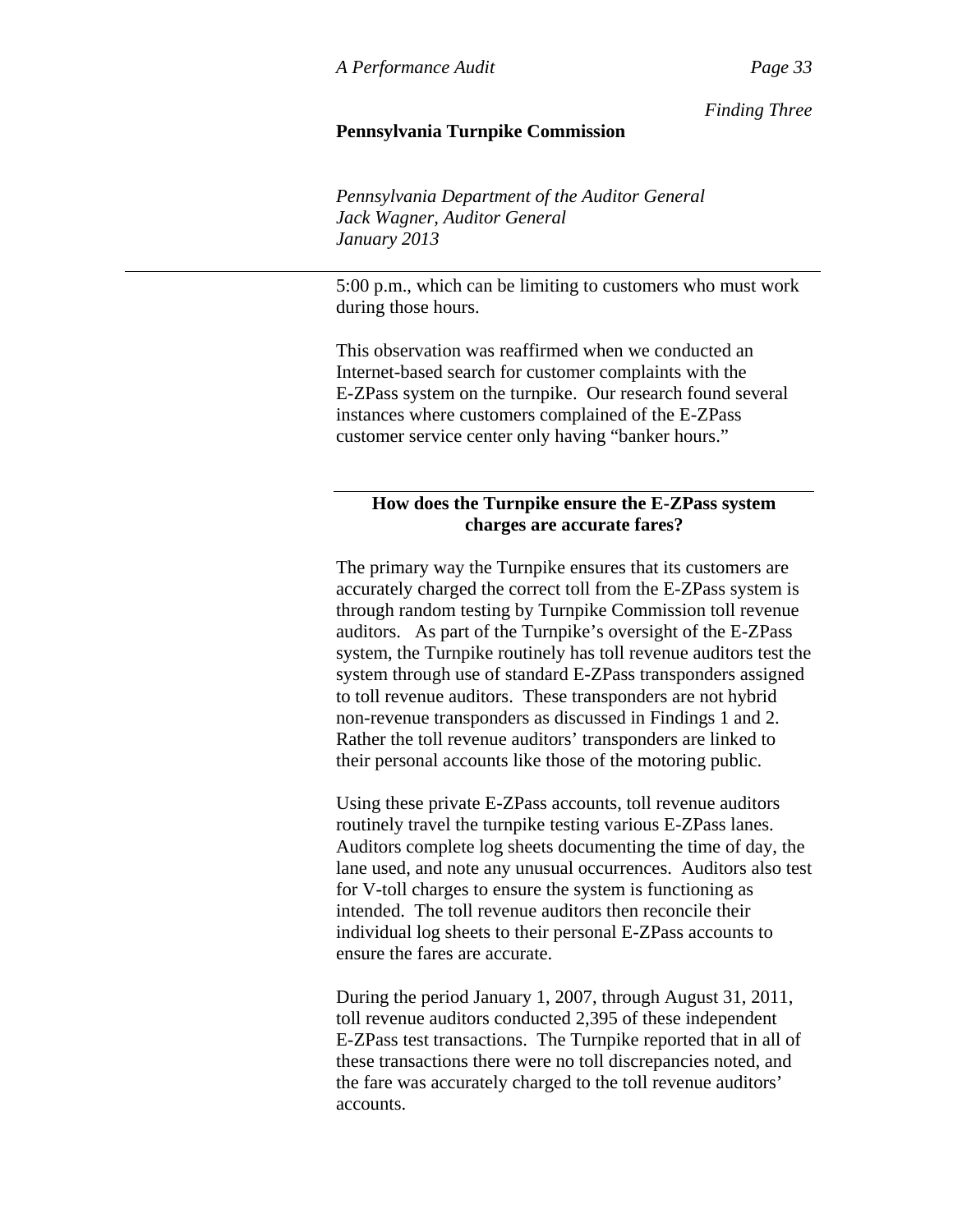*Page 34 A Performance Audit*

*Finding Three* 

#### **Pennsylvania Turnpike Commission**

*Pennsylvania Department of the Auditor General Jack Wagner, Auditor General January 2013* 

As part of our audit procedures, we reviewed 578 of the 2,395 E-ZPass test transactions and found that in all cases the log sheet reconciled to the appropriate E-ZPass account. However, we did note that the toll revenue auditors only tested passenger vehicles in their test transactions. $^{28}$  Further, the Turnpike Commission auditors did not test every interchange on the turnpike.

Turnpike officials explained, however, that it does not believe all interchanges need to be tested, nor do all vehicles beyond class I need to be tested, since the system operates as a whole. In other words, if accurately computed at one interchange, the tolls would then be computed accurately at all other interchanges.

Regardless of these testing limitations (vehicle size and limited interchanges), since the Turnpike Commission has such a high incidence of compliance in its testing process, we believe the Turnpike is ensuring that customers are charged the correct fare.

# **Other E-ZPass oversight provided by the Turnpike Commission**

In addition to the testing performed by toll revenue auditors, the Turnpike performs additional oversight procedures in ensuring the E-ZPass system operates as intended.

**Test Lane Facility**. The Turnpike's oversight of the E-ZPass system is not solely confined to testing actual E-ZPass transactions. The Turnpike also maintains a test lane facility whereby it can thoroughly model and test possible situations in a controlled environment, as well as test new technologies.

 $^{28}$  A passenger vehicle is a class 1 vehicle. The number of axles and total vehicle weight determine a vehicle's class. The highest vehicle class is class 9, which designates vehicles of 100,001 pounds or more. The Turnpike Commission does not own any vehicles beyond class 5.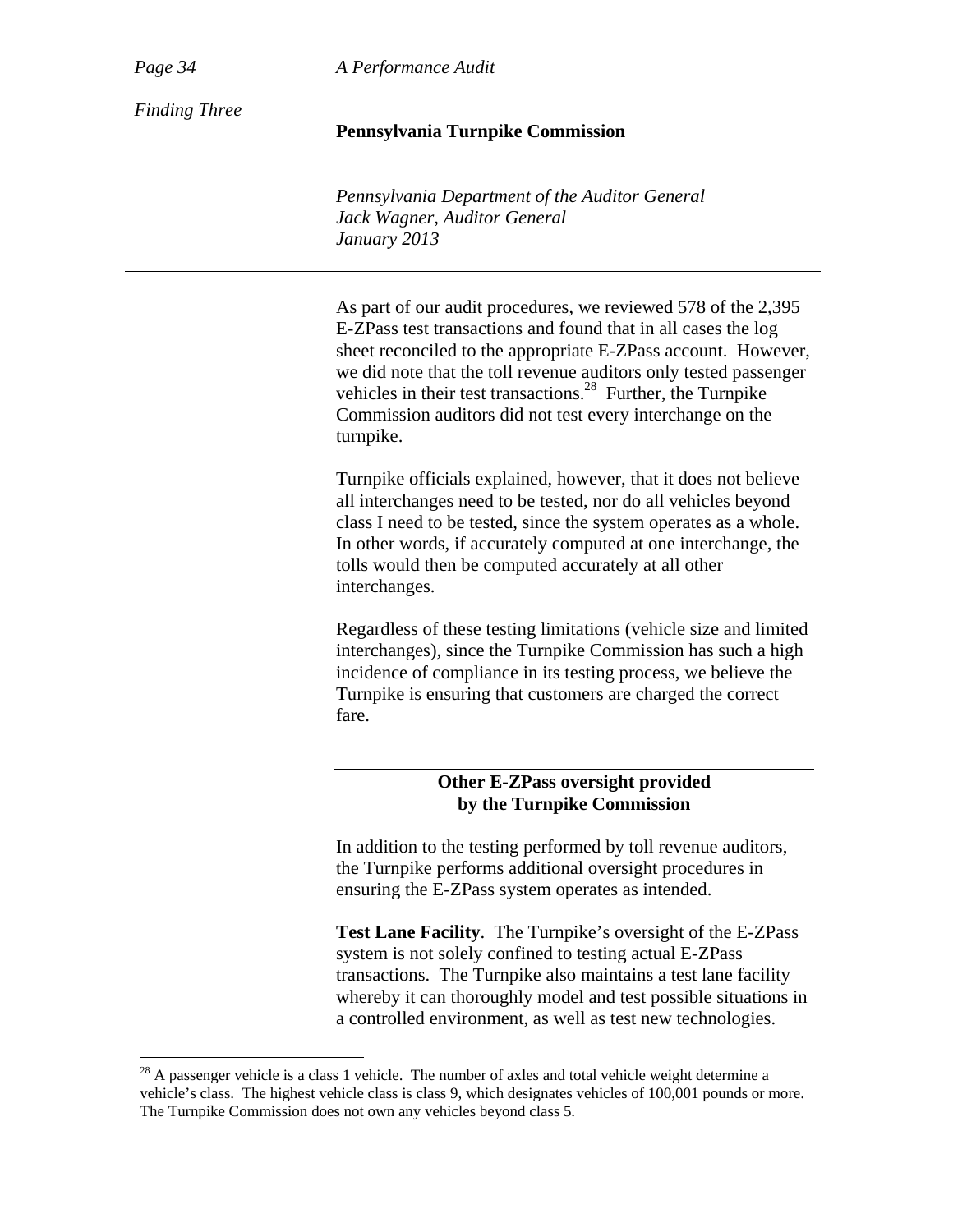*Finding Three*

#### **Pennsylvania Turnpike Commission**

*Pennsylvania Department of the Auditor General Jack Wagner, Auditor General January 2013* 

For example, by using the test lane facility, the Turnpike Commission creates situations involving:

- Hardware failures
- Software failures
- E-ZPass, cash and automated money machines
- Low balance transactions
- Bad license tag transactions
- Customers without cash transactions
- Worn or unreadable toll tickets

As a result of using these testing scenarios, the Turnpike works to identify potential E-ZPass system problems and then develops and tests workable solutions before rolling the solutions out to the full system. Issues that cannot be resolved during testing at the test facility are documented, and engineering change orders are placed with the E-ZPass system vendor, TransCore.

As part of our audit procedures, we toured the test lane facility and watched as Turnpike staff tested a new ticket. Although the test was not specific to the E-ZPass system, officials from TransCore were present, as were Turnpike personnel representing departments of information technology, fare collection, and toll revenue audit. Although we were only there to observe the facility and therefore, did not evaluate the validity of the Turnpike Commission's testing procedures, we found the test to be a good example of the technical aspects involved in evaluating the E-ZPass system.

**Alert Monitoring System**. In addition to the testing facility, the Turnpike also maintains an "alert monitoring system" through which system failures—including failures of the E-ZPass system—are instantaneously alerted in the Turnpike's network control center. The network control center is separate from the Turnpike's operations control center, which serves as the primary dispatch system for all incident management activities. However, like the operations control center, the network control center is staffed 24 hours a day, year round.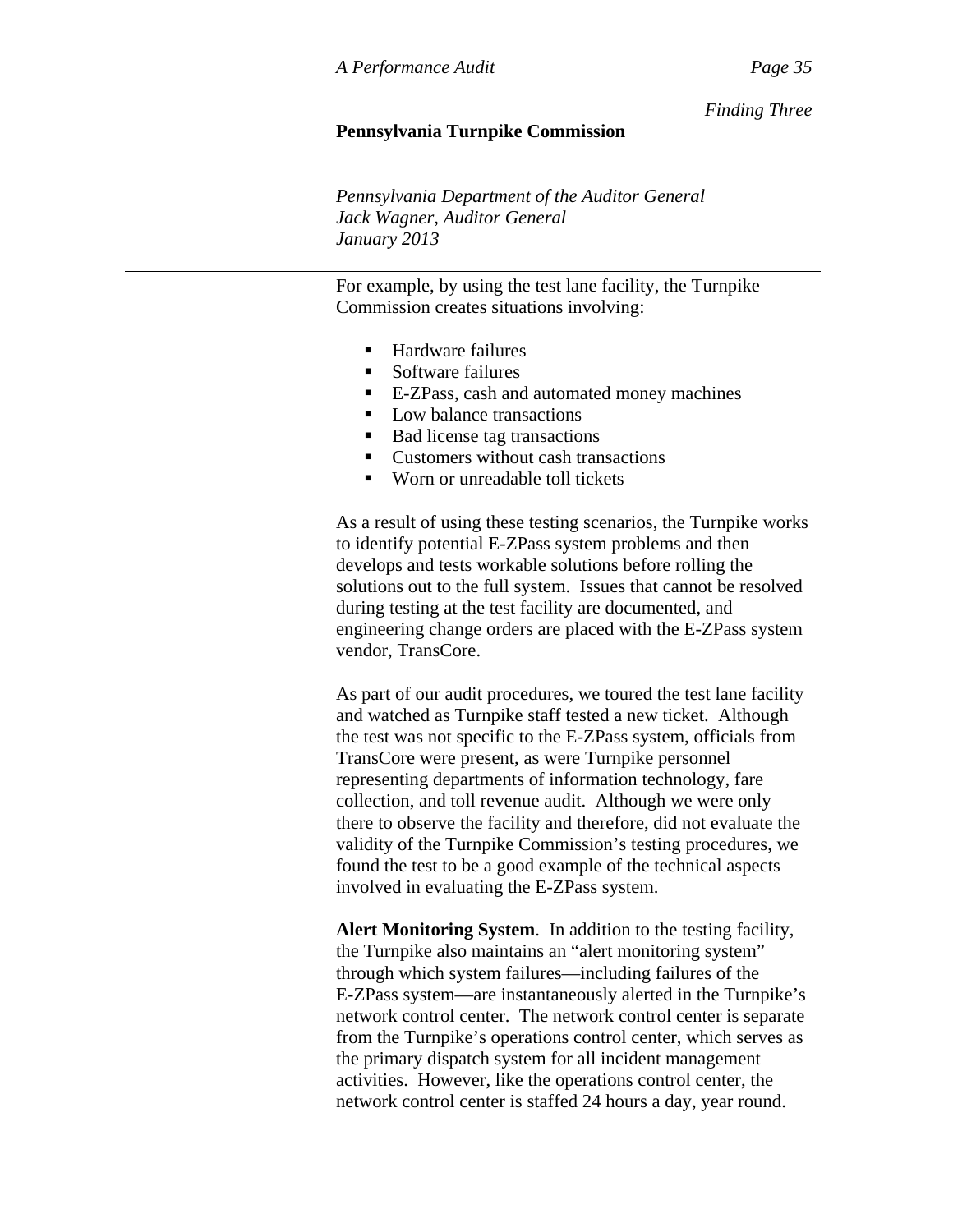*Page 36 A Performance Audit*

*Finding Three* 

## **Pennsylvania Turnpike Commission**

*Pennsylvania Department of the Auditor General Jack Wagner, Auditor General January 2013* 

Once the network control center receives an alert, a Turnpike system specialist tracks the service interruption and may even be able to repair the system remotely. For example, if a weight scale in an E-ZPass lane failed, thereby preventing the E-ZPass system from calculating correct fares, the lane can be immediately shut down and traffic redirected to another E-ZPass lane while the system resets itself. This immediate and automatic notification ensures that E-ZPass customers are not inconvenienced by lane disruptions.

We toured the operations control center and the network control center during our audit. We found both were appropriately staffed, and systems were being monitored. In fact, during our tour of the operations control center, an incident occurred in which a truck broke down in a travel lane. We observed dispatchers immediately dispatching the State Police to secure the area while also contacting a towing service to remove the vehicle. The operations control center was able to monitor the situation in real-time as it had video feed from an overhead camera. The entire incident was resolved in 30-40 minutes, and from our perspective, was remarkably efficient.

**TransCore Audits**. As an additional means of providing assurance over the E-ZPass system, the Turnpike conducts yearly internal control audits of the E-ZPass vendor, TransCore.29 The Turnpike collaborates with its outside independent auditor when conducting this audit.

The Turnpike's audits of TransCore cover seven areas:

1. *Daily cash settlement and monthly reconciliation process* - to evaluate the controls related to daily cash settlement/monthly reconciliation processes and verify that the financial transactions processed by the

 $29$  An internal control audit generally evaluates whether controls established by management are effective and working as intended.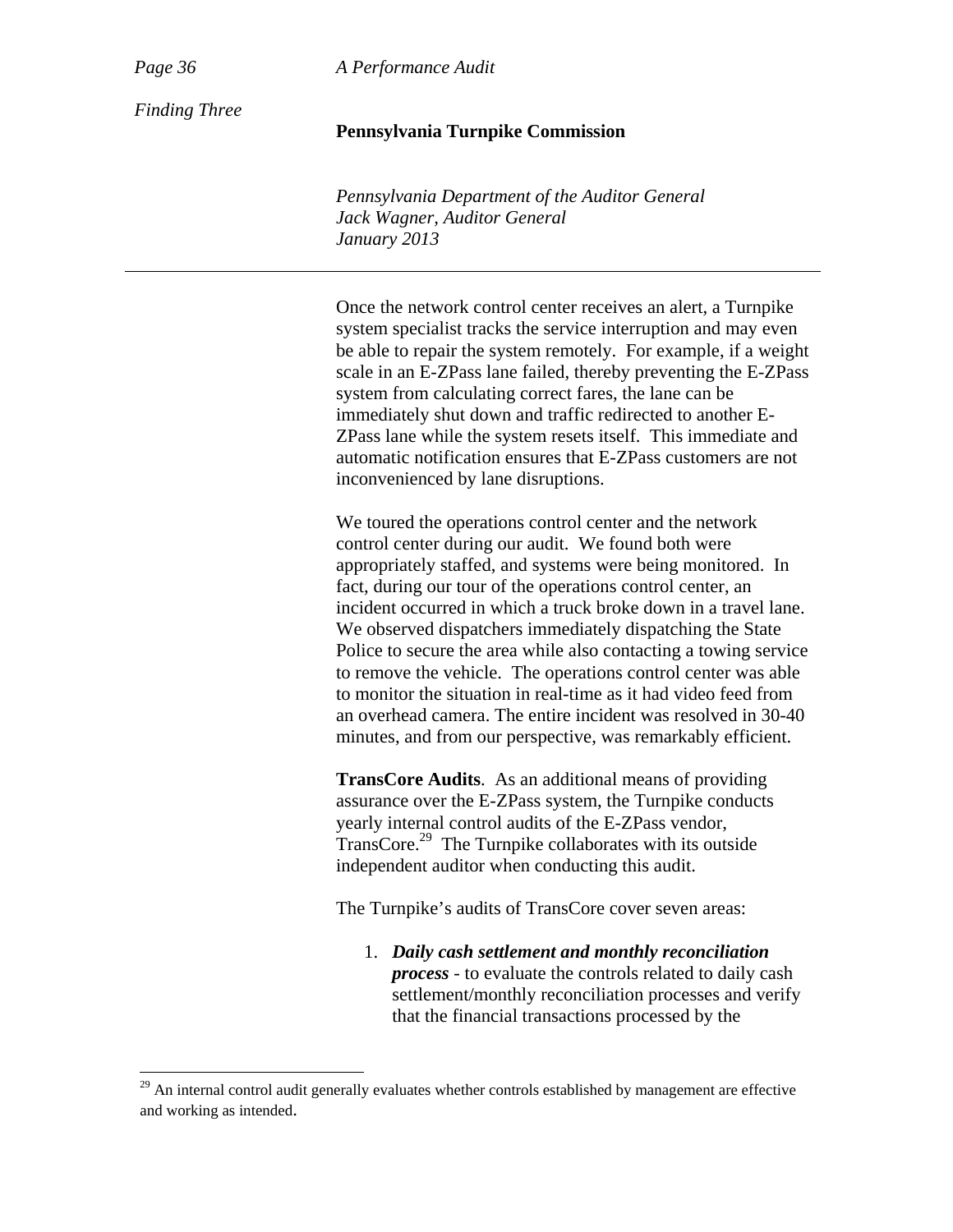*Finding Three*

# **Pennsylvania Turnpike Commission**

*Pennsylvania Department of the Auditor General Jack Wagner, Auditor General January 2013* 

> customer service center have been properly recorded, reconciled, and deposited.

- 2. *Accounting interfaces* to evaluate the key controls related to the transfer of essential accounting information between Turnpike accounting system and TransCore accounting system.
- 3. *Interagency group payables* to verify that the exchange of payment and transaction information between the Turnpike and other E-ZPass toll agencies is accurate and performed timely.
- 4. *Recording of toll transactions* to verify that the E-ZPass transactions processed at the lanes were accurately posted to the appropriate customer account. The Turnpike also verified that all transactions processed by the toll host computer were posted to the customer service center system.
- 5. *Disputed tolls* to verify that a customer initiated request for a refund due to overcharged tolls had been processed properly by the customer service representative refund specialist and the correct adjustment had been applied to the appropriate customer account.
- 6. *Credit and collections* to review the internal controls in place related to the correlation of funds owed to the Turnpike and funds collected.
- 7. *Access security* to evaluate the controls in place related to the access security to the customer service center system and network.

We were particularly interested in the Turnpike's audit objectives relating to recording of toll transactions (number 4 above) and disputed tolls (number 5 above), since those objectives correlated with our own audit objective.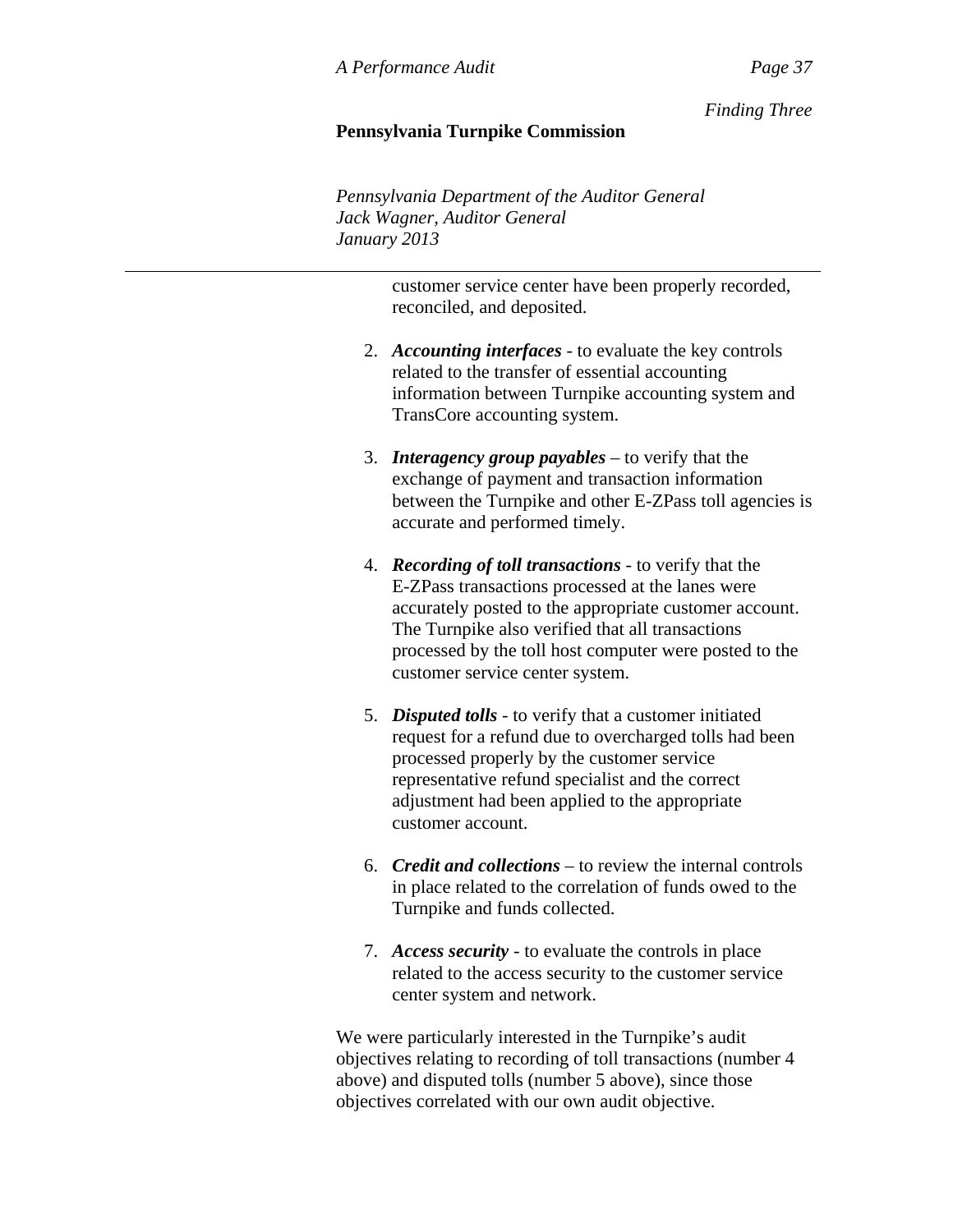*Page 38 A Performance Audit*

*Finding Three* 

#### **Pennsylvania Turnpike Commission**

*Pennsylvania Department of the Auditor General Jack Wagner, Auditor General January 2013* 

We reviewed five years of Turnpike audit reports that fell within our audit period of January 1, 2007, through August 31, 2011. We found instances where the Turnpike had made recommendations and followed up with TransCore to ensure the recommendations were implemented in the subsequent year.

For example, in the Turnpike's "disputed toll" audit objective, we found that the Turnpike recommended to TransCore that it develop specific criteria for adjusting disputed tolls; thus reducing the subjectivity involved with the customer service representative in adjusting tolls. The Turnpike then followedup on its recommendation in the following year and found that TransCore had fully implemented the recommendation. As a result, we believe the Turnpike Commission is taking an active role in monitoring its electronic toll vendor.

# **Conclusion**

Expansion of electronic tolling potentially offers the Turnpike a "win-win" opportunity for the future. The Turnpike Commission wins by reducing its administrative costs—and the motoring public wins through reduced tolls, improved customer convenience and time saved traveling through interchanges. However, this potential win-win can only be sustained through a viable electronic tolling system that ensures customers are accurately charged for their travel on the turnpike.

Consequently, ensuring that Turnpike E-ZPass customers are charged the correct toll is a vital endeavor for the Turnpike Commission. Based on our review of the Turnpike's internal audits of TransCore, as well as the efforts undertaken by the Turnpike to randomly test the E-ZPass system through privately maintained E-ZPass accounts, we conclude that appropriate oversight exists to ensure electronic tolls are accurately charged to Turnpike customers who use the E-ZPass system.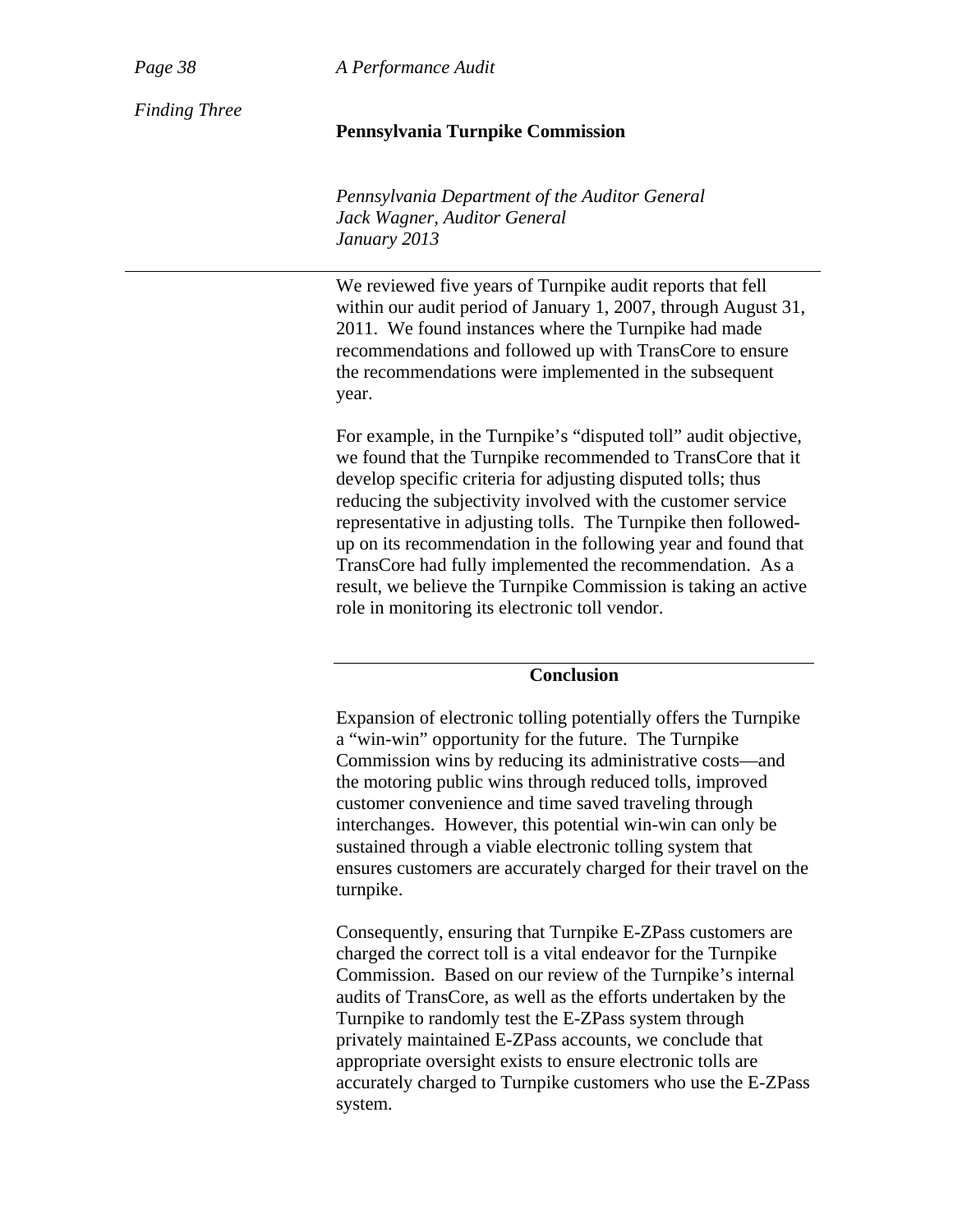*Finding Three*

# **Pennsylvania Turnpike Commission**

*Pennsylvania Department of the Auditor General Jack Wagner, Auditor General January 2013* 

Additionally, with the Turnpike's creation of its test lane facility it has the capability of testing the system to make certain that the E-ZPass system achieves peak performance. Lastly, when coupled with the Turnpike's alert monitoring system, the Turnpike is able to ensure that the E-ZPass system is always operating and available to E-ZPass customers.

# **Recommendations**

- 6. In conducting its random testing of the E-ZPass system by toll revenue auditors, the Turnpike should consider testing vehicles that exceed passenger vehicle specifications.
- 7. The Turnpike should require TransCore to extend its E-ZPass customer service center phone hours beyond normal work hours. At a minimum, the E-ZPass customer service center should have extended evening hours on at least one day of the week.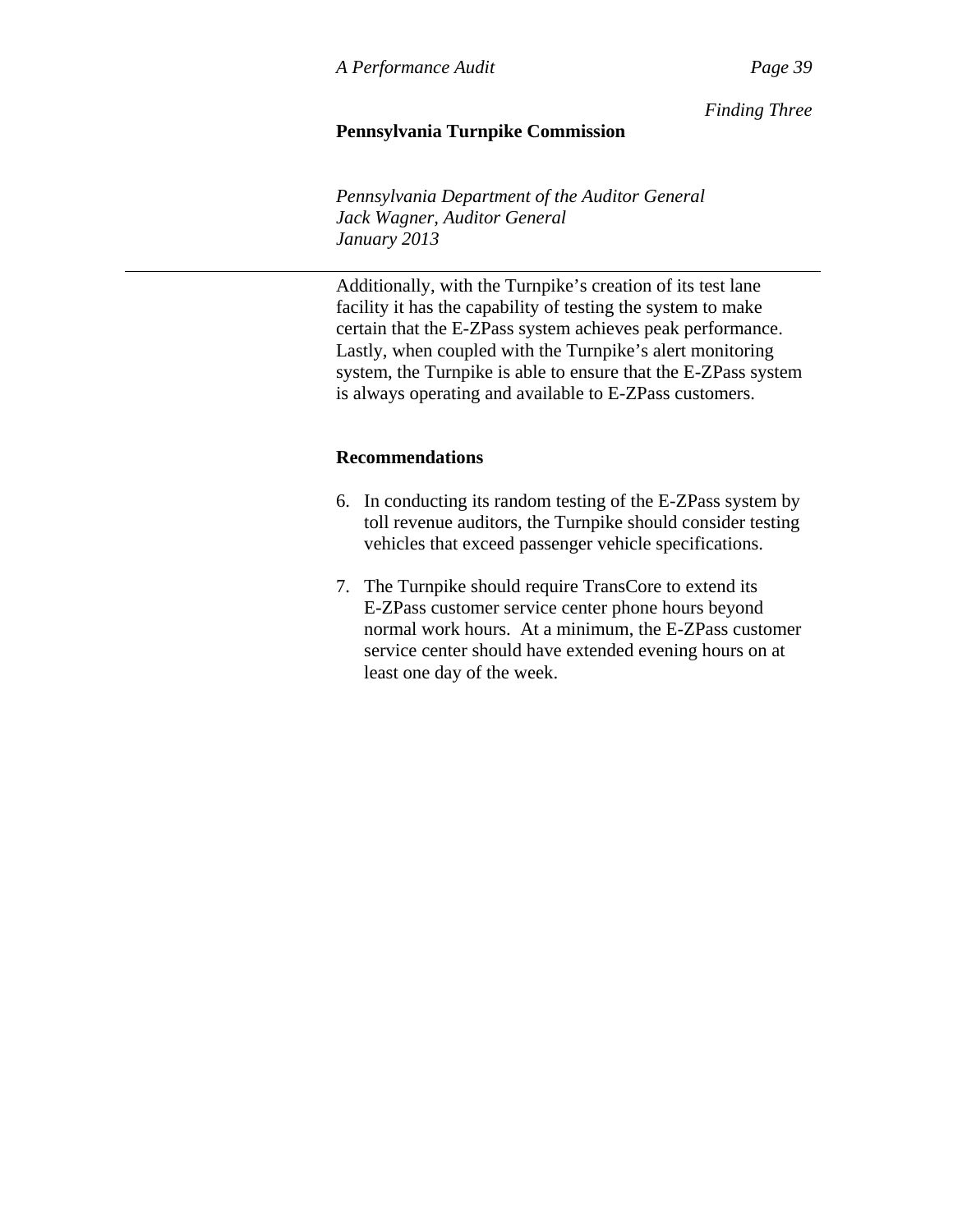*Page 40 A Performance Audit*

*Finding Four* 

#### **Pennsylvania Turnpike Commission**

*Pennsylvania Department of the Auditor General Jack Wagner, Auditor General January 2013* 

# **Finding Four While the Turnpike Commission monitored, maintained, and inspected its tunnels, it has not implemented critical project management practices that would ensure recommendations resulting from tunnel inspections are not overlooked.**

The turnpike roadway system includes five tunnels.<sup>30</sup> Of these five sets of tunnels, four are located on the east/west corridor of the turnpike, and one is located on the northeast extension. The tunnels range from 43 to 72 years in age, with the oldest tunnels constructed in 1940 as part of the original roadway.

Roadway tunnels involve substantial upkeep and maintenance to ensure structural soundness. Because of the inherent risk associated with the confined and restricted space of tunnels, extensive safety protocols are required. As part of our audit, we reviewed the extent to which the Turnpike Commission is ensuring tunnel safety for the motoring public.

As discussed in this finding, we found that the Turnpike Commission is monitoring, maintaining, and inspecting its tunnels. However, based on our audit work, we have concluded that the Turnpike Commission needs to improve its administrative oversight of the tunnels.

> **Background on the Turnpike's tunnels**

Pennsylvania, because of its mountainous terrain, is home to numerous vehicular and rail tunnels. The Turnpike has five tunnels within its roadway system.

 $30$  While we state that the Turnpike Commission has five tunnels, each tunnel complex contains two tubes. The Allegheny, Blue Mountain, Kittatinny, and Tuscarora tunnels have eastbound and westbound tubes. The Lehigh tunnel has northbound and southbound tubes.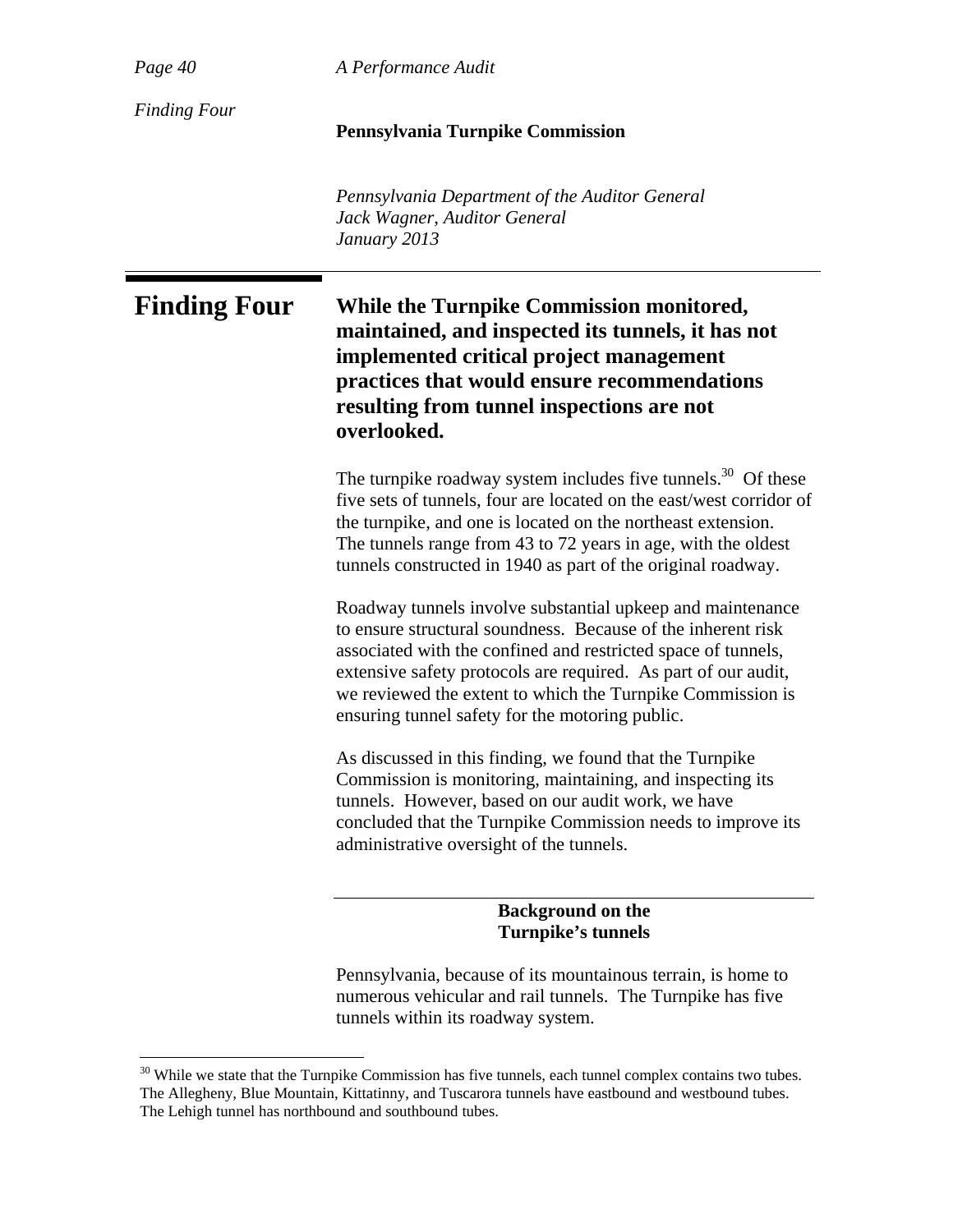# **Pennsylvania Turnpike Commission**

*Pennsylvania Department of the Auditor General Jack Wagner, Auditor General January 2013* 

The Turnpike constructed four of its tunnels as part of the turnpike's initial construction in 1940. These early tunnels were bi-directional—meaning that eastbound and westbound traffic passed within the confines of one tunnel tube.

Recognizing that bi-directional traffic greatly increased the likelihood of a head-on collision within the tunnels, the Turnpike expanded the tunnel system in the 1960s to develop parallel tunnel tubes. These tubes allow traffic to flow in just one direction.

An added benefit to parallel tubes is that in the event that one tube needs to be completely shut down for maintenance or an emergency, traffic can be switched to a bi-directional traffic pattern in the other non-affected tunnel tube. This crossover capability ensures that traffic continues to flow on the turnpike.

By 1969, the Turnpike Commission completed construction of its five tunnel complexes. Each tunnel complex has two travel lanes. The tunnels range in length from 4,727 feet to 6,070 feet.

As part of our audit, we examined the Turnpike Commission's performance with regard to monitoring, maintaining, and inspecting each of its tunnels. Specifically, we addressed the following:

- **Monitoring** To what extent does the Turnpike monitor its tunnels?
- **Maintenance** To what extent does the Turnpike ensure its tunnels receive needed maintenance?
- **Inspection** To what extent does the Turnpike perform engineering inspections of its tunnels to ensure each tunnel is safe?

Our methodology for addressing these three areas involved meeting with Turnpike staff responsible for tunnel operations, maintenance, and turnpike safety, touring a tunnel operation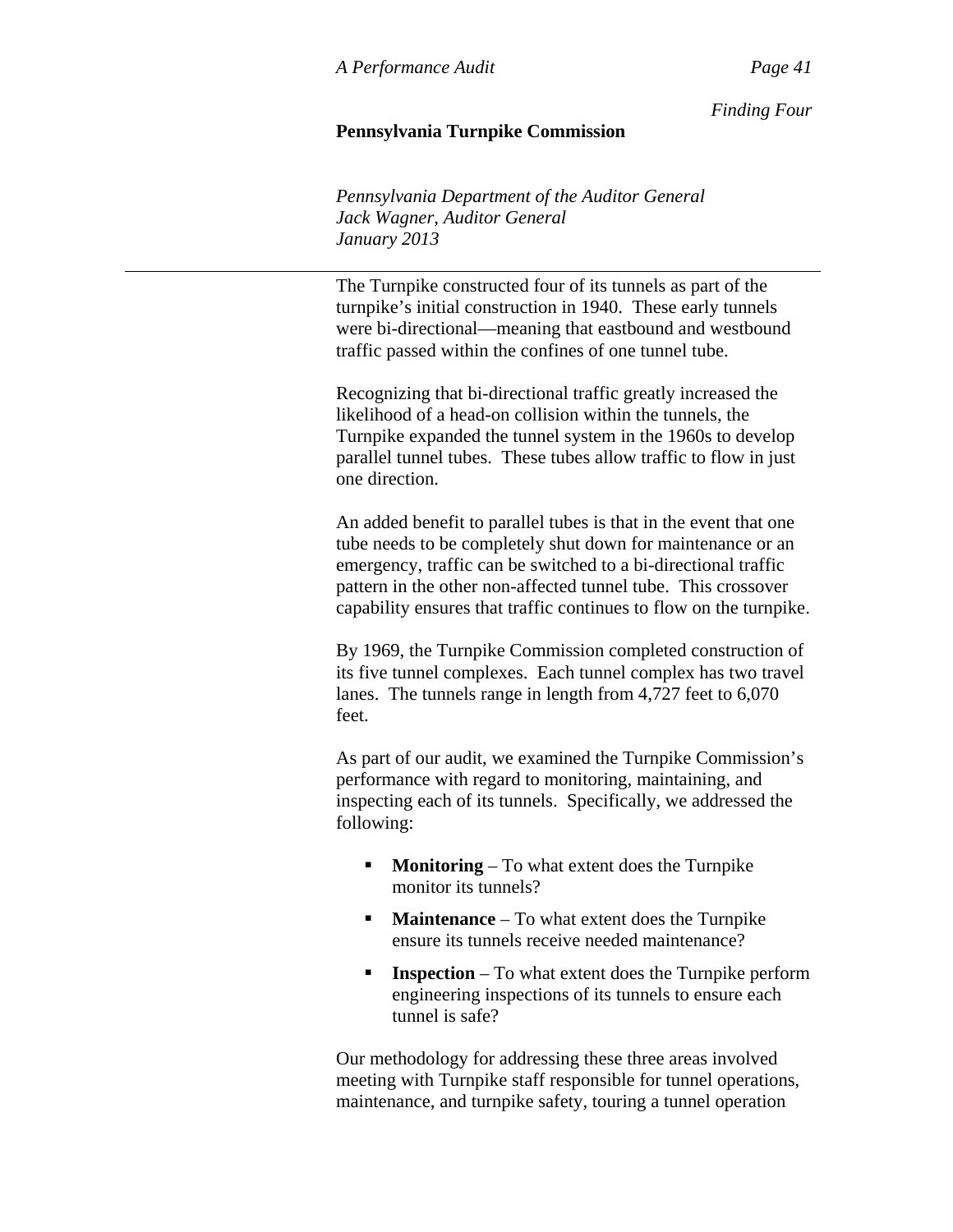*Page 42 A Performance Audit*

*Finding Four* 

#### **Pennsylvania Turnpike Commission**

*Pennsylvania Department of the Auditor General Jack Wagner, Auditor General January 2013* 

room, reviewing proposed federal tunnel inspection regulations, reviewing Turnpike tunnel management committee meeting minutes, examining tunnel maintenance logs, and reviewing tunnel inspection reports. Our results are discussed in the following sections.

## **Monitoring: The Turnpike monitors all tunnels on an ongoing basis, but two tunnels lack automated fire detection systems.**

The Turnpike Commission assigns tunnel operations staff to each of its five tunnels. This staff, comprised of tunnel operators and tunnel guards, is responsible for ongoing monitoring of each tunnel. Tunnel operations staff works rotating shifts to ensure coverage 24 hours a day, 365 days a year.

Tunnel operators monitor roadway traffic, detect incidents, log events, respond to facility and system alarms, respond and report to the Turnpike Commission's traffic operations center, and coordinate the activities of the tunnel guards.

One method tunnel operators use to monitor the tunnels is through the use of closed caption video cameras. The Turnpike has installed these cameras in three of its five tunnels. A fourth tunnel is currently being retrofitted with cameras, while the Turnpike reports that the fifth tunnel will be retrofitted soon. These cameras allow Turnpike tunnel operators to immediately detect any potential problems. As one tunnel operator reported to us during our tour, "When I see a lot of brake lights, I know there's a problem [in the tunnel]."

Tunnel guards also monitor tunnels. This staff conducts tunnel "drive-throughs" every two hours whereby they look for debris or other potential problems in each tunnel. Tunnel guards also serve as incident and event first responders, perform vehicle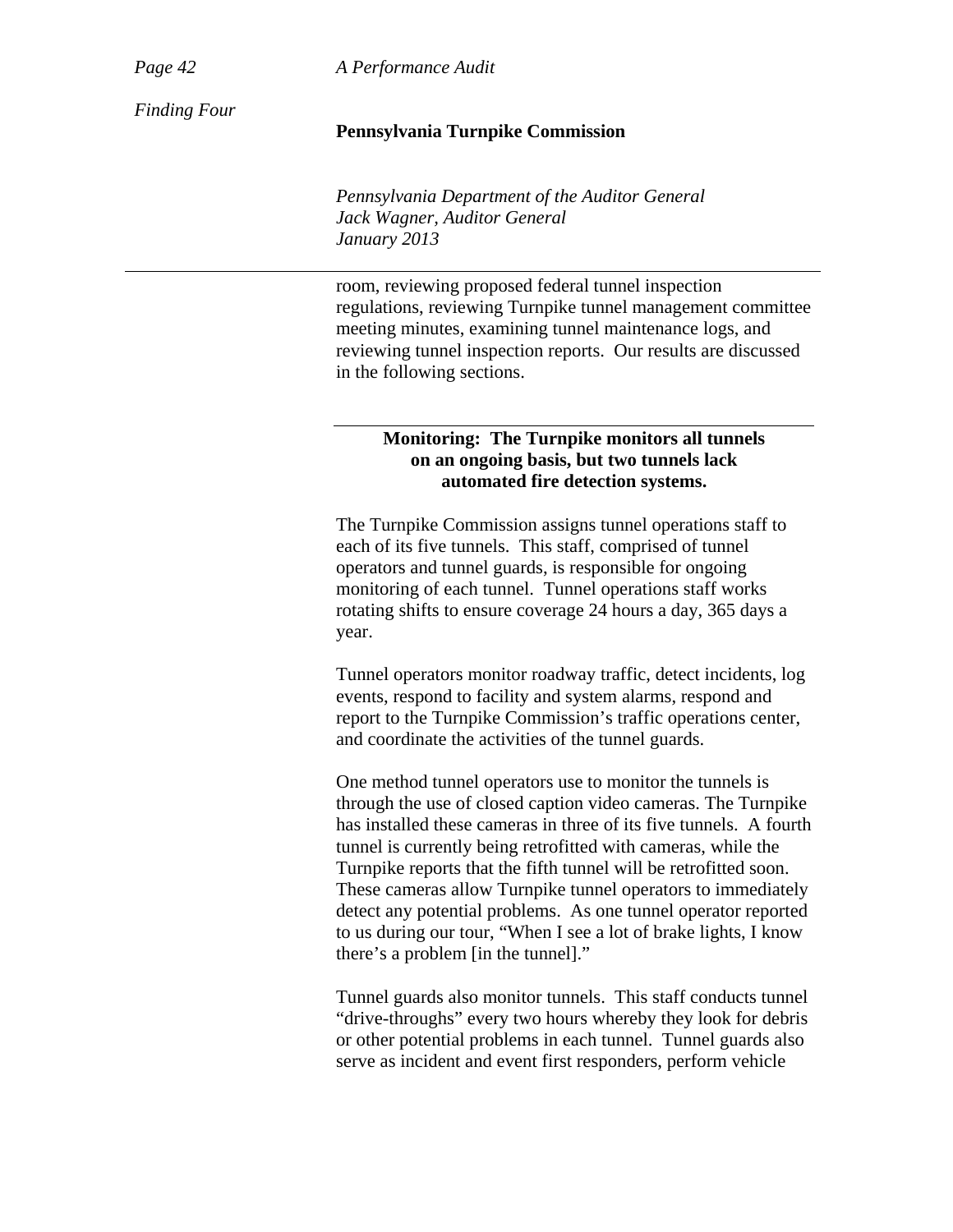#### **Pennsylvania Turnpike Commission**

*Pennsylvania Department of the Auditor General Jack Wagner, Auditor General January 2013* 

removal/site cleanup, and provide routine inspections and light maintenance as directed by tunnel operators.<sup>31</sup>

Tunnel guards complete log sheets documenting their drivethroughs of their assigned tunnels. For our audit period, January 1, 2007, through August 31, 2011, we examined 38 log sheets covering all the tunnels. While we noted some instances of clerical oversights (e.g., missing signatures, date or time incomplete, etc.), these logs showed evidence that the guards completed their assigned drive-throughs. These 38 logs also showed that the tunnel guards inspected various aspects of the tunnels such as electrical systems, generators, mechanical systems, and security doors during each eight-hour shift.

During our audit, we also met with tunnel operations staff at one of the Turnpike's larger tunnels $^{32}$  and while there, we examined the overall operation of the tunnel control room. We noted that the Turnpike kept its own tow trucks at the tunnel to ensure that any stranded vehicles could be removed quickly rather than waiting for a contracted authorized service provider to remove the vehicles. In addition, we also noted that portable radios, which work inside the tunnels, were issued to the tunnel guards to ensure constant communication to the control room. Last, we accompanied the tunnel guards on a tunnel drivethrough and observed the guards examining the tunnel.

*Monitoring Weakness Identified*. As part of our audit work related to tunnel monitoring, we reviewed the Turnpike's *Tunnel Operations Standard Operating Guidelines.* This review revealed that all but two tunnels (Tuscarora and Allegheny) have some form of automated fire detection system.<sup>33</sup>

 $\overline{a}$ 

 $31$  These routine inspections include activities such as looking for stopped vehicles, accidents, pedestrians, fire/smoke, debris in roadway, ice flows, suspicious activities, and any other abnormal conditions. These inspections are not part of the general and in-depth inspections that are discussed later in this finding.

<sup>&</sup>lt;sup>32</sup> The Blue Mountain and Kittatinny tunnels are actually two tunnels but because of the close proximity to each other it operates as a single complex.

<sup>&</sup>lt;sup>33</sup> Each of Turnpike Commission's tunnels has portable fire extinguishers, emergency alarms, and fixed fire hydrants within its confines.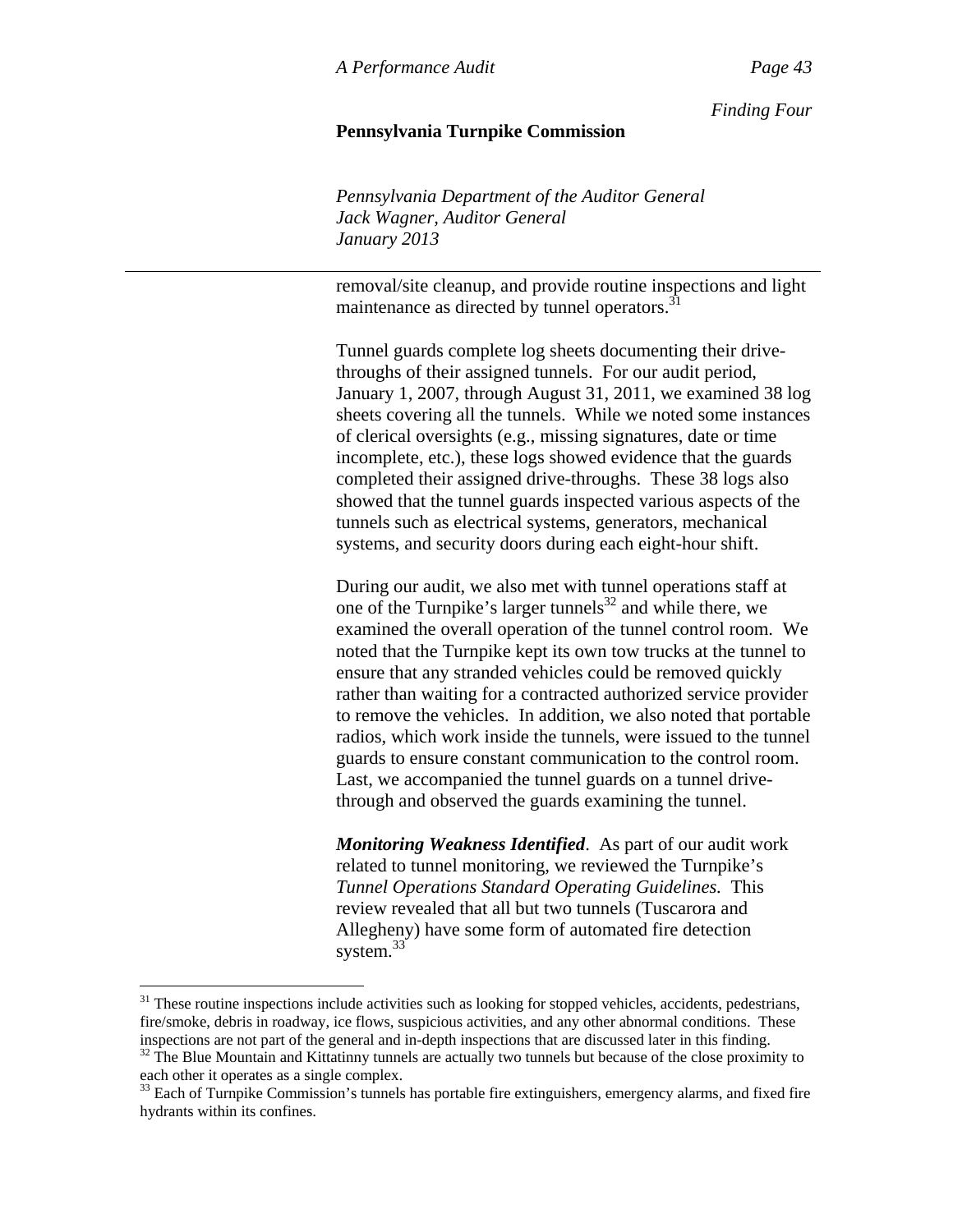*Page 44 A Performance Audit*

*Finding Four* 

## **Pennsylvania Turnpike Commission**

*Pennsylvania Department of the Auditor General Jack Wagner, Auditor General January 2013* 

Automated fire detection systems are an important backup protection to the tunnel operations staff that monitors the tunnels. While the Turnpike's video relays from within the tunnel serve as a means of fire detection, an automated fire detection system, which would register variations in temperature or carbon monoxide, would further supplement tunnel safety. $34$  When coupled with a fire suppression system, automatic fire detection systems can potentially save lives and prevent further damage to the tunnel infrastructure.

Even a small fire occurring within a tunnel can cause significant damage since heat and lethal carbon monoxide cannot escape easily. For example, in October 2001, in a tunnel located in Switzerland, two trucks collided resulting in a fire. One of the trucks was carrying tires that were highly flammable. The ensuing fire from the accident killed 11 people and damaged over 95 trucks and cars. Damage to the tunnel from the fire required the tunnel's closure for more than two months for repairs.<sup>35</sup>

At the time of the tunnels' construction there were no compliance standards for fire detection systems. According to the Turnpike, the Lehigh tunnel was equipped with a fire detection system in the 1990's when the tunnel was rehabilitated. Furthermore, Turnpike officials told us that they plan to install and/or upgrade the other tunnels with automated fire detection systems as they are rehabilitated.

 $34$  During our tour of the tunnel control center, we noticed that the center did have a fire alarm annunciator panel.

<sup>&</sup>lt;sup>35</sup> The Fire Protection Research Foundation, *International Road Tunnel Fire Detection Research Project – Phase I: Review of Prior Test Programs and Tunnel Fires*, November 2003, pg. 16.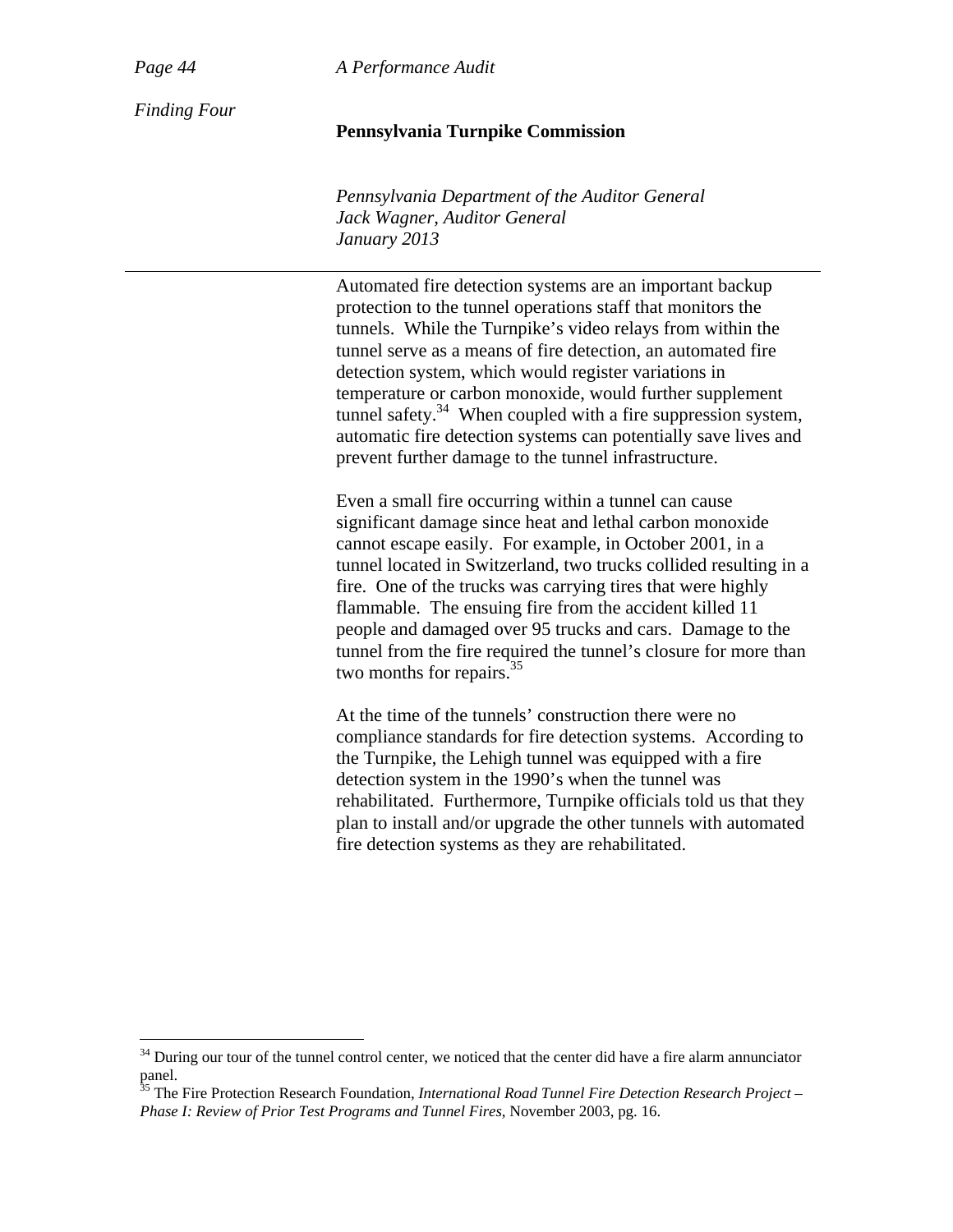#### **Pennsylvania Turnpike Commission**

*Pennsylvania Department of the Auditor General Jack Wagner, Auditor General January 2013* 

# **Maintenance: The Turnpike performed routine and preventative maintenance on all its tunnels on a regular basis.**

Proper tunnel maintenance expands a tunnel's lifespan and, when combined with effective monitoring, ensures traveler safety. We reviewed the extent to which the Turnpike Commission maintained its five tunnels during our audit period of January 1, 2007, through August 31, 2011.

The Turnpike Commission staff records all tunnel maintenance activities in tunnel maintenance logs; therefore, we reviewed a total of 36 maintenance logs that covered various maintenance activities at all five tunnels.

Our review of these 36 logs showed that the Turnpike performed maintenance on its tunnels on a regular basis. Specifically, tunnel maintenance activities included ice removal, lighting repair, tunnel sign repair, tunnel washing, and replacement of various electrical and mechanical items.

In addition to the routine maintenance and repair activities listed above, we found that the Turnpike Commission performed preventative maintenance on boilers, fuel tanks, and generators in the tunnels.

To examine tunnel maintenance further, we reviewed tunnel closure reports from the Turnpike's computer-aided dispatch system, which documents all tunnel incidents. Our review found several instances where the Turnpike Commission closed tunnels to conduct maintenance activities such as road patching, ice removal, debris removal, repair of loose tiles, and line painting.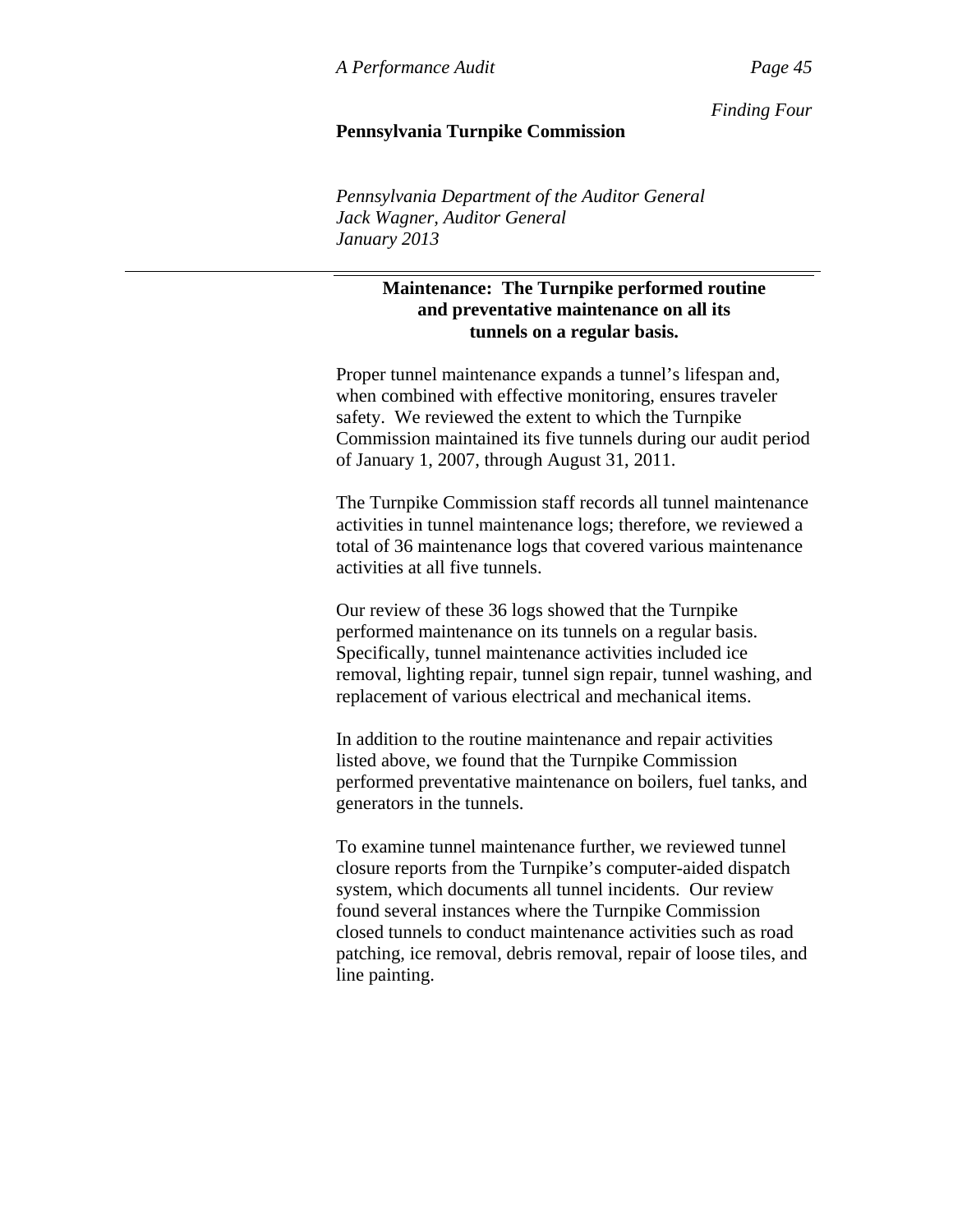*Page 46 A Performance Audit*

*Finding Four* 

## **Pennsylvania Turnpike Commission**

*Pennsylvania Department of the Auditor General Jack Wagner, Auditor General January 2013* 

**Inspections: While the Turnpike conducted periodic tunnel inspections, it needs to improve its administrative oversight of tunnel management to ensure all inspection deficiencies are addressed.** 

In 2006, as a passenger car traveled through a recently constructed tunnel in Boston, a portion of the tunnel's suspended concrete ceiling failed causing 26 tons of concrete to fall on the vehicle. $36$  One person was killed instantly, and another sustained injuries.

Surprisingly, no inspections were performed to determine the physical and functional condition of the tunnel's ceiling system from the time the tunnel opened to traffic in 2003 until the day of the accident in 2006. Inspection of the tunnel's ceiling *after* the collapse revealed other sections were also near collapse. In fact, according to National Transportation Safety Board investigators, the ceiling anchors holding the suspended track were so compromised that even a cursory examination of the area would have revealed the structural weaknesses.<sup>37</sup>

To be clear, none of the Turnpike Commission's tunnels are built using the materials used in the collapsed Boston tunnel. Moreover, the Turnpike Commission does inspect its tunnels, and as shown in the previous sections, monitors and maintains its tunnels.

*No inspection standards*. One of the lessons learned from the Massachusetts accident is that for tunnels, unlike bridges, there are no federal requirements for inspections. In fact, in its accident report recommendations, the National Transportation Safety Board recommended to the Federal Highway Administration that it establish a tunnel inspection program which would mandate the frequency and type of inspections to be completed by tunnel operators.

<sup>&</sup>lt;sup>36</sup> The Massachusetts Turnpike Authority operates the connector tunnel.<br><sup>37</sup> National Transportation Safety Board, "Ceiling Collapse in the Interstate 90 Connector Tunnel -Highway Accident Report NTSB/HAR-07/02," pp. 102-108.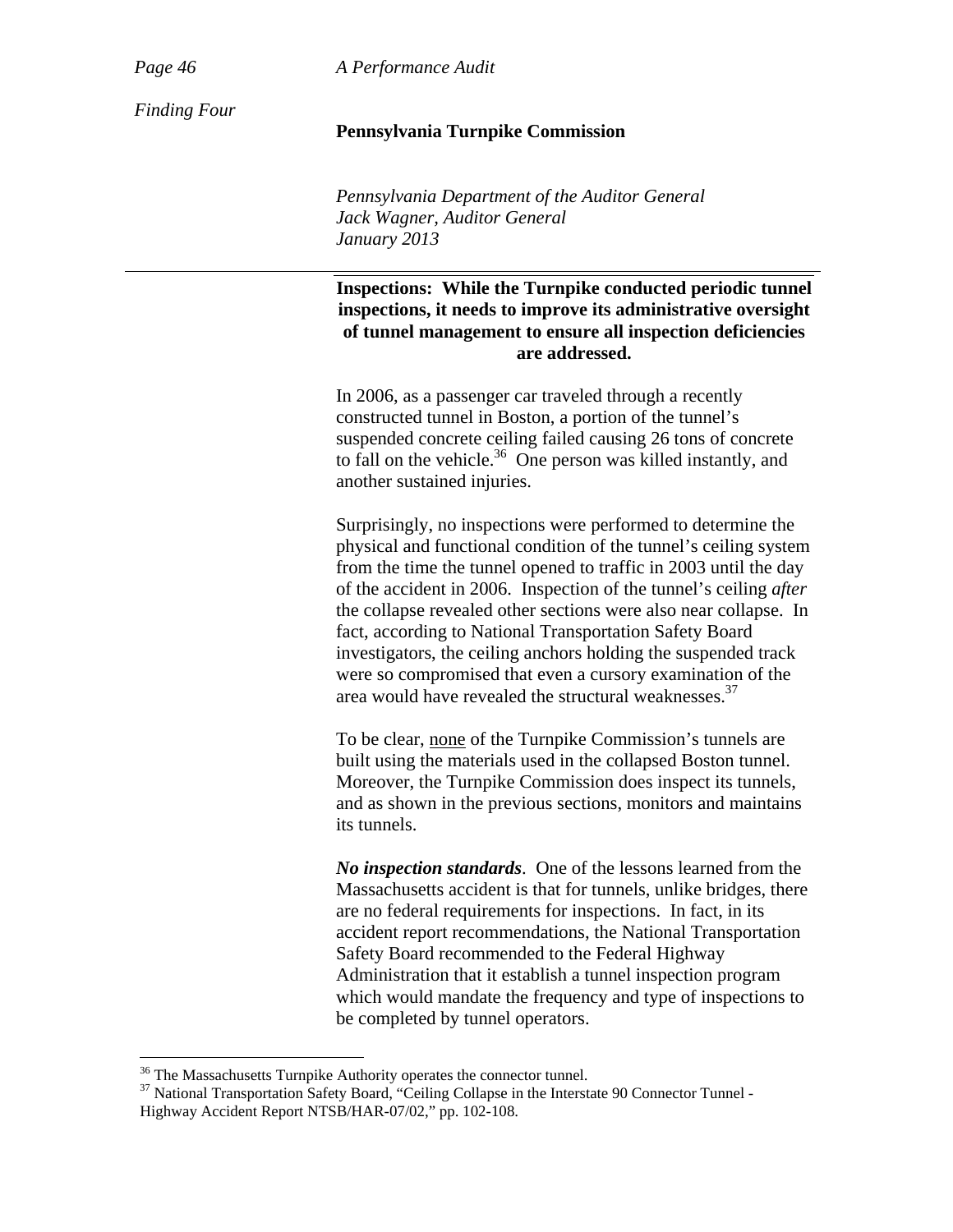#### **Pennsylvania Turnpike Commission**

*Pennsylvania Department of the Auditor General Jack Wagner, Auditor General January 2013* 

Federal regulations are currently in development; however, at the time of this report's release the regulations had not been finalized and adopted. The proposed regulations mandate that, at a minimum, agencies must conduct routine inspections in each tunnel at least once every two years.<sup>38</sup> In addition, a schedule should be developed based on the tunnel's age, traffic characteristics, geotechnical considerations, and known deficiencies as some tunnels may need to be inspected more frequently.

*Turnpike Inspection Schedule*. Since the Turnpike Commission has several tunnels that are in excess of 70 years old, it is imperative for the Turnpike to inspect its tunnels regularly. However, the Turnpike did not have a written policy stating an inspection schedule for its tunnels.

Turnpike officials stated to us that it conducts two different types of tunnel inspections at each tunnel. The first of these inspections is a "general inspection," which is supposed to be conducted every two years and is focused on ensuring each tunnel's structural integrity. The second inspection performed by the Turnpike Commission is an "in-depth" inspection. The Turnpike's practice has been to perform the in-depth inspections every five to eight years and involves more thorough inspections of each tunnel including structural, electrical, and mechanical elements. According to the Turnpike Commission, both of these inspections are typically contracted out to private civil engineering firms.

We reviewed the Turnpike's tunnel inspection schedule for the period January 1, 2000, through December 31, 2011, in order to determine how frequently the Turnpike Commission

 $\overline{a}$ 

<sup>&</sup>lt;sup>38</sup> Routine, as defined by the Federal Highway Administration, includes structural, electrical, mechanical, fire suppression, ventilation, lighting, communication, monitoring, drainage, traffic signals, emergency response, and traffic safety components.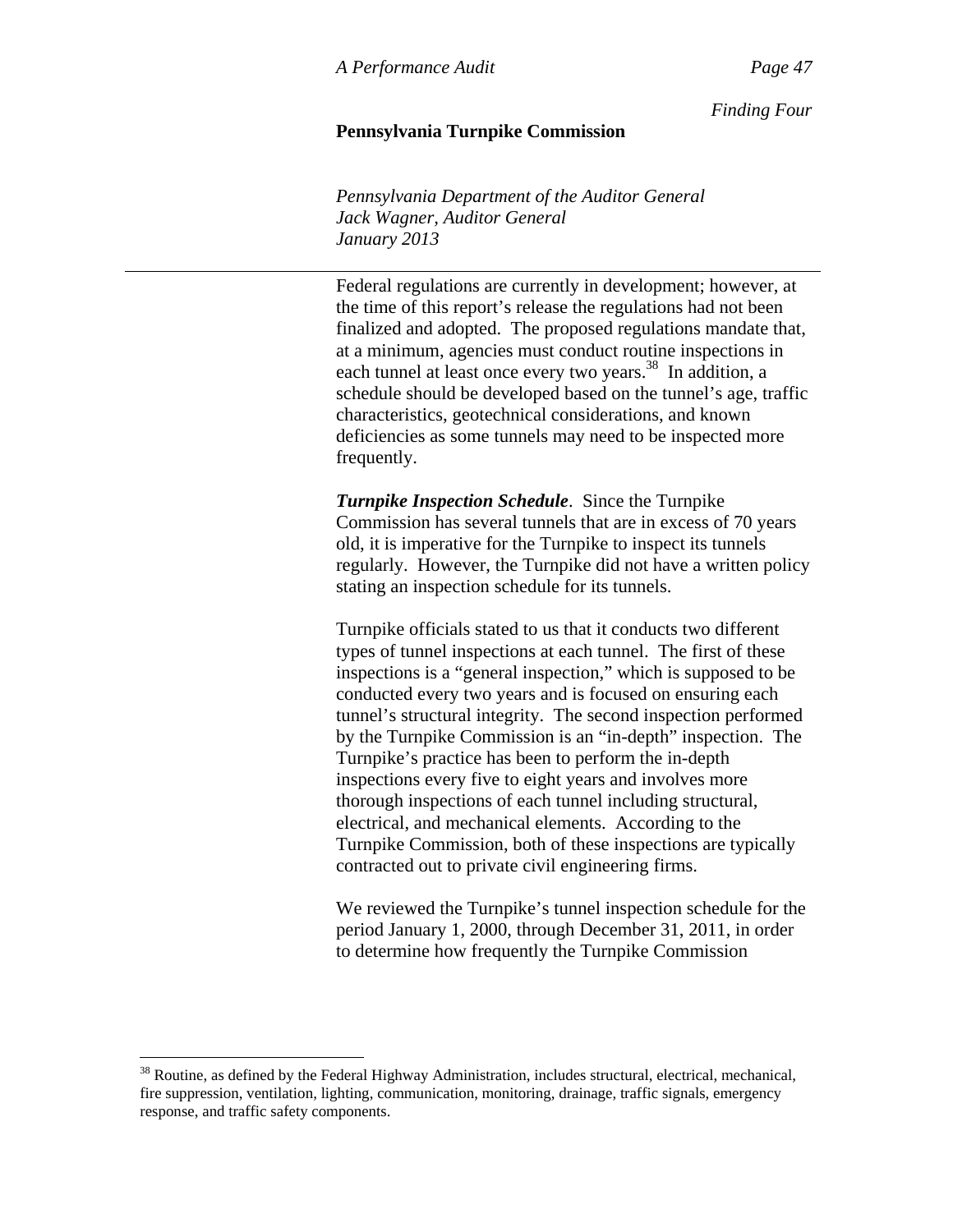*Page 48 A Performance Audit*

*Finding Four* 

#### **Pennsylvania Turnpike Commission**

*Pennsylvania Department of the Auditor General Jack Wagner, Auditor General January 2013* 

inspects its tunnels.39 The following table highlights the inspections completed during the period.

| <b>Status of Completed</b><br><b>Turnpike Tunnel Inspections*</b>              |                  |   |                  |   |                   |          |                                |          |        |   |
|--------------------------------------------------------------------------------|------------------|---|------------------|---|-------------------|----------|--------------------------------|----------|--------|---|
| In-depth $(I)$ and General $(G)$<br>January 1, 2000, through December 31, 2011 |                  |   |                  |   |                   |          |                                |          |        |   |
|                                                                                | <b>Allegheny</b> |   | <b>Tuscarora</b> |   | <b>Kittatinny</b> |          | <b>Blue</b><br><b>Mountain</b> |          | Lehigh |   |
| 2000                                                                           |                  |   |                  |   |                   |          |                                |          |        |   |
| 2001                                                                           | Ī                |   |                  | G |                   | G        |                                | G        |        | G |
| 2002                                                                           |                  |   | I                |   |                   |          |                                |          |        |   |
| 2003                                                                           |                  |   |                  |   |                   |          |                                |          |        | G |
| 2004                                                                           |                  |   |                  |   | I                 |          | I                              |          |        |   |
| 2005                                                                           |                  | G |                  |   |                   |          |                                |          | I      |   |
| 2006                                                                           | I                |   |                  |   |                   |          |                                |          |        | G |
| 2007                                                                           |                  |   |                  |   |                   | $G^{**}$ |                                | $G^{**}$ |        |   |
| 2008                                                                           |                  |   |                  |   |                   |          |                                |          |        | G |
| 2009                                                                           |                  |   | I                |   |                   |          |                                |          |        |   |
| 2010                                                                           |                  |   |                  |   | I                 |          | I                              |          |        |   |
| 2011                                                                           |                  | G |                  | G |                   | G        |                                | G        |        | G |
| Notes:                                                                         |                  |   |                  |   |                   |          |                                |          |        |   |

Notes:

 $\overline{a}$ 

\*Includes both tunnel tubes (i.e., east/west or north/south).

\*\*Includes only westbound tunnel tube.

*Source: Developed by Department of the Auditor General staff from information obtained from the Turnpike Commission.*

> As shown in the table above, the Turnpike allows several years to elapse between its inspections—both for in-depth and general inspections. When we asked Turnpike officials about the apparent lapses in the tunnel inspections, they stated lapses occurred in the inspection cycles when tunnel rehabilitation

 $39$  We believe tunnel inspections are an integral element of tunnel safety. Because the Turnpike Commission inspects tunnels on a two-year and five to eight year rotation, we expanded our audit scope to gather a larger timeframe from which to review all inspections.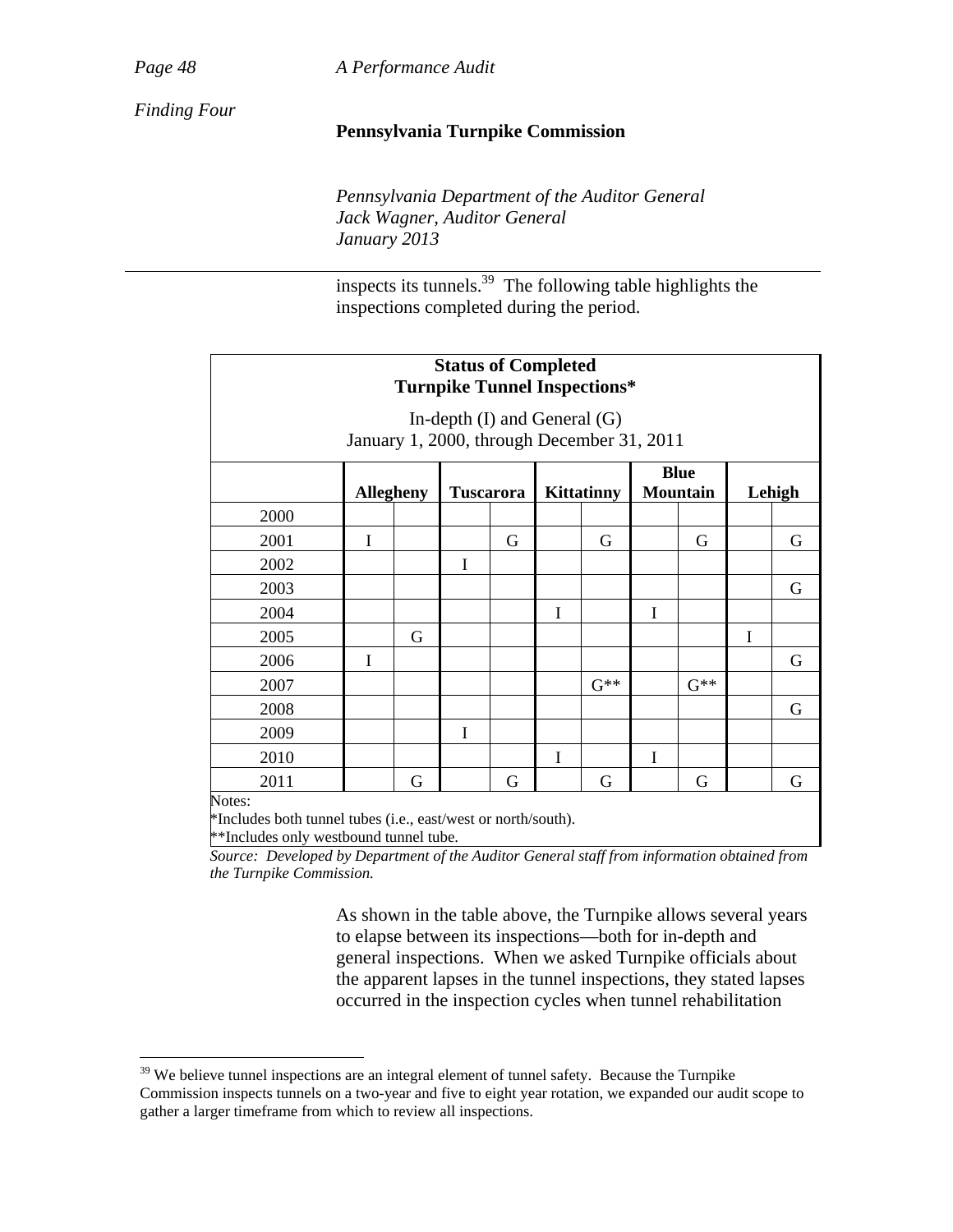#### **Pennsylvania Turnpike Commission**

*Pennsylvania Department of the Auditor General Jack Wagner, Auditor General January 2013* 

projects and/or construction work was being done in the area near or adjacent to the tunnels.

Turnpike officials stated that in the interest of traffic safety, a change in traffic patterns must be at least two miles apart and since construction takes precedence over tunnel inspections, the inspections had to be delayed until the construction work was completed. For example, the Allegheny general inspection due in 2003 was delayed until 2005 because of a 2003-2004 construction project being conducted less than two miles west of the tunnel in the Somerset area.

Turnpike officials also explained that as a result of previous inspections, rehabilitation work was sometimes scheduled for a tunnel, which then altered the scheduled date of subsequent inspections. For example, based on the results of the 2002 indepth inspection of the Tuscarora tunnel, the Turnpike developed a contract for a rehabilitation project conducted in the tunnel from 2003 through 2007. Therefore, the Turnpike did not conduct any tunnel inspections in the Tuscarora tunnel until after the rehabilitation project was completed, which is why seven years lapsed between in-depth inspections.

While the Turnpike is performing some level of inspection to its tunnels, it is apparent that the frequency of inspections does not comply with proposed federal regulations.

The Turnpike reported to us that it is aware of the proposed federal regulations and intends to follow the regulations when promulgated. The Turnpike further reported that it believes it has been at the forefront as far as tunnel inspections are concerned since many of the Federal Highway Administration proposed regulations are already met by the Turnpike.

*Lack of Inspection Database*. In addition to looking at the frequency of tunnel inspections, we also reviewed all in-depth and general inspection reports from January 1, 2007, through August 31, 2011. Based on our review of the in-depth tunnel inspection reports, we saw that the contractors inspected and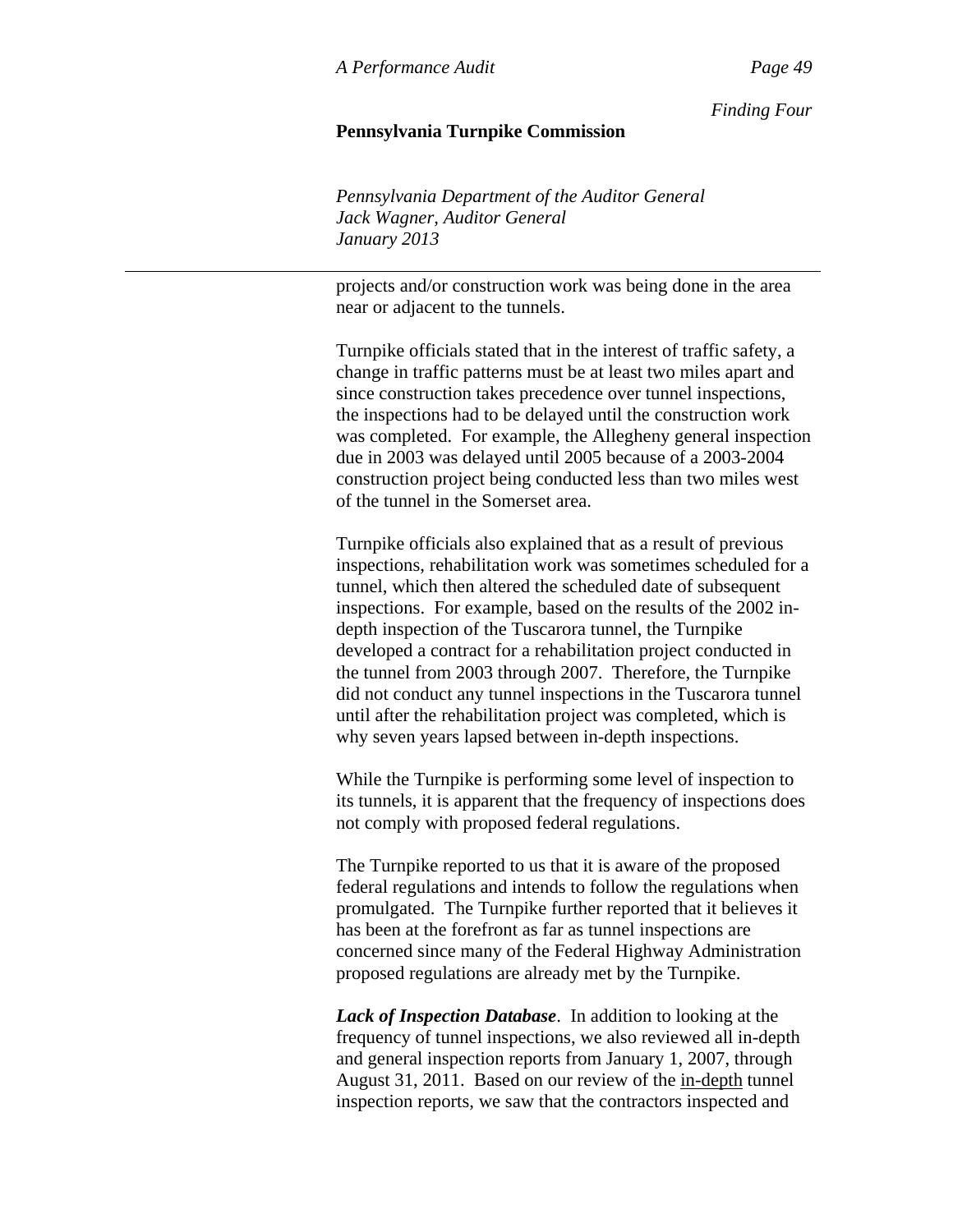*Page 50 A Performance Audit*

*Finding Four* 

#### **Pennsylvania Turnpike Commission**

*Pennsylvania Department of the Auditor General Jack Wagner, Auditor General January 2013* 

tested the respective tunnel's structure, electrical systems, mechanical systems, and safety features. In addition, we saw that the contractors noted findings and recommendations for future repairs.

When we reviewed the general tunnel inspection reports, we found evidence of structural inspections. Specifically, the contractor made visual observations of the tunnel walls, ceilings, airshaft, water infiltration, and portals. Further, the inspectors made findings and recommendations for future repairs.40

Because we saw recommendations for tunnel repairs in the inspection reports, we asked Turnpike Commission officials for a listing of all tunnel inspection report recommendations and the corresponding implementation status for each recommendation. According to these officials, the Turnpike does not maintain a system that tracks tunnel inspections including deficiencies, recommendations, and corrective repairs*.* We were surprised to find that the Turnpike lacks this tracking system for its tunnel inspections.

The Turnpike told us that tunnel staff accompanied the contractors during the tunnel inspections; therefore, if a critical issue was identified during the inspection, the tunnel staff onsite would have elevated attention to the observed conditions as deemed appropriate. However, in our opinion, without a tracking system the Turnpike lacks a necessary project management tool to ensure that all tunnel repairs are addressed.

According to Turnpike officials, the Turnpike Commission began in spring of 2011 to use a software program called "OneDOT Tunnel Management System" to collect in-depth tunnel inspection information. These officials further noted that the current OneDOT system has the ability to sort

<sup>&</sup>lt;sup>40</sup> It is important to note that staff of the Department of the Auditor General who reviewed the inspection reports are not civil engineers, as such we make no conclusion as to the reasonableness of the inspection reports or the Turnpike Commission's explanation for the lapses in inspection frequency.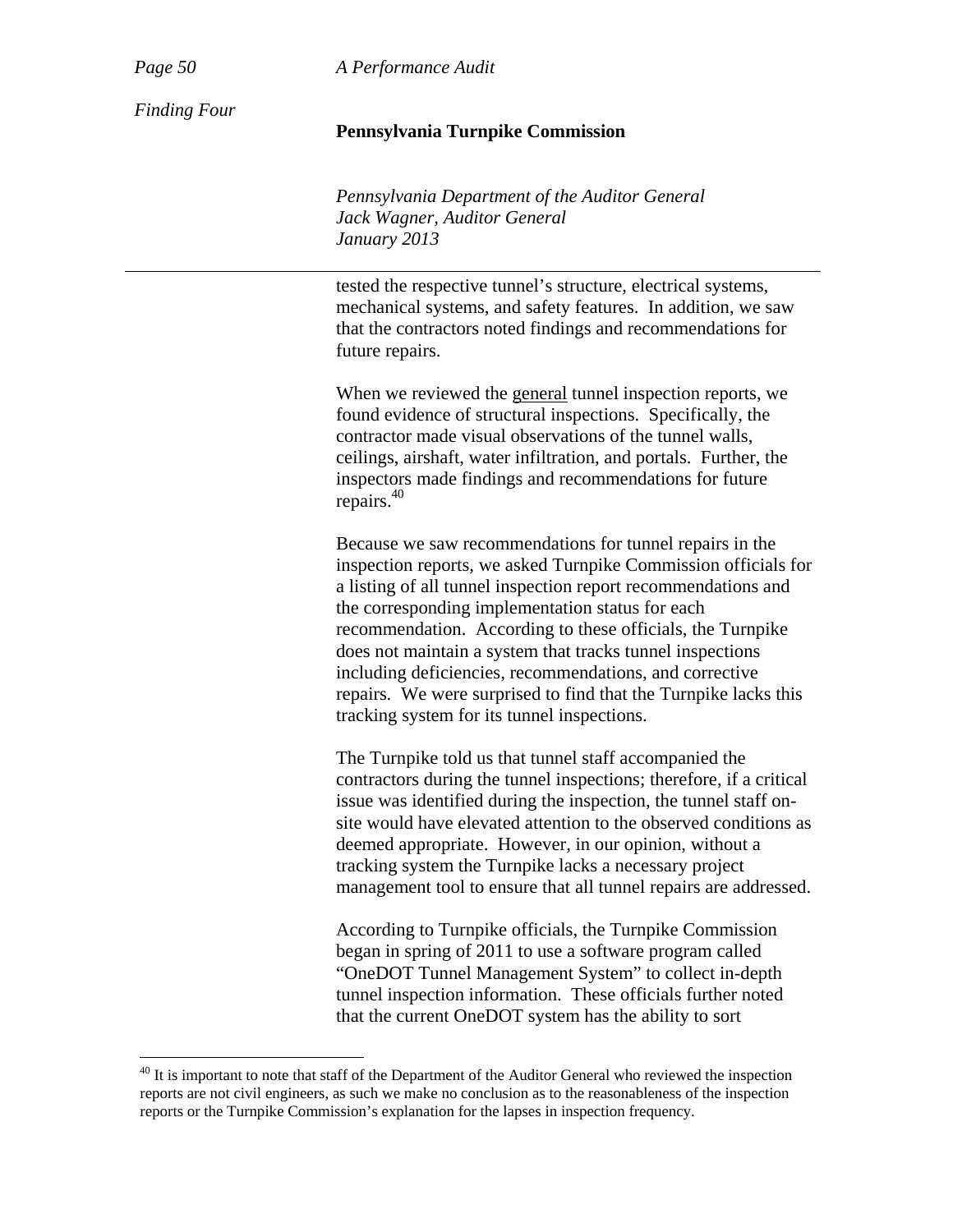#### **Pennsylvania Turnpike Commission**

*Pennsylvania Department of the Auditor General Jack Wagner, Auditor General January 2013* 

information and generate reports; however, there is not enough data currently in the system to generate meaningful reports. Therefore, the Turnpike Commission only uses the OneDOT system for storing inspection information and does not use the system for tracking recommendations made as a result of the tunnel inspections or documenting corrective actions taken by the Turnpike Commission.

In the future, as more tunnel inspections are completed and information is added to the OneDOT system, the Turnpike plans to use the system to document recommendations made as a result of both the in-depth and general tunnel inspections and track corrective actions taken by the Turnpike although no firm timetable has been established for this tracking to occur.

The lack of a database to track tunnel inspection reports potentially leaves the Turnpike Commission at risk of not making timely repairs to its tunnels.

*Turnpike's Tunnel Management Committee*. Turnpike officials noted that, in the absence of a tracking system, the Turnpike has a tunnel management committee (tunnel committee) that meets every four months. The purpose of the tunnel committee is to provide an open forum for all Turnpike personnel with tunnel responsibilities to discuss tunnel-related issues including deficiencies identified during the tunnel inspections. The committee also coordinates necessary repairs to correct those deficiencies.

To determine the extent to which this committee addressed the recommendations in tunnel inspection reports, we reviewed meeting minutes for the period January 1, 2007, through August 31, 2011. During this period, the committee met ten times. We noted the following two issues from our review:

- The committee met only once during 2007
- From August 30, 2007, through October 29, 2008, there was a 14-month lapse between tunnel meetings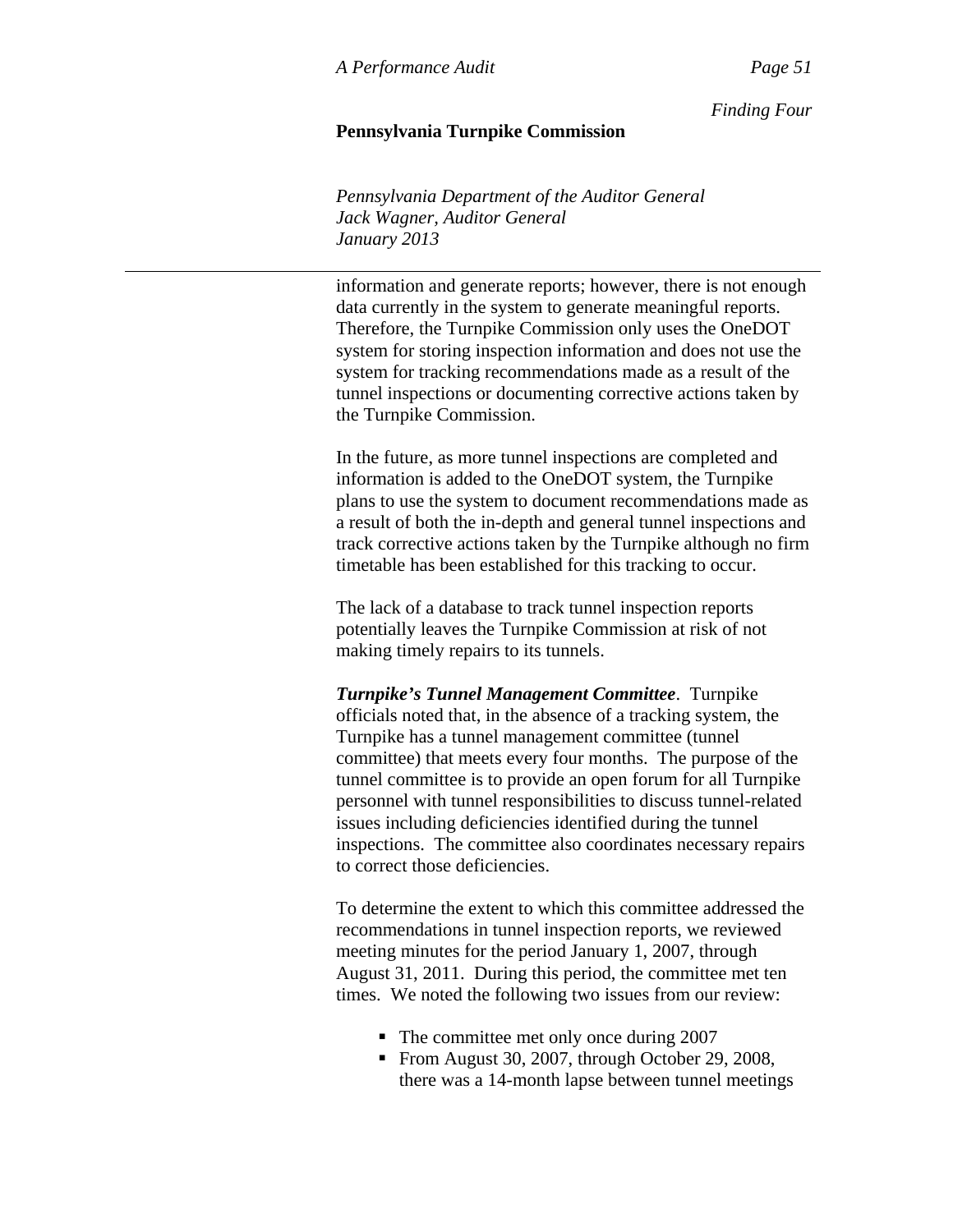*Page 52 A Performance Audit*

*Finding Four* 

# **Pennsylvania Turnpike Commission**

*Pennsylvania Department of the Auditor General Jack Wagner, Auditor General January 2013* 

The infrequency of tunnel committee meetings is important because, according to the Turnpike Commission, this committee serves as the principle means by which the Turnpike addresses tunnel deficiencies. Consequently, if the committee does not meet, or at best, meets infrequently, the Turnpike Commission is missing opportunities for effective project management over its tunnels.

*Lack of a single contact person specific to tunnels*. Our review of the tunnel committee meeting minutes highlighted another important fact—the Turnpike Commission lacks a single contact person specifically for tunnels. Instead, the Turnpike Commission has split responsibility for tunnel administration among its departments such as bridge engineering, maintenance, and facilities energy maintenance operations. With the tunnel committee not meeting regularly and with no tunnel inspections data in a tracking system, we are not assured that strong coordination and communication exists with regard to tunnel management.

With the promulgation of new federal regulations regarding tunnel inspections, the Turnpike Commission should have a single administrator whose sole responsibility is to oversee all aspects of tunnel management. Such a position could focus on compliance with the federal regulations as well as ensure all tunnel management issues are addressed at the Turnpike Commission.

## **Conclusion**

Overall, we found no evidence that led us to conclude that the Turnpike Commission's tunnels are not safe. In fact, we found that the Turnpike monitored its tunnels through video cameras, by tunnel drive-throughs, and by contact with its travel operations center to ensure that incidents/problems that occurred in the tunnels were identified quickly and resolved in a timely manner. We also found that the Turnpike performed a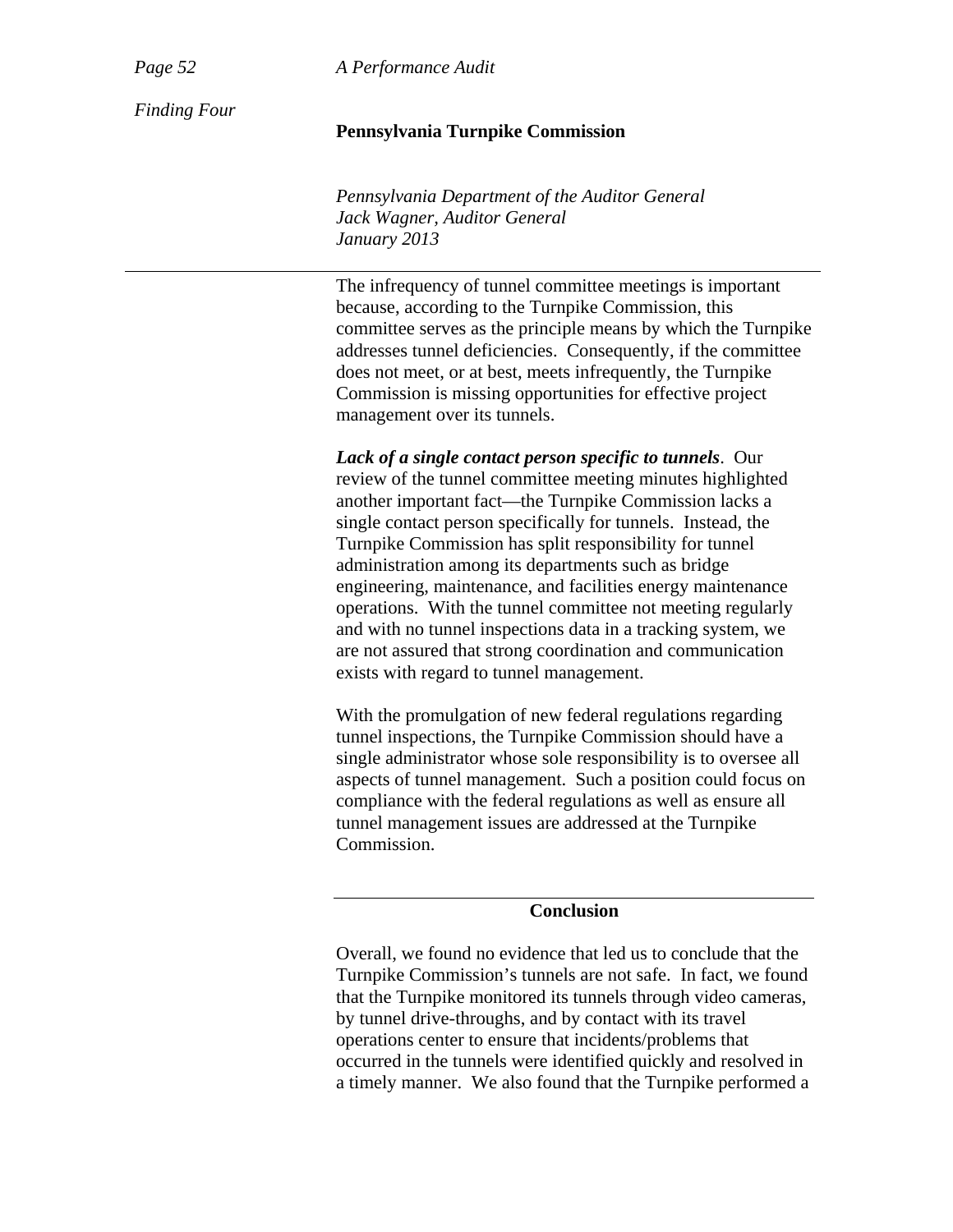# **Pennsylvania Turnpike Commission**

*Pennsylvania Department of the Auditor General Jack Wagner, Auditor General January 2013* 

considerable amount of routine maintenance activities as well as preventive maintenance to keep the tunnels safe.

Further, the Turnpike Commission conducted general and indepth inspections at its tunnels on a periodic basis; however, these inspections were not always in agreement with the Turnpike's timelines or the timelines proposed by the federal government.

The Turnpike Commission did not have a strong method for tracking inspection recommendations, nor did the Turnpike have a single administrator coordinating the tunnel work conducted by three of its departments. Without these key project management components, the potential for an oversight with regard to tunnels repairs exists which could place the public's safety at risk.

## **Recommendations**

- 8. The Turnpike Commission should install video cameras in tunnels that do not already have video monitoring capability as soon as possible.
- 9. The Turnpike Commission should install fire detection and suppression systems in the tunnels that do not already have such detection systems as soon as possible.
- 10. The Turnpike Commission should ensure that each tunnel undergoes a routine inspection at least once every two years in accordance with its own guidelines and the pending FHWA regulations.
- 11. The Turnpike Commission should immediately expand the development and deployment of the OneDOT tunnel management tracking system so that all tunnel inspection recommendations and their implementation status are captured.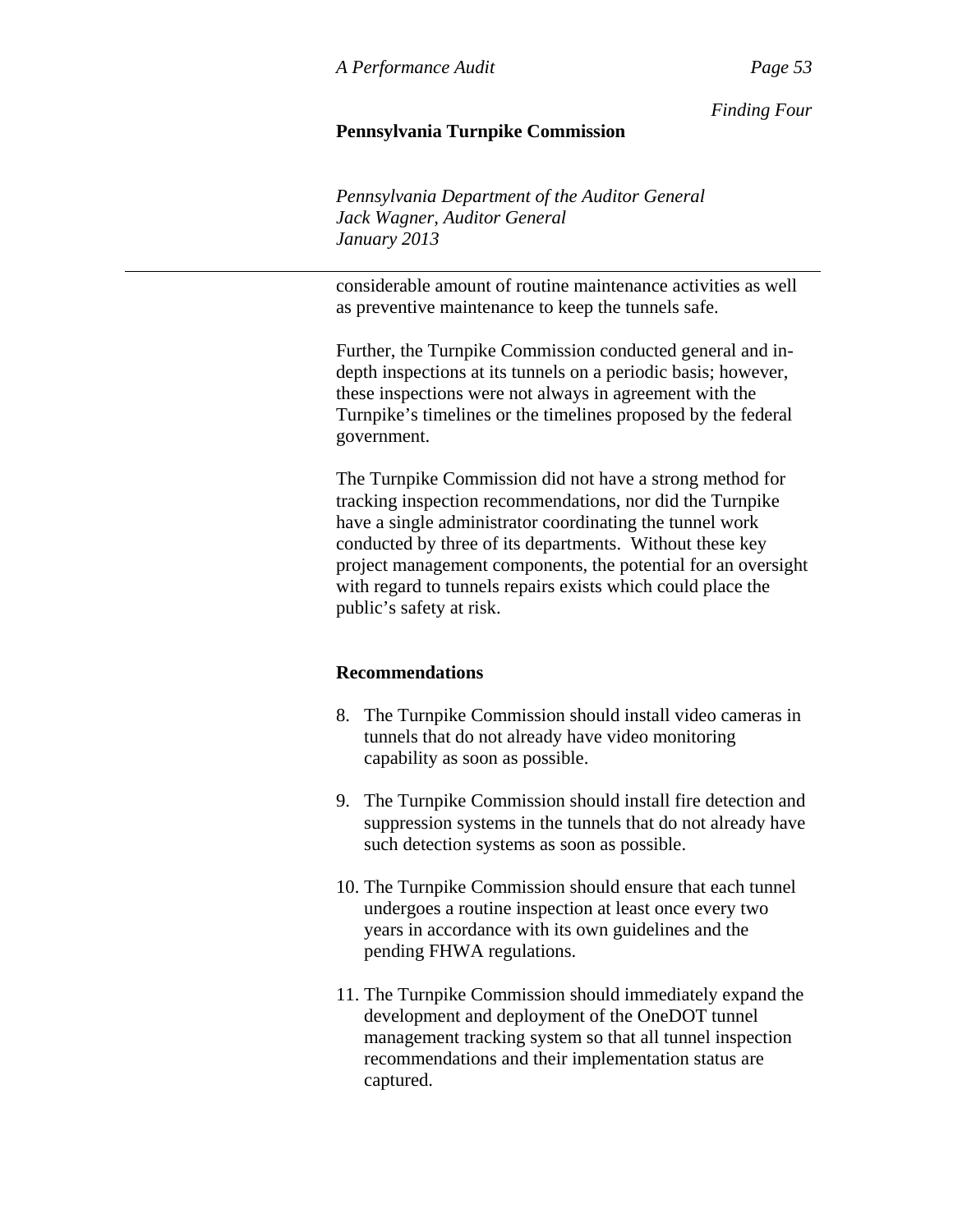| Page 54             | A Performance Audit                                                                                                                                                                                                                           |  |  |  |
|---------------------|-----------------------------------------------------------------------------------------------------------------------------------------------------------------------------------------------------------------------------------------------|--|--|--|
| <b>Finding Four</b> | <b>Pennsylvania Turnpike Commission</b>                                                                                                                                                                                                       |  |  |  |
|                     | Pennsylvania Department of the Auditor General<br>Jack Wagner, Auditor General<br>January 2013                                                                                                                                                |  |  |  |
|                     | 12. The Turnpike Commission should assign a person to be<br>solely responsible for tunnel management. This person<br>should coordinate all engineering, maintenance, inspection,<br>and safety issues related to the turnpike's five tunnels. |  |  |  |
|                     | 13. If the Turnpike Commission is going to continue to use a<br>tunnel management committee as a monitoring tool, the<br>committee must maintain its meeting schedule to ensure<br>tunnel issues are addressed timely.                        |  |  |  |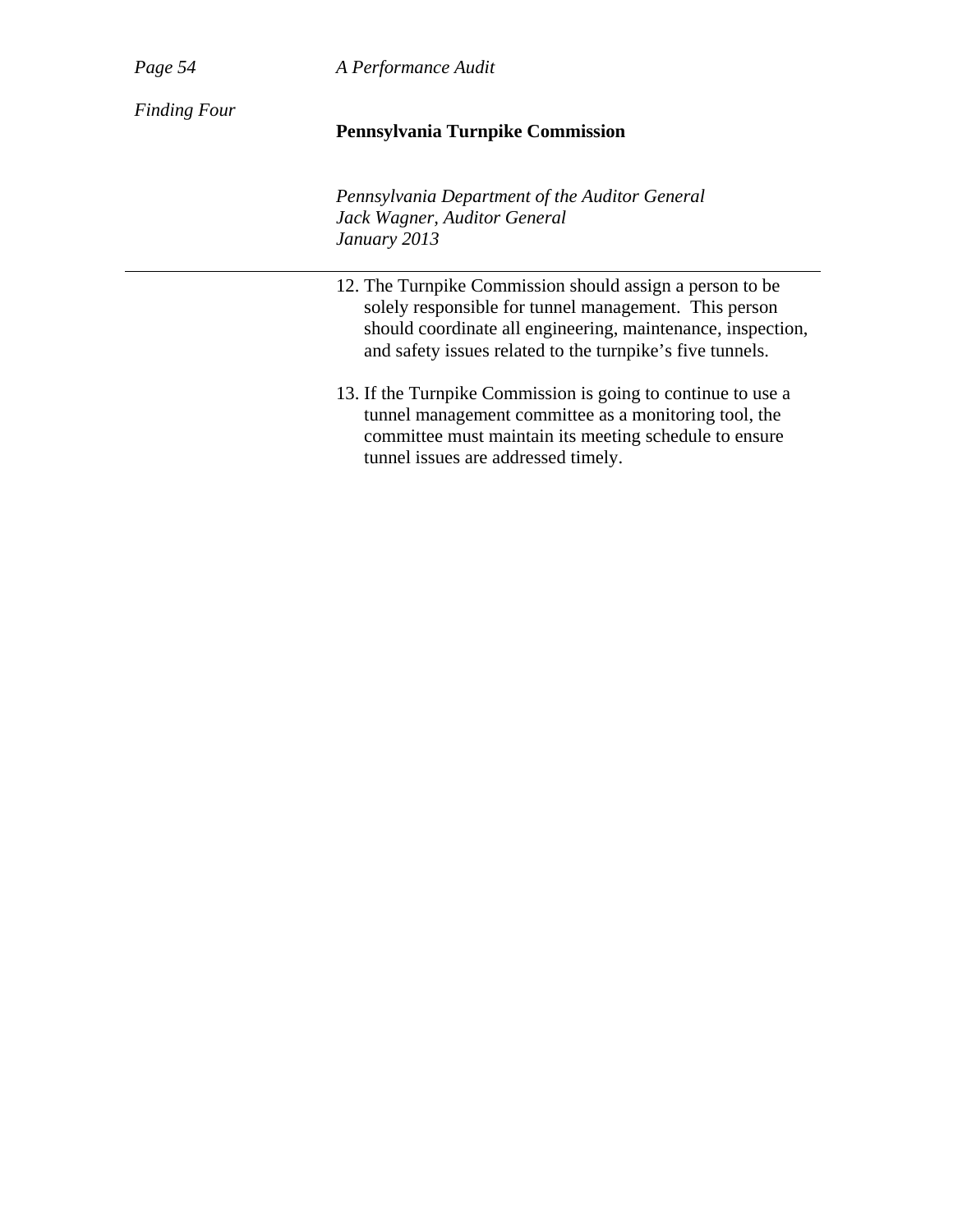*Finding Five*

## **Pennsylvania Turnpike Commission**

*Pennsylvania Department of the Auditor General Jack Wagner, Auditor General January 2013* 

# Finding Five The Turnpike Commission is overly generous and **permissive when reimbursing commissioners for expenses. Further, the Turnpike lacks transparency and accountability with regard to these expenses.**

As stated in the background section of this report, a commission consisting of five members serves as the Turnpike Commission's governing body. Four members are appointed by the Governor and confirmed by the Pennsylvania Senate. The Commonwealth's Secretary of Transportation is the fifth member and serves as an ex-officio member to the commission.

Each appointed commissioner serves a term of four years and may be reappointed to multiple terms. Turnpike officials stated that commissioners do not work a set schedule but instead are available to the Turnpike Commission's executive staff 24 hours a day, seven days a week.<sup>41</sup>

During the audit period January 1, 2007, through August 31, 2011, the Turnpike Commission had six different commissioners. The Turnpike Commission incurred \$539,201 in expenses, exclusive of salary and benefits for these six individuals who served during our audit period.<sup>42</sup> Most of this amount was for vehicles for commissioners.

We examined commissioner expenses and found that the Turnpike was overly generous and permissive when reimbursing commissioners for expenses. We identified the

 $\overline{a}$ 

<sup>&</sup>lt;sup>41</sup> We inquired if commissioners completed timesheets or other documentation to substantiate this claim. Turnpike officials stated that commissioners do not complete timesheets. As a result, we could not substantiate commissioner availability; however, from commission meeting minutes we could see that typically commissioners do attend public board meetings in Harrisburg twice a month.

<sup>42</sup> Turnpike paid an annual salary of \$28,500 to the chairman of the Turnpike Commission, while the three other voting commissioner's each received annual salaries of \$26,000 during the audit period covered by this report.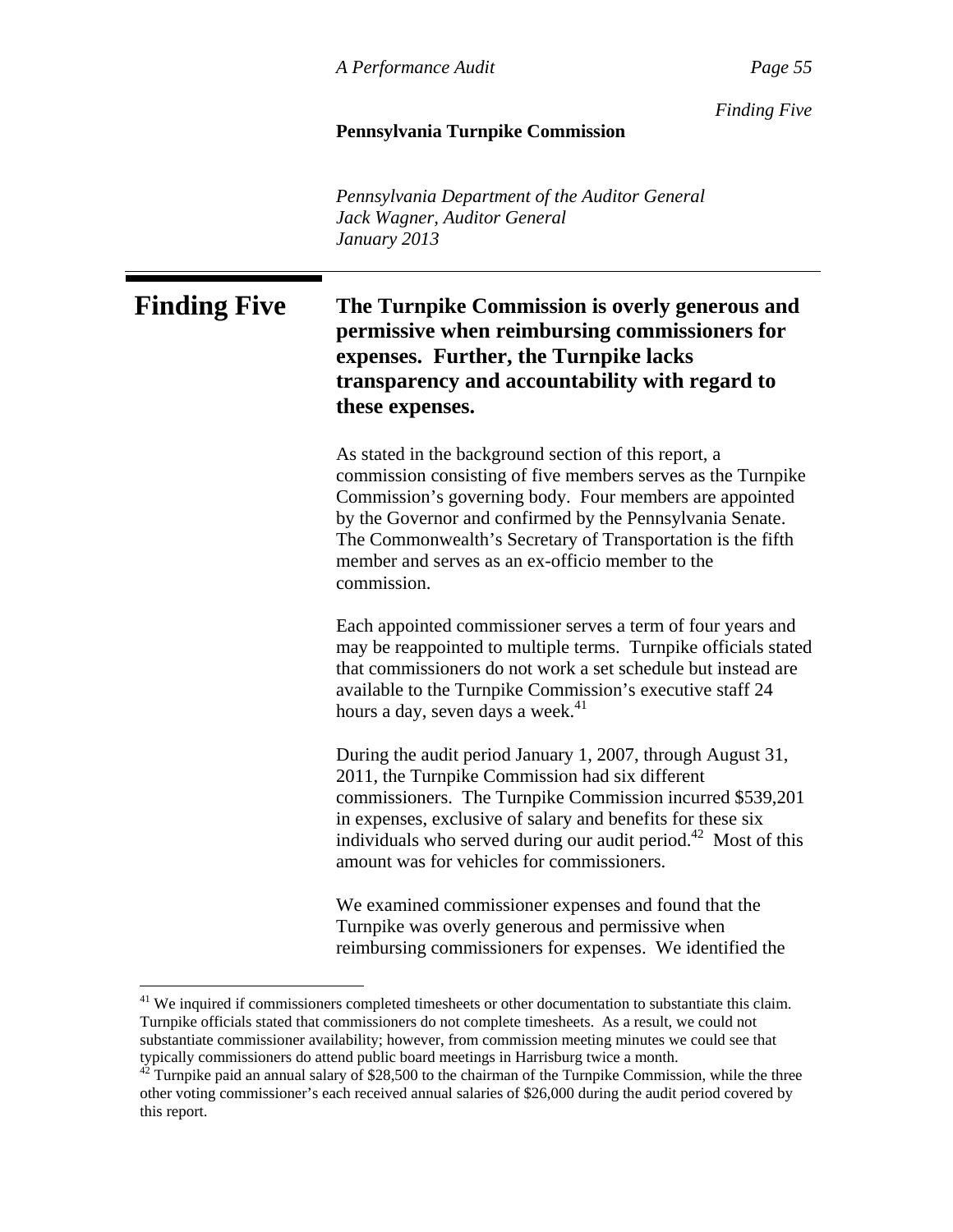*Page 56 A Performance Audit*

*Finding Five* 

# **Pennsylvania Turnpike Commission**

*Pennsylvania Department of the Auditor General Jack Wagner, Auditor General January 2013* 

following four areas where the commissioners were treated differently than the employees:

- 1. Commissioners were exempt from monetary limits intended to control travel expenses.
- 2. Commissioners did not submit itemized receipts making it difficult to verify whether expenses were reasonable.
- 3. The Turnpike purchased vehicles for commissioners and exempted them from "official use only" restrictions.
- 4. The Turnpike reimbursed commissioners for electronics and other miscellaneous service fees through travel expense vouchers.

# **The Turnpike exempted its commissioners from travel expense monetary limits**

Although we saw that commissioners have attended national and international trade association meetings on occasion, most commissioner travel expenses were for travel to Harrisburg to attend the twice-monthly Turnpike Commission board meetings.<sup>43</sup>

The Turnpike Commission requires all employees to follow its *Travel Procedure Manual*, which establishes per diem limits and lodging allowances, and places restrictions on certain expenses, such as the prohibition on reimbursement for alcoholic beverages. While all Turnpike employees are required to follow this travel manual, commissioners are specifically exempt from the manual's monetary limits.

<sup>&</sup>lt;sup>43</sup> During the period January 1, 2007, through August 31, 2011, the Turnpike held 101 board meetings. The Turnpike Commission provided catered food and beverage service at these meetings, which totaled \$17,800, or approximately \$176 per commission meeting.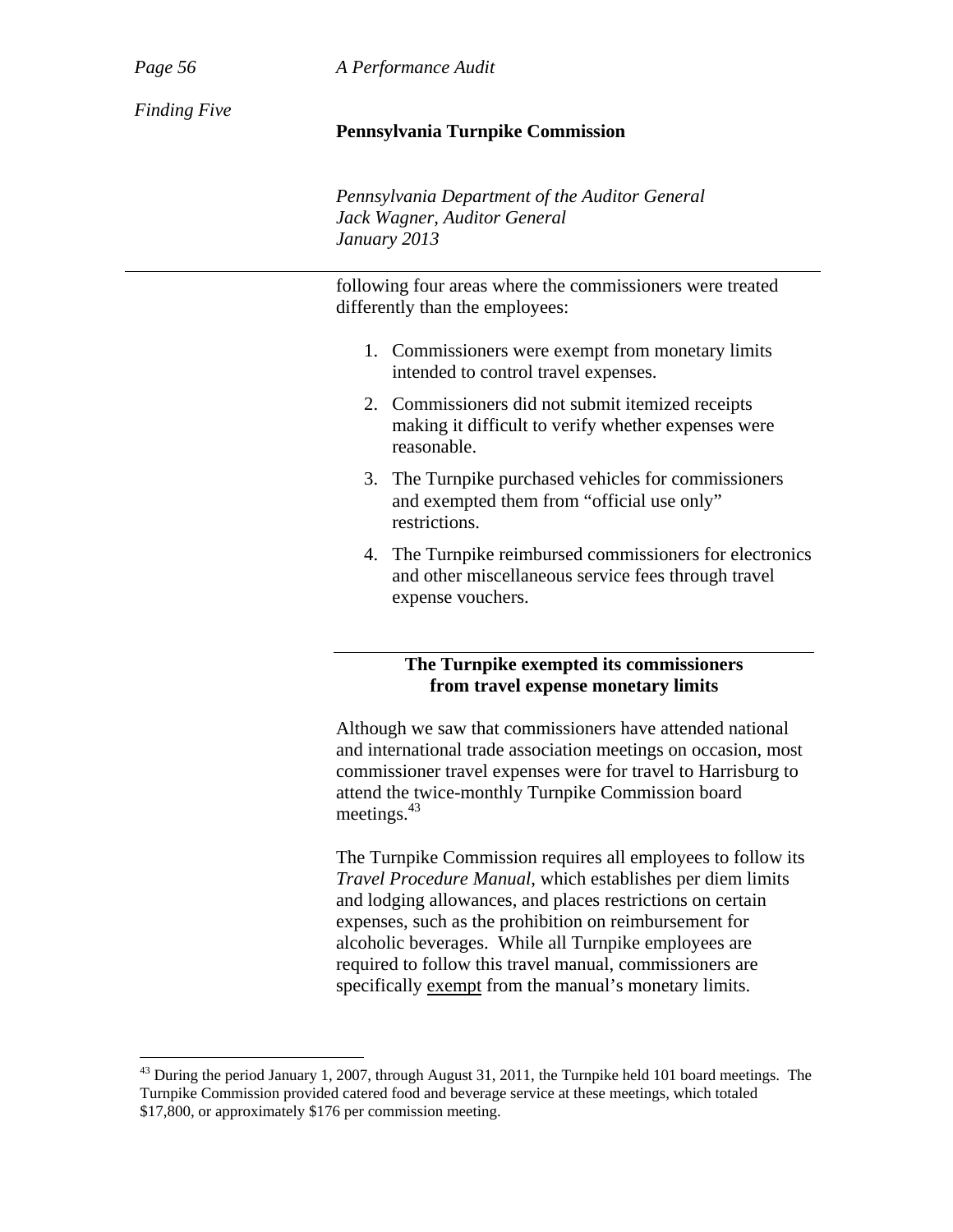*Finding Five*

# **Pennsylvania Turnpike Commission**

*Pennsylvania Department of the Auditor General Jack Wagner, Auditor General January 2013* 

Prior to January 2011, commissioners were expected to follow the non-monetary requirements of the manual (e.g., no reimbursement for alcohol); however, revisions made to the manual in January 2011 no longer mention this requirement. While this revision would seem to indicate a more lenient attitude toward commissioner expenses, we do note that the 2011 revision also stated that receipts are required for reimbursements exceeding monetary limits, which is a requirement that was absent prior to the 2011 revision.

Exempting commissioners from monetary limits on travel is significant for at least two reasons. First, the policy exemption inhibits the Turnpike Commission's ability to manage its travel expenses effectively. Second, and more important, such blanket exemptions given to those charged with overall management fosters an attitude of a "privileged class" of employees within the Turnpike Commission.

# **Commissioners did not provide itemized receipts, making it difficult to verify the reasonableness of the incurred expense**

As shown on the next page, expenses totaled \$539,201, exclusive of salaries and benefits, for six commissioners who served during the period January 1, 2007, to August 31, 2011.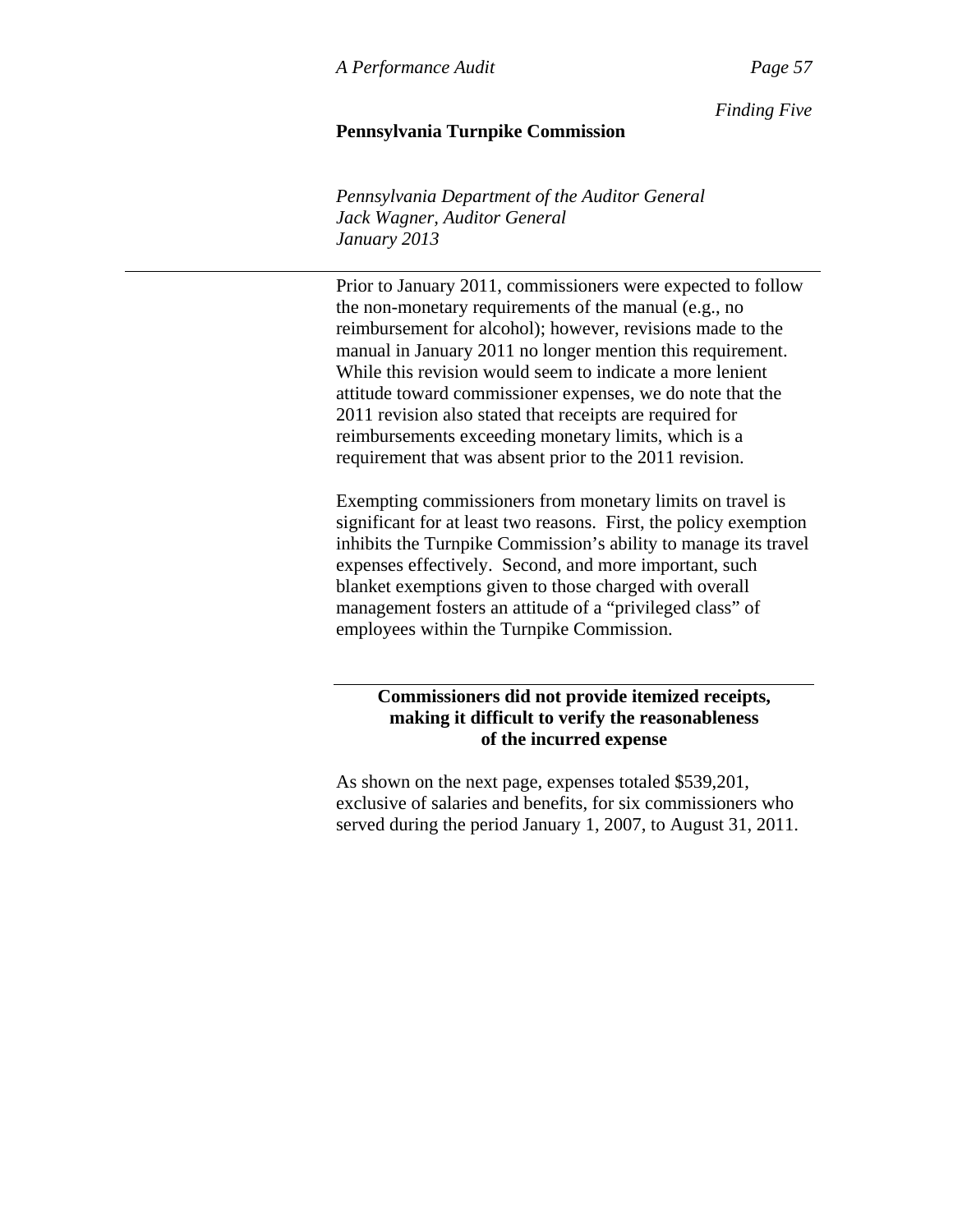*Page 58 A Performance Audit*

*Finding Five* 

#### **Pennsylvania Turnpike Commission**

*Pennsylvania Department of the Auditor General Jack Wagner, Auditor General January 2013* 

| <b>Turnpike commissioner expenses</b><br>for the period January 1, 2007, through August 31, 2011         |           |  |  |  |  |
|----------------------------------------------------------------------------------------------------------|-----------|--|--|--|--|
| <b>Expense Category</b>                                                                                  | Amount    |  |  |  |  |
| Vehicles                                                                                                 | \$406,497 |  |  |  |  |
| Lodging                                                                                                  | 45,992    |  |  |  |  |
| Fuel                                                                                                     | 29,642    |  |  |  |  |
| <b>Vehicle Maintenance</b>                                                                               | 20,328    |  |  |  |  |
| Subsistence (meals)                                                                                      | 15,356    |  |  |  |  |
| Transportation (rail, air, taxi)                                                                         | 7,903     |  |  |  |  |
| <b>Conference Fees</b>                                                                                   | 7,647     |  |  |  |  |
| <b>Electronic Devices</b>                                                                                | 3,461     |  |  |  |  |
| Miscellaneous                                                                                            | 2,375     |  |  |  |  |
| <b>Total</b>                                                                                             | \$539,201 |  |  |  |  |
| Notes: Includes expenses for six commissioners. Does not include<br>commissioners' salaries or benefits. |           |  |  |  |  |

*Source: Developed by Department of the Auditor General staff from information provided by the Turnpike Commission.* 

We reviewed these expenses for reasonableness and prudency. However, we did not examine commissioner travel expenses for compliance with monetary limits since commissioners' travel expenses were not subject to limits.

In order to audit commissioner expenses for prudency, we examined all commissioner travel expense vouchers for the period January 1, 2007, through August 31, 2011.<sup>44</sup> We expected to see receipts attached to these vouchers since the 2011 Turnpike Commission travel manual required commissioners to submit receipts for expenses that exceeded certain monetary limits, even though commissioners were not bound to those limits.

However, in our review of the commissioners' travel expense vouchers, we found no itemized receipts. Instead we found

 $44$  Commissioners submitted 183 travel expense vouchers for reimbursement during January 1, 2007, through August 31, 2011.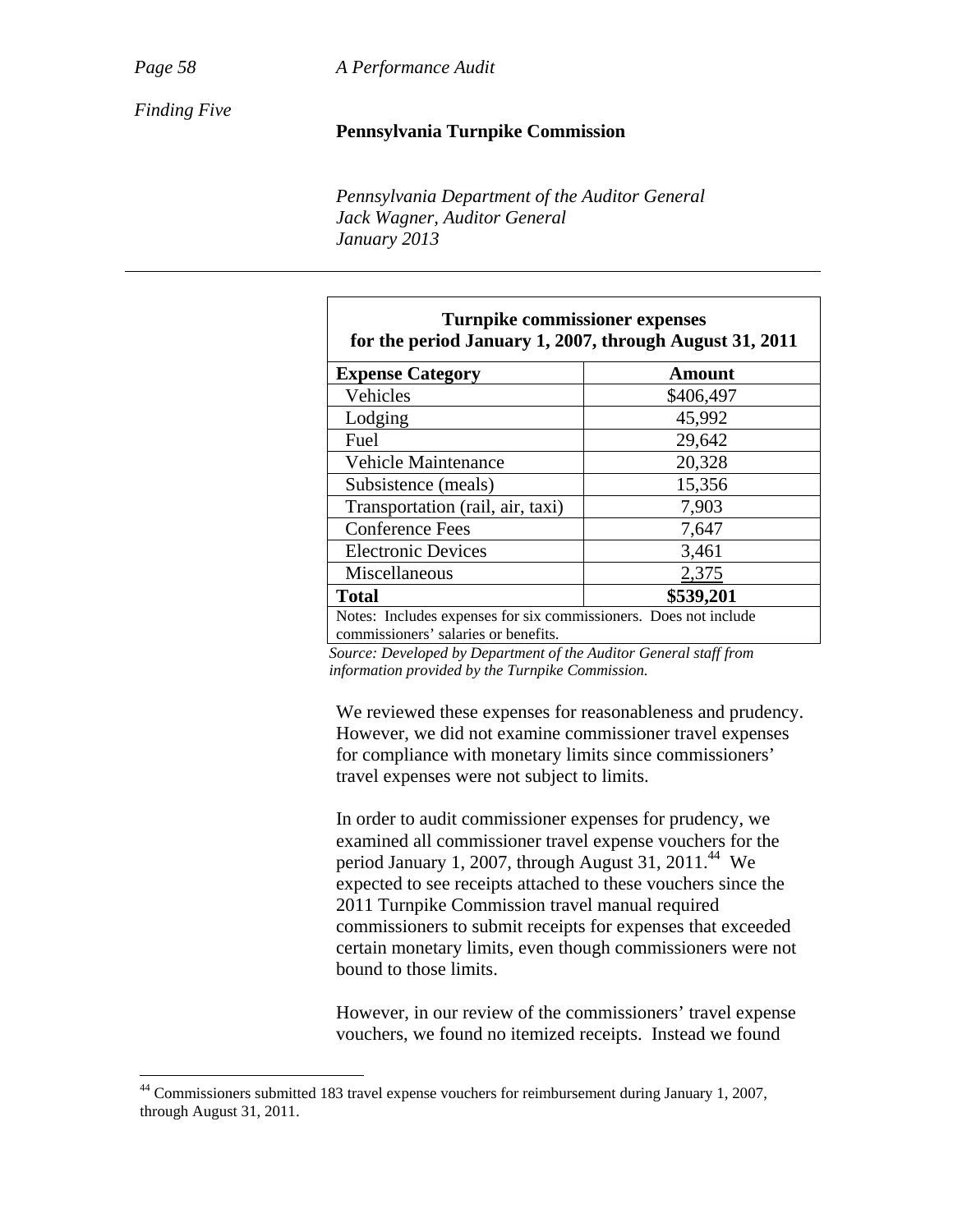*Finding Five*

# **Pennsylvania Turnpike Commission**

*Pennsylvania Department of the Auditor General Jack Wagner, Auditor General January 2013* 

that commissioners provided only copies of their corporate credit card statements and thinly worded descriptions on the expense vouchers such as "dinner meeting" or "dinner meeting with senate staff re: I-80 tolling."

For example, we noted the following expenses for meal reimbursements, all of which lacked a restaurant receipt:

- In July 2009, at a restaurant located within close proximity to Turnpike Commission headquarters, a charge of \$174.56
- In June 2009, at a restaurant in Hershey, a charge of \$135.68
- In February 2010, at a restaurant in downtown Harrisburg, a charge of \$494.10

As Harrisburg-based auditors, we know the above examples to be relatively expensive meal charges—certainly for one person, and especially so, when analyzing for prudency. For example, for a restaurant tab to total nearly \$500, we would hope it represented a meal for a large group of people conducting Turnpike business and involving no alcohol. However, because the expense voucher included no mention as to the number of attendees or the purpose of the meal, we could not determine that information.

Nonetheless, the overriding point to this discussion is that, absent any supporting documentation as to the nature of the expenses or the number of persons involved, we could not verify the prudency of the expenses. Accordingly, there is a complete lack of transparency as to what the Turnpike reimbursed commissioners for using toll customers' monies.

Likewise, as was the case with missing receipts for meal charges, there was no documentation to substantiate lodging charges. Our review found that during the period January 1, 2007, through August 31, 2011, commissioners incurred 166 separate charges for lodging. However, because there were no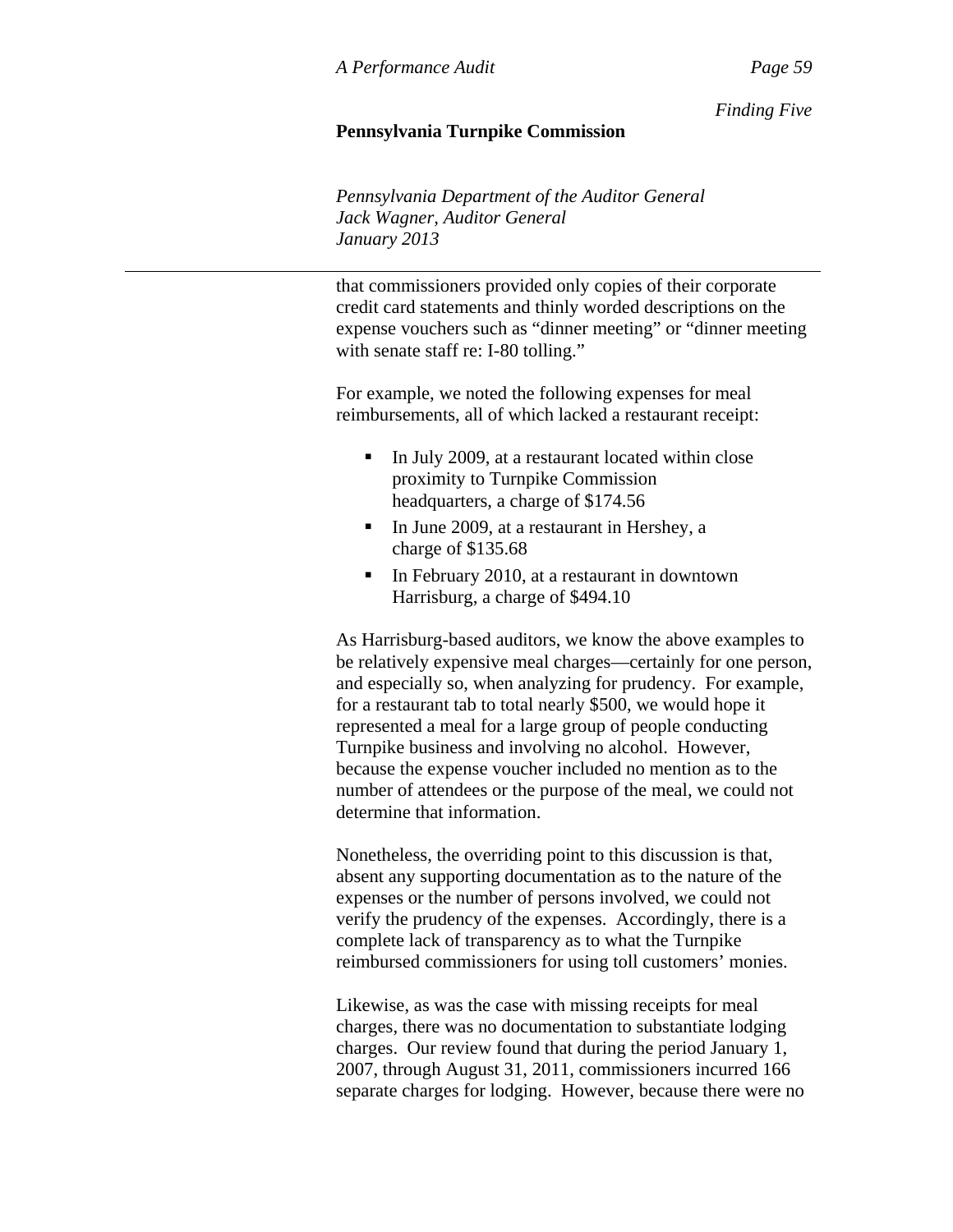*Page 60 A Performance Audit*

*Finding Five* 

## **Pennsylvania Turnpike Commission**

*Pennsylvania Department of the Auditor General Jack Wagner, Auditor General January 2013* 

itemized receipts, it was difficult to determine whether any other costs were included in the commissioners' overall lodging expenses.

Along these lines, we noted excessive charges incurred at one downtown Harrisburg hotel. For example, according to our research, as of October 2012, the government room rate for a standard room at this hotel was \$179 per night. Thus, we expected to see room charges for \$179 or less at this hotel. Instead, we found the following charges to commissioners' corporate credit card statements for this hotel:

- **S304.42** for a one night stay in March 2008
- **S315.38** for a one night stay in September 2008
- **S314.41** for a one night stay in February 2009
- **S309.99** for a one night stay in August 2010
- \$285.25 for a one night stay in March 2011

The above examples are just a small sample of all the charges we reviewed from this hotel. In total, there were 71 separate charges for the period January 1, 2007, through August 31,  $2011$ , for this one hotel.<sup>45</sup> In our review for this period, we found only one charge (January 2011) that was close to the standard government rate of \$179 per night.

Judging by the high dollar amounts noted in the above examples, commissioners either opted for more luxurious room accommodations or other hotel charges were included in the final charge made to each commissioner's credit card. However, here again, because no itemized receipts were included with the expense vouchers, it was difficult to verify the nature and prudency of these expenses.

<sup>&</sup>lt;sup>45</sup> One commissioner stayed at a luxury hotel in Hershey for one night at a cost of \$419.71; however, he sought reimbursement for \$242.89 or the rate the Turnpike would have paid at this downtown Harrisburg hotel. In reviewing the documentation surrounding this expense, we noted that a previous receipt was included from the downtown Harrisburg hotel to substantiate the charge. From that receipt, we could see that in addition to a room rate of \$199, valet parking at \$22 was also included. Conceivably, valet parking charges were also included in other commissioner stays at this Harrisburg hotel.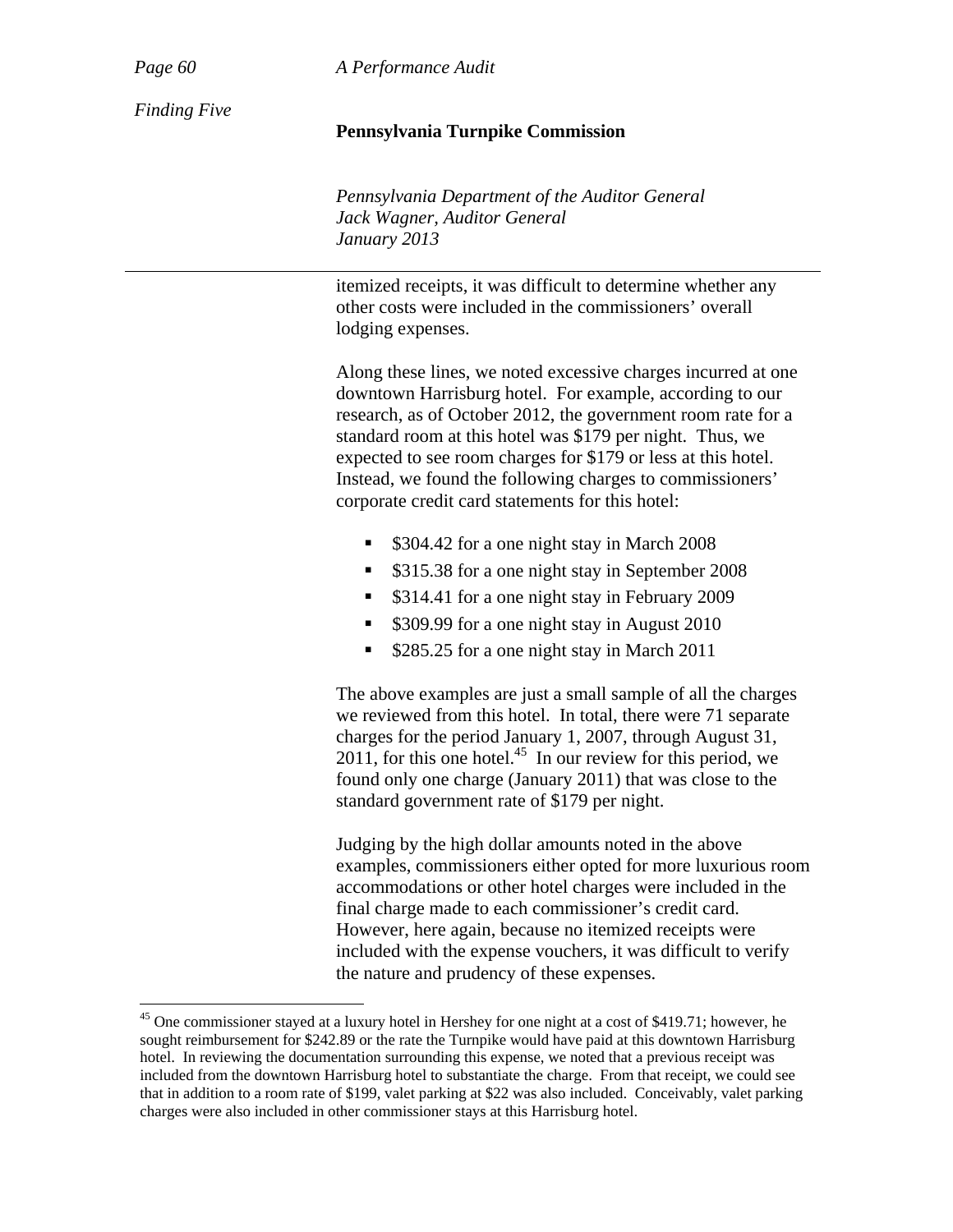*Finding Five*

## **Pennsylvania Turnpike Commission**

*Pennsylvania Department of the Auditor General Jack Wagner, Auditor General January 2013* 

Another issue related to this downtown Harrisburg hotel is a lack of a justification to explain the commissioner's choice to stay at this particular upscale hotel. More reasonably priced accommodations were available closer to the Turnpike's headquarters. For example, within three miles of the Turnpike's headquarters in Middletown are six reasonably priced hotels offering a rate of less than \$100 per night.<sup>46</sup>

However, our review of commissioner expense vouchers found that more than half of the \$35,307 spent in Harrisburg area lodging was charged to this one upscale hotel located in downtown Harrisburg, which is not in close proximity to the Turnpike's headquarters. Moreover, the commissioners failed to record any justification on the vouchers for choosing this hotel over less expensive accommodations. Given that more prudent accommodations are located near Turnpike headquarters, we would be hard pressed to find any justification for this expense.

On a positive note, we found that one commissioner frequently stayed at a hotel closer to the Turnpike's headquarters for about \$83 a night. This fact demonstrates to us that more prudent accommodations were available.

Further, since commissioners were to be available 24/7 to the Turnpike, it would seem practical that commissioners would have wanted to stay in accommodations closer to the Turnpike's headquarters when in Harrisburg.

By reimbursing all meal and lodging expenses without itemized receipts or justification for the expensive hotels, the Turnpike once again granted its commissioners leniency. All expenses were allowed, and prudency did not appear to be a concern.

 $\overline{a}$ 

<sup>&</sup>lt;sup>46</sup> These rates are as of October 2012 and are non-government rates; government rates may be even less. We did not verify the occupancy status of these six hotels for the dates when each commissioner stayed overnight in Harrisburg.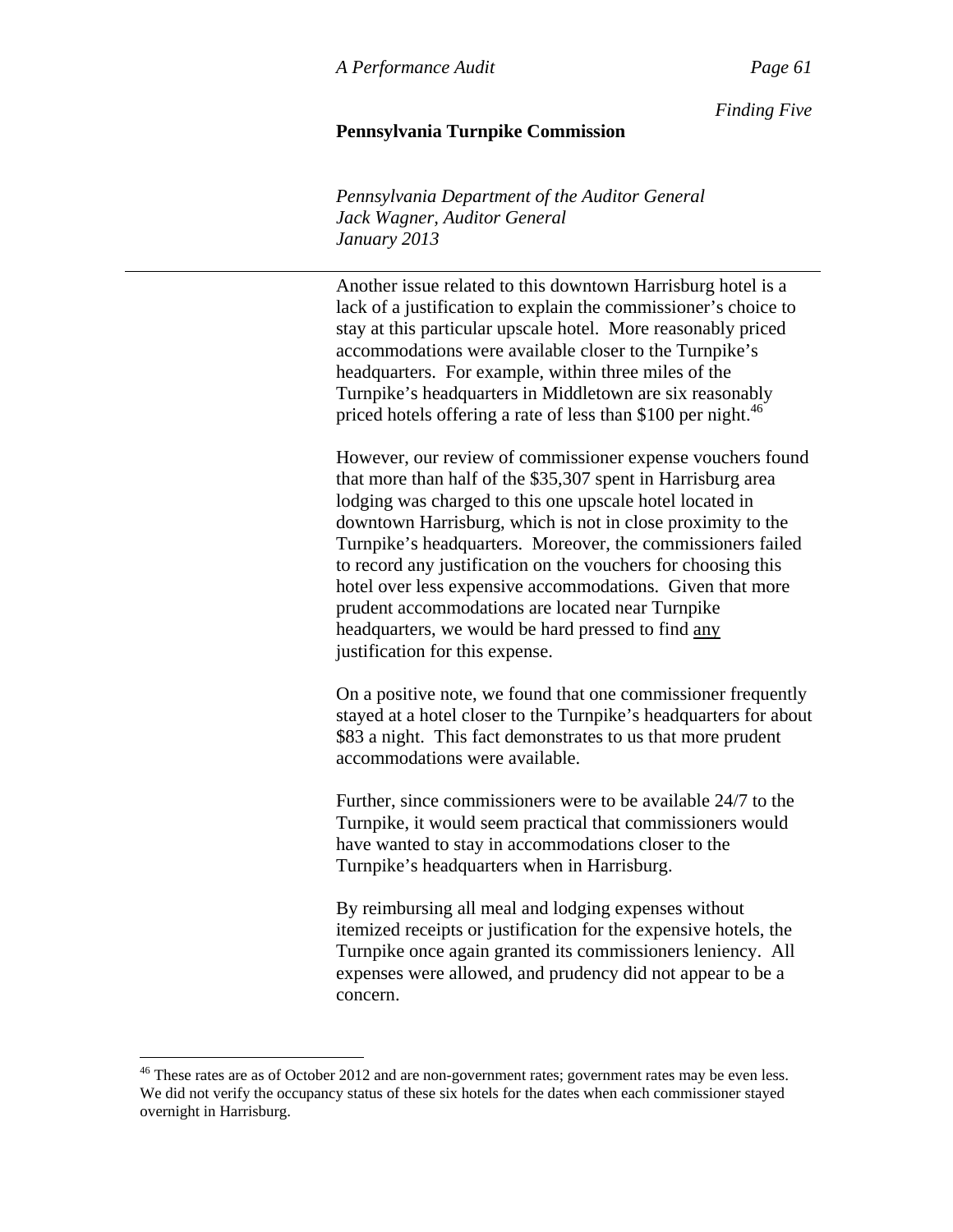*Finding Five* 

#### *Page 62 A Performance Audit*

#### **Pennsylvania Turnpike Commission**

*Pennsylvania Department of the Auditor General Jack Wagner, Auditor General January 2013* 

## **The Turnpike purchased vehicles totaling over \$400,000 for commissioner use and exempted the commissioners from "official use only" requirements**

As a matter of policy, the Turnpike Commission assigns a vehicle to each commissioner. We examined expenses related to commissioner-assigned vehicles and noted the Turnpike spent \$406,497 purchasing vehicles for the six commissioners who served during our audit period of January 1, 2007, through August 31, 2011. Our examination found that the Turnpike spent between \$28,101 and \$38,001 for these vehicles. The vehicles were American-made sedans, station wagons, or large sport-utility vehicles.

Moreover, the Turnpike did not require the commissioners to use the vehicles for official-use only. As a result, commissioners were allowed to use the vehicles for both business and personal purposes. The Turnpike cited the need for commissioners to be available 24/7 as the basis for this generous policy.

In addition to the \$406,497 purchasing costs, the Turnpike spent an additional \$20,328 on vehicle maintenance and \$29,642 on fuel for the vehicles from January 1, 2007, through August 31, 2011.

In total, the Turnpike spent over \$450,000 on vehicle expenses for the commissioners. We do not believe that part-time commissioners require permanently assigned vehicles. Further, we found no convincing reason to allow commissioners to use commission purchased vehicles for personal use.

## **The Turnpike paid for miscellaneous items recorded on commissioner expense vouchers**

In examining commissioner travel expense vouchers we also noted that the Turnpike reimbursed commissioners for costs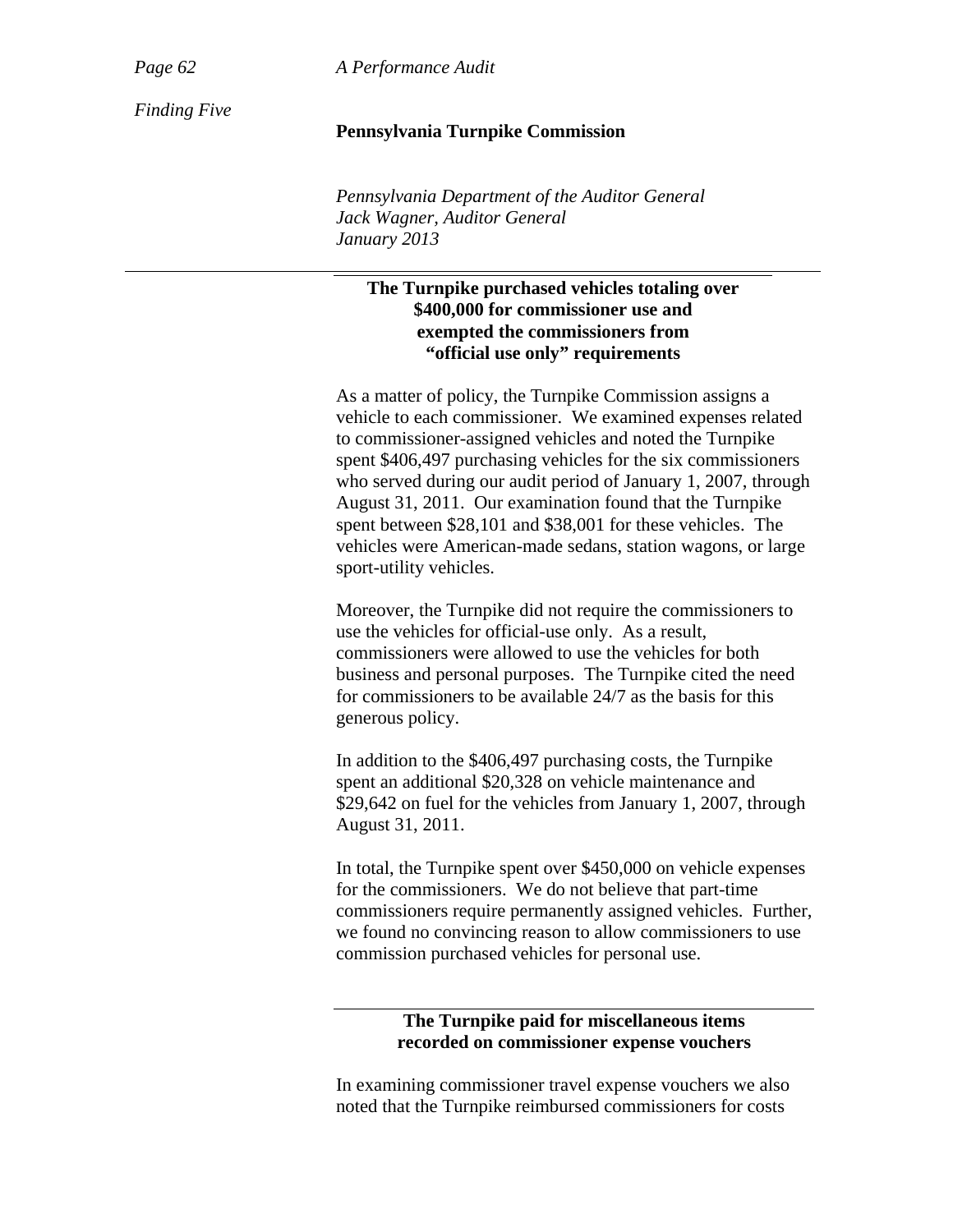*Finding Five*

## **Pennsylvania Turnpike Commission**

*Pennsylvania Department of the Auditor General Jack Wagner, Auditor General January 2013* 

related to the purchase of cell phones and cell phone-related equipment. Similarly, some commissioners purchased computer equipment and computer software and were reimbursed for these expenses through expense vouchers.

Although these expenses were not a large dollar amount<sup>47</sup> in comparison to total Turnpike expenses, such devices should have been purchased directly by the Turnpike's purchasing staff to ensure only necessary equipment was obtained and the most competitive price was paid.

Other questionable expenses that the Turnpike also paid through travel expense vouchers were the following: monthly access charges for On-Star for one commissioner,  $48$  E-ZPass replenishment fees, and \$114 for one commissioner's Internet use while he was on an Amtrak train.

We are presenting these examples because these charges underscore the permissive and lenient attitude the Turnpike Commission took in paying commissioner expenses.

#### **Conclusion**

As evidenced by our review of commissioner expenses for the period January 1, 2007, through August 31, 2011, commissioners have complete autonomy regarding their expenses and Turnpike-owned vehicle usage. The Turnpike placed no monetary limitations on travel expenses of commissioners and reimbursed them for all claimed expenses without adequate supporting documentation.

We believe government officials should be held to a higher standard and that excessive and undocumented expenses should not be permitted nor reimbursed. The Turnpike

 $\overline{a}$ 

 $47$  The charges ranged from \$19 at a cell phone retail store to \$548 for a cellular phone.

<sup>&</sup>lt;sup>48</sup> On-Star is a vehicle service provided through General Motors that offers vehicle navigation, accident assistance, and other concierge-type services.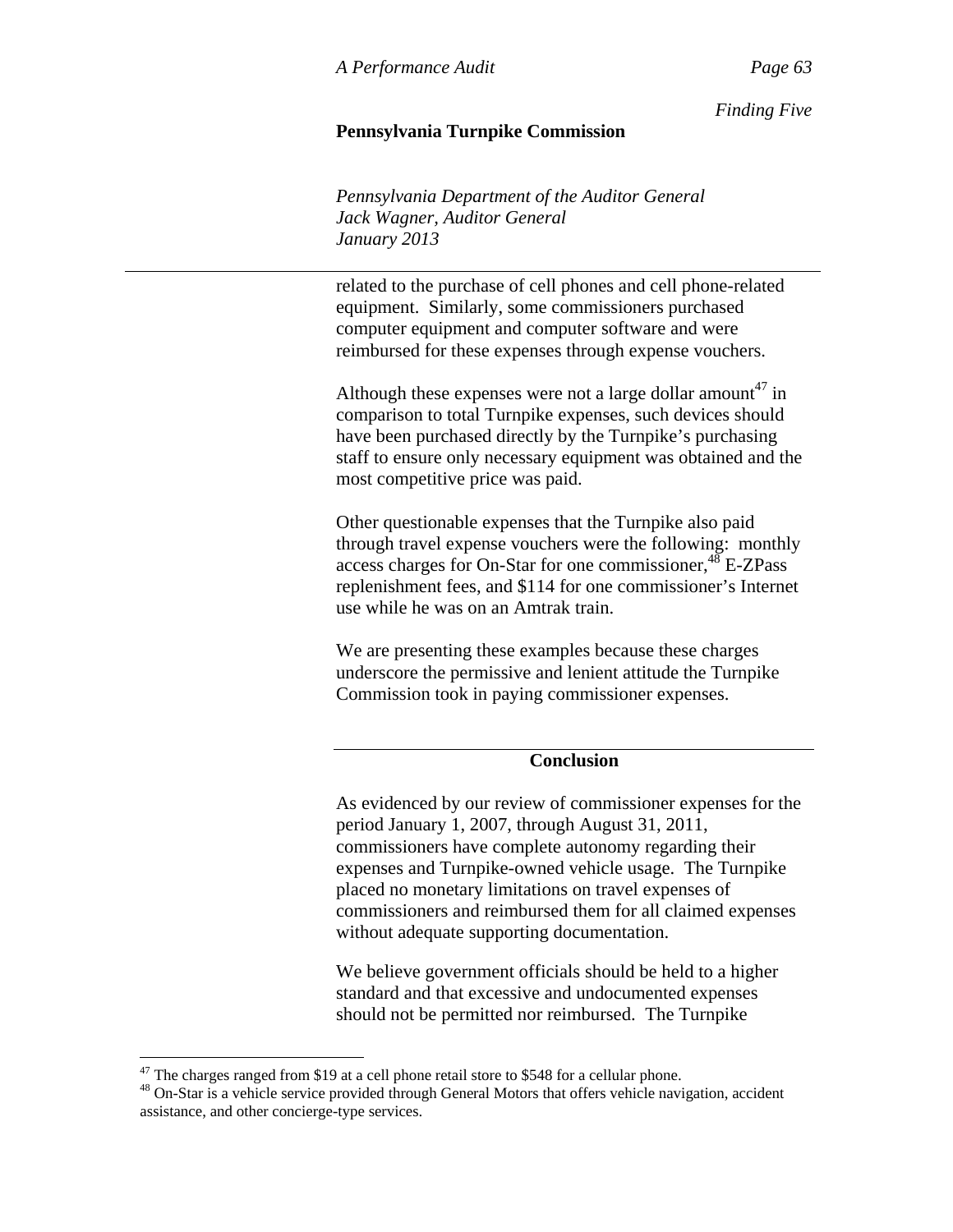*Page 64 A Performance Audit*

*Finding Five* 

#### **Pennsylvania Turnpike Commission**

*Pennsylvania Department of the Auditor General Jack Wagner, Auditor General January 2013* 

Commission needs to be fully transparent regarding expenses incurred by its commissioners, and moreover, commissioners need to be held accountable for those expenses.

#### **Recommendations**

- 14. The Turnpike Commission should place monetary limits on commissioners travel expenses. Commissioners should lead by example and abide by the monetary limits of any other Turnpike Commission employee.
- 15. The Turnpike Commission should require the commissioners to submit proper documentation (e.g., itemized receipts and appropriate justifications) for any expenses that exceed the monetary limits. Further, the Turnpike should not reimburse travel expenses that lack appropriate receipts.
- 16. The Turnpike Commission should discontinue the practice of providing personal vehicles for the commissioners and instead should reimburse commissioners for vehicle mileage incurred for business use only at current Internal Revenue Service rates. Such a change could result in substantial savings to the Turnpike.
- 17. The Turnpike Commission should not use the travel expense voucher process to pay for commissioner purchased cellular devices and other electronic equipment. Instead, the Turnpike's purchasing office should purchase these items to ensure the items are necessary and obtained at the most competitive price.
- 18. The Turnpike Commission should post monthly expenses for its commissioners on its website in order to provide more accountability and transparency.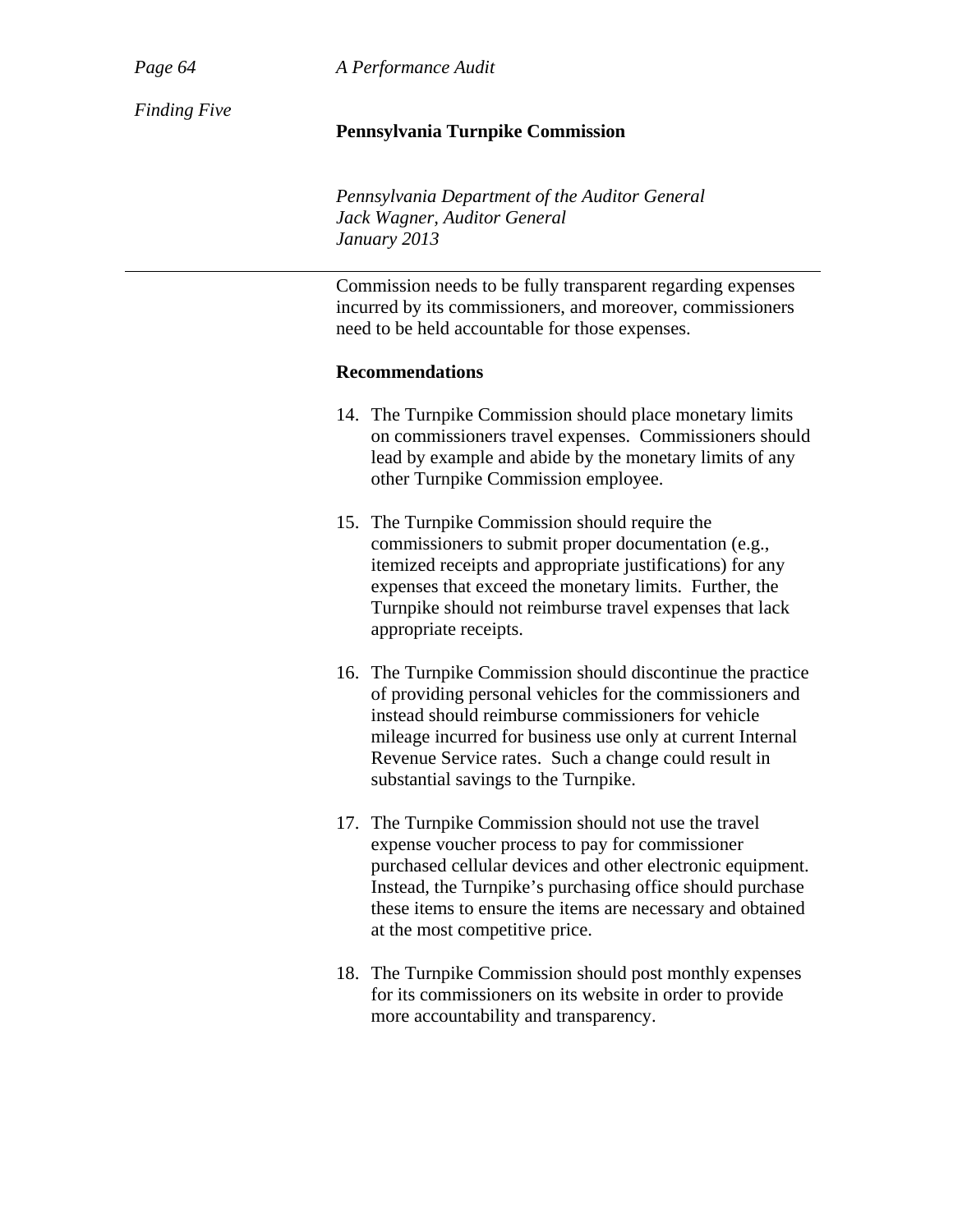*Finding Six*

## **Pennsylvania Turnpike Commission**

*Pennsylvania Department of the Auditor General Jack Wagner, Auditor General January 2013* 

# **Finding Six The Turnpike Commission's use of interest rate "swaps" has cost the taxpayers and its toll-paying customers at least \$108.9 million dollars more than if the Turnpike had instead financed with conventional fixed rate bonds.**

Swaps are financial instruments that form a contract between a debt-financing entity and an investment bank, speculating on the direction interest rates will move, as well as other unpredictable factors. $49$  Specifically, the party to the contract that guesses correctly about whether interest rates will go up or down gets paid by the party to the contract that guesses incorrectly. The amount of money changing hands is determined by several factors, including the amount of the debt associated with the swap and the overall fluctuation of interest rates.

In theory, swaps allow entities to enter into variable-rate debt financing, and thereby take advantage of low interest rates, while at the same time mitigating the possibility of those same interest rates rising. In reality, however, swaps are complicated, risky financial instruments that can needlessly waste taxpayer funds if the public entity "bets" incorrectly on which way interest rates will move.

In addition to the possibility of losing money through incorrect fiscal assumptions, public funds can be wasted on financial advisors, legal fees, and underwriting fees, especially if these services are not competitively bid and evaluated for independence.

The Turnpike Commission's use of swaps associated with its bond issues, which was a strategy designed to save money, has instead proven to saddle the commonwealth's taxpayers and the Turnpike's toll-paying customers with enormous costs.

 $\overline{a}$ 

<sup>&</sup>lt;sup>49</sup> Swaps are also formally known as "interest rate management agreements" or "interest rate derivatives."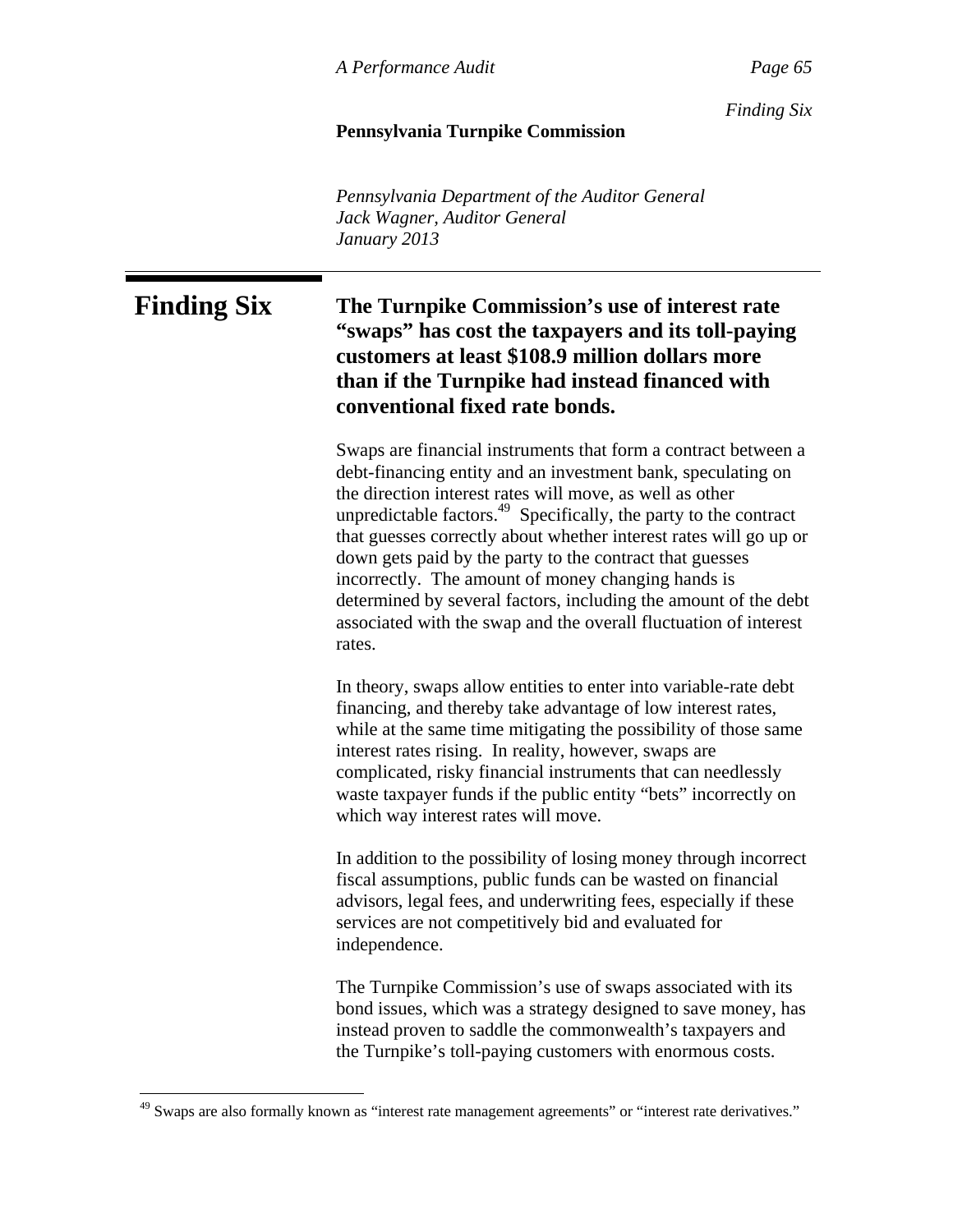*Page 66 A Performance Audit*

*Finding Six* 

#### **Pennsylvania Turnpike Commission**

*Pennsylvania Department of the Auditor General Jack Wagner, Auditor General January 2013* 

Given the Turnpike's precarious financial position relative to Act 44 payments, the Turnpike should not use these complicated and risky deals. As discussed further in the sections that follow, when financially feasible to do so, we call on the Turnpike Commission to terminate its swap deals and to ban all swap use in the future.

#### **The Turnpike has a losing record with its swap deals**

In a letter dated April 23, 2010, Turnpike Commission officials stated that:

…interest rate derivatives (i.e., swaps) have served as an important tool in the management of the Commission's overall financing structure…prudent use of interest rate derivatives has allowed us to manage our exposure to interest rates and provide for a higher degree of cost and net revenue certainty for this complicated enterprise.

Our analysis of the Turnpike's use of interest rate derivatives (swaps) finds little prudence on the part of the Turnpike. In fact, our analysis of the Turnpike's terminated and active swaps found the use of swaps to be an unwise investment.

As shown on the following table, terminated swaps have cost the taxpayers of the Commonwealth and the Turnpike's tollpaying customers over \$59 million in swap-related fees, net swap interest, and swap termination payments.

This amount reflects the grand total of all known costs associated with the Turnpike Commission's *terminated* swap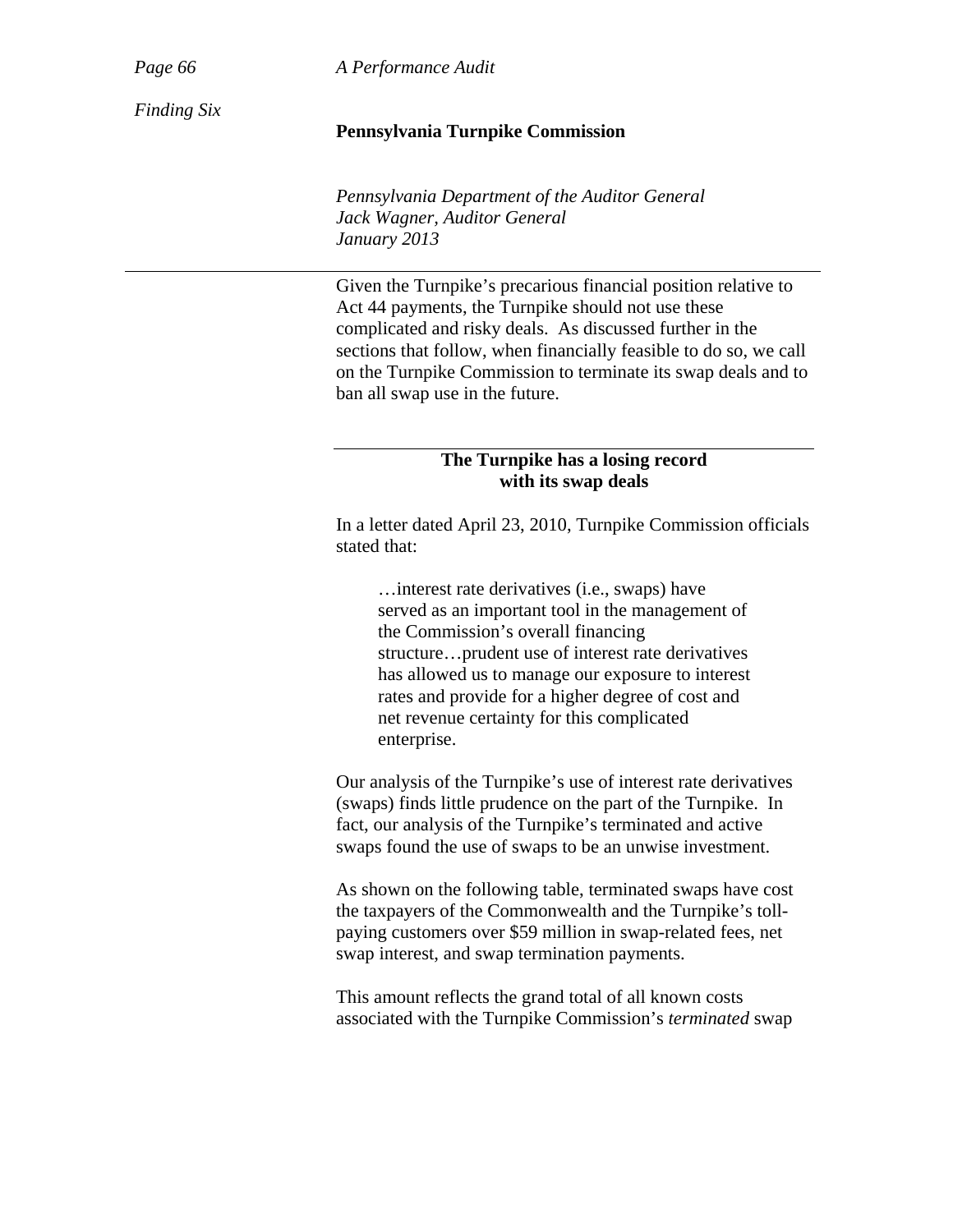*Finding Six*

## **Pennsylvania Turnpike Commission**

*Pennsylvania Department of the Auditor General Jack Wagner, Auditor General January 2013* 

agreements.50 The total net cost of this financing is the sum of the interest and other costs incurred on the swaps deals, with credit given for the cash receipts (if any) generated by the swaps.<sup>51</sup>

| <b>Swap Associated</b><br><b>Bonds</b> | <b>Swap</b><br><b>Termination</b><br>Date | <b>Net Swap</b><br><b>Fees</b> | <b>Net Swap</b><br><b>Interest</b><br><b>Payments</b> | <b>Termination</b><br><b>Payments</b> |
|----------------------------------------|-------------------------------------------|--------------------------------|-------------------------------------------------------|---------------------------------------|
| 1998O                                  | 01/09/2001                                | \$<br>498,000                  | \$<br>$\Omega$                                        | \$ (4,020,000)                        |
| 2002B <sup>a</sup>                     | n/a                                       | 170,000                        | (10,014,000)                                          | n/a                                   |
| 2003C                                  | 04/23/2008                                | 584,325                        | 10,995,000                                            | 4,270,000                             |
| 2002A                                  | 12/04/2009                                | 212,450                        | 56,010,000                                            | 24,887,900                            |
| 2001U                                  | 12/22/2009                                | 145,850                        | (33,874,000)                                          | 25,250,000                            |
| 2002B                                  | 12/22/2009                                | 31,700                         | (18,626,000)                                          | 2,528,000                             |
|                                        | Subtotal                                  | \$1,642,325                    | $\mathbb{S}$<br>4,491,000                             | \$52,915,900                          |

Notes:

 $a/T$ he Turnpike noted that it successfully sold an interest rate "swaption" for which it received an up-front payment of \$10,014,000. A swaption is a financial agreement between parties that gives the option to enter into an interest rate swap. In exchange for an option premium, the buyer gains the right but not the obligation to enter into a specified swap agreement with the issuer on a specified future date. Although listed here as a terminated swap, the swaption the Turnpike Commission entered into was never exercised by the counterparty.

*Source: Developed by Department of the Auditor General staff from information provided by the Turnpike Commission.* 

 $\overline{a}$  $50$  Because these swaps have been terminated, it is possible to determine the actual total cost of the financing. Actual total cost would include professional and administrative fees, net swap interest, termination fees, and up-front payments.

 $<sup>51</sup>$  It should be noted that the swap counterparties also received "spread fees" associated with the issuance</sup> of the swaps, a form of profit on the transaction which the investment bank counter-parties typically refuse to disclose. Because these non-disclosed profits are not known, they cannot be included in the total cost illustrated in the table above.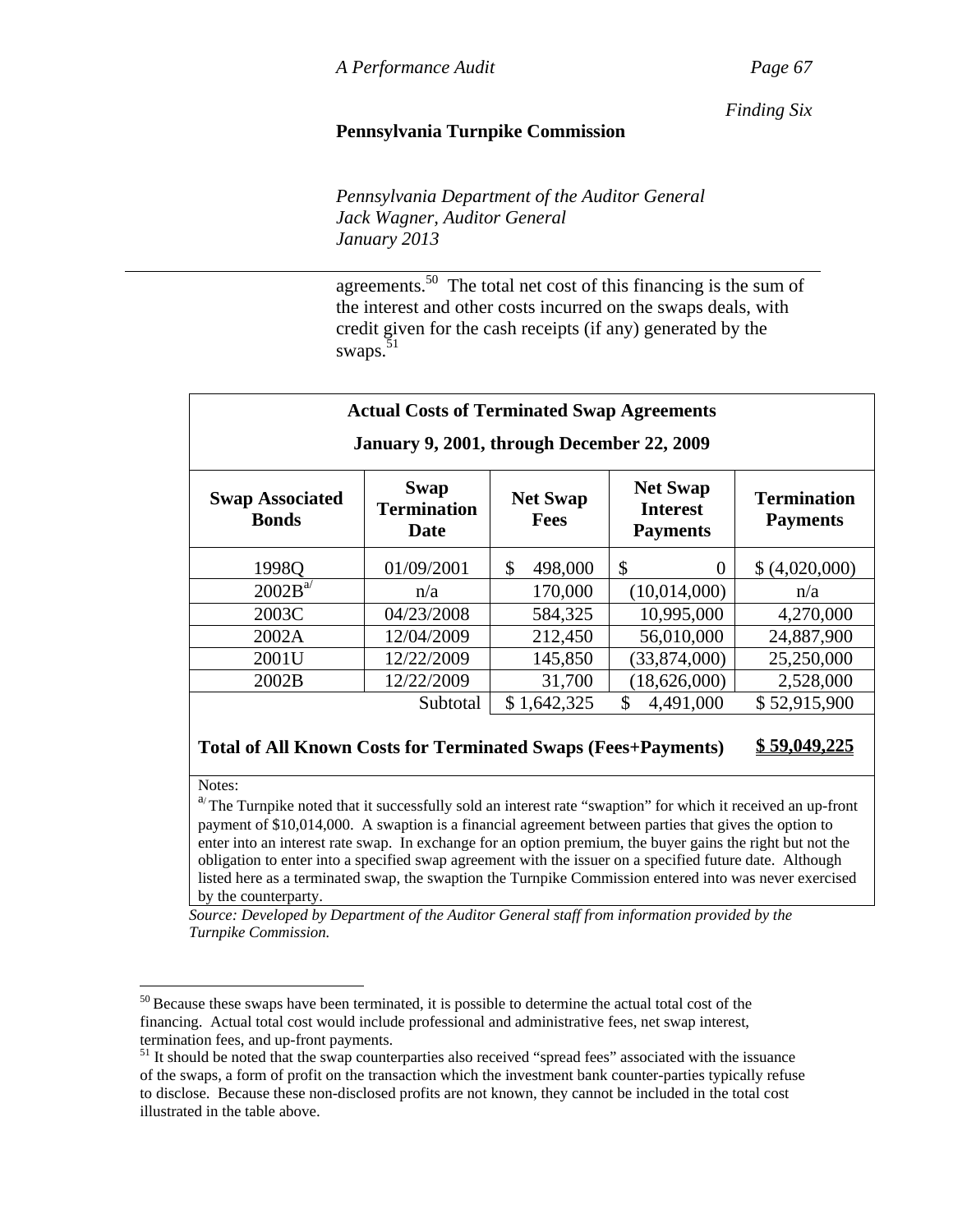$\overline{a}$ 

*Page 68 A Performance Audit*

*Finding Six* 

#### **Pennsylvania Turnpike Commission**

*Pennsylvania Department of the Auditor General Jack Wagner, Auditor General January 2013* 

## **Despite a losing record on swap deals, the Turnpike continues to hold 23 active swaps on more than \$2 billion dollars of issued debt**

According to the Turnpike's *Comprehensive Annual Financial Report for the Fiscal Year Ended May 31, 2011 and 2010* (CAFR) the Turnpike Commission has 23 outstanding swaps relating to \$2.119 billion of debt issued. Compounding the Turnpike's already poor experience with its now-terminated swaps is the fact that these active swaps are awash in red ink.

The Turnpike's 23 active swaps had a negative book fair value of \$29.3 million dollars as of May 31, 2011.<sup>52</sup> In simpler terms, this means that if the Turnpike had decided, or was forced to terminate, all of its active swaps on May 31, 2011, it would have had to pay the counterparties at least \$29.3 million in termination fees.<sup>53</sup> In even simpler terms, this \$29.3 million represents the cost for what would be the Turnpike Commission's "bad guess" on interest rates.

Furthermore, as of August 31, 2011, the Turnpike had paid \$48.1 million more in swap interest to bank counterparties than it had received.<sup>54</sup> This is partially due to the credit crisis and the down-turn in financial markets, but it is also a result of the extremely volatile nature of swaps and the unpredictability of fluctuations in these interest rates. The Turnpike also paid over \$1.8 million in swap-related fees for its active swaps.

Conceivably, an argument could be made that interest rates could change, and that active swaps could start producing net interest payments from the bank counterparty. Some may argue that it would be unfair to report on such amounts until the swap is terminated or expires. While this is possible, we caution that the reverse is also possible, i.e., that interest rates

<sup>&</sup>lt;sup>52</sup> Comprehensive Annual Financial Report for the Fiscal Year Ended May 31, 2011 and 2010.<br><sup>53</sup> In addition, the Turnpike Commission would have incurred interest on amortizing these payments over the life of a bond refunding or reissuance.

 $54$  This figure is derived by subtracting the \$102,881,207 payments received by the Turnpike from the \$150,987,367 payments made by the Turnpike as of August 31, 2011, for the active swaps.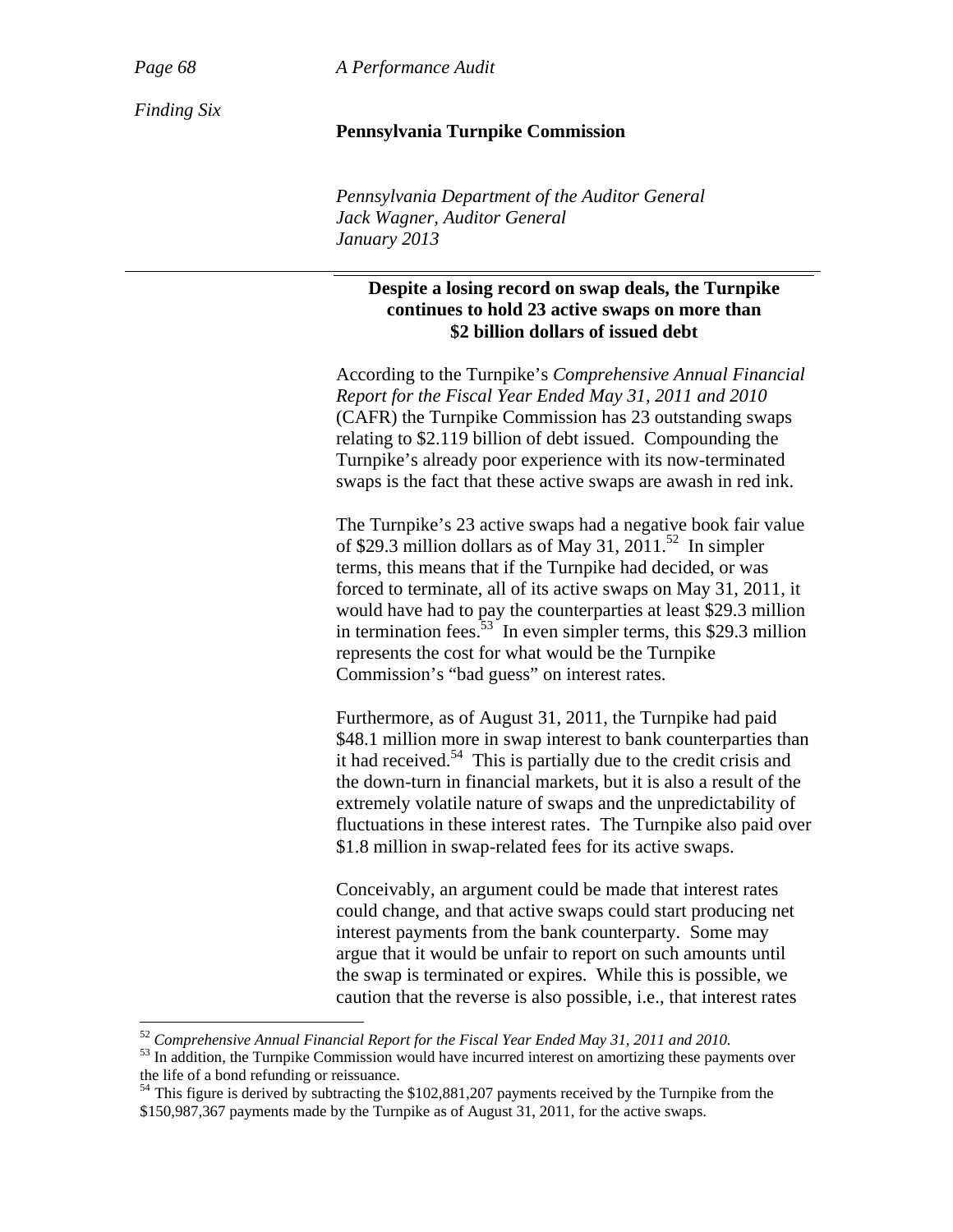*Finding Six*

## **Pennsylvania Turnpike Commission**

*Pennsylvania Department of the Auditor General Jack Wagner, Auditor General January 2013* 

could change for the worse and the Turnpike Commission's swaps will continue to decline in value.

While only time will tell whether the Turnpike Commission's currently active swaps turn favorable, the swaps' current status is negative. Even with credit given for the Turnpike's few early favorable experiences, the overall experience with swaps is overwhelmingly negative.

As is illustrated on the table below, the aggregate cost of both terminated and active swaps to the Turnpike as of August 31, 2011, stands at more than \$108.9 million.

| <b>Aggregate Costs of the Turnpike's Swaps</b>  |               |            |  |  |  |
|-------------------------------------------------|---------------|------------|--|--|--|
| December 16, 1998, through August 31, 2011      |               |            |  |  |  |
| <b>Payments</b>                                 | <b>Amount</b> |            |  |  |  |
| Swap Fees Paid on Terminated Swaps              | \$1,642,325   |            |  |  |  |
| Net Swap Interest Payments - Terminated Swaps   | 4,491,000     |            |  |  |  |
| <b>Net Swap Termination Payments</b>            | 52,915,900    |            |  |  |  |
| <b>Subtotal Terminated Swap Costs</b>           |               | 59,049,225 |  |  |  |
| Swap Fees Paid on Active Swaps                  | \$1,816,748   |            |  |  |  |
| Net Swap Interest Payments - Active Swaps       | 48,106,160    |            |  |  |  |
| <b>Subtotal Active Swap Costs</b>               |               | 49,922,908 |  |  |  |
| Grand Total of Swap Costs as of August 31, 2011 |               | .08.972.   |  |  |  |

*Source: Developed by Department of the Auditor General staff from information provided by the Turnpike Commission.* 

## **Conclusion: Swaps are a bad bet for the Turnpike, its toll-paying customers, and the Commonwealth's taxpayers**

If the Turnpike Commission had simply issued conventional fixed-rate debt, and never ventured into swaps, it could have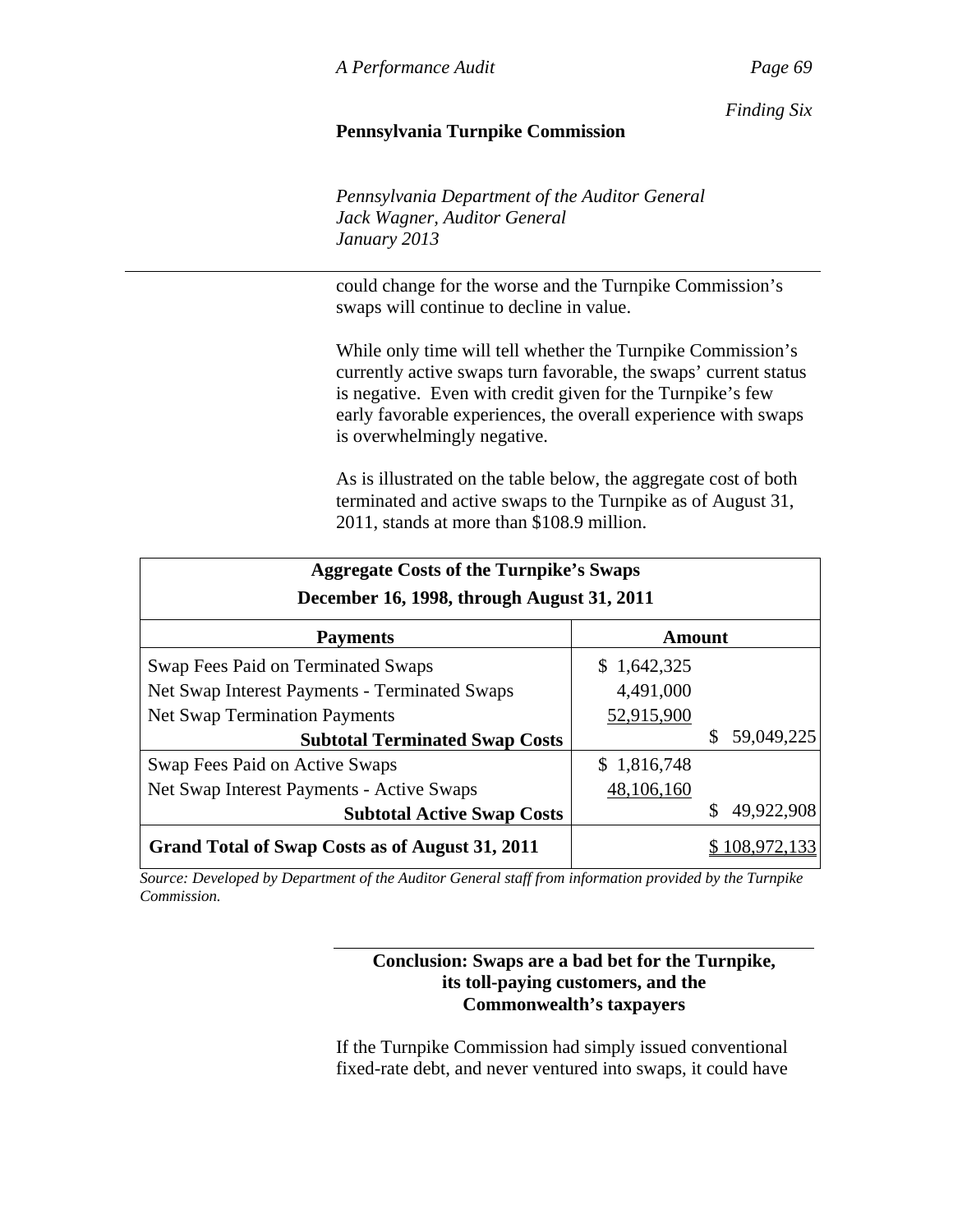$\overline{a}$ 

*Page 70 A Performance Audit*

*Finding Six* 

#### **Pennsylvania Turnpike Commission**

*Pennsylvania Department of the Auditor General Jack Wagner, Auditor General January 2013* 

saved the taxpayers over \$108.9 million, which equates to approximately 1.72 months of operating revenue. $\frac{5}{5}$ 

We also reject the counter-argument that not all swap deals turn sour, and that many swap deals have saved a great deal of money. That position brings no comfort to the many public entities that have been badly served by swap deals that backfired.

The fundamental guiding principle in handling public funds is that they should never be exposed to the risk of financial loss. Swaps may be perfectly acceptable in the private sector, where private citizens are free to decide how much risk they can tolerate when their own money is at stake. But swaps should have no role in government, where the taxpayers' money is at stake.

The Department of the Auditor General's position on swaps has been clearly stated on many previous occasions; however, it bears repeating here. Quite simply, the use of swaps amounts to gambling with public money. As this finding illustrates, the multitude of hidden risks in swaps deals makes them inherently unsuitable for public finance.

Public debt should be financed with fixed-interest rate conventional bonds that are transparent, reliable, and easily understood by decision-makers and the public. After all, it is the taxpayers, not the public officials, who bear the losses resulting from a bad bet.

#### **Recommendations**

19. The Turnpike Commission should terminate all remaining swaps as soon as it is fiscally responsible to do so and

<sup>&</sup>lt;sup>55</sup> According to the Turnpike's CAFR for the fiscal year ended May 31, 2011, total operating revenue for the year was \$758.6 million, or approximately \$63.2 million per month.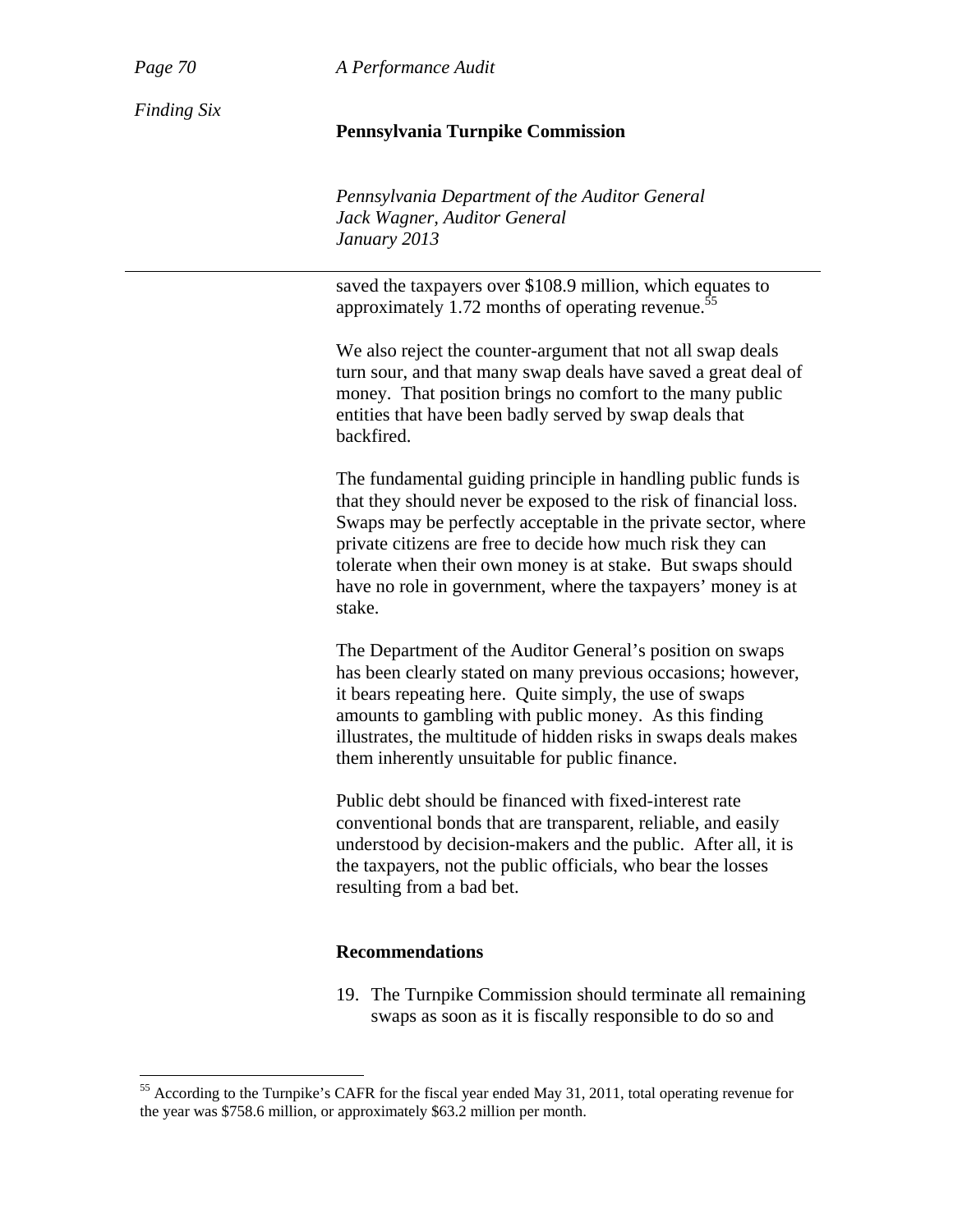*Finding Six*

# **Pennsylvania Turnpike Commission**

*Pennsylvania Department of the Auditor General Jack Wagner, Auditor General January 2013* 

refinance, if necessary, with conventional fixed-rate bonds.

20. The Turnpike Commission should promptly adopt a resolution unequivocally and permanently prohibiting the use of swaps in the future.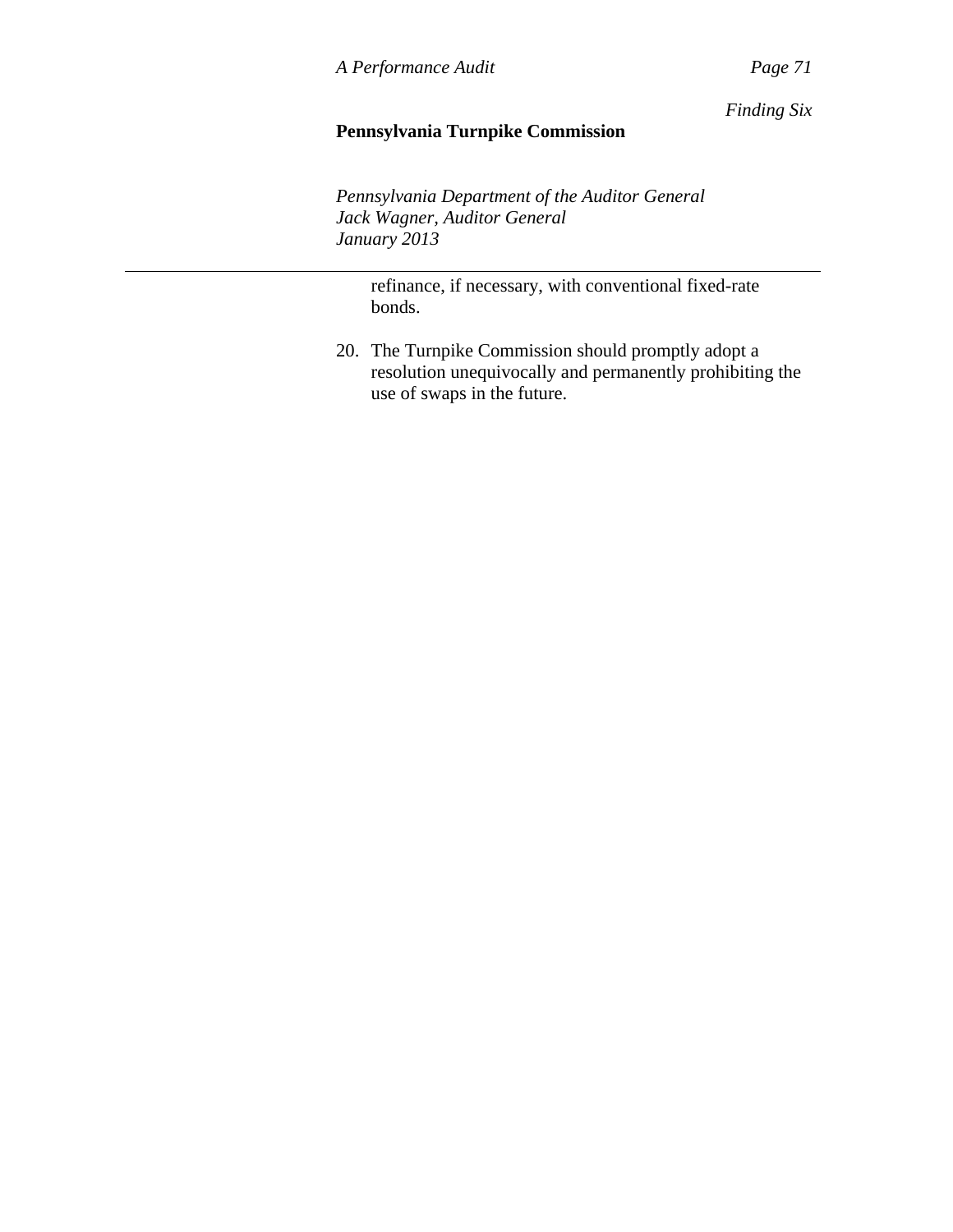*Page 72 A Performance Audit*

*Status of Prior Audit Findings* 

#### **Pennsylvania Turnpike Commission**

*Pennsylvania Department of the Auditor General Jack Wagner, Auditor General January 2013* 

# **Status of Prior Audit Findings**

 $\overline{a}$ 

Released in June 2008, our previous quadrennial performance audit of the Turnpike Commission covered the period January 1, 2003, through December 31, 2005, and resulted in five findings. In response to these five findings, we made 23 recommendations for improving the Turnpike Commission's operations. Further, in that same audit report, we made four additional recommendations that resulted from the Turnpike Commission's failure to implement recommendations from our 2003 performance audit report.

Determining the implementation status of previous audit recommendations is important because if audit recommendations are implemented, it illustrates both the capacity of the Turnpike to adapt and improve, as well as the value of the performance audit to the commonwealth's taxpayers. Moreover, generally accepted government auditing standards require that auditors evaluate whether the audited entity has taken appropriate corrective action to address findings and recommendations from previous engagements that are significant to the current audit objectives.<sup>56</sup>

As part of our current audit, we followed up on the implementation status of our June 2008 recommendations. To determine whether prior audit recommendations were implemented, we performed the following:

- Reviewed our prior audit report and corresponding working papers
- Interviewed pertinent Turnpike employees
- Obtained and analyzed the Turnpike's responses to our written requests for information

<sup>56</sup> Section 7.36, *Government Auditing Standards*, July 2007 revision, issued by the Comptroller General of the United States, United States Government Accountability Office, Washington, D.C.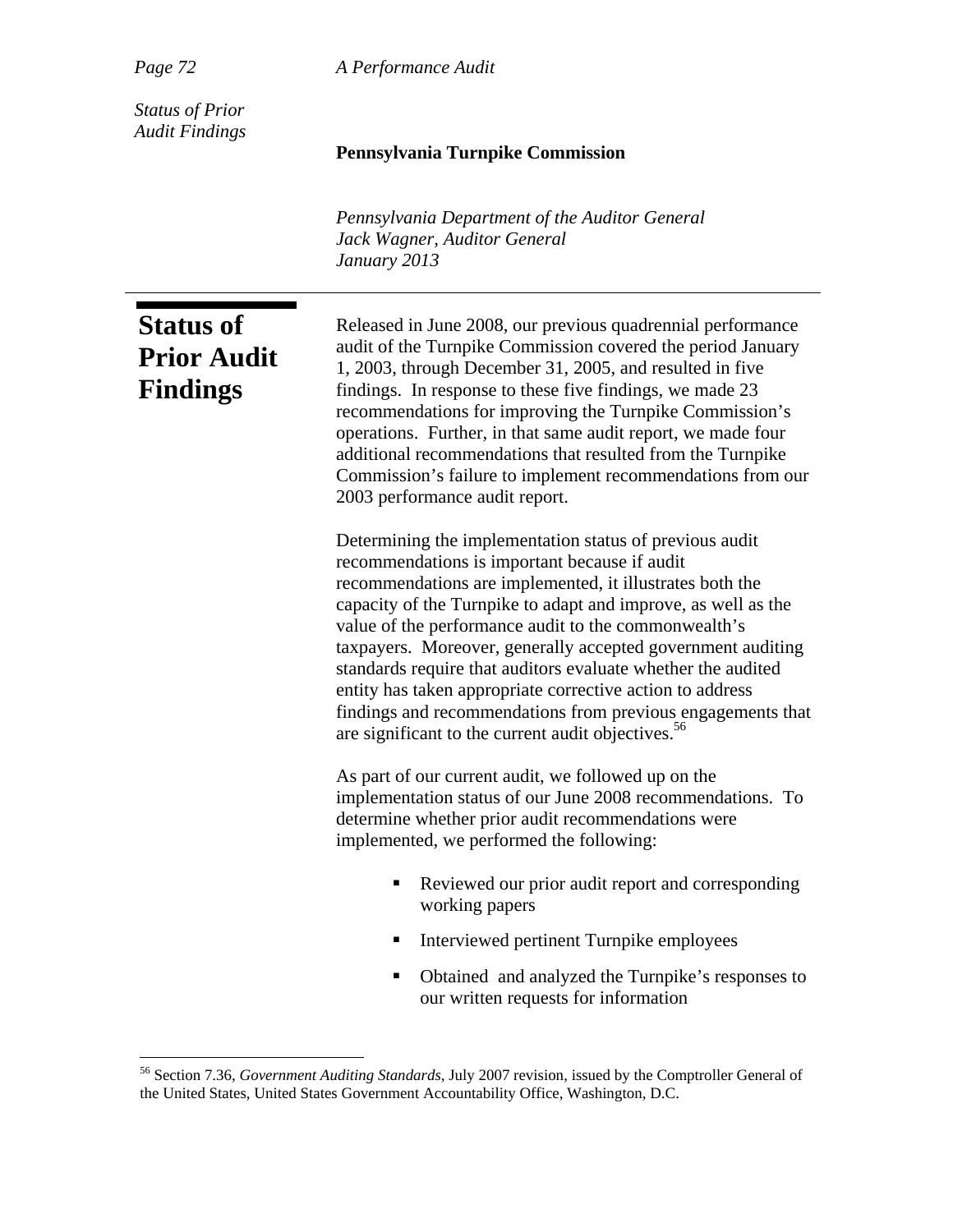*Status of Prior Audit Findings*

# **Pennsylvania Turnpike Commission**

*Pennsylvania Department of the Auditor General Jack Wagner, Auditor General January 2013* 

|                          | Reviewed pertinent Turnpike policies and<br>п<br>procedures                                                                                                                                                                                                                                                                                                                     |  |
|--------------------------|---------------------------------------------------------------------------------------------------------------------------------------------------------------------------------------------------------------------------------------------------------------------------------------------------------------------------------------------------------------------------------|--|
|                          | Conducted Internet research<br>٠                                                                                                                                                                                                                                                                                                                                                |  |
|                          | Performed audit work that included examining and<br>٠<br>analyzing available Turnpike documents and<br>records                                                                                                                                                                                                                                                                  |  |
|                          | The scope of our review and audit work focused on the current<br>audit period, January 1, 2007, through August 31, 2011, but we<br>also considered all corrective actions taken by the Turnpike<br>Commission through July 31, 2012.                                                                                                                                            |  |
|                          | In the sections that follow, we present a brief summary of the<br>recommendations made, the Turnpike Commission's current<br>implementation status, and our final analysis and conclusion<br>regarding the Turnpike's implementation of the<br>recommendations.                                                                                                                 |  |
| <b>Finding Number 1:</b> | The Turnpike Commission prioritized safety but has not<br>established a chain of command that culminates with a<br>single safety director.                                                                                                                                                                                                                                      |  |
|                          | <b>Recommendations.</b> For the Turnpike to address this finding<br>we recommended that the Turnpike do the following:                                                                                                                                                                                                                                                          |  |
|                          | 1.<br>Appoint an executive-level safety director to be<br>ultimately accountable for coordinating all aspects of<br>safety, including the regular analysis of accident<br>statistics. This position should be on an equal level with<br>the other directors within the organization and should<br>also report directly to the Turnpike Commission's chief<br>operating officer. |  |
|                          | Maximize the results and benefits of the $20 + \frac{\pi}{20}$<br>↑                                                                                                                                                                                                                                                                                                             |  |

2. Maximize the results and benefits of the \$29+ million it pays each year to Troop T of the Pennsylvania State Police (PSP) by executing a written agreement with the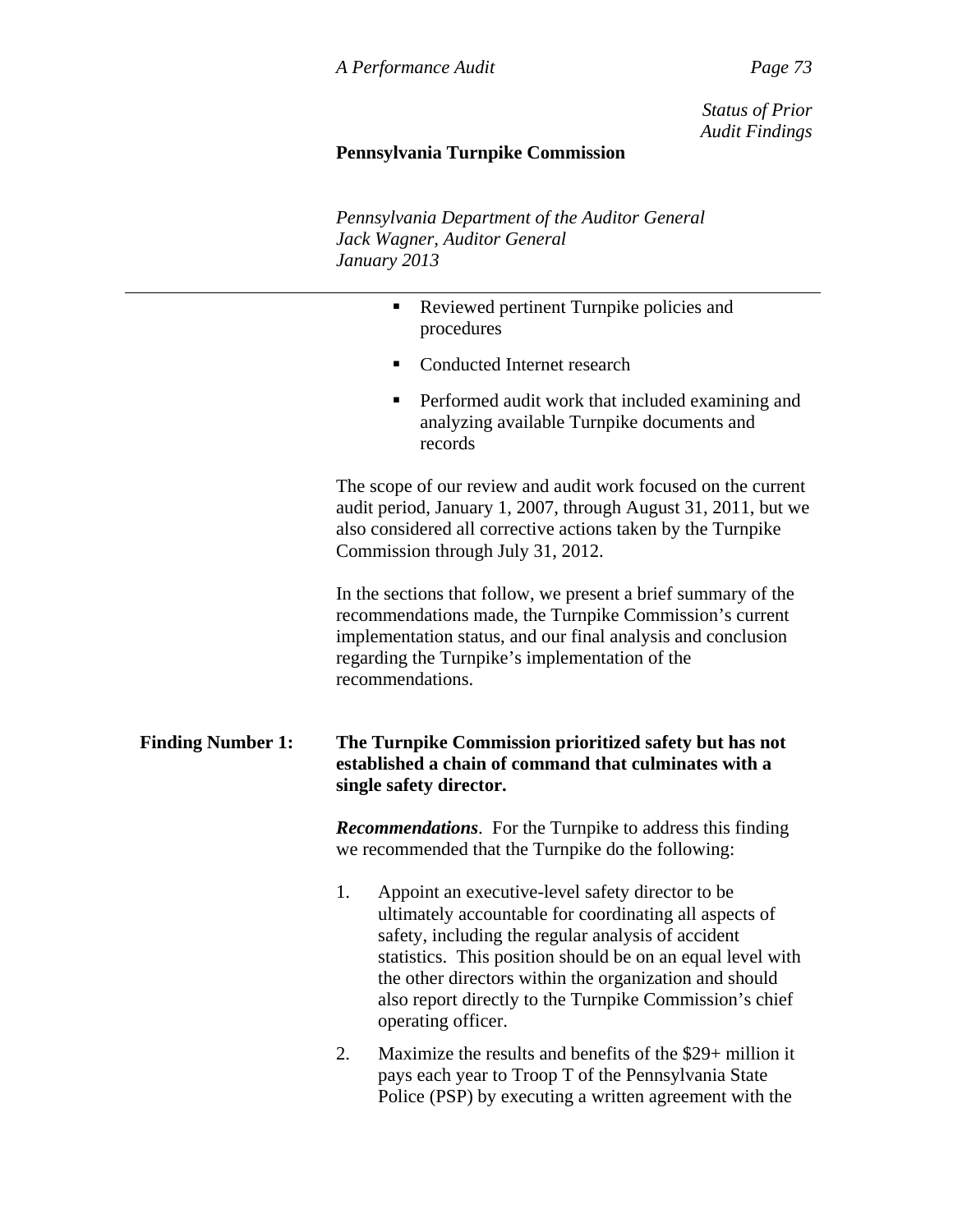*Page 74 A Performance Audit*

*Status of Prior Audit Findings* 

#### **Pennsylvania Turnpike Commission**

*Pennsylvania Department of the Auditor General Jack Wagner, Auditor General January 2013* 

> PSP to delineate responsibilities and performance measures.

3. Insist that Troop T obtain at least two four-wheel drive vehicles for each of the nine Troop T stations for use during hazardous weather conditions.

*Current status*. During our audit, we found the following:

- 1. The Turnpike created the position of director of operations safety and incident response in September 2009, and this position reports directly to the Turnpike Commission's chief operating officer.
- 2. The Turnpike reviewed the statute outlining PSP Troop T responsibilities and determined that an executed agreement was not necessary. Further, the Turnpike meets annually with Troop T who submits a budget to the Turnpike. The Turnpike reviews the budget and reimburses Troop T for services provided.
- 3. Troop T believes it has adequate vehicle coverage to perform its patrol responsibilities on the turnpike.

*Our final analysis and conclusion*. Based on the Turnpike's work in creating and filling the director of operations safety and incident response position, as well as the Turnpike's efforts to oversee Troop T's budget requests, we conclude that the Turnpike has taken appropriate corrective action to address the recommendations.

## **Finding Number 2: The Turnpike Commission did not fully utilize available accident information.**

*Recommendations*. To address finding two, we recommended that the Turnpike Commission do the following: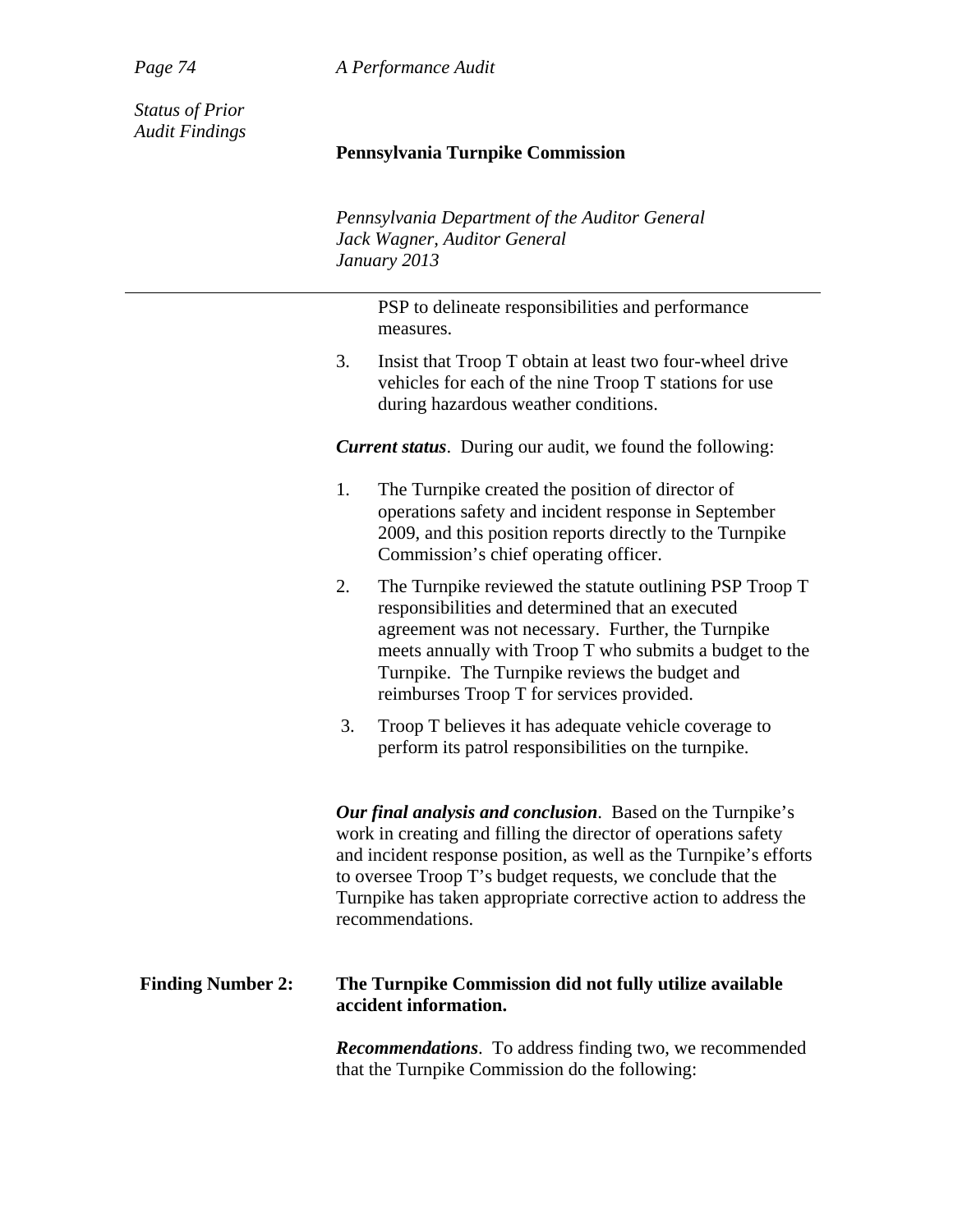*Status of Prior Audit Findings*

## **Pennsylvania Turnpike Commission**

*Pennsylvania Department of the Auditor General Jack Wagner, Auditor General January 2013* 

- 4. Turnpike Commission employees perform routine, standardized, systematic, and documented accident trend analysis on all statistics in its accident database.
- 5. Ensure that accident information is entered into its accident database timely.
- 6. Ensure that its database includes information from all the categories included on the uniform accident report forms and that every category can be isolated for inclusion in reports.

*Current status*. In February 2008, the Turnpike terminated its use of the accident database known as the collision analysis reporting system. In its place, the Turnpike's traffic operations center distributes a daily incident report to all Turnpike departments. According to the Turnpike, the departments review the information in the incident report for trends, issues, and concerns that cause roadway hazards.

*Our final analysis and conclusion*. Although the Turnpike has terminated its collision analysis reporting system, we believe the Turnpike's efforts in distributing daily incident reports to all Turnpike departments is a reasonable means of highlighting trends, issues, and concerns relating to roadway hazards. Therefore, we conclude the Turnpike Commission has addressed the recommendations.

## **Finding Number 3: The Turnpike Commission did not perform consistently in its dissemination of roadway and traffic information.**

*Recommendations*. To address finding three, we recommended the Turnpike Commission do the following:

7. Ensure that its website is organized in a more userfriendly manner.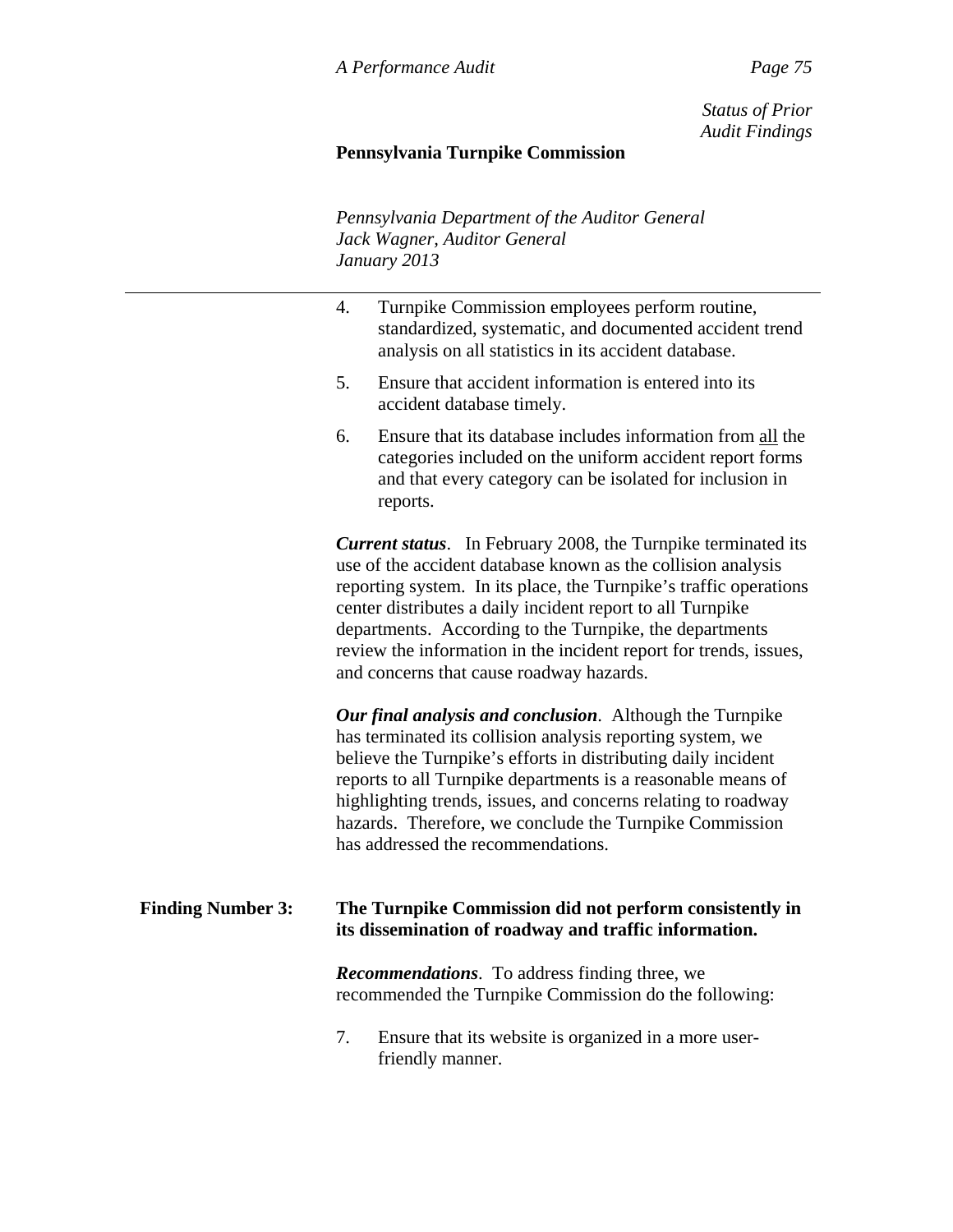*Page 76 A Performance Audit*

*Status of Prior Audit Findings* 

#### **Pennsylvania Turnpike Commission**

*Pennsylvania Department of the Auditor General Jack Wagner, Auditor General January 2013* 

- 8. Routinely review its website to ensure the accuracy and availability of listed links.
- 9. Monitor the highway advisory radio continuously for accuracy and clarity.
- 10. Ensure that portable message boards on the roadway reflect either current traffic conditions or—if the boards are used prospectively—information that explains when the listed conditions are expected to occur.
- 11. Use available technology to ensure that the highway advisory radio is operational the entire length of the turnpike, including in tunnels.

*Current status*. In response to the above recommendations, during our current audit, we found the following:

- 7. The Turnpike Commission has taken actions to ensure that its website is organized in such a way that is more user-friendly. Specifically, the Turnpike's home page includes scrolling information alerting users to traffic conditions. Additionally, the Turnpike has developed hands-free mobile cell phone applications, which "speak" to users regarding travel alerts*.*
- 8. The Turnpike stated that it routinely checks its website for outdated links by using an electronic tool to identify potential address inaccuracies or breaks. We reviewed the Turnpike Commission's website and found the links to be current.
- 9. In May 2008, the Turnpike upgraded the highway advisory radio system to a digital communication system improving the speed and clarity of the broadcast.
- 10. The Turnpike stated that portable message boards are programmed by Turnpike staff to reflect the traffic incident/event and can be transported by maintenance staff upon notification of a traffic event. Based on our audit work and observations while traveling the turnpike,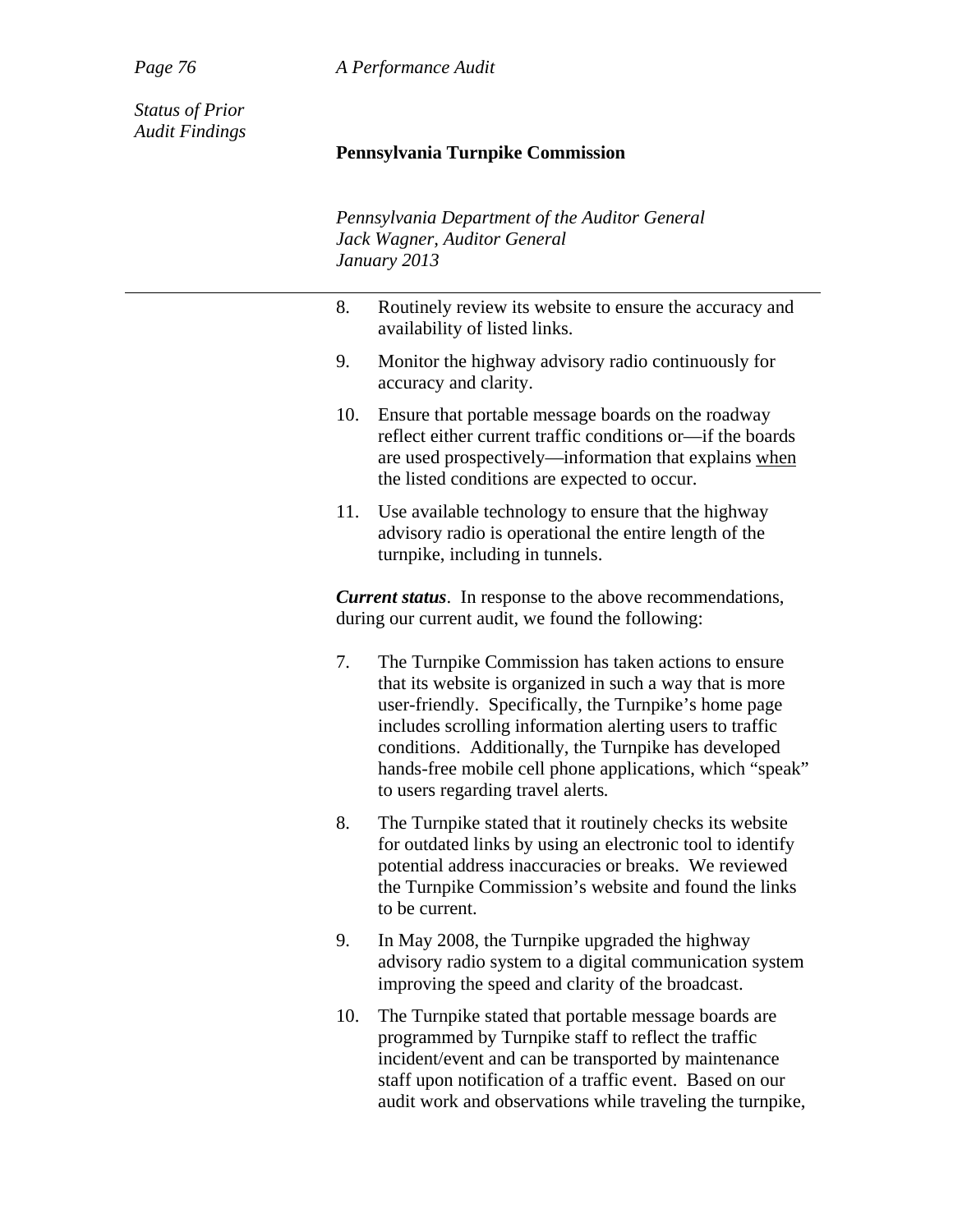*Status of Prior Audit Findings*

## **Pennsylvania Turnpike Commission**

*Pennsylvania Department of the Auditor General Jack Wagner, Auditor General January 2013* 

> we found no evidence to dispute the Turnpike Commission's statements.

11. The Turnpike stated that the highway advisory radio transmitters span the entire state, and the average broadcast radius is about 5 miles. However, the radio is broadcasted on an AM frequency; therefore, transmitter range may fluctuate from interchange to interchange depending on local terrain, interference from other transmissions, and other factors.

*Our final analysis and conclusion*. Based on the improvements the Turnpike made to its website, as well as to its highway radio advisory system, we conclude the Turnpike took corrective actions to implement the recommendations.

## **Finding Number 4: The Turnpike Commission did not ensure that vehicles entering or exiting the turnpike at E-ZPass toll plazas traveled at safe speeds.**

*Recommendations*. To address finding four, we made the following five recommendations to the Turnpike Commission:

12. Take action to monitor and enforce the posted speed limits at all toll plazas. Not only is such action a safety measure, but it also is a measure to ensure that E-ZPass customers comply with their E-ZPass agreements. Actions should include the imposition of penalties for violating E-ZPass speed limits, including the revocation of the E-ZPass privileges of repeat violators, the installation of warning systems at toll plazas to call attention to drivers who exceed posted speed limits, and potentially the issuance of traffic citations for violation of the Motor Vehicle Code. If legislative changes are needed to permit more aggressive enforcement, the Turnpike Commission should lobby for such changes.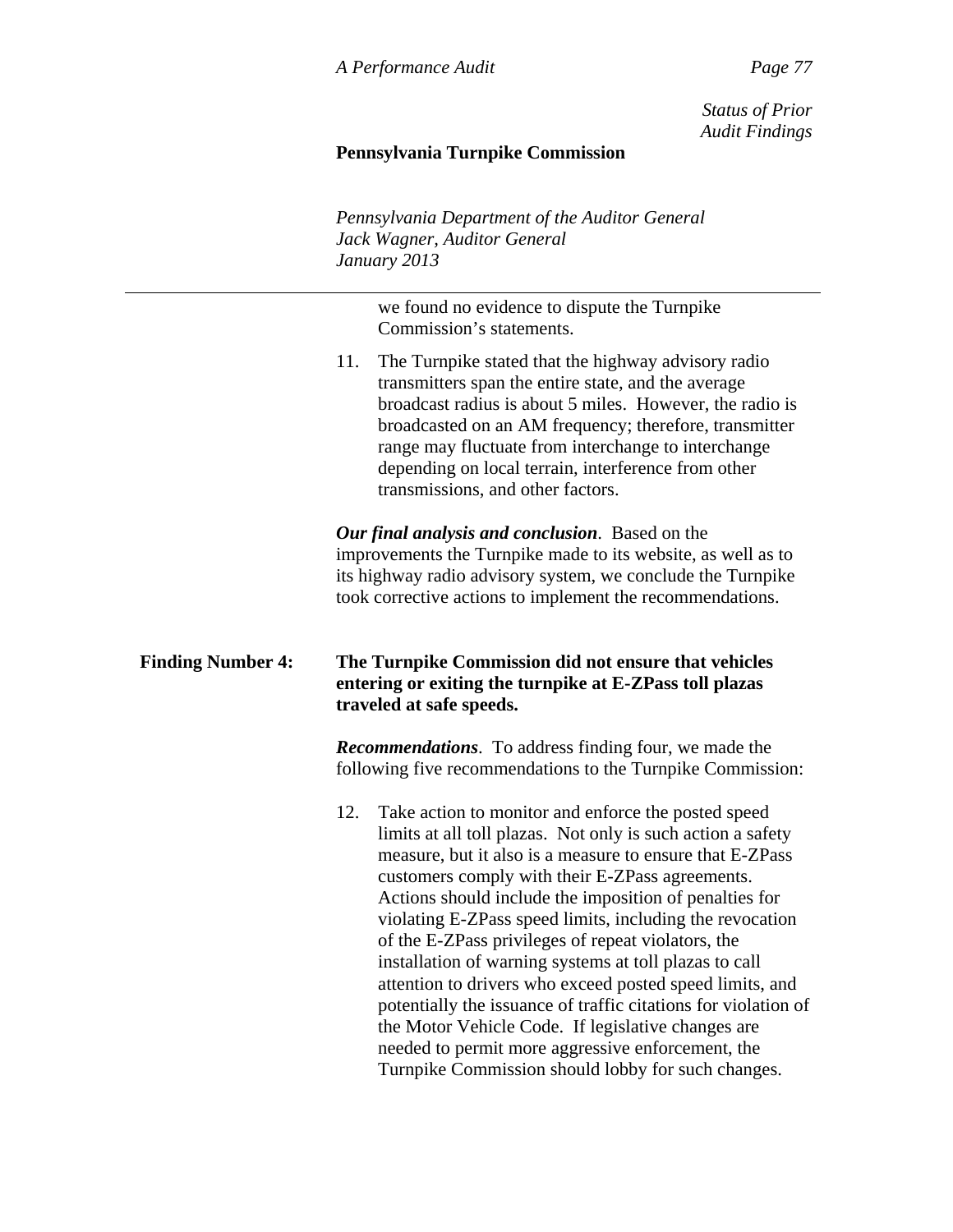*Page 78 A Performance Audit*

*Status of Prior Audit Findings* 

#### **Pennsylvania Turnpike Commission**

*Pennsylvania Department of the Auditor General Jack Wagner, Auditor General January 2013* 

| 13. Institute a public awareness campaign to advise |
|-----------------------------------------------------|
| customers of speed limits at toll plazas and the    |
| consequences for violating those speed limits.      |

- 14. Ensure that the speed monitoring reports received from TransCore contain data for all toll plazas and for all E-ZPass vehicles entering and exiting the turnpike.
- 15. Ensure that it thoroughly reviews the speed monitoring reports and communicates the results to the appropriate officials for action.
- 16. Implement the necessary policies and procedures to provide the highest possible level of traveler and employee safety.

*Current status*. During our current audit, we found the following:

- 12. The Federal Highway Administration recommended a maximum posted speed limit of 25-30 miles per hour at non-express electronic toll collection lanes. Based on Turnpike speed reports, we found that the majority of E-ZPass customers travel below 25 miles per hour, which would indicate that the majority of customers are traveling at safe speeds through the dedicated E-ZPass lanes. Further, we saw evidence that the Turnpike Commission performs regular reviews and analysis on the E-ZPass speed reports.
- 13. The Turnpike implemented a public awareness campaign; however, the campaign's focus was on distracted driving (specifically, texting) as the Turnpike believed this was a more pressing safety issue than speeding in E-ZPass lanes.
- 14. The Turnpike stated that vehicle speeds are captured for all entry and exit lanes but reported only for dedicated E-ZPass lanes. Capturing vehicle speeds in lanes that accept both cash and E-ZPass would not be meaningful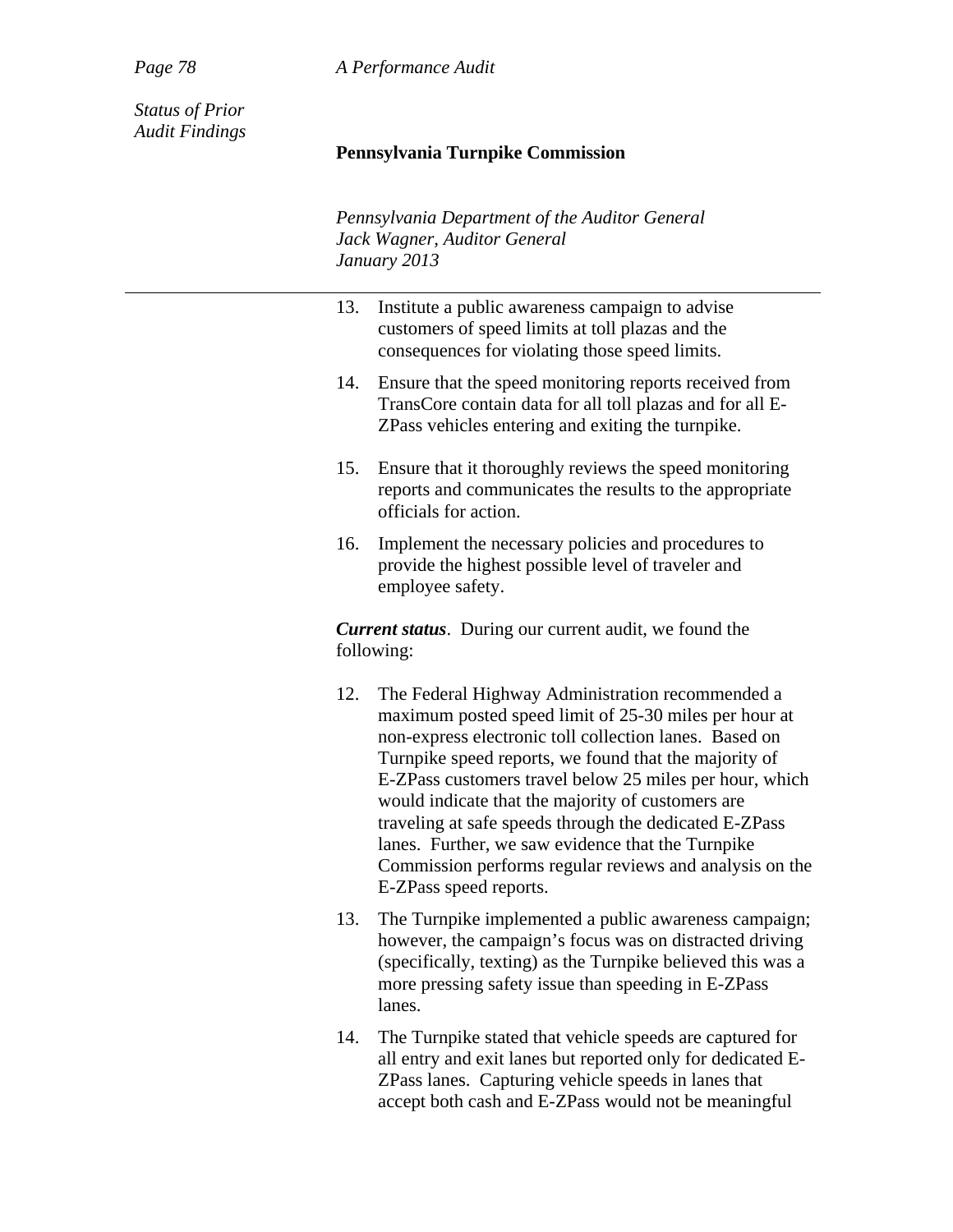*Status of Prior Audit Findings*

## **Pennsylvania Turnpike Commission**

*Pennsylvania Department of the Auditor General Jack Wagner, Auditor General January 2013* 

> since cash paying customers come to a stop in order to pay the toll.

- 15. See number 12 above.
- 16. Currently, speed display monitors are not at all dedicated E-ZPass lanes. Although the Turnpike does not believe that speeding in E-ZPass lanes is a significant concern, the Turnpike reported that it is considering placing speed display monitors at every dedicated E-ZPass lane. The speed display monitors are simply a visual reminder for drivers of their speeds while traveling through the dedicated E-ZPass lanes.

*Our final analysis and conclusion*. We conclude that the Turnpike is taking steps to monitor speeds at its entry and exit lanes. While the Turnpike did not fully implement every recommendation, in light of the fact that the Turnpike has indicated it is moving to an "all electronic tolling" system, the above recommendations are no longer a priority. Once the Turnpike implements the new electronic tolling system, we will reevaluate this issue at that time. In the meantime, the Turnpike should continue to monitor speeds and place speed display monitors at E-ZPass lanes.

**Finding Number 5: The Turnpike Commission wrote off over \$2.6 million in fiscal year 2006-07 by collecting only a portion of unpaid E-ZPass lane tolls and fees, some of which represented violations from previous years. Equally important, there were even more toll violators that the Turnpike Commission could neither identify nor count, a problem that resulted in still more lost revenue.** 

> *Recommendations*. To ensure that all toll revenues to the Turnpike are collected and available for use in operating the turnpike, we recommended the Turnpike do the following: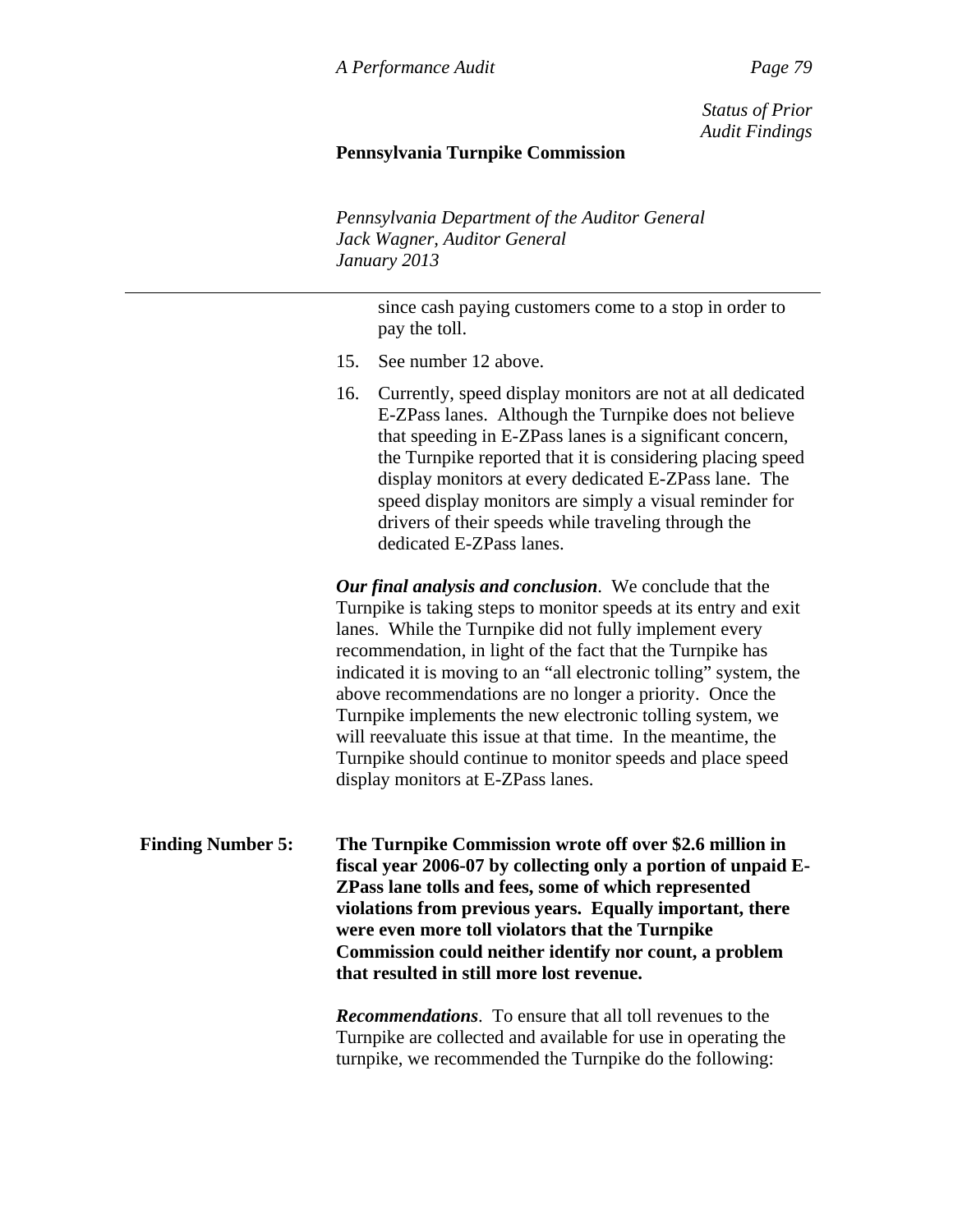*Page 80 A Performance Audit*

*Status of Prior Audit Findings* 

## **Pennsylvania Turnpike Commission**

*Pennsylvania Department of the Auditor General Jack Wagner, Auditor General January 2013* 

| 17. | Increase the administrative fee imposed on each<br>notification sent for an E-ZPass toll violation to the<br>statutory maximum of \$35.                                                                                 |
|-----|-------------------------------------------------------------------------------------------------------------------------------------------------------------------------------------------------------------------------|
| 18. | Lobby the General Assembly for legislation to allow the<br>Turnpike Commission to impose more meaningful<br>penalties for E-ZPass toll violations.                                                                      |
| 19. | Reduce the time between when a violation occurs and<br>when the first notice is sent to the violator, and reduce the<br>time between when a violation occurs and when it is sent<br>to the collection agency.           |
| 20. | Analyze whether it would achieve a better response rate<br>by discontinuing the third and fourth notices and, instead,<br>letting the collection agency take over after the second<br>notice fails to bring a response. |
| 21. | Capture a digital image of the license plate for every<br>vehicle that exits the turnpike in an E-ZPass lane,<br>including lanes used for both cash and E-ZPass<br>customers, in order to identify toll violators.      |
| 22. | Aggressively pursue all options to obtain motor vehicle<br>information from the states currently not included in the<br>law enforcement system database used to identify E-<br>ZPass toll violators.                    |
| 23. | Post signs in all toll plaza lanes that remind customers<br>that toll evasion is a violation of the law and inform them<br>of the penalties for violating the law.                                                      |
|     | <b>Current status.</b> During our current audit, we found the<br>following:                                                                                                                                             |
| 17. | The administrative fee imposed on each notification sent<br>$\mathcal{C}$ <b>F7D</b> $\rightarrow$ 11 $\rightarrow$ 1 $\rightarrow$ 1 $\rightarrow$ 1 $\rightarrow$ 1                                                   |

- for an E-ZPass toll violation has not increased to the statutory maximum of \$35.
- 18. The Turnpike Commission has drafted proposed language for legislation to put a hold on vehicle registrations with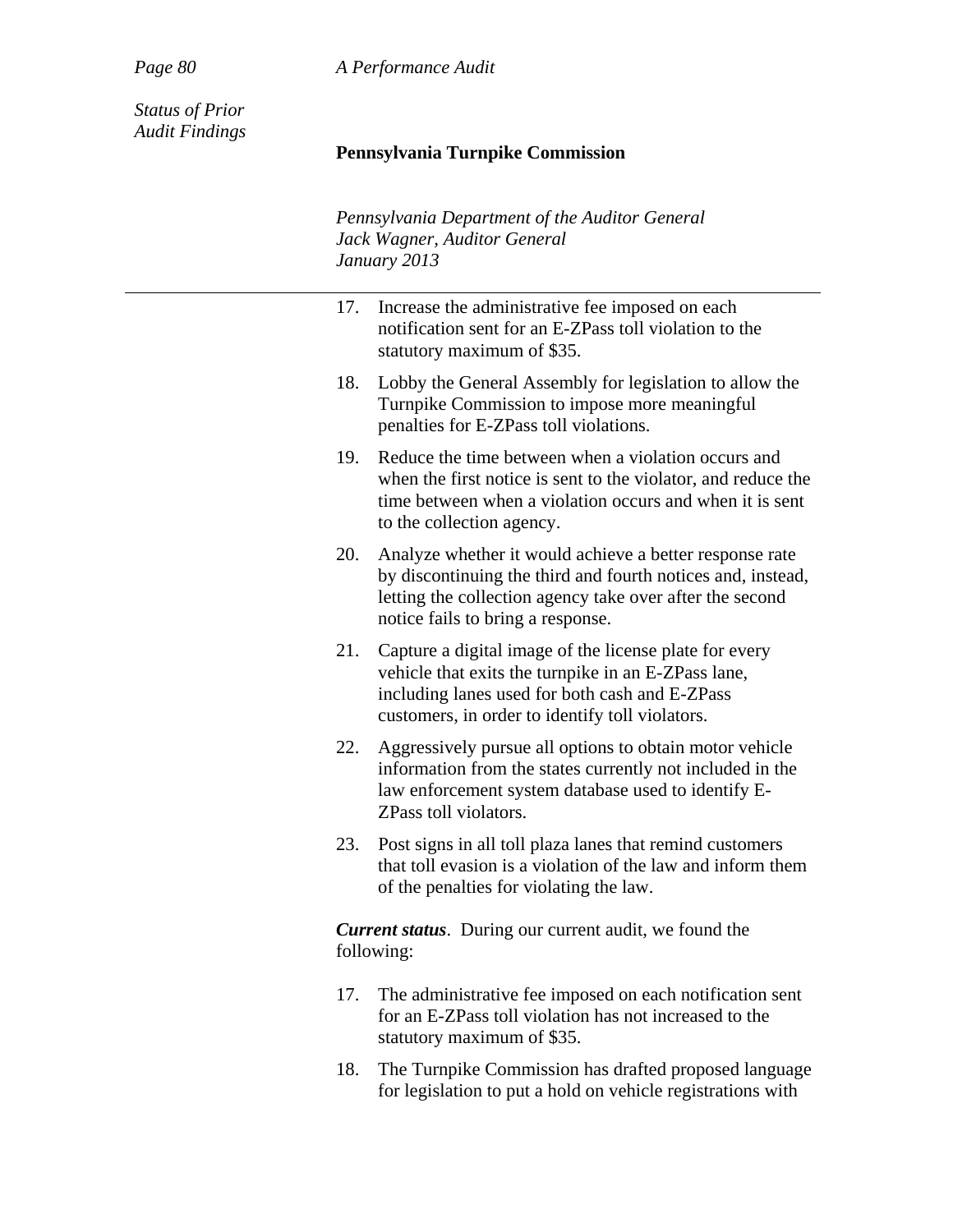*Status of Prior Audit Findings*

## **Pennsylvania Turnpike Commission**

*Pennsylvania Department of the Auditor General Jack Wagner, Auditor General January 2013* 

> outstanding or unpaid E-ZPass account balances. The Pennsylvania Department of Transportation has provided comments. The Turnpike Commission reported to us that it is now in the process of identifying a legislative strategy to move this legislation forward.

- 19. Since 2009, the Turnpike reduced the amount of time by 50 percent between the first request for payment and when the customer's violation is sent to collections.
- 20. In September 2008, the Turnpike decreased the number of notices sent to toll violators from four to two notices.
- 21. The Turnpike stated that the violation enforcement system (VES) is disabled in lanes that accept both cash and E-ZPass because the VES would process cash customers as violations. Since the VES is not active in the mixed-mode lanes, the toll collector is responsible for identifying and reporting toll violators to the Turnpike Commission's traffic operations center (TOC). The TOC then reports the violation to Troop T of the Pennsylvania State Police, who responds accordingly.
- 22. The Turnpike reported that seven states do not share motor vehicle information with the law enforcement system database. Four of these states have legislation prohibiting the release of motor vehicle registration information, and the remaining three states have a lengthy manual process for identification of individuals that does not meet Pennsylvania's statutory timeframe in which to notify violators.
- 23. The Turnpike posted signs displaying information regarding violation enforcement; however, the signs were eventually replaced with signs conveying other messages.

*Our final analysis and conclusion*. Although the Turnpike has yet to raise the administrative fee on E-ZPass violation notices to \$35 (recommendation 17), we believe the Turnpike has made an effort to address the remaining recommendations.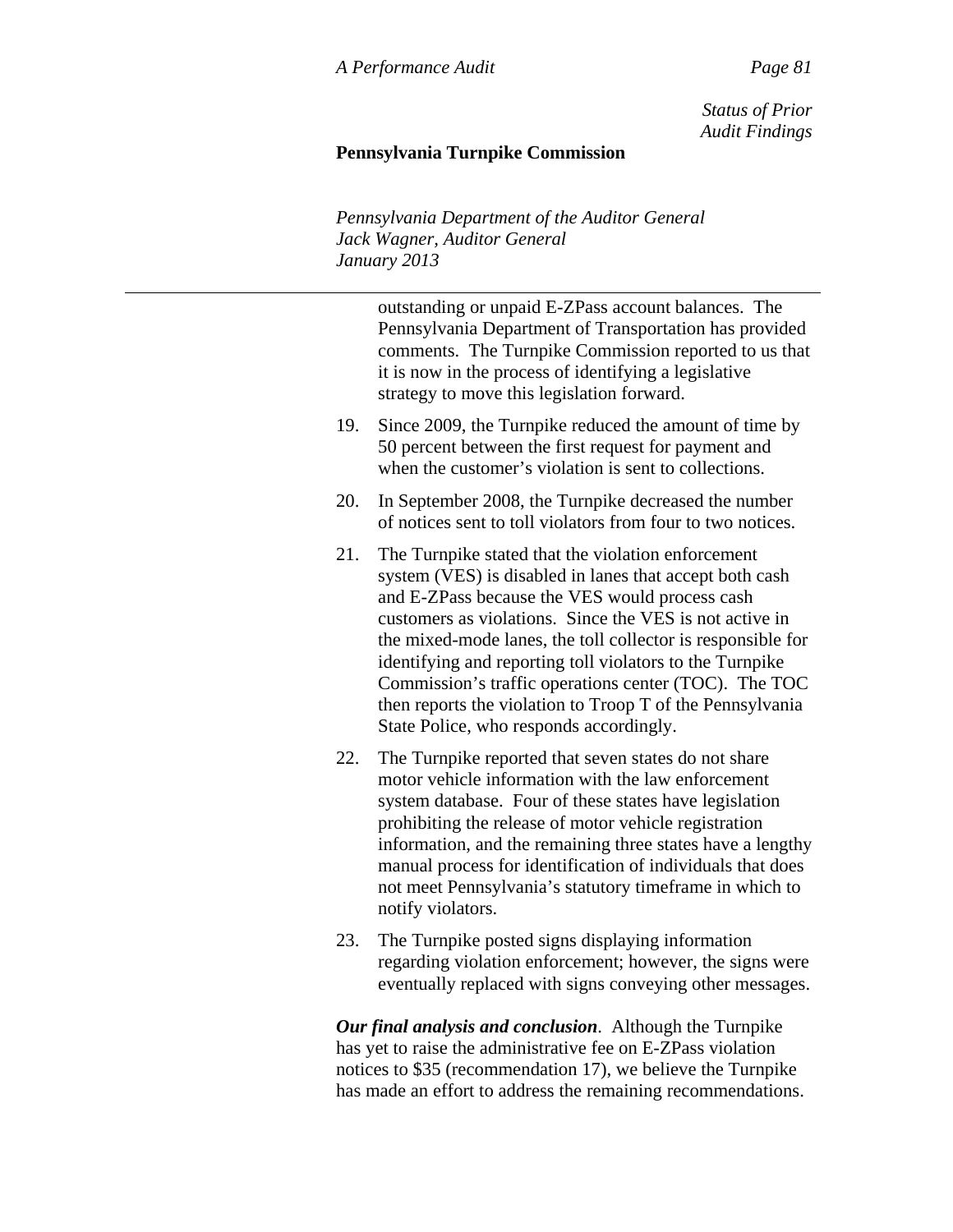*Page 82 A Performance Audit*

*Status of Prior Audit Findings* 

#### **Pennsylvania Turnpike Commission**

*Pennsylvania Department of the Auditor General Jack Wagner, Auditor General January 2013* 

Further, as previously stated, the Turnpike's efforts to move toward an all electronic tolling system will allow the Turnpike to better address toll violations as it will have video evidence. As a result, we conclude the Turnpike has taken appropriate corrective action to address the remaining recommendations.

#### **Other recommendations made during our June 2008 performance audit of the Turnpike**

*Recommendations*. In our June 2008 performance audit of the Turnpike, we similarly followed up on previous audit recommendations that resulted from our March 2003 audit report. As part of that audit work, we found that the Turnpike had implemented the recommendations with the exception of the finding area pertaining to the Turnpike's use of pool vehicles. Specifically, we found that the Turnpike was not ensuring that vehicle reports were complete and accurate; therefore, we recommended the Turnpike do the following:

- 24. On a monthly basis, compare the list of employees required to submit a mileage report with the list of those who have submitted a report.
- 25. On a quarterly basis, compare the Turnpike's vehicle reports to ensure each report is complete and accurate.
- 26. In the *Executive Director Annual Review*, include monthly mileage reports for pool vehicles assigned to departments on a long-term basis.
- 27. Create a vehicle database that contains all pertinent information on all Turnpike vehicles.

*Current status*. As part of our current audit, we found the following:

24. In August 2011, the Turnpike began conducting reviews of monthly mileage reports to ensure that employees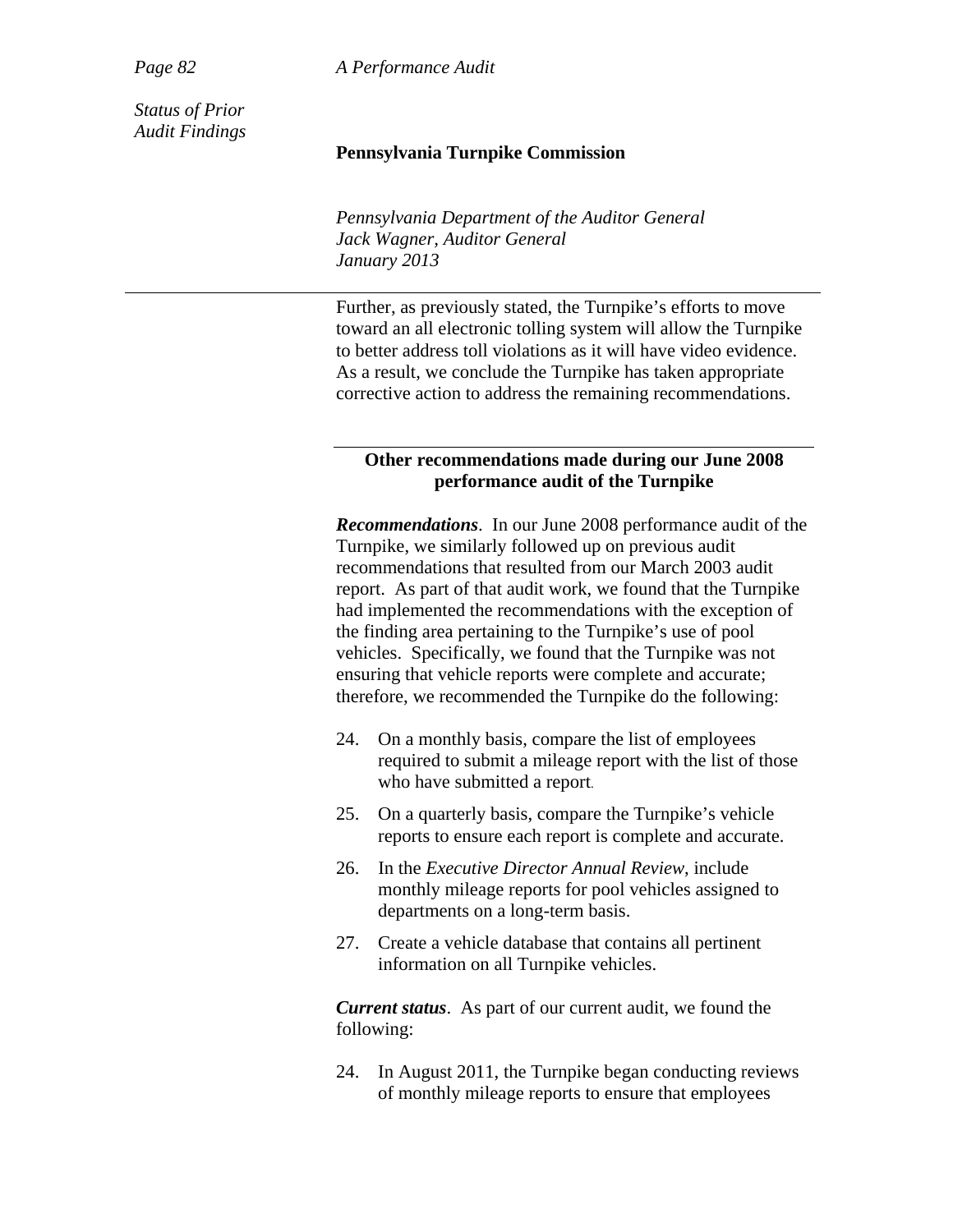*Status of Prior Audit Findings*

## **Pennsylvania Turnpike Commission**

*Pennsylvania Department of the Auditor General Jack Wagner, Auditor General January 2013* 

> required to submit mileage reports do, in fact, submit the reports.

- 25. In August 2011, the Turnpike began conducting monthly reviews of the central pool vehicle reports and forwarding them to the director of maintenance for review and signature. Department heads review and sign all other pool vehicle assignments.
- 26. Beginning in June 2012, the Turnpike assigned its pool vehicles for a maximum period of 30 days. Use of a vehicle beyond 30 days results in a vehicle being assigned to an individual permanently.
- 27. The Turnpike initiated fleet tracking software in its accounting system that contains all pertinent information regarding Turnpike vehicles.

*Our final analysis and conclusion*. Based on the Turnpike's efforts to improve its oversight of its pool vehicles, we conclude that the Turnpike Commission has taken appropriate corrective action to address the recommendations.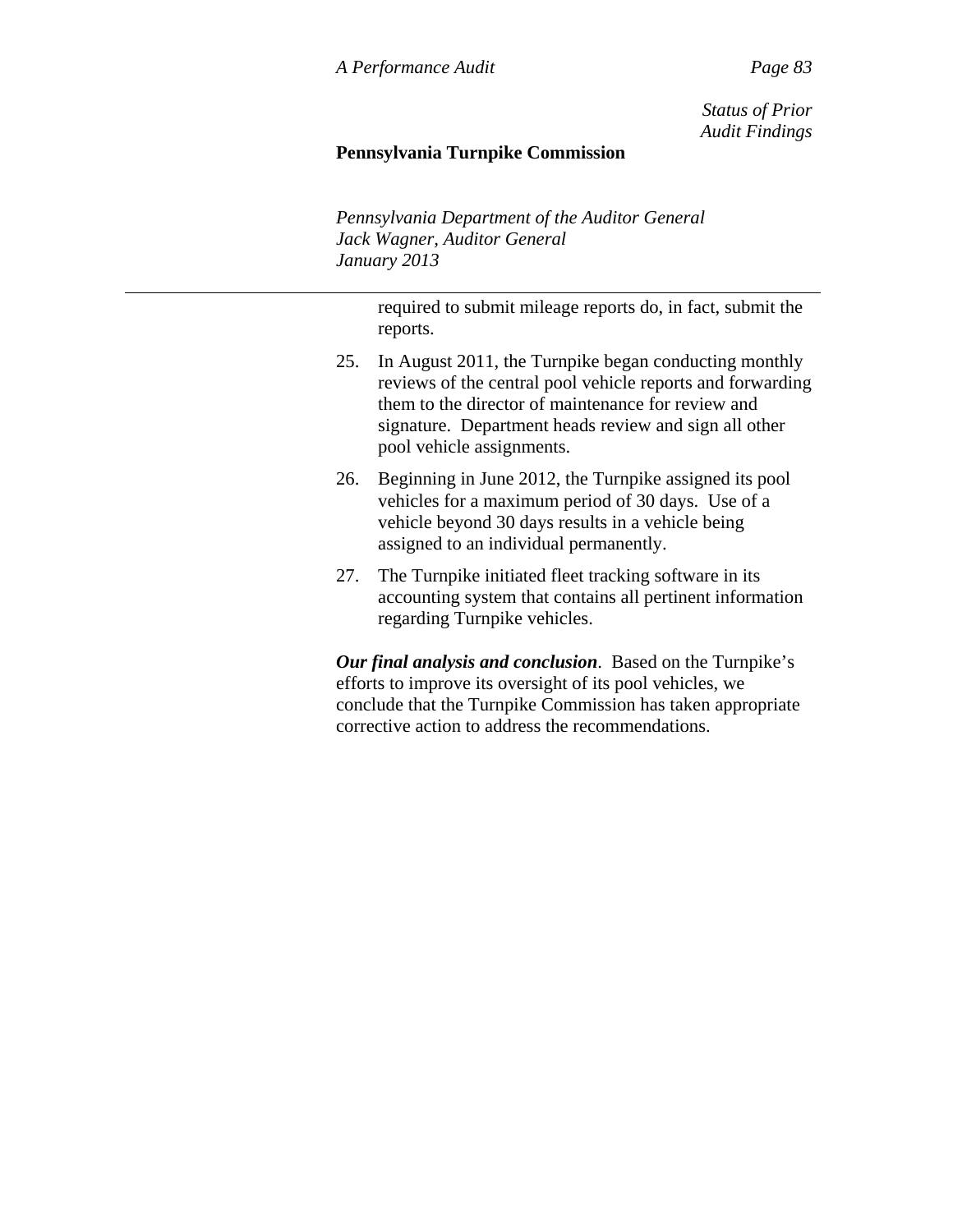| $\boldsymbol{\rho}$<br>$\mu$ | 4 |
|------------------------------|---|
|------------------------------|---|

*Page 84 A Performance Audit*

*Appendix A* 

#### **Pennsylvania Turnpike Commission**

*Pennsylvania Department of the Auditor General Jack Wagner, Auditor General January 2013* 

**Appendix A Objectives, Scope, and Methodology**  State law requires the Department of the Auditor General to audit the Pennsylvania Turnpike Commission. Specifically, Section 706(b) of the Administrative Code of  $1929^{57}$  provides that "…the Auditor General shall, on a quadrennial basis, conduct a financial audit and a compliance [performance] audit of the affairs and activities of the Pennsylvania Turnpike Commission." In addition, the Turnpike Organization, Extension and Toll Road Conversion Act<sup>58</sup> added by Act 44 of 2007, requires that "At least once every four years, the Department of the Auditor General shall review the performance, procedures, operating budget, capital budget and debt of the commission and shall audit the accounts of the commission."

Our performance audit was conducted in accordance with *Government Auditing Standards* as issued by the Comptroller General of the United States. Those standards require that we plan and perform the audit to obtain sufficient and appropriate evidence to provide a reasonable basis for our findings and conclusions based on our objectives. We believe that the evidence obtained provides a reasonable basis for our findings and conclusions based on our audit objectives.

We provided our draft report to Turnpike Commission management on December 10, 2012, and held an exit conference with Turnpike officials on December 20, 2012.

## **Objectives**

Our performance audit of the Pennsylvania Turnpike Commission focused on the following objectives:

1. To determine whether the Turnpike Commission is complying with its policies and procedures related to allowing toll-free turnpike travel to its employees and

 $\overline{a}$ 

 $57$  71 P.S. § 246(b), as amended by Act 122 of 1988.

<sup>58 74</sup> Pa.C.S. § 8204(b)(1)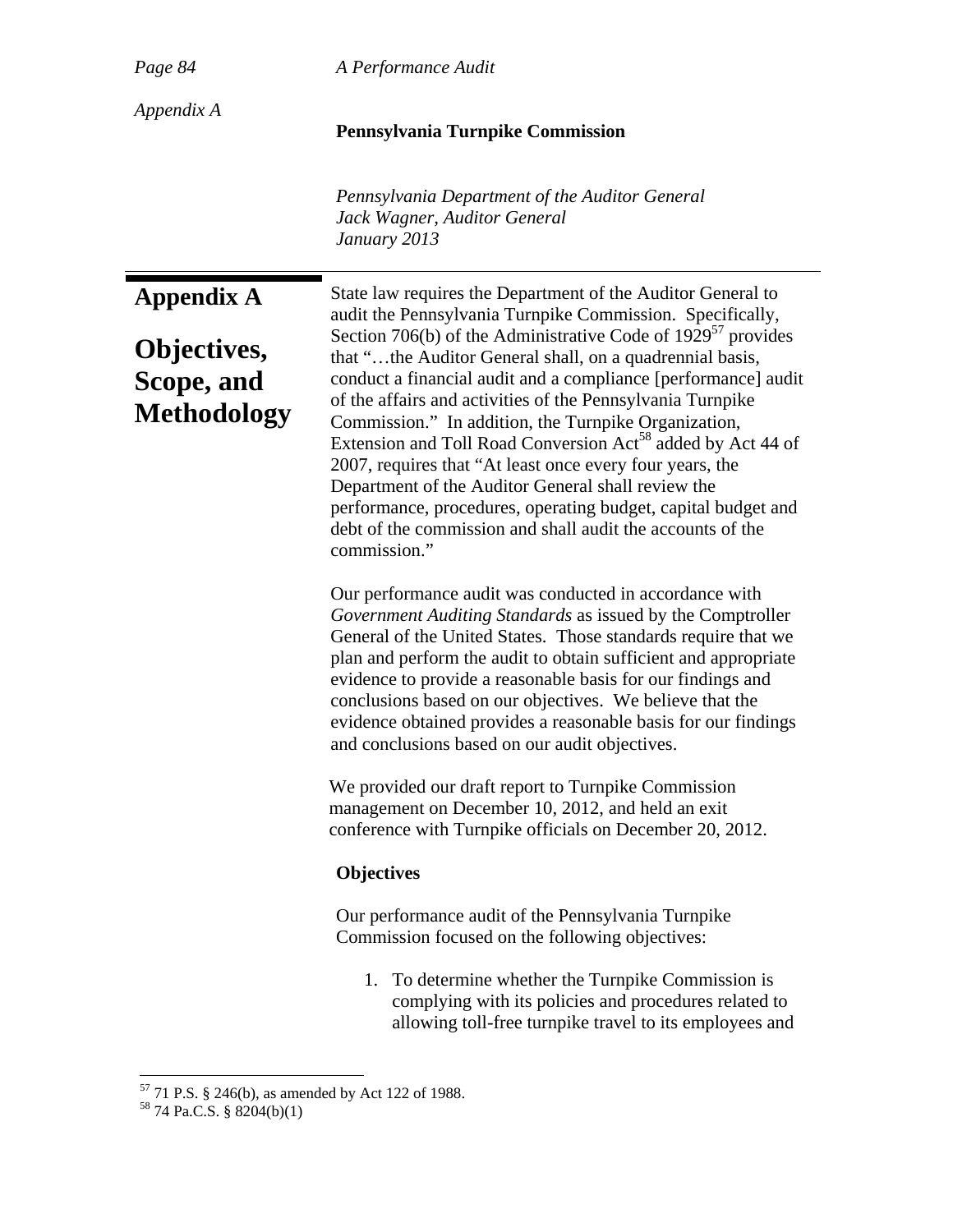*Appendix A*

## **Pennsylvania Turnpike Commission**

*Pennsylvania Department of the Auditor General Jack Wagner, Auditor General January 2013* 

> others, and the extent to which the Turnpike allows tollfree turnpike travel.

- 2. To determine whether the Turnpike Commission's swap agreements are the best use of public funds.
- 3. To determine the expenses incurred by the Turnpike Commission for its commissioners including, but not limited to, salaries and travel.
- 4. To evaluate the efforts the Turnpike Commission is taking with regard to tunnel safety.
- 5. To evaluate whether the Turnpike is effectively monitoring the E-ZPass toll collection system.
- 6. To determine the status of our recommendations made to the Turnpike in our prior audit report released June 2008.

With regard to the financial audit, we have followed the same practice that our department has followed since Act 122 went into effect. Specifically, we did not conduct our own financial audit; instead, we reviewed the audit reports and supporting documentation of the independent firm who annually audits the Turnpike Commission's financial statements. Accordingly, we reviewed those financial audits and the supporting working papers for the five fiscal years ended May 31, 2006, through May 31, 2010.

## **Scope**

Audit scope sets the time boundaries for the audit objectives. Our audit scope was January 1, 2007, through August 31, 2011, unless otherwise noted.

With respect to our objective on tunnel safety, because we believe tunnel inspections are an integral element to safety, we extended our scope to be the period January 1, 2000, through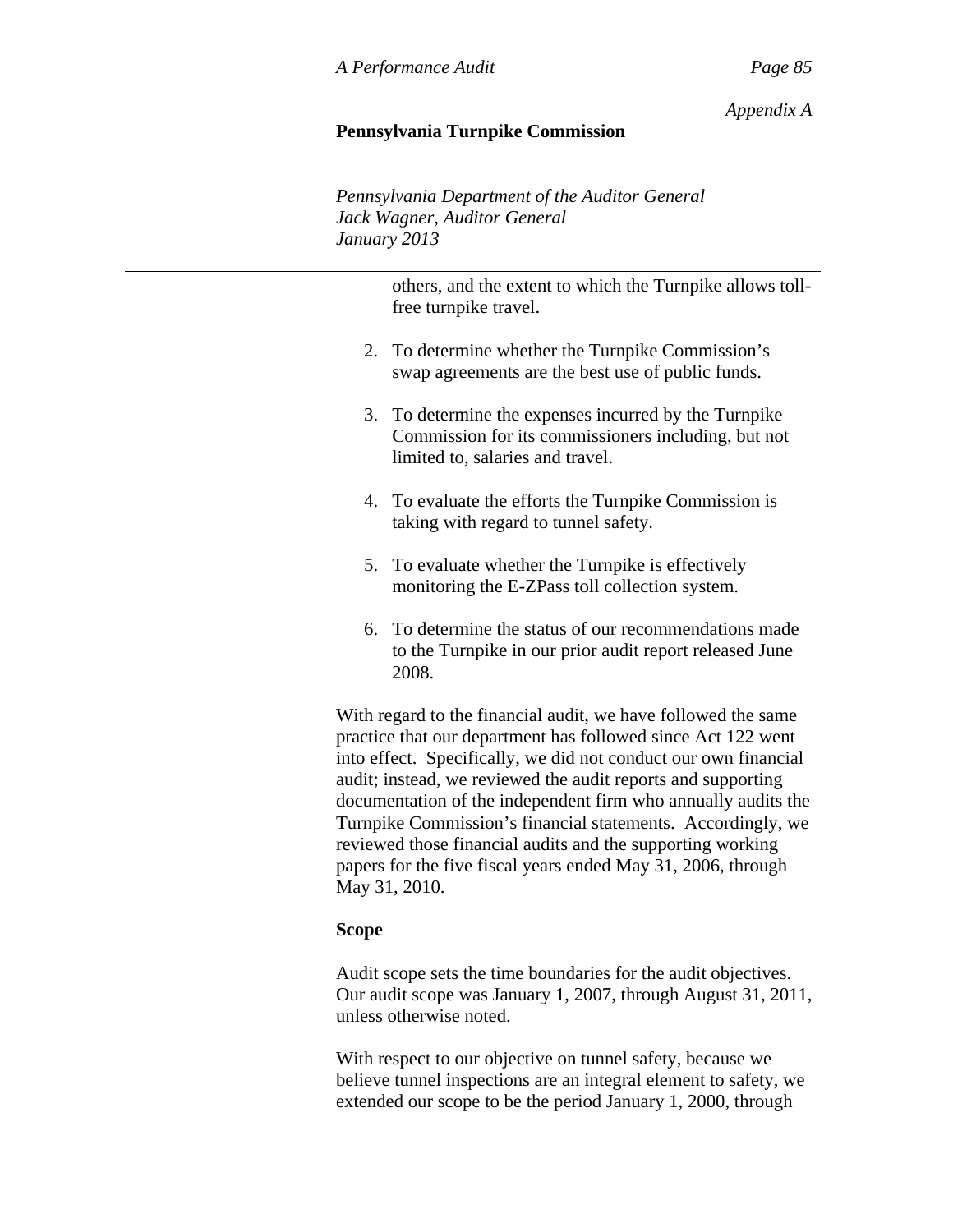*Page 86 A Performance Audit*

*Appendix A* 

#### **Pennsylvania Turnpike Commission**

*Pennsylvania Department of the Auditor General Jack Wagner, Auditor General January 2013* 

December 31, 2011. This expanded scope allowed us to more accurately capture inspections completed by the Turnpike.

Additionally, our work related to swaps covered the period December 16, 1998, through August 31, 2011.

The majority of our audit work was conducted from September 2011 through October 2012, although we continued to finalize our work through the issuance of this report.

#### **Methodology**

The Turnpike Commission's management is responsible for establishing and maintaining effective internal controls to provide reasonable assurance that the Turnpike Commission is in compliance with applicable laws, regulations, contracts, grant agreements, and administrative policies and procedures.

Within the context of our audit objectives, we obtained an understanding of internal controls and assessed whether those controls were properly designed and implemented. Additionally, we gained a high-level understanding of the Turnpike Commission's information technology (IT) environment and evaluated whether internal controls specific to IT were present. Any significant deficiencies found during the audit are included in this report.

To address our audit objectives, we performed the following procedures:

- **Interviewed pertinent Turnpike Commission management** officials and staff.
- Reviewed the Turnpike Commission's annual reports.
- Attended Turnpike commission meetings held during the period of April 3, 2012, through October 16, 2012.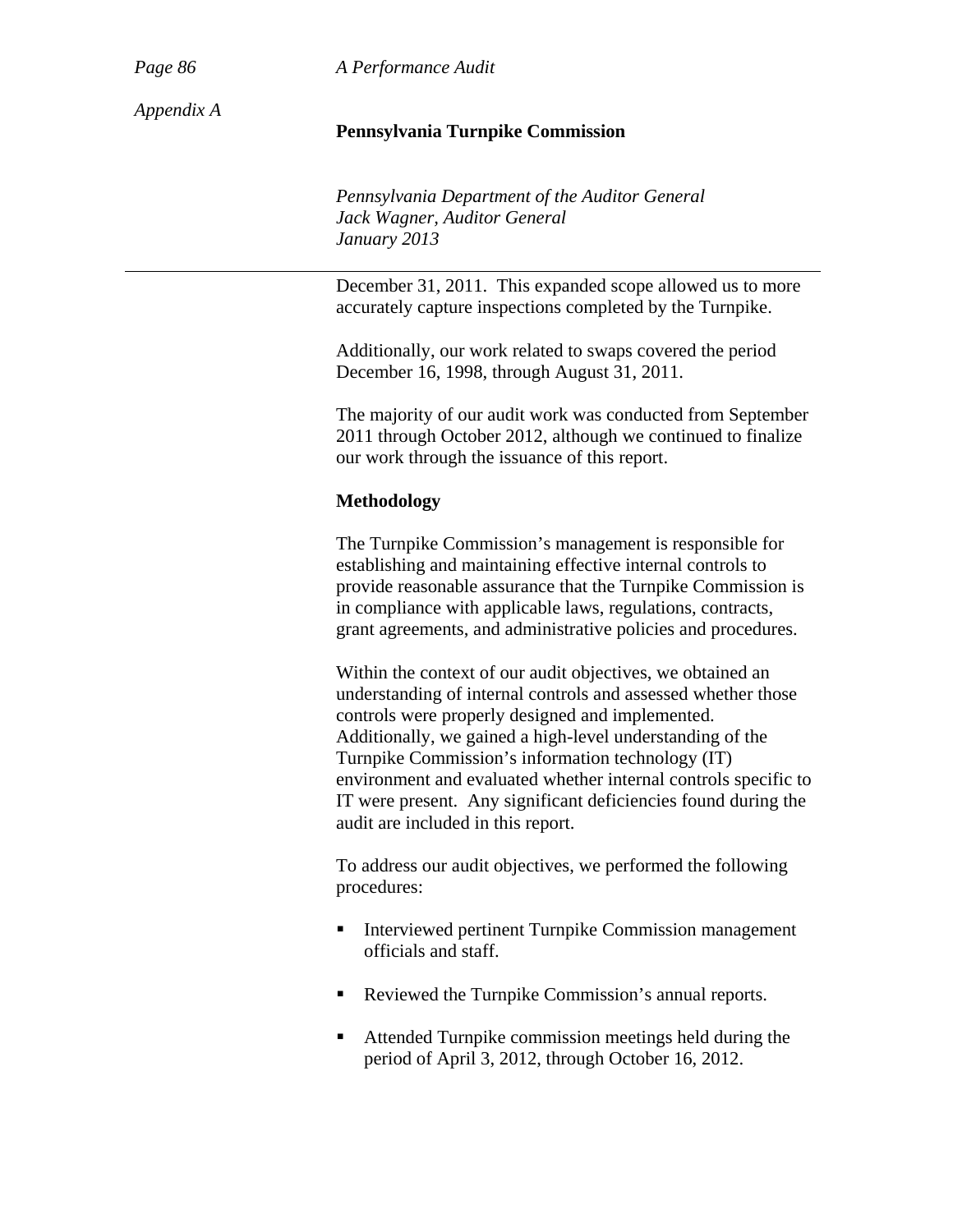## *Appendix A*

## **Pennsylvania Turnpike Commission**

*Pennsylvania Department of the Auditor General Jack Wagner, Auditor General January 2013* 

- Reviewed commission meeting minutes posted on the Turnpike's website for the period of January 2010 through October 2012.
- Obtained and reviewed financial audits conducted by the Turnpike's independent auditors for the period June 1, 2005, through May 31, 2012.
- Obtained and reviewed the Department of the Auditor General's prior audit report on the Turnpike Commission released in June 2008.
- Obtained and reviewed pertinent sections of the Trust Indenture between the Turnpike Commission and First Union National Bank dated July 1, 1986, (restated as of March 1, 2001) which allows the Turnpike Commission to grant toll-free travel on the Pennsylvania turnpike.
- Obtained and reviewed the Turnpike Commission's policies and procedures for granting toll-free travel on the Pennsylvania turnpike.
- Obtained and reviewed the Turnpike's agreement with the Pennsylvania State Police (PSP) which grants toll-free turnpike travel to the PSP.
- Reviewed and analyzed information obtained from the Turnpike on the number of individuals and associated costs for toll-free turnpike travel provided by the Turnpike.
- Conducted Internet research to determine if other state turnpike systems grant free or reduced-fare travel to their employees or others.
- Obtained and reviewed the Turnpike Commission's policies pertaining to swap agreements.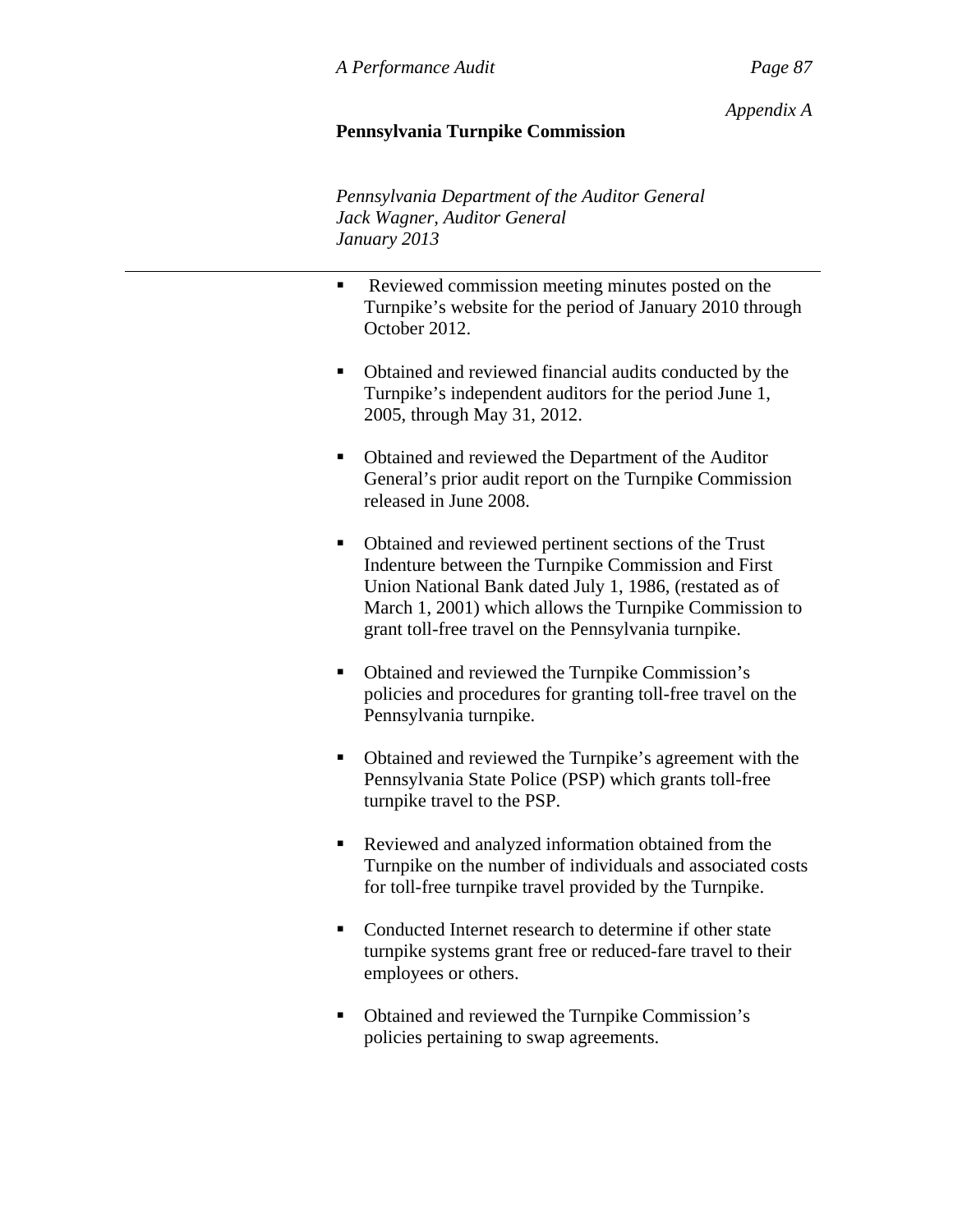*Page 88 A Performance Audit*

*Appendix A* 

#### **Pennsylvania Turnpike Commission**

*Pennsylvania Department of the Auditor General Jack Wagner, Auditor General January 2013* 

- Obtained and reviewed the Turnpike Commission's policies, procedures, and guidelines related to the inspections and maintenance of turnpike tunnels.
- Obtained and reviewed the Federal Highway Administration's proposed regulations establishing guidelines for tunnel inspections.
- Conducted Internet research on other states' tunnel inspection programs, as well as any reports on tunnel safety or best practices.
- Obtained and examined the Turnpike Commission's tunnel inspection schedule and inspection reports including findings and recommendations, as well as an explanation of any actions taken to address deficiencies identified during the inspections.
- Obtained and reviewed a sample of Turnpike's work orders showing routine maintenance performed in all five tunnels between the two-year and five-year inspections for the period of January 1, 2007, through August 31, 2011.
- Obtained and reviewed a sample of tunnel log sheets verifying the two-hour drive through inspections conducted by Turnpike tunnel guards.
- Obtained and reviewed a report generated by the Turnpike Commission's computer-aided dispatch system listing traffic control incidents resulting in tunnel closures and the implementation of bi-directional traffic patterns.
- Toured the Kittatinny/Blue Mountain tunnels and observed the daily operations conducted by tunnel maintenance staff.
- Obtained and reviewed a sample of internal audits conducted by the Turnpike Commission regarding the E-ZPass toll collection system.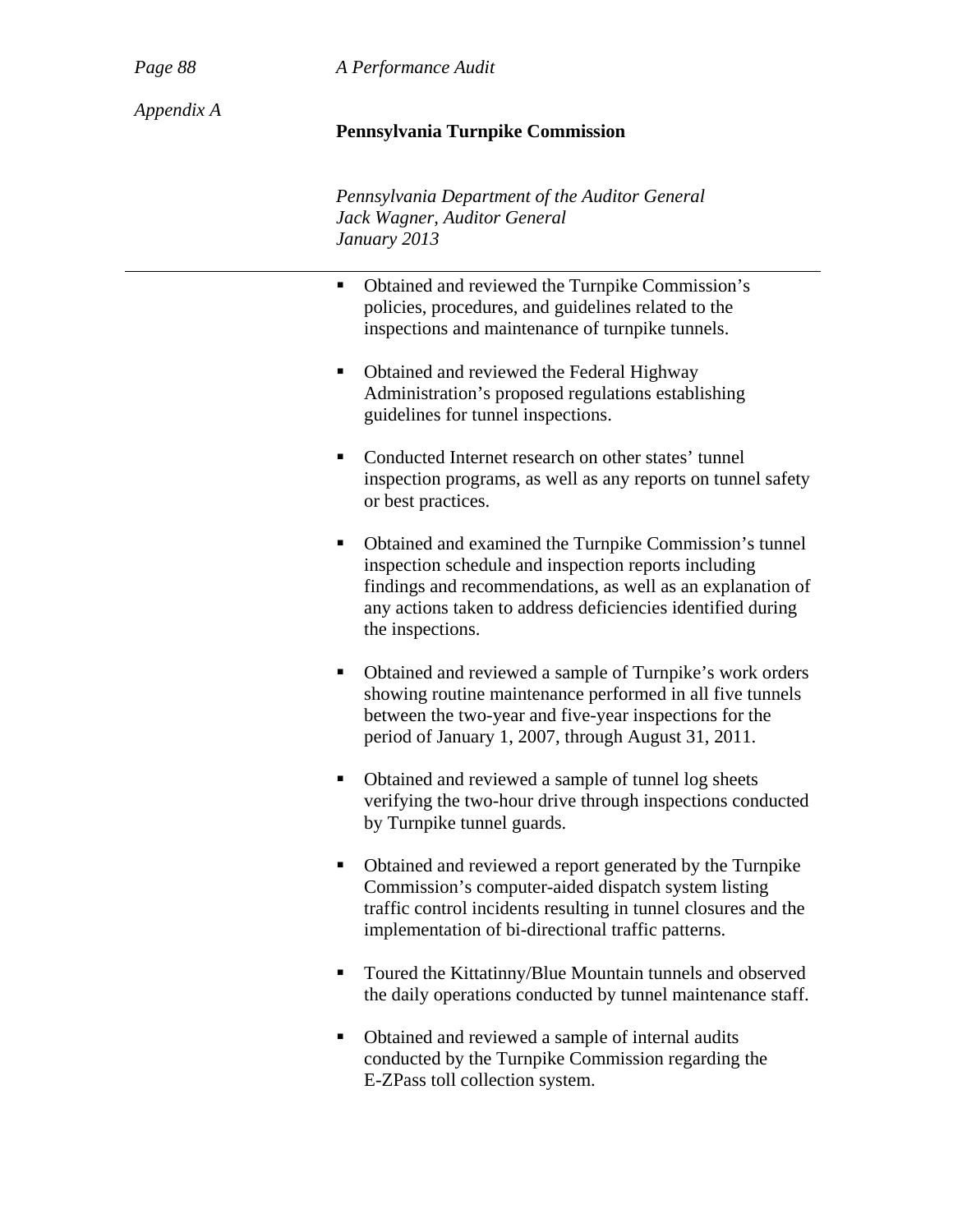*Appendix A*

## **Pennsylvania Turnpike Commission**

*Pennsylvania Department of the Auditor General Jack Wagner, Auditor General January 2013* 

- Obtained and reviewed Turnpike audits of the E-ZPass toll collection system operated by TransCore, the Turnpike Commission's E-ZPass administrator, for the period of January 1, 2007, through August 31, 2011.
- **Toured the Turnpike Commission's traffic control center** and observed the alert monitoring system which detects system failures that occur at the Turnpike's office buildings and on the turnpike roadway.
- **Toured the Turnpike Commission's test lane facility and** observed testing procedures.
- Conducted Internet research to find E-ZPass consumer complaints where a Pennsylvania E-ZPass customer was charged an incorrect fare or violation when traveling the turnpike.
- Obtained and reviewed the Turnpike Commissions policies related to business-related travel, vehicles, and electronic devices.
- Obtained and reviewed the commissioners' expenses paid by the Turnpike including business-related travel, vehicle, and electronic devices.

## **Findings and Recommendations**

Our audit contains six findings and 20 recommendations related to the operation and maintenance of the Pennsylvania turnpike.

Our expectation is that the findings and recommendations presented herein will improve the Turnpike Commission's administration of the turnpike and will provide a framework for corrective action where necessary. We will follow-up on our audit recommendations when we conduct our next audit of the Turnpike Commission.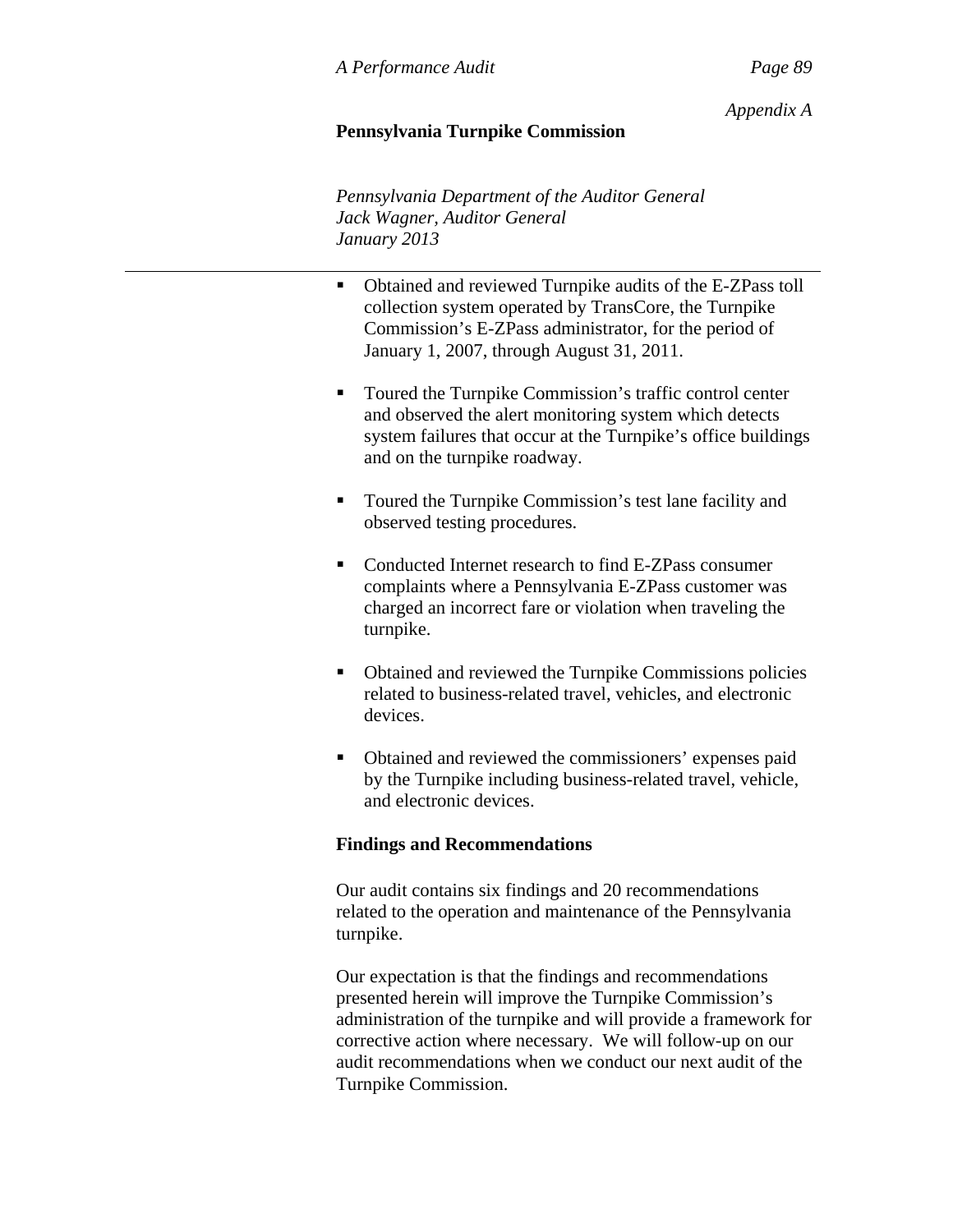*Page 90*  **Appendix B** 

# **Pennsylvania Turnpike Commission**

# **Organization Chart as of May 31, 2012**

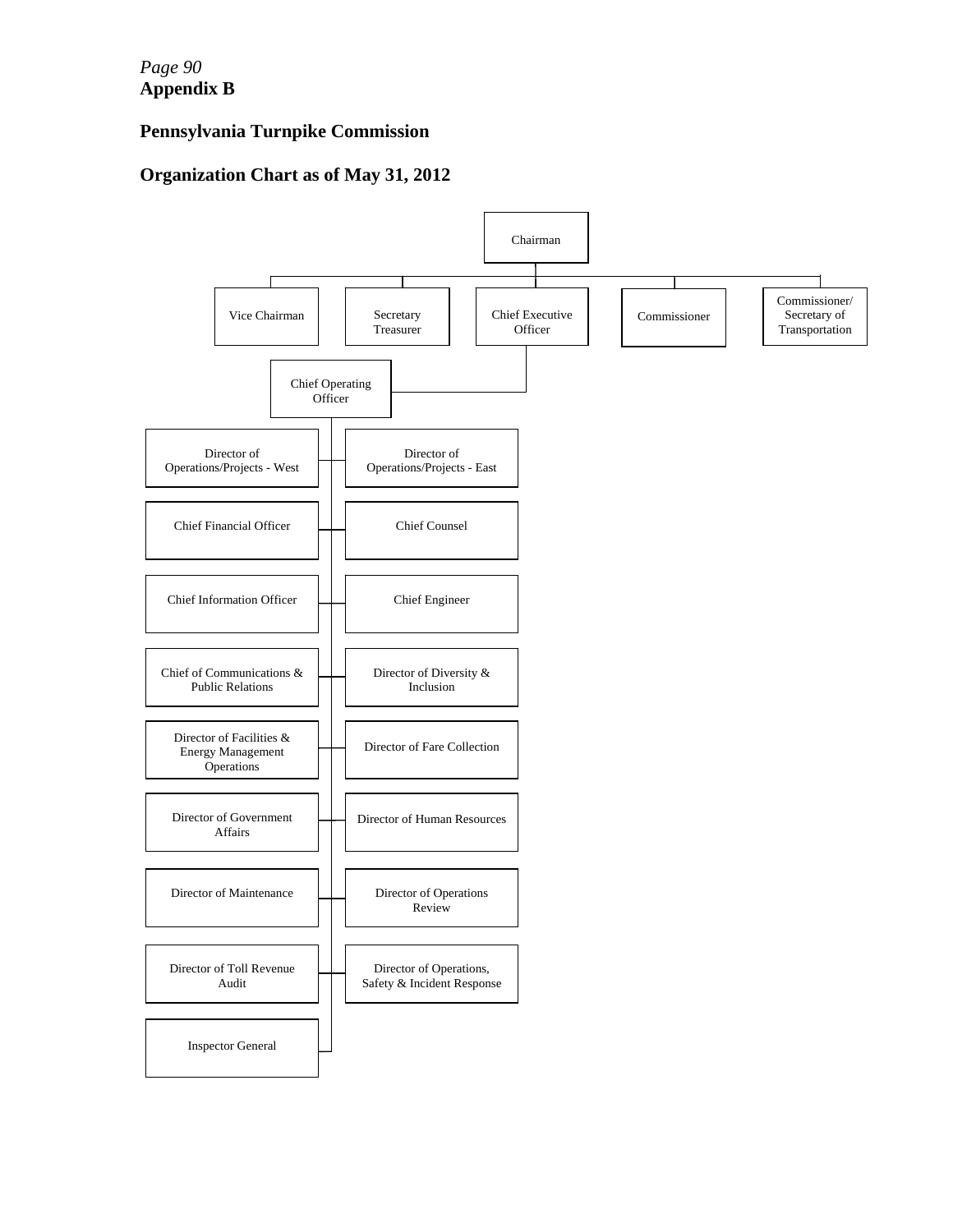## **Pennsylvania Turnpike Commission** *Auditee*

 *Response from*

*Pennsylvania Department of the Auditor General Jack Wagner, Auditor General January 2013* 

**Audit Response from the Turnpike Commission with evaluation from the Department of the Auditor General**  The Turnpike Commission's full response to this audit report is reproduced in its entirety on the following pages. Here, however, in accordance with generally accepted government auditing standards, we present our evaluation of the Turnpike's response. **Our Evaluation of the Turnpike Commission's Comments**  No changes were made to the audit report based on the Turnpike Commission's response. We firmly stand by each of our findings and recommendations. Although the Turnpike appears to have accepted some of our recommendations, we caution that, first, the Turnpike must implement all of the recommendations in order to improve its performance in the areas we have identified. Second, the Turnpike must implement the recommendations via actions that are measurable in future audits. For example, in its response, the Turnpike frequently says it "intends to consider" or that it will "research the feasibility" of certain recommendations, but these responses do not show measurable corrective actions and completion dates. We offer a further evaluation about some specific findings. In Finding One, we called on the Turnpike Commission to stop granting personal toll-free travel to its employees, and to do so immediately. The Turnpike says it disagrees with our calling the toll-free policy a "generous perk" and with our assertion that millions of dollars of revenue are lost when employees do not have to pay tolls for personal travel. However, it does not make sense for the Turnpike to say the perk is neither generous nor a lost-revenue issue when—as the Turnpike acknowledges—that personal travel usage is not even tracked. In its response, the Turnpike Commission did not directly address the issue of at least 650 employees having two ways to obtain toll-free travel (E-ZPass transponders and employee ID card). The Commission states that it will consider modifying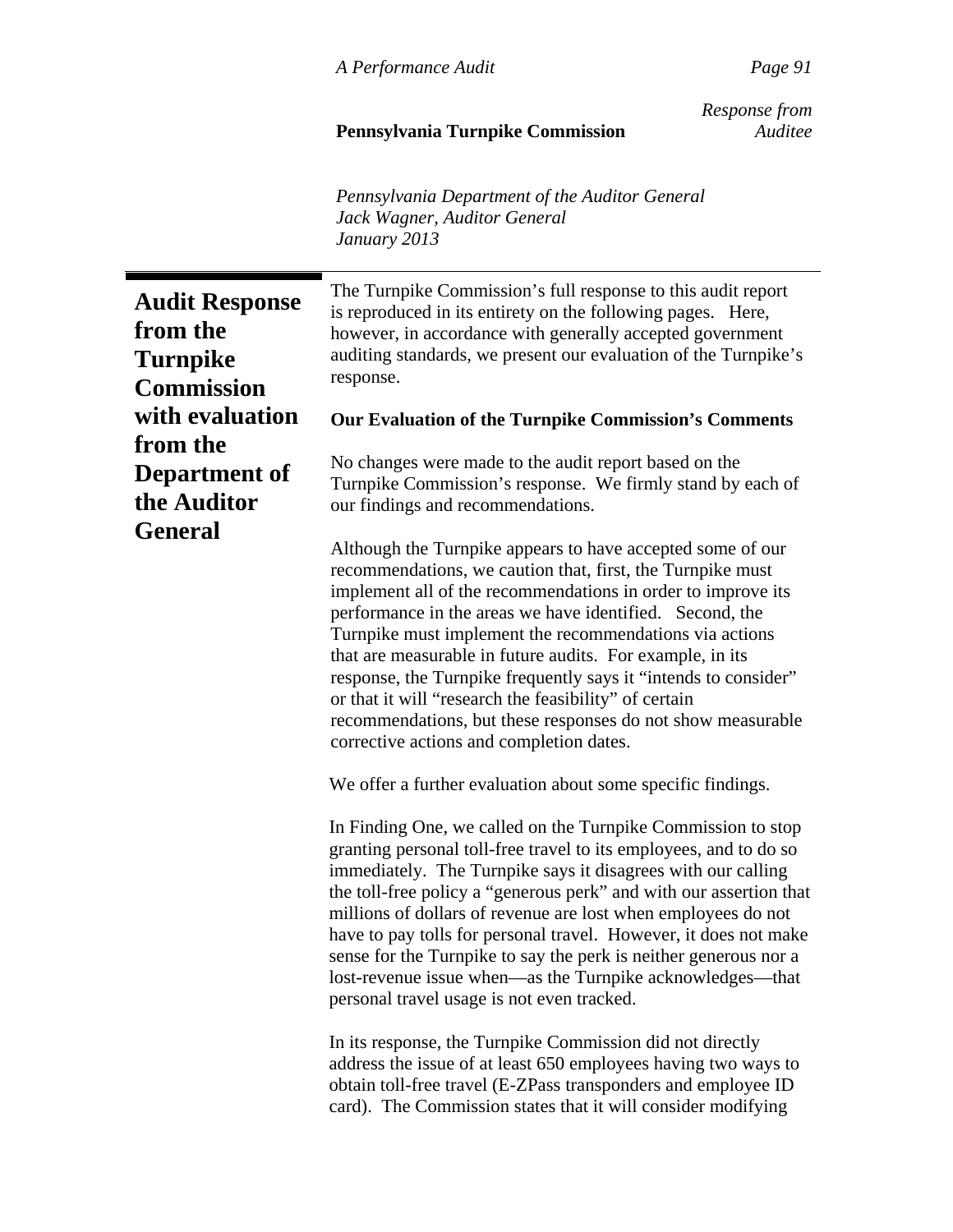*Page 92 A Performance Audit*

*Response from Auditee* 

#### **Pennsylvania Turnpike Commission**

*Pennsylvania Department of the Auditor General Jack Wagner, Auditor General January 2013* 

non-revenue usage policies to reduce the possibility of abuse, and we believe the practice of multiple free passes should be the starting point for corrective action.

Further, while the Turnpike Commission "believes" it is in full compliance with the toll covenants set forth by its Trust Indenture, we note that it is only able to make this claim so long as its vaguely worded policy statement declaring all employees as "on duty" when traveling the turnpike remains in place. If this policy were to be repealed, the Turnpike Commission would not be in compliance with the Trust Indenture when it allowed toll-free travel for employees who were not on official Turnpike business. Therefore, we continue to assert that the Turnpike Commission should abandon its current employee non-revenue usage policy and adopt one that clearly complies with the Trust Indenture—no personal toll-free travel for employees.

With regard to our finding and recommendations related to tunnels, it is good to see that the Turnpike will schedule tunnel management committee meetings on a four-month cycle and include PennDOT tunnel personnel in those meetings. However, we continue to stand by our recommendations that the Turnpike Commission should assign a person to be *solely* responsible for tunnel management, and it should ensure that it conducts, not just schedules, in-depth inspections on a five-year cycle.

The Turnpike Commission must also ensure that two of its tunnels have fire detection systems similar to those in the other three tunnels. The Turnpike should clearly indicate *when* this life-safety improvement will occur, which should be as soon as possible.

With regard to our finding and recommendations related to the Turnpike Commission's generous practices in reimbursing commissioners' travel expenses, we take issue with the Turnpike Commission's response. In particular, the Turnpike states that it is important to consider the "unique and trying"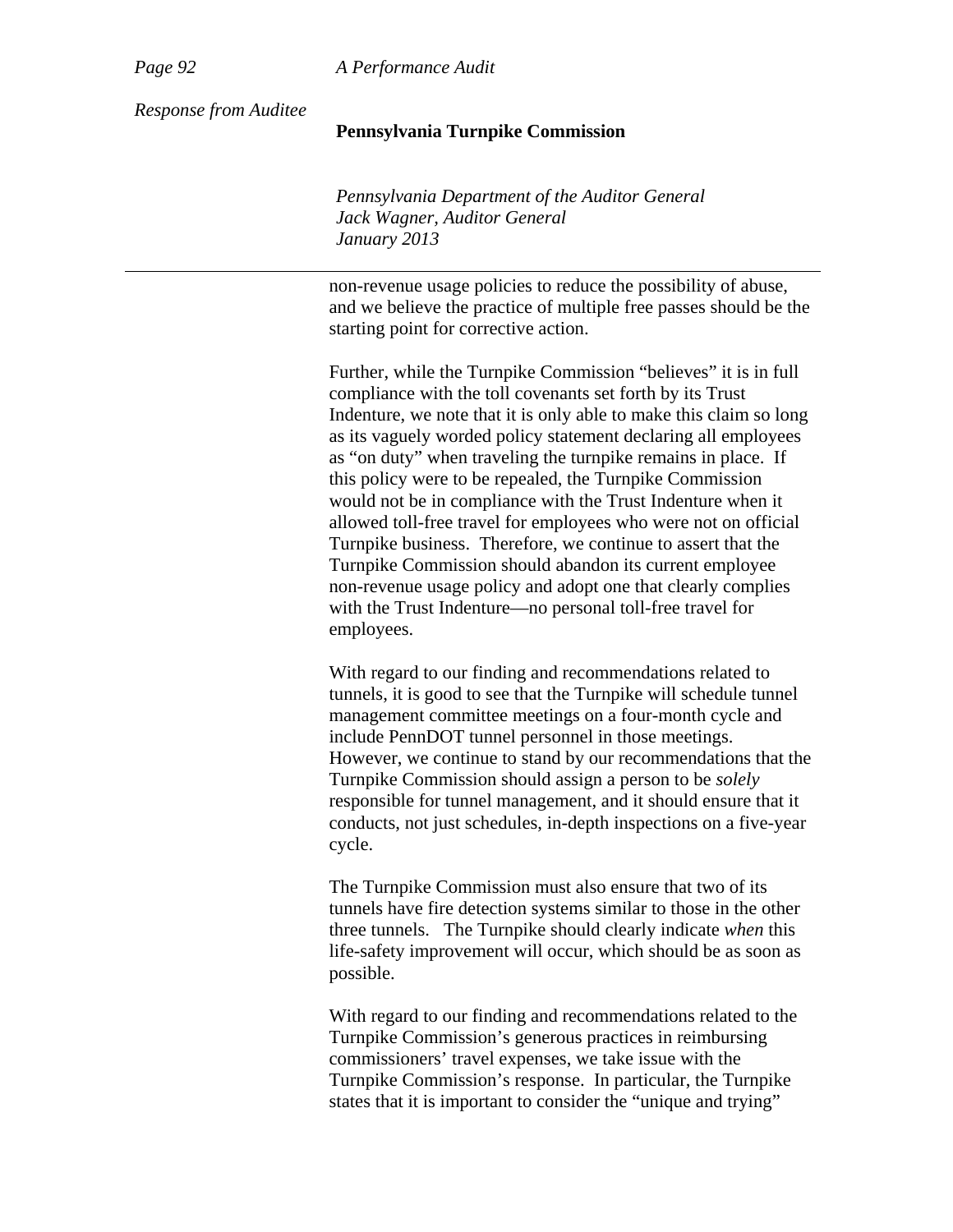## **Pennsylvania Turnpike Commission** *Auditee*

 *Response from*

*Pennsylvania Department of the Auditor General Jack Wagner, Auditor General January 2013* 

times that the Turnpike Commission faced related to leasing of the turnpike and I-80 tolling (events that occurred during our audit period). According to the Turnpike Commission, these events caused "significantly more commissioner activity" than is normal. This explanation underscores our very point commissioner expenses need to be fully transparent and accountable. The commissioners should lead by example, and accordingly, we offered five common sense recommendations to ensure accountability and transparency. While the Commission does not directly address our recommendations, it essentially said "No" to them by stating only that it will review and consider our recommendations.

Finally, with respect to the Commission's response to our interest-rate swap finding our response can most simply be summarized to this point: we have a philosophical difference with the Turnpike Commission on how public debt should be managed. Our belief is that taxpayer funds should never be exposed to risk, and that taxpayers do not and cannot support a debt policy that is understandable only to those in the financial services industry who themselves benefit from that policy. We hold that public debt should be financed only with fixed-interest rate conventional bonds—and not risky synthetic financial instruments. We firmly believe that the Turnpike Commission will be better positioned to manage its debt implications resulting from Act 44, if it stays away from swaps that subject the Turnpike to greater—and completely unacceptable—risk.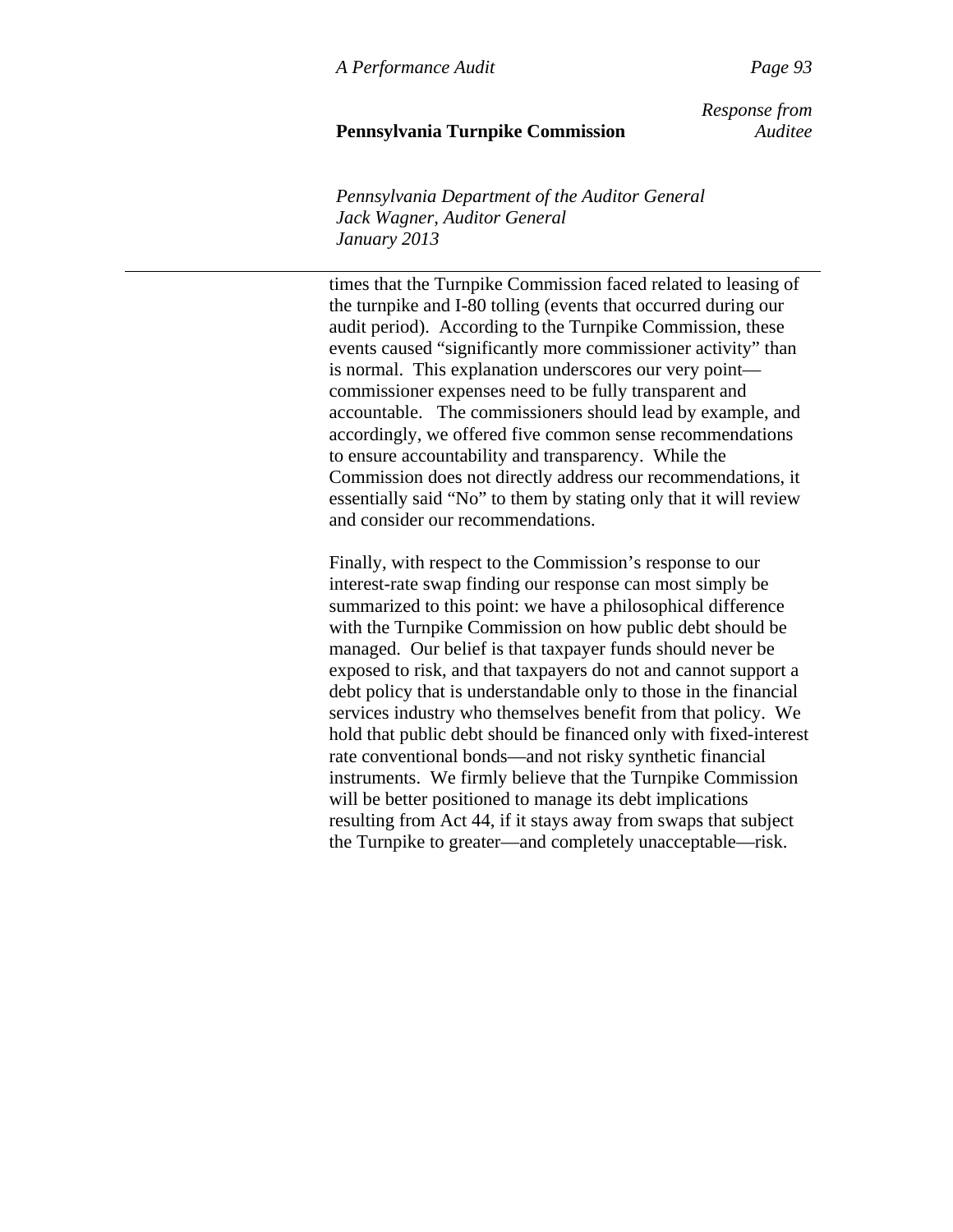

**COMMONWEALTH OF PENNSYLVANIA** PENNSYLVANIA TURNPIKE COMMISSION HARRISBURG, PENNSYLVANIA 17106-7676

**CRAIG R. SHUEY** CHIEF OPERATING OFFICER CSHUEY@PATURNPIKE.COM

717.986.9617 FAX: 717.986.9686 WWW.PATURNPIKE.COM

January 2, 2013

The Honorable Jack Wagner **Auditor General** 229 Finance Building Harrisburg, PA 17120

Dear General Wagner,

On behalf of Chairman Bill Lieberman and our Commissioners, I provide to you the Pennsylvania Turnpike Commission's response to your draft audit report issued December 10, 2012. We appreciate the opportunity offered to the Commission to provide our comments to this report.

In general terms, we believe that the findings in the audit suggest that the Commission is meeting its mission statement and serving the public well as a steward of the responsibility for improving, operating and maintaining the nation's first superhighway. The topic areas of the audit findings and recommendations, while important to consider, suggest that the Turnpike is a well-run operation given our areas of responsibility, breadth of geographic coverage and age of the system. While we disagree necessarily upon the weight of each of your recommendations it is clear to me that when system safety and provision of services are considered, the Pennsylvania Turnpike Commission is performing as should be expected.

This roadway is operated by a dedicated staff of professionals who understand both the need to be responsive as well operate safely and efficiently in order to meet the needs and expectations of our traveling customers. For this reason we take issue with your characterization that the Turnpike was difficult to deal with regarding your requests for data regarding contractor and employee travel policies for non-revenue travel. We do not believe that anyone at the Commission intentionally attempted to delay or otherwise interfere with your review functions. As we believe you have correctly pointed out, the Commission must implement an added measure of accountability with regard to non-revenue travel on the Turnpike and as a simple matter of fact; some of the data you requested simply does not exist. As a result of this reality, we commit to exploring ways to ensure that this data, where practical, can be generated and that greater accountability is achieved system-wide.

In any organization the setting of priorities requires an understanding of the levels of risk associated with each challenge. Under the leadership of our Commissioners, the Turnpike is currently engaging in multiple internal reform efforts aimed at reducing our fiscal footprint, increasing our effective utilization of technology, improving roadway maintenance, rebuilding the roadway and updating our internal control processes. We believe that these areas will net the Commission with the greatest operational cost reductions and long term system benefits.

Having said this, and despite the fact that we do not necessarily agree with all of the findings and recommendations, your review of our performance has given us additional areas to consider as a part of our long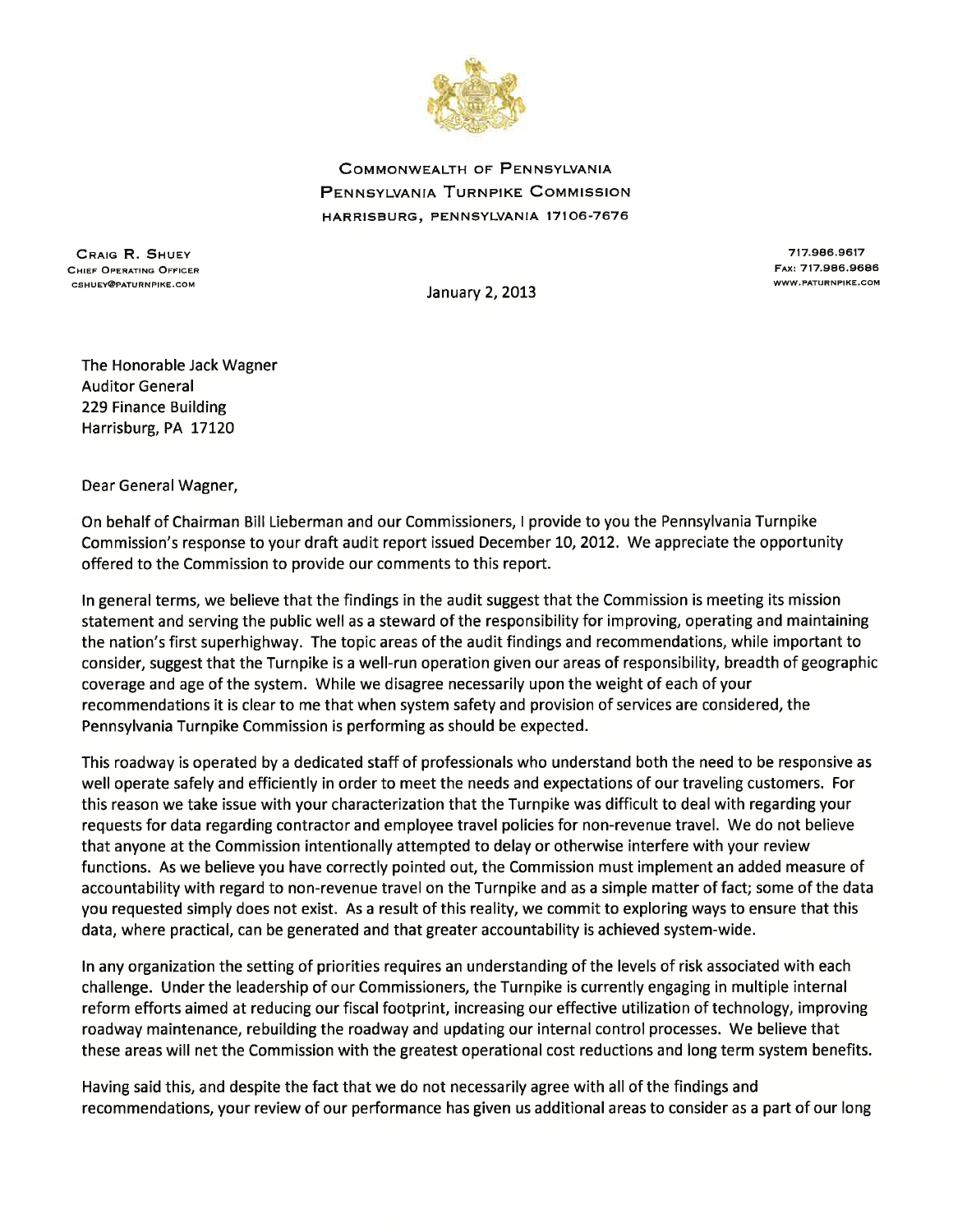The Honorable Jack Wagner January 2, 2012 Page 2

term strategy to position the organization for future challenges and as such each will be given the appropriate level of attention as we continue to modernize our operations and readjust our priorities.

In closing, we believe you will find our comments useful to your final audit report. Should you have any questions regarding any statements included in our response, please contact me directly so that the issues can be addressed without delay.

Sincerely,

 $H$ 

Craig R. Shuey **Acting Chief Executive Officer** 

Enclosure

cc: The Honorable William K. Lieberman, Chairman The Honorable A. Michael Pratt, Vice Chairman The Honorable James W. Lincoln, Secretary Treasurer The Honorable Pasquale T. Deon, Commissioner Doreen A. McCall, Chief Counsel David A. Gentile, Chief Compliance Officer William J. Capone, Chief of Communications & Public Relations Bradley J. Heigel, Chief Engineer Nikolaus Grieshaber, Chief Financial Officer Mark P. Compton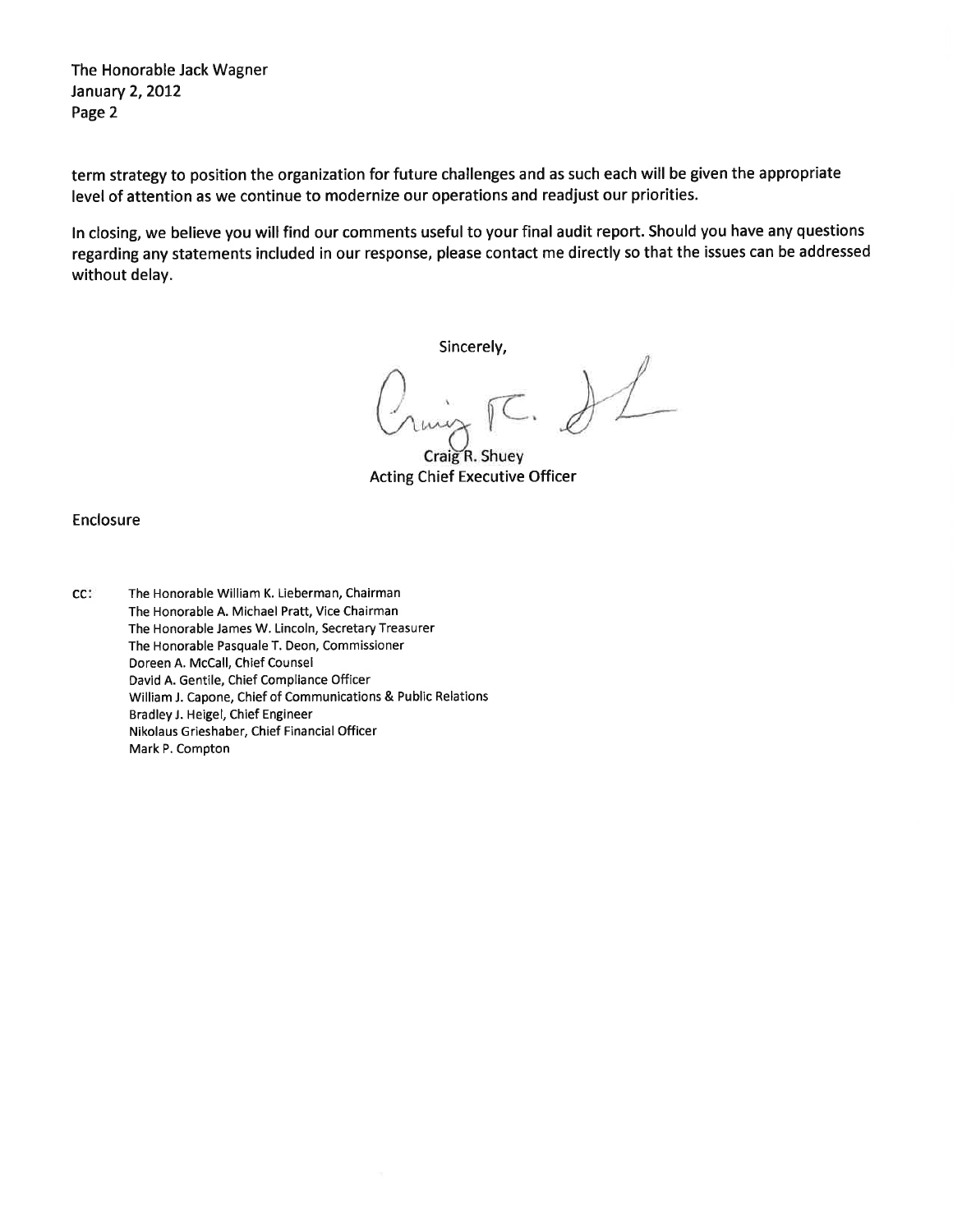#### Pennsylvania Turnpike Commission

#### **Draft Performance Audit Response Document**

#### December 31, 2012

#### **Finding One-Commission Response**

The Draft Report states: The Turnpike Commission lets its employees ride the Turnpike toll-free, even for personal travel, costing the Turnpike millions of dollars in lost revenue. This generous perk continues with little oversight at a time when the Turnpike raises tolls for other travelers in its struggle with mounting debt.

Recommendation 1 - The Turnpike Commission should immediately stop granting personal toll-free travel to its employees. In addition, the Turnpike should adhere to its Trust Indenture provision that allows toll-free travel to employees in the "discharge of official duties" only. Accordingly, the Turnpike must rescind the policies that were implemented that violated the spirit of the Trust Indenture by decreeing that employees were on duty anytime they traveled the Turnpike.

Recommendation 2 - No matter how the Turnpike provides its employees with toll-free business travel only, whether now or in the future with all-electronic tolling, the Turnpike should aggressively and accurately monitor this toll-free business travel to verify it indeed occurs in the actual "discharge of official duties" as per the Trust Indenture.

The Commission concurs in the Auditor General's assertion that the Commission does not distinguish between personal and business travel in tracking usage. Since the Commission is a 24/7 operation and the majority of our employees (maintenance operators, toll collectors, emergency responders) are subject to working any day at any time, the issue becomes very difficult and potentially labor-intensive to manually distinguish between business and personal usage. The Auditor General is also correct regarding the susceptibility of abuse for employee identification cards and transponders.

The Commission is ever mindful of its contractual obligations under the Amended and Restated Trust Indenture dated March 1, 2001, and believes it is in full compliance with the toll covenants set forth therein. The Commission's longstanding road safety policies underscore the genuine "round-the-clock" responsibility that Turnpike employees bear when traveling on the Turnpike, and provides a reasonable basis to exempt such employees from paying tolls pursuant to the express language of Section 502(b)(3) of such indenture.

The Commission respectfully disagrees with the Auditor General's characterization of the existing employee non-revenue usage policies as being a "generous perk" and the assertion that the Commission is losing millions of dollars of revenue due to personal travel. The Commission recognizes its obligations to take all reasonable measures to reduce fraud and abuse, and will, therefore, research the feasibility and cost-effectiveness of developing queries and techniques to monitor usage and identify potential misuse. The Commission will also consider modifying its existing employee non-revenue usage policies, as considered appropriate, to reduce the possibility of abuse.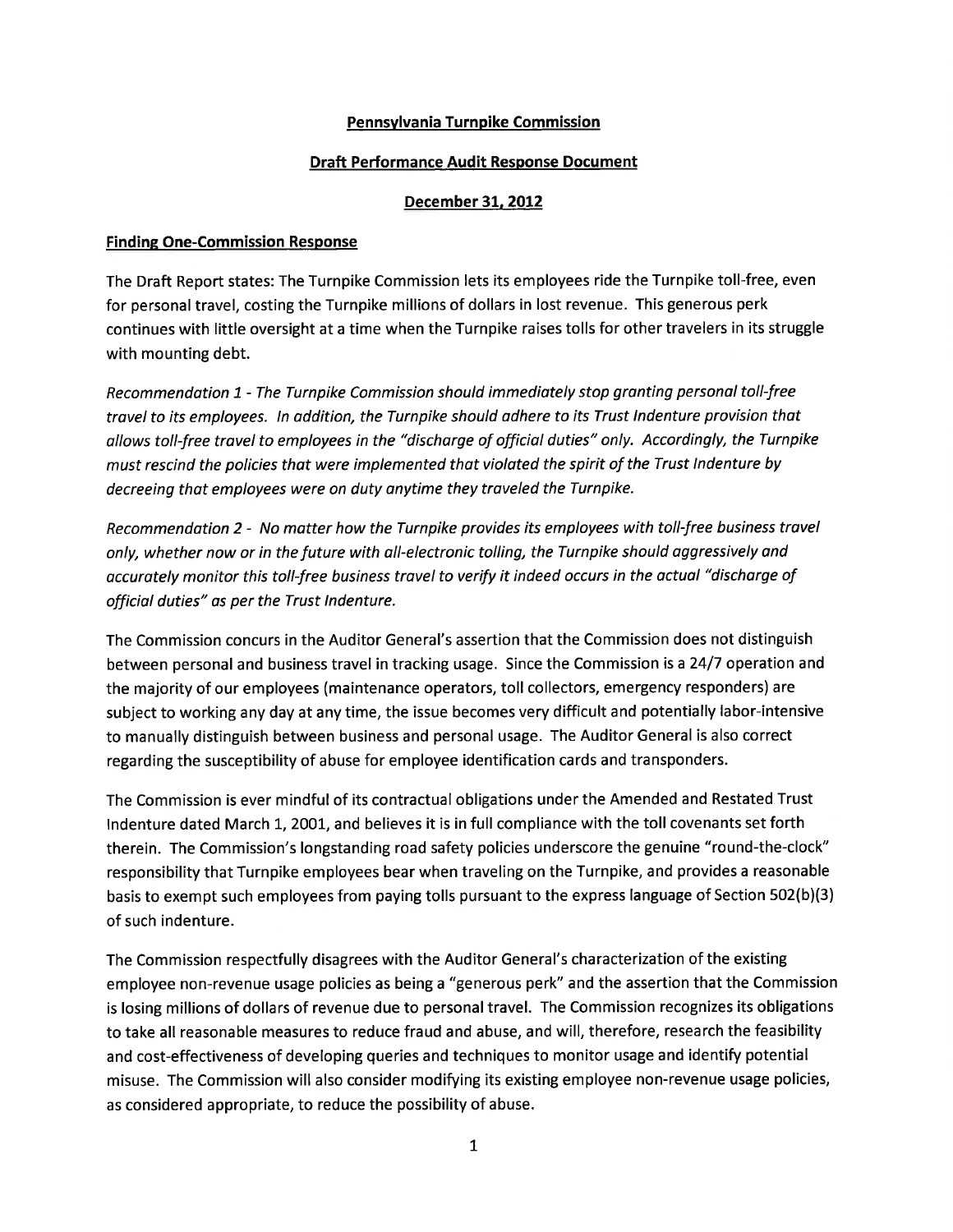The linkage between this long-standing Commission policy and the coming toll increase is a wholly unfair characterization. As is clearly understood by the Auditor General, evidenced by numerous letters, news conferences and two public hearings, the toll increase planned for 2013 is necessary to finance the cumulative impact of the annual payments made by the Commission, beginning in 2008, which assist the Department of Transportation in meeting transportation funding needs Commonwealth-wide as required by Act 44 of 2007. Annual payment amounts made to the Commonwealth by the Commission have ranged from \$900 million in 2010 to the current \$450 million. Clearly, whether or not the policy remains in place will have absolutely no bearing on whether or not the toll increase is required.

The Commission does, however, agree that more must be done to ensure that the privilege is not being abused and we have been working on establishing an effective means of auditing this area of our operations. The Compliance Department, having recently been constituted and reorganized, is beginning a comprehensive series of business practice reviews and among the early areas of exploration will cover establishing tighter controls over this privilege.

#### **Finding Two-Commission Response**

The Draft Report states: The Turnpike Commission provided more than \$4.1 million of toll-free travel to nearly 5,000 consultants, contractors, and other state government officials. With little supervision over toll-free travel usage, the Turnpike could not ensure taxpayers that toll-free travel was limited to authorized use only.

Recommendation 3 - The Turnpike Commission should reexamine its practice of distributing toll-free travel privileges to an unlimited number of non-employees and take steps to reduce the number of persons given that privilege as soon as possible.

Recommendation 4 - The Turnpike Commission should improve its oversight of non-employee toll-free usage by, at a minimum, including a photo on its non-revenue cards and requiring Turnpike staff to monitor non-employee toll-free travel.

Recommendation 5 - The Turnpike Commission should also be transparent about the toll-free travel it grants to all parties, including its own employees, state officials, and other non-employees, by posting monthly usage reports on its website.

The Commission agrees that, while the potential for abuse of any benefit always exists, the presence of that risk does not result in a violation of the Indenture covenant concerning free passage. As further detailed in the audit report, the Commission also grants free passage to a number of other categories of persons which are all expressly permitted by the Indenture.

Similarly to what was stated regarding Finding One, the Commission agrees to develop and implement policies and electronic-reporting capabilities to improve the review and management of non-employee/non-revenue privileges. Specifically, the Commission will develop and issue new policies and procedures requiring management review and approval of the individuals having valid non-revenue privileges, as well as their non-revenue activity. The Commission will also require the Toll Revenue Audit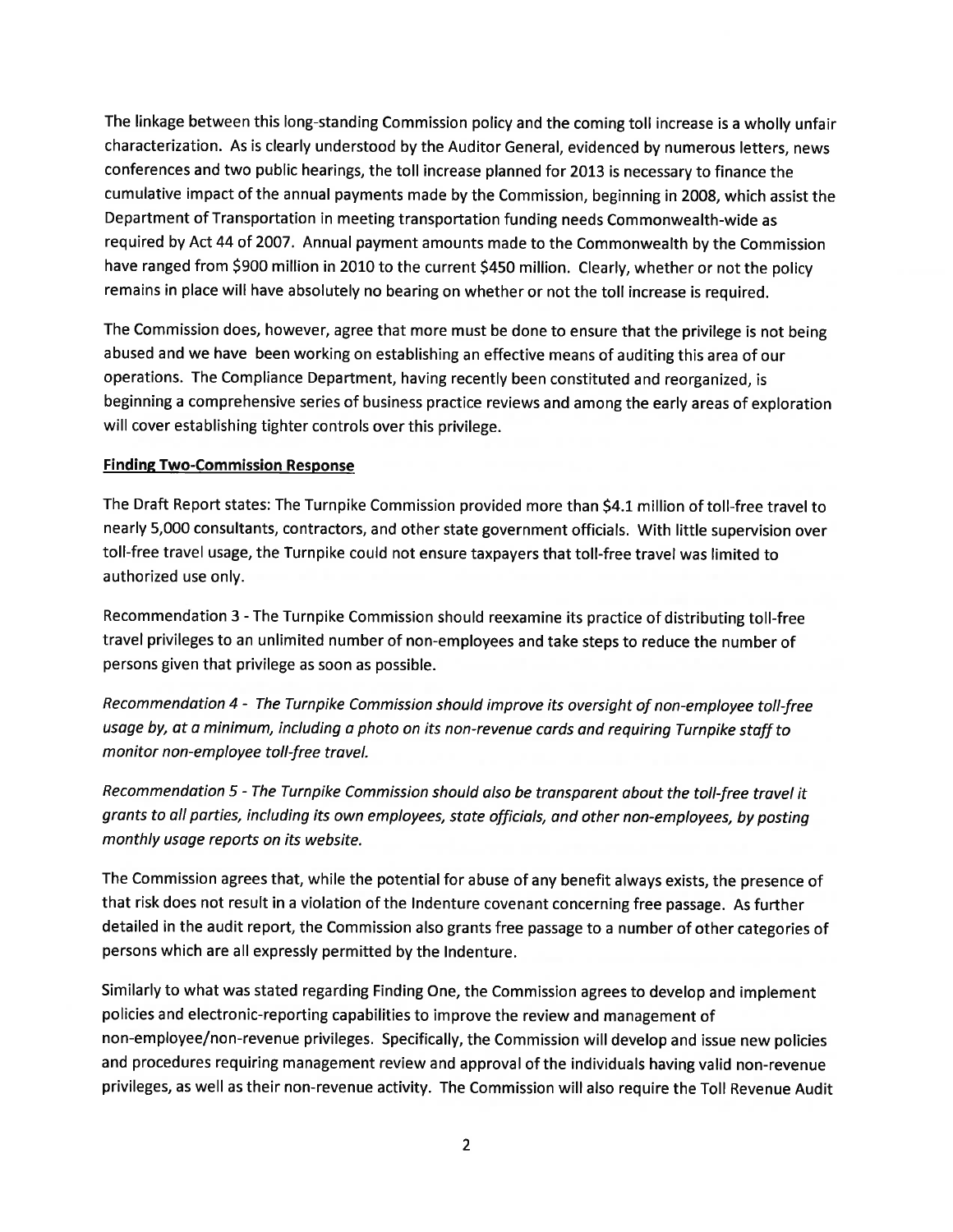Department to periodically audit non-revenue approvals and usage to ensure compliance with policy/procedural requirements. The Commission will also consider modifying its existing nonemployee non-revenue usage policies, as considered appropriate, to reduce the possibility of abuse.

#### **Finding Three-Commission Response**

The Draft Report states: The Turnpike Commission actively monitors the E-ZPass system to ensure correct fares are charged. Additionally, the Turnpike Commission conducts its own audits of the E-ZPass vendor.

Recommendation 6 - In conducting its random testing of the E-ZPass system by toll revenue auditors, the Turnpike should consider testing vehicles that exceed passenger vehicle specifications.

Recommendation 7 - The Turnpike should require TransCore to extend its E-ZPass customer service center phone hours beyond normal work hours. At a minimum, the E-ZPass customer service center should have extended evening hours on at least one day of the week.

The Compliance Department would like to thank the Auditor General and his staff for recognizing the efforts of our Toll Revenue Audit Group in ensuring the accuracy of the E-ZPass system. The audit process will continue to evolve with the implementation of All-Electronic Tolling. We do recognize the need to test vehicles that exceed passenger vehicle specifications. During our testing at the test lane facility, we utilize several classes (3, 4 and 5) of vehicles from the Commission's Maintenance Department to test the software prior to implementation. We will continue to investigate and promote the use of our Maintenance Department vehicles in performing our random testing, or in contracting with Commercial Driver's License (CDL) vendors to assist with the testing.

### **Finding Four-Commission Response**

The Draft Report states: While the Turnpike Commission monitored, maintained, and inspected its tunnels, it has not implemented critical project management practices that would ensure recommendations resulting from tunnel inspections are not overlooked.

Recommendation 8 - The Turnpike Commission should install video cameras in tunnels that do not already have video monitoring capability as soon as possible.

Four of its five tunnels already have closed circuit video monitoring cameras installed. The Commission will include video monitoring at its fifth tunnel as part of an upcoming rehabilitation project.

Recommendation 9 - The Turnpike Commission should install fire detection and suppression systems in the tunnels that do not already have such detection systems as soon as possible.

All five tunnels have fire hydrants. Three of the tunnels already have fire detection systems installed. At a fourth tunnel a project has been developed; however, an acceptable bid has not been received to date. The Commission will assess its fire detection needs for the remaining tunnel and finalize a scope of work to bid in accordance with project budgets and delivery schedules.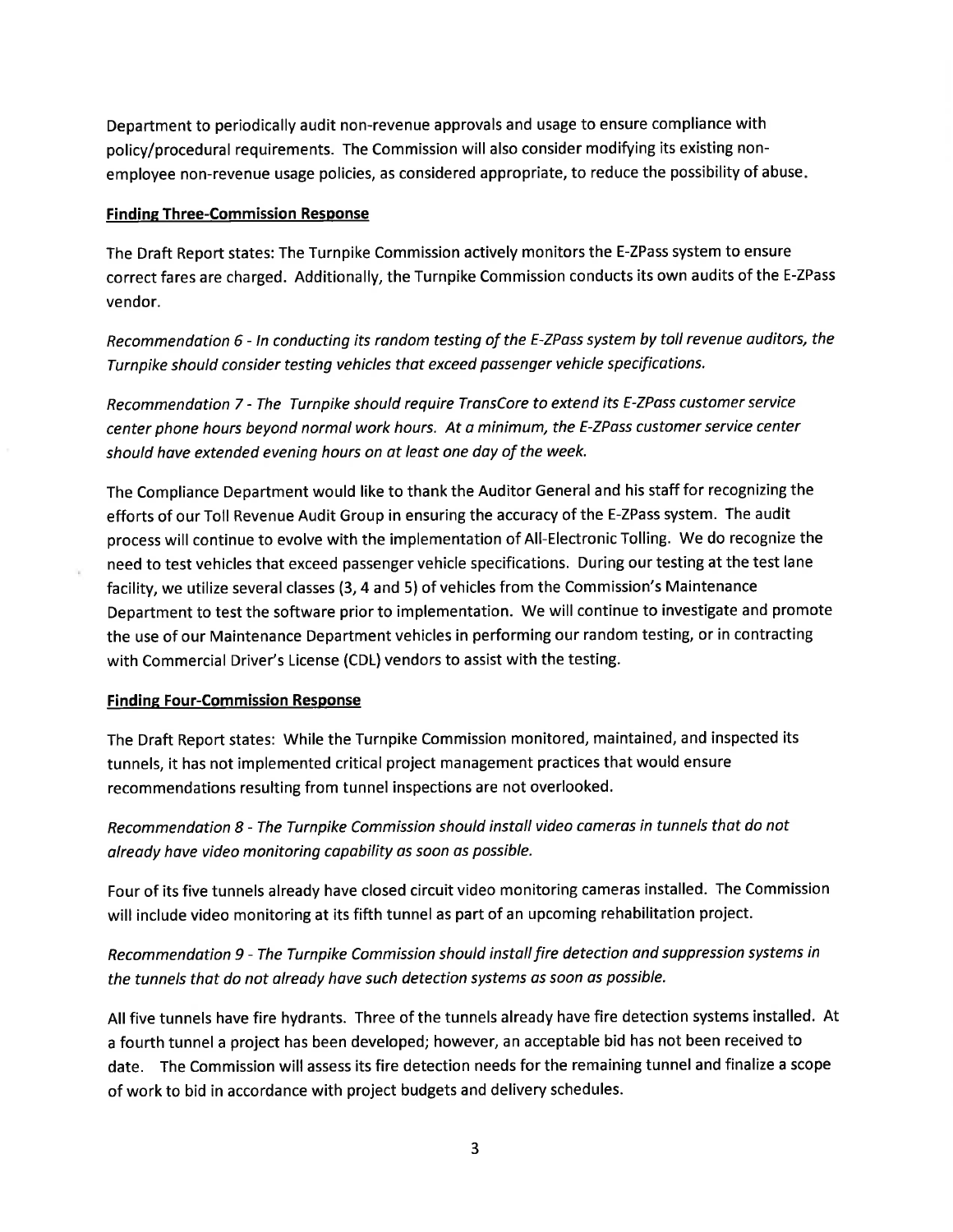Recommendation 10 - The Turnpike Commission should ensure that each tunnel undergoes a routine inspection at least once every two years in accordance with its own guidelines and the pending FHWA regulations.

As a leader in the transportation industry, the Commission's inspection program is being evaluated by FHWA as a model for the Federal inspection program. The frequency and type of tunnel inspections proposed in the Federal regulations are based largely on the Commission's established practices. The Commission completes a general inspection at its tunnels every two years as part of its biennial bridge inspection program, as well as, schedules an in-depth inspection on a five year cycle.

Recommendation 11 - The Turnpike Commission should immediately expand the development and deployment of the OneDOT tunnel management tracking system so that all tunnel inspection recommendations and their implementation status are captured.

In spring 2011, the Commission began using the OneDOT Tunnel Management System software to collect tunnel inspection information. While a useful management tool, OneDot was designed to record existing tunnel conditions. It does not currently have a feature to track repairs.

Recommendation 12 - The Turnpike Commission should assign a person to be solely responsible for tunnel management. This person should coordinate all engineering, maintenance, inspection, and safety issues related to the turnpike's five tunnels.

The Commission utilizes the Tunnel Management Committee to discuss, coordinate and track tunnel inspection recommendations. Brian M. Ranck, P.E., Bridge/Tunnel Maintenance Coordinator is the committee chair and the primary point of contact for tunnel structure issues.

Recommendation 13 - The Turnpike Commission is going to continue to use a tunnel management committee as a monitoring tool, the committee must maintain its meeting schedule to ensure tunnel issues are addressed timely.

Over the last nine years, the Committee has met on a regular basis. However, the Commission acknowledges that in 2007 and 2008, the Committee did not maintain its meeting schedule because of changes in personnel and employee responsibilities. Nevertheless, during that period, the Maintenance, Engineering, Facilities and Operation, Safety and Incident Response Departments coordinated efforts and maintained interdepartmental communications regarding tunnel management. Moving forward, committee meetings are scheduled on a four month cycle, and future meetings will include an invitation to PennDOT District 11-0 tunnel personnel. Including PennDOT will allow both transportation organizations to collaborate on best practices.

## **Finding Five-Commission Response**

The Draft Report states: The Turnpike Commission is overly generous and permissive when reimbursing commissioners for expenses. Further, the Turnpike lacks transparency and accountability with regard to these expenses.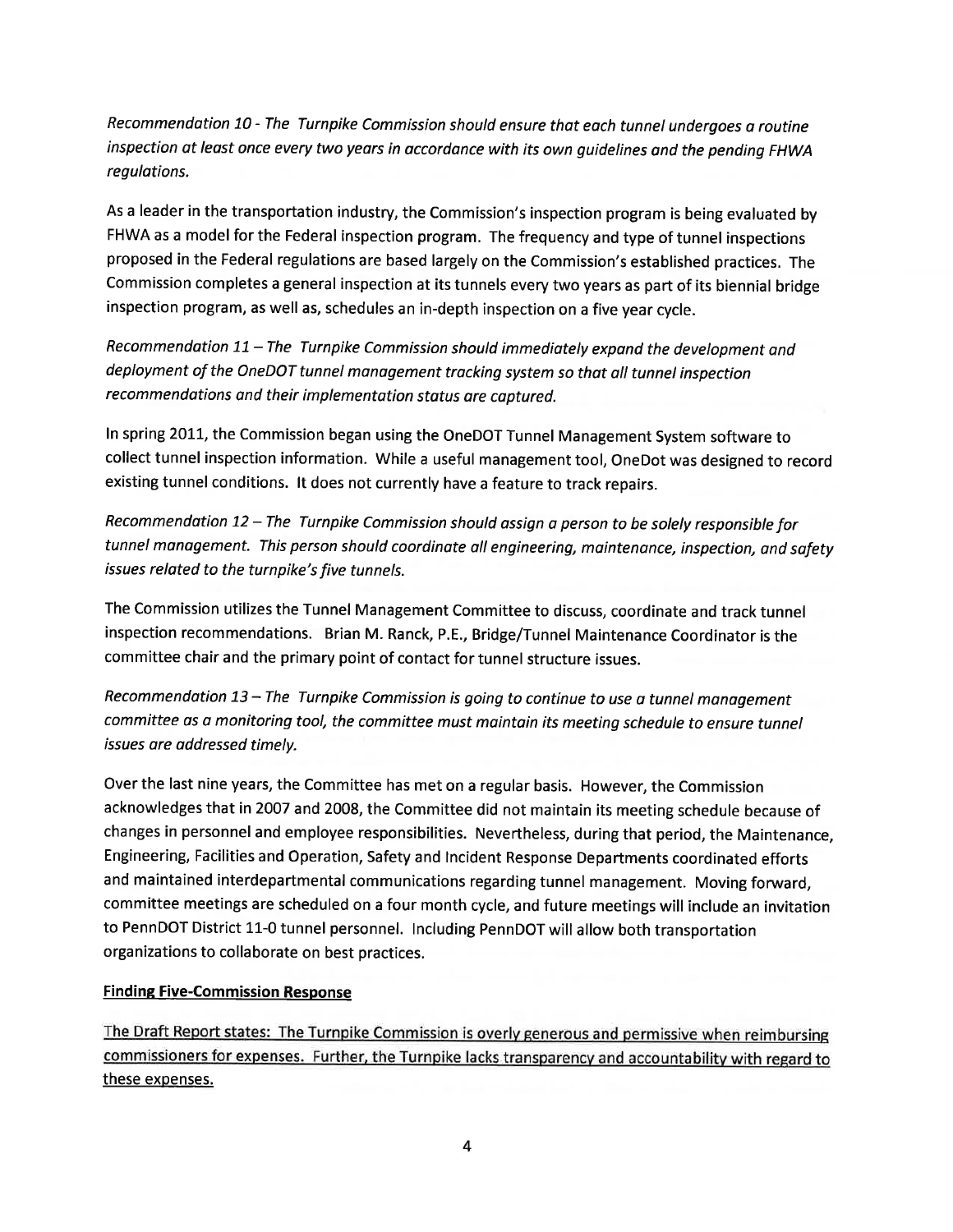Recommendation 14 - The Turnpike Commission should place monetary limits on commissioners travel expenses. Commissioners should lead by example and abide by the monetary limited of any other Turnpike Commission employee.

Recommendation 15 - The Turnpike Commission should require the commissioners to submit proper documentation (e.g. itemized receipts and appropriate justifications) for any expenses that exceed the monetary limits. Further, the Turnpike should not reimburse travel expenses that lack appropriate receipts.

Recommendation 16 - The Turnpike Commission should discontinue the practice of providing personal vehicles for the commissioners and instead should reimburse commissioners for vehicle mileage incurred for business use only at current Internal Revenue Service rates. Such a change could result in substantial savings to the Turnpike.

Recommendation 17 - The Turnpike Commission should not use the travel expense voucher process to pay for commissioner purchased cellular devices and other electronic equipment. Instead, the Turnpike's purchasing office should purchase these items to ensure the items are necessary and obtained at the most competitive price.

Recommendation 18 - The Turnpike Commission should post monthly expenses for its commissioners on its website in order to provide more accountability and transparency.

The Rules and Regulations governing how the Commission conducts business require bi-monthly public meetings of a quorum of members in order for the regular business of the Turnpike to occur. Generally, this is achieved by meeting in Harrisburg on the first and third Tuesday of each month. The Commissioners reside throughout the Commonwealth, and as such, most meetings require travel. Recently, however, the Commission has begun a program of limiting the Harrisburg meetings of the Commission to one per month with a second monthly meeting occurring via teleconference. The result of this change will ultimately reflect a significant reduction in the amount of travel expenses related to the twice-monthly regular meetings. On a wider scale, the Commission is currently acquiring technology to make more efficient use of modern video conferencing, thus reducing overall travel by Commission employees.

We believe it is also important to consider what was transpiring during the period of time covered by this audit, January 1, 2007, through August 31, 2011. These were certainly unique and trying times for the Pennsylvania Turnpike Commission requiring significantly more commissioner activity than is normal and currently experienced. Very early in the audit period, then Governor Ed Rendell proposed a lease of the Pennsylvania Turnpike, which was followed by the debate and legislative activity surrounding what became Act 44 of 2007. Further, 2008 through 2010 encompassed the period of time when both the private lease of the Turnpike and the application to toll I-80 were being discussed in both Harrisburg and Washington, DC. During that time, the Commissioners met more frequently in Harrisburg, participated extensively in dealings with the legislature during public hearings, and were engaged in the application process with the Federal Highway Administration regarding the I-80 tolling application.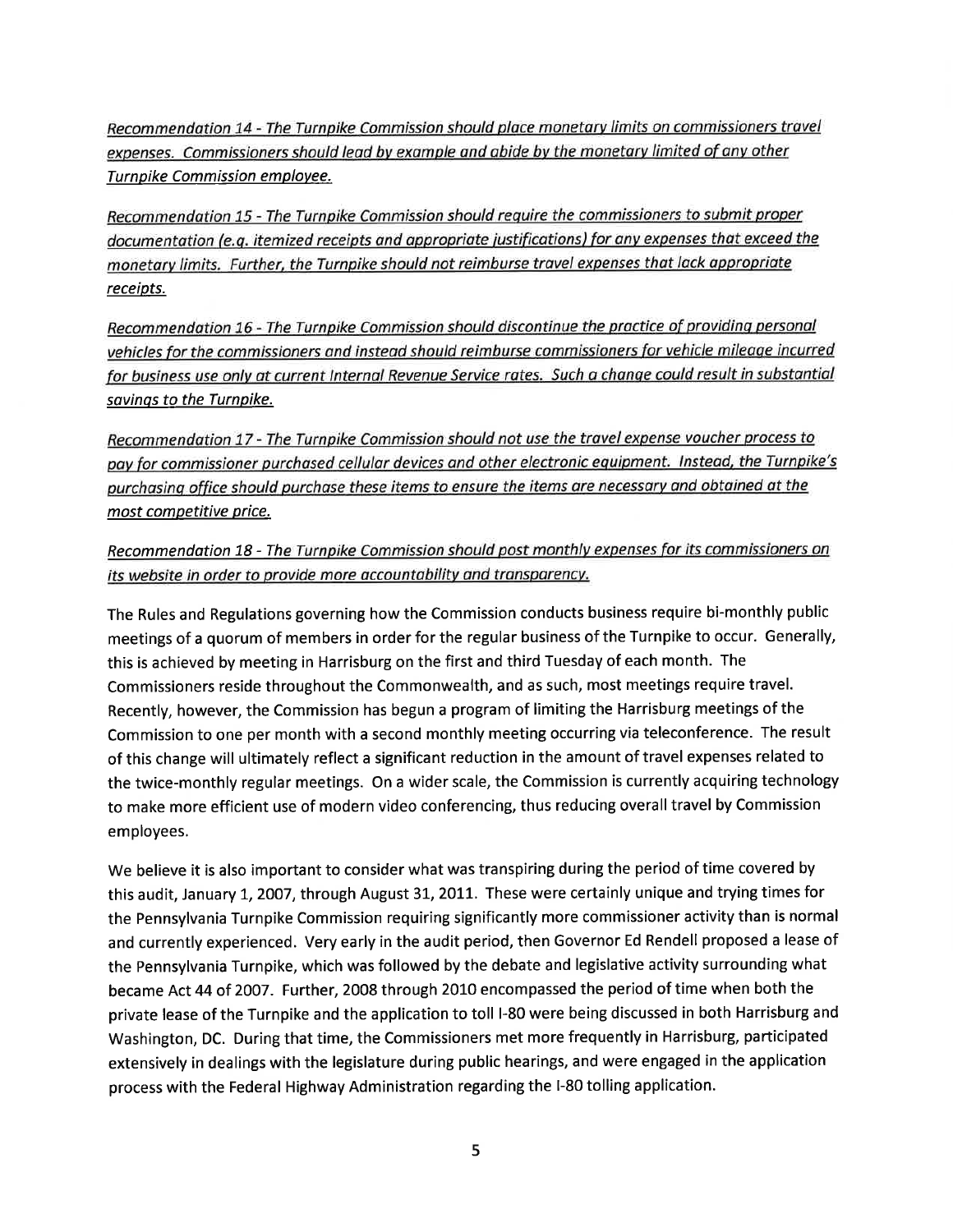As the travel related expenses of all Commission employees are analyzed and reviewed to ensure only the most necessary and reasonable expense levels are approved for payment, the Commission intends to include the expenses of the Commissioners and Executive-level staff in that ongoing review and will consider the recommendations made by the Auditor General as this review progresses.

## **Finding Six-Commission Response**

The Draft Report states: The Turnpike Commission's use of interest rate "swaps" has cost the taxpayers and its toll-paying customers at least \$108.9 million dollars more than if the Turnpike had instead financed with conventional fixed rate bonds.

Recommendation 19 - The Turnpike Commission should terminate all remaining swaps as soon as it is fiscally responsible to do so and refinance, if necessary, with conventional fixed-rate bonds.

Recommendation 20 - The Turnpike Commission should promptly adopt a resolution unequivocally and permanently prohibiting the use of swaps in the future.

Although the Commission understands the Auditor General's position related to interest rate swaps as provided in the Auditor General Report ("Report"), the Auditor General's analysis is incomplete and leads to incorrect conclusions. We respectfully disagree with the analytical methodology used that resulted in a calculated total loss of \$108.9 million from the use of swap agreements. Specifically, the Report states that the Commission had losses of \$59 million related to terminations of a number of previously executed swaps. The following discussion presents information that supports the Commission's position that it did not incur losses as represented by the Auditor General's report.

The termination value is the present value of the fixed rate payments on the swap calculated based on the difference in the "current" market swap rate and the existing swap rate. As the swap rate is set at the execution date of the swap agreement, the value changes as interest rates fluctuate. In fact, as rates decline, the termination value or market value of the swap will increase in negative value reflecting the ability to issue debt at lower interest rates. The termination payments were funded with tax-exempt fixed rate bonds issued at lower fixed rates than existed on the swaps. The underlying debt now outstanding is fixed rate and pays lower interest than the net swap payments would have on the swap had the swap remained outstanding.

The Commission did not have a loss of \$59 million related to the termination of the swaps but, in fact, LOWERED its overall debt service that resulted in a present value SAVINGS of \$10.8 million. A summary of those results are shown below, and the complete analysis is available for your review.

| Bonds/ |             | Swap   | <b>Termination</b> | <b>Refunding</b>     | <b>Present Value</b> |
|--------|-------------|--------|--------------------|----------------------|----------------------|
| Swap   | Principal   | Rate   | Payment            | <b>Bonds (2009B)</b> | <b>Savings</b>       |
| 2001U  | \$169.9 mil | 4.214% | \$25.5 mil         | \$184.4 mil          | $$6.5$ mil           |
| 2002A  | \$154.7 mil | 4.403% | \$24.8 mil         | \$134.1 mil          | \$0.8 mil            |
| 2002B  | $$35.8$ mil | 4.538% | $S$ 2.5 mil        | \$ 35.7 mil          | \$3.5 mil            |
|        |             |        |                    | \$10.8 mil<br>Total  |                      |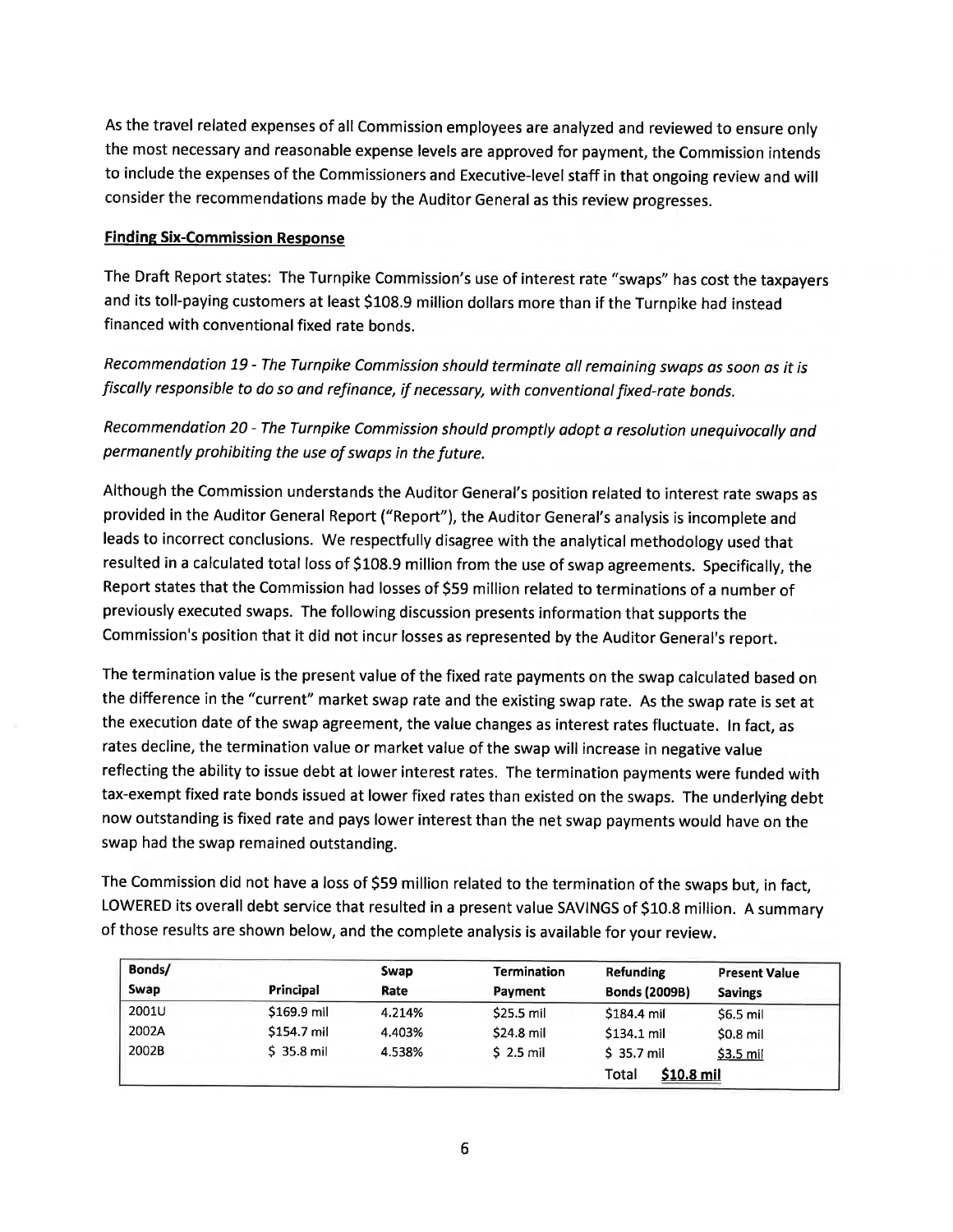The above summary includes all swap fees and net interest payments assumed through final maturity and the funded termination payment. The final results of the amendment to the Series 2003C swap is unknown at this time, as the original swap was converted to a basis swap and is still outstanding. The Commission was able to reduce its swap exposure by converting the swap from a synthetic fixed rate swap to a basis swap, which has lower overall risk.

The Report also states that the Commission had losses of \$49.9 million on active swaps. This analysis is also incomplete and leads to incorrect conclusions.

Swaps are generally used as "synthetic" alternatives to either traditional fixed rate debt or variable rate debt. The measure of the overall benefit of a swap in this form is the comparison between the other "alternatives" at the time the swap was executed and not a comparison between the payments made and received within the swap agreement only. All swaps must be related to underlying and outstanding debt, and as such, the results of the underlying debt must also be included in any analysis. The Commission completed a study in December of 2010 which highlighted more accurate comparisons. This report was previously forwarded to the Auditor General's office. Additional copies can be made available upon request.

In order to calculate the "loss" or savings associated with any swap, you must also include the underlying debt and related interest expense. Each of the swaps in the analysis had tax-exempt variable rate bonds as the underlying debt. The swap interest received by the Commission offset the interest due on the underlying bonds. This offset then results in a net fixed interest rate payment by the Commission on the swap which is exactly the same as issuing traditional fixed rate bonds. As such, the net interest paid on a swap should not be viewed as an "additional cost or loss." The net interest is a cost of borrowing just like interest paid on fixed or variable rate municipal bonds without an associated swap. At the time debt is issued, the Commission thoroughly analyzes the market conditions and issues debt using the most cost-effective method at that time.

The Commission utilizes an integrated approach to asset/liability management. As such, we believe that it is inappropriate to focus on the cash flow of any one trade as indicative of the performance of the interest rate management strategy associated with that trade, especially over a very short period. The mark-to-market values of a swap approximate what would be paid or received from swap counterparties for the termination of any given trade. The net cash flow of any given trade does not represent money lost (or earned) that cash flow is part of an overall interest rate management strategy. As an example, in a synthetic fixed rate trade, the Commission entered into a floating rate financing together with an interest rate swap. While the swap itself may have resulted in significant cash outflows, the purpose of the trade was to provide an overall fixed rate that the Commission found to be to its advantage. Looking at the cash flow of the swap in a vacuum presumes that the Commission might have simply used floating rate debt for its financing requirements (which would not have been prudent at the time of issuance). The Commission maintains in its financial policies that it will not issue more than 25% variable debt as a matter of prudent fiscal practice.